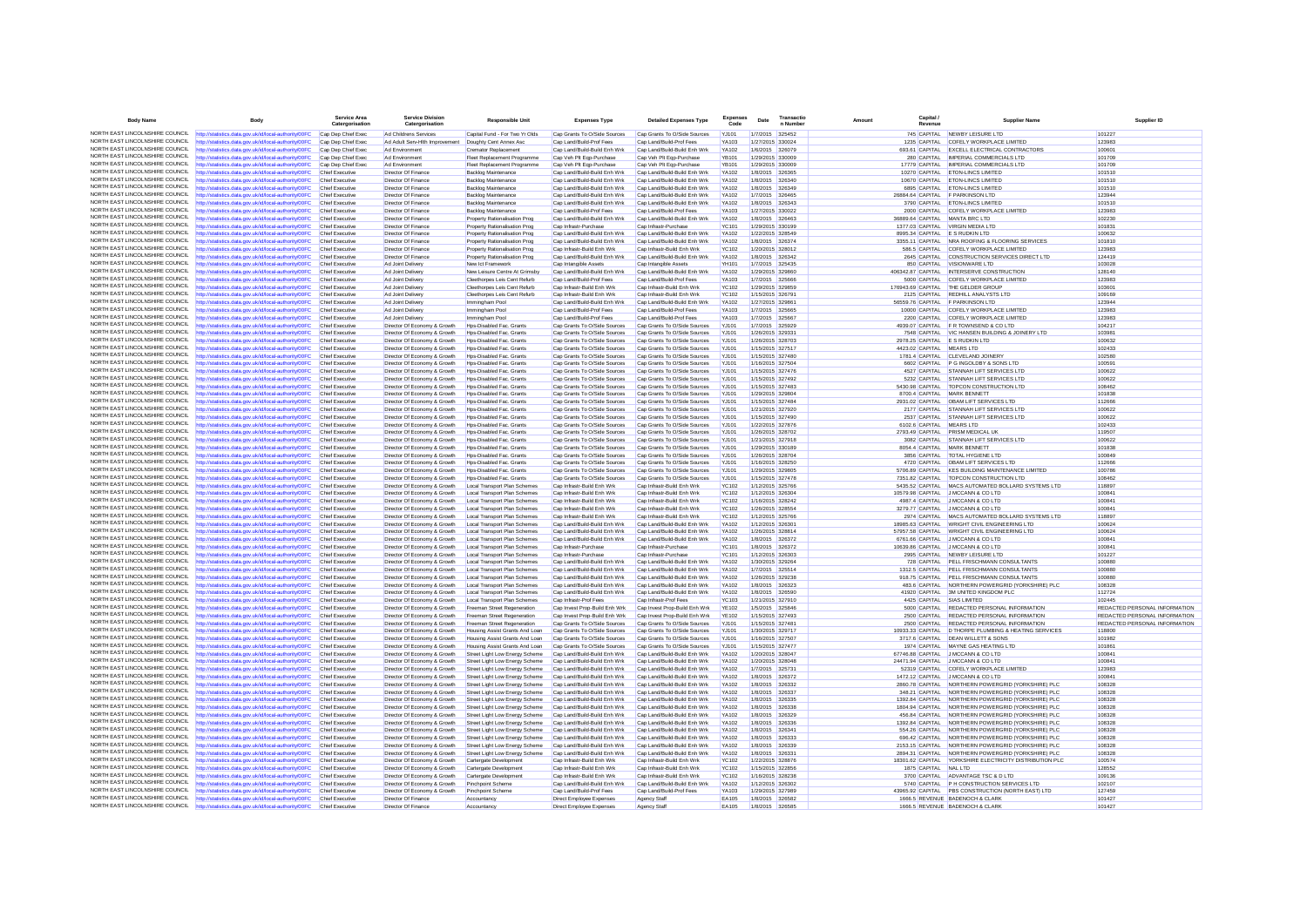| <b>Body Name</b>                                                   | <b>Body</b>                                                                                                     | Service Area<br>Catergorisation    | <b>Service Division</b><br>Catergorisation                   | <b>Responsible Unit</b>                                         | <b>Expenses Type</b>                                             | <b>Detailed Expenses Type</b>                             | <b>Expenses</b><br>Code | Date | Transactio<br>n Number               | Capital.<br>Amount<br>Revenue | <b>Supplier Name</b>                                                             | Supplier ID      |
|--------------------------------------------------------------------|-----------------------------------------------------------------------------------------------------------------|------------------------------------|--------------------------------------------------------------|-----------------------------------------------------------------|------------------------------------------------------------------|-----------------------------------------------------------|-------------------------|------|--------------------------------------|-------------------------------|----------------------------------------------------------------------------------|------------------|
|                                                                    | NORTH EAST LINCOLNSHIRE COUNCIL http://statistics.data.gov.uk/id/local-authority/00FC                           | Chief Executive                    | Director Of Finance                                          | Accountancy                                                     | <b>Direct Employee Expenses</b>                                  | <b>Agency Staff</b>                                       | EA105                   |      | 1/22/2015 326728                     |                               | 1666.5 REVENUE BADENOCH & CLARK                                                  | 101427           |
| NORTH FAST LINCOLNSHIRE COUNCIL.                                   | http://statistics.data.gov.uk/id/local-authority/00FC                                                           | <b>Chief Executive</b>             | Director Of Finance                                          | Accountancy                                                     | Direct Employee Expenses                                         | Agency Staff                                              | EA105                   |      | 1/22/2015 326729                     |                               | 999.9 REVENUE BADENOCH & CLARK                                                   | 101427           |
| NORTH EAST LINCOLNSHIRE COUNCIL                                    | http://statistics.data.gov.uk/id/local-authority/00FC                                                           | Chief Executive                    | Director Of Finance                                          | Accountancy                                                     | Consultancy                                                      | Consultancy                                               | <b>PL101</b>            |      | 1/7/2015 323104                      |                               | 3675.88 REVENUE INSIGHT MSC LTD                                                  | 125514           |
| NORTH EAST LINCOLNSHIRE COUNCIL<br>NORTH EAST LINCOLNSHIRE COUNCIL | http://statistics.data.gov.uk/id/local-authority/00FC                                                           | Chief Executive                    | Director Of Finance                                          | Accountancy                                                     | Consultancy                                                      | Consultancy                                               | PI 101                  |      | 1/28/2015 329262                     |                               | 3188.73 REVENUE INSIGHT MSC LTD                                                  | 125514           |
| NORTH EAST LINCOLNSHIRE COUNCIL                                    | http://statistics.data.gov.uk/id/local-authority/00FC                                                           | Chief Executive<br>Chief Executive | Director Of Finance                                          | Accountancy                                                     | Government Departments                                           | Third Party Prov - Govt Depts                             | PE101<br><b>LA124</b>   |      | 1/27/2015 329372<br>1/20/2015 328011 |                               | 1900 REVENUE KPMG FEES ACCOUNT<br>13170.81 REVENUE GREEN FUTURES                 | 101071<br>102397 |
| NORTH EAST LINCOLNSHIRE COUNCIL                                    | http://statistics.data.gov.uk/id/local-authority/00FC<br>http://statistics.data.gov.uk/id/local-authority/00FC  | Chief Executive                    | Director Of Finance<br>Director Of Finance                   | Chief Finance Officer<br>Chief Exec & Support                   | Equip / Furniture / Materials<br>Contributions To Provisions     | Promotions<br>Contributions - Communities                 | LK101                   |      | 1/21/2015 327980                     |                               | 250 REVENUE TRADITIONAL GATES                                                    | 108564           |
| NORTH EAST LINCOLNSHIRE COUNCIL                                    | http://statistics.data.gov.uk/id/local-authority/00FC                                                           | Chief Executive                    | Director Of Finance                                          | Chief Exec & Support                                            | Contributions To Provisions                                      | Contributions - Communities                               | <b>LK101</b>            |      | 1/21/2015 327979                     |                               | 760 REVENUE TRADITIONAL GATES                                                    | 108564           |
| NORTH EAST LINCOLNSHIRE COUNCIL                                    | http://statistics.data.gov.uk/id/local-authority/00FC                                                           | Chief Executive                    | Director Of Finance                                          | Chief Exec & Support                                            | Grants And Subscriptions                                         | Subscriptions                                             | LJ101                   |      | 1/26/2015 328836                     |                               | 5000 REVENUE BONDHOLDER SCHEME LTD                                               | 122925           |
| NORTH EAST LINCOLNSHIRE COUNCIL                                    | http://statistics.data.gov.uk/id/local-authority/00FC                                                           | Chief Executive                    | <b>Director Of Finance</b>                                   | Chief Exec & Support                                            | Consultancy                                                      | Consultancy                                               | PL101                   |      | 1/15/2015 327474                     |                               | 5220 REVENUE GILLIAN CONNOLLY CONSULTING                                         | 111595           |
| NORTH EAST LINCOLNSHIRE COUNCIL                                    | http://statistics.data.gov.uk/id/local-authority/00FC                                                           | Chief Executive                    | Director Of Finance                                          | Chief Exec & Support                                            | Indirect Employee Expenses                                       | Staff Training                                            | <b>EB122</b>            |      | 1/12/2015 327130                     |                               | 1828 REVENUE BOND DICKINSON LLP                                                  | 121775           |
| NORTH EAST LINCOLNSHIRE COUNCIL<br>NORTH EAST LINCOLNSHIRE COUNCIL | http://statistics.data.gov.uk/id/local-authority/00FC                                                           | Chief Executive                    | Director Of Finance                                          | Chief Exec & Suppor                                             | Indirect Employee Expenses                                       | <b>Staff Training</b>                                     | EB122                   |      | 1/8/2015 326846                      |                               | -180 REVENUE CHARTERED INSTITUTE OF                                              | 100641           |
| NORTH EAST LINCOLNSHIRE COUNCIL                                    | http://statistics.data.gov.uk/id/local-authority/00FC<br>http://statistics.data.gov.uk/id/local-authority/00FC  | Chief Executive<br>Chief Executive | Director Of Finance<br><b>Director Of Finance</b>            | Chief Exec & Support<br>Chief Exec & Support                    | Indirect Employee Expenses<br>Indirect Employee Expenses         | Staff Training<br>Staff Training                          | EB122<br><b>EB122</b>   |      | 1/8/2015 324557<br>1/15/2015 326661  |                               | 450 REVENUE CHARTERED INSTITUTE OF<br>725 REVENUE KAPLAN FINANCIAL LTD           | 100641<br>102112 |
| NORTH EAST LINCOLNSHIRE COUNCIL                                    | http://statistics.data.gov.uk/id/local-authority/00FC                                                           | Chief Executive                    | <b>Director Of Finance</b>                                   | Chief Exec & Support                                            | Indirect Employee Expenses                                       | <b>Staff Training</b>                                     | EB122                   |      | 1/21/2015 326762                     |                               | 1682.91 REVENUE KAPLAN FINANCIAL LTD                                             | 102112           |
| NORTH EAST LINCOLNSHIRE COUNCIL                                    | http://statistics.data.gov.uk/id/local-authority/00FC                                                           | Chief Executive                    | <b>Director Of Finance</b>                                   | Chief Exec & Support                                            | Indirect Employee Expenses                                       | Staff Training                                            | EB122                   |      | 1/15/2015 326660                     |                               | 425 REVENUE KAPLAN FINANCIAL LTD                                                 | 102112           |
| NORTH EAST LINCOLNSHIRE COUNCIL                                    | http://statistics.data.gov.uk/id/local-authority/00FC                                                           | Chief Executive                    | Director Of Finance                                          | Chief Exec & Support                                            | <b>Public Transport</b>                                          | Public Transport - Employees                              | JD101                   |      | 1/12/2015 327126                     |                               | -7.5 REVENUE CLICK TRAVEL                                                        | 127476           |
| NORTH EAST LINCOLNSHIRE COUNCIL                                    | http://statistics.data.gov.uk/id/local-authority/00FC                                                           | Chief Executive                    | Director Of Finance                                          | Cfs Assets & Pc Programme                                       | Rep Alterations Maint Building                                   | Buildings - Repairs And Maint                             | GA102                   |      | 1/20/2015 327899                     |                               | 404.89 REVENUE JOHN MOORE SECURITY LTD                                           | 100633           |
| NORTH EAST LINCOLNSHIRE COUNCIL                                    | http://statistics.data.gov.uk/id/local-authority/00FC                                                           | Chief Executive                    | Director Of Finance                                          | Cfs Assets & Pc Programme                                       | Rep Alterations Maint Building                                   | Buildings - Repairs And Maint                             | GA102                   |      | 1/15/2015 327013                     |                               | 260 REVENUE ORCHARD FIRE & SECURITY LTD                                          | 100650           |
| NORTH EAST LINCOLNSHIRE COUNCIL<br>NORTH EAST LINCOLNSHIRE COUNCIL | http://statistics.data.gov.uk/id/local-authority/00FC<br>http://statistics.data.oov.uk/id/local-authority/00EC. | Chief Executive<br>Chief Executive | Director Of Finance<br>Director Of Finance                   | Cfs Assets & Pc Programme<br>Cfs Assets & Pc Programme          | Print Stationery / Gen Off Exp<br>Print Stationery / Gen Off Exp | Advertising<br>Advertising                                | LD104<br><b>ID104</b>   |      | 1/22/2015 328935<br>1/12/2015 326738 |                               | 910 REVENUE SCOTTS PROPERTY LLP<br>1750 REVENUE SCOTTS PROPERTY LLP              | 103513<br>103513 |
| NORTH EAST LINCOLNSHIRE COUNCIL                                    | http://statistics.data.gov.uk/id/local-authority/00FC                                                           | Chief Executive                    | Director Of Finance                                          | Cfs Assets & Pc Programme                                       | Print Stationery / Gen Off Exp                                   | Advertising                                               | LD104                   |      | 1/12/2015 326731                     |                               | 1750 REVENUE SCOTTS PROPERTY LLP                                                 | 103513           |
| NORTH EAST LINCOLNSHIRE COUNCIL                                    | http://statistics.data.gov.uk/id/local-authority/00FC                                                           | Chief Executive                    | Director Of Finance                                          | Cfs Assets & Pc Programme                                       | Communications And Computing Computer H/Ware - Teaching          |                                                           | LF104                   |      | 1/5/2015 325848                      |                               | 1300 REVENUE SCOTTS PROPERTY LLP                                                 | 103513           |
| NORTH EAST LINCOLNSHIRE COUNCIL                                    | http://statistics.data.gov.uk/id/local-authority/00FC                                                           | Chief Executive                    | Director Of Finance                                          | <b>Facilities Management</b>                                    | Cleaning And Domestic Supplies                                   | Cleaning - Services                                       | GH102                   |      | 1/20/2015 327859                     | 2088 86 REVENUE OCS LIMITED   |                                                                                  | 101291           |
| NORTH EAST LINCOLNSHIRE COUNCIL                                    | http://statistics.data.gov.uk/id/local-authority/00FC                                                           | Chief Executive                    | Director Of Finance                                          | Facilities Management                                           | Cleaning And Domestic Supplies                                   | Cleaning - Service                                        | GH102                   |      | 1/20/2015 327860                     |                               | 168814.33 REVENUE FUTURE CLEANING SERVICES LTD                                   | 102557           |
| NORTH FAST LINCOLNSHIRE COUNCIL                                    | http://statistics.data.gov.uk/id/local-authority/00FC                                                           | Chief Executive                    | Director Of Finance                                          | Facilities Management                                           | Cleaning And Domestic Supplies                                   | Refuse Collection                                         | GH104                   |      | 1/5/2015 326181                      |                               | 13932.96 REVENUE BELL WASTE CONTROL                                              | 101433           |
| NORTH EAST LINCOLNSHIRE COUNCIL                                    | http://statistics.data.gov.uk/id/local-authority/00FC                                                           | Chief Executive                    | Director Of Finance                                          | Facilities Management                                           | Rents                                                            | Rent                                                      | GC101                   |      | 1/20/2015 327864                     |                               | 7412.5 REVENUE CAPAX (C I ) LIMITED                                              | 101112           |
| NORTH EAST LINCOLNSHIRE COUNCIL<br>NORTH EAST LINCOLNSHIRE COUNCIL | http://statistics.data.gov.uk/id/local-authority/00FC                                                           | Chief Executive                    | Director Of Finance                                          | Facilities Management                                           | Rents                                                            | Service Charge                                            | GC102                   |      | 1/29/2015 329493                     |                               | 300 REVENUE KESTONBOND PROPERTY MANAGEMENT LTD                                   | 108844           |
| NORTH EAST LINCOLNSHIRE COUNCIL                                    | http://statistics.data.gov.uk/id/local-authority/00FC                                                           | Chief Executive                    | Director Of Finance<br>Director Of Finance                   | Facilities Managemen                                            | Grounds Maintenance Costs                                        | Grounds Maintenance                                       | GJ101<br>GE101          |      | 1/29/2015 329493<br>1/5/2015 325916  |                               | 416.4 REVENUE KESTONBOND PROPERTY MANAGEMENT LTD<br>594.07 REVENUE ANGLIAN WATER | 108844<br>100508 |
| NORTH EAST LINCOLNSHIRE COUNCIL                                    | http://statistics.data.gov.uk/id/local-authority/00FC                                                           | Chief Executive<br>Chief Executive | Director Of Finance                                          | Facilities Management<br>Facilities Management                  | <b>Water Services</b><br><b>Water Services</b>                   | Water<br>Water                                            | GE101                   |      | 1/6/2015 325936                      |                               | 470.55 REVENUE ANGLIAN WATER                                                     | 100508           |
| NORTH EAST LINCOLNSHIRE COUNCIL                                    | http://statistics.data.gov.uk/id/local-authority/00FC<br>http://statistics.data.gov.uk/id/local-authority/00FC  | Chief Executive                    | Director Of Finance                                          | Facilities Managemen                                            | Rates                                                            | Rates                                                     | GD101                   |      | 1/5/2015 326090                      |                               | 1089.32 REVENUE NORTH EAST LINCOLNSHIRE COUNCIL                                  | 100894           |
| NORTH EAST LINCOLNSHIRE COUNCIL                                    | http://statistics.data.gov.uk/id/local-authority/00FC                                                           | Chief Executive                    | Director Of Finance                                          | Facilities Management                                           | <b>Water Services</b>                                            | Water                                                     | GE101                   |      | 1/22/2015 328871                     |                               | 1103.76 REVENUE ANGLIAN WATER                                                    | 100508           |
| NORTH EAST LINCOLNSHIRE COUNCIL                                    | http://statistics.data.gov.uk/id/local-authority/00FC                                                           | Chief Executive                    | Director Of Finance                                          | Facilities Management                                           | <b>Water Services</b>                                            | Water                                                     | GE101                   |      | 1/22/2015 328869                     |                               | 260.22 REVENUE ANGLIAN WATER                                                     | 100508           |
| NORTH EAST LINCOLNSHIRE COUNCIL                                    | http://statistics.data.gov.uk/id/local-authority/00FC                                                           | Chief Executive                    | Director Of Finance                                          | Facilities Management                                           | <b>Energy Costs</b>                                              | <b>Heating Fuel</b>                                       | GB103                   |      | 1/12/2015 326222                     |                               | 1054.83 REVENUE CERTAS ENERGY                                                    | 124794           |
| NORTH EAST LINCOLNSHIRE COUNCIL                                    | http://statistics.data.gov.uk/id/local-authority/00FC                                                           | Chief Executive                    | Director Of Finance                                          | Facilities Managemen                                            | <b>Energy Costs</b>                                              | <b>Heating Fue</b>                                        | GB103                   |      | 1/12/2015 326225                     |                               | 739.35 REVENUE CERTAS ENERGY                                                     | 124794           |
| NORTH EAST LINCOLNSHIRE COUNCIL                                    | http://statistics.data.gov.uk/id/local-authority/00FC                                                           | Chief Executive                    | Director Of Finance                                          | Facilities Management                                           | <b>Energy Costs</b>                                              | <b>Heating Fuel</b>                                       | GB103                   |      | 1/12/2015 327251                     |                               | 819.9 REVENUE CERTAS ENERGY                                                      | 124794           |
| NORTH EAST LINCOLNSHIRE COUNCIL<br>NORTH EAST LINCOLNSHIRE COUNCIL | http://statistics.data.gov.uk/id/local-authority/00FC                                                           | Chief Executive                    | <b>Director Of Finance</b>                                   | Facilities Management                                           | Grounds Maintenance Costs                                        | Grounds Maintenance                                       | GJ101                   |      | 1/20/2015 327861                     |                               | 358.33 REVENUE FUTURE CLEANING SERVICES LTD                                      | 102557           |
| NORTH EAST LINCOLNSHIRE COUNCIL                                    | http://statistics.data.gov.uk/id/local-authority/00FC                                                           | Chief Executive                    | Director Of Finance                                          | Facilities Management                                           | Grounds Maintenance Costs                                        | Grounds Maintenance                                       | GJ101                   |      | 1/29/2015 329427                     |                               | 358.33 REVENUE FUTURE CLEANING SERVICES LTD                                      | 102557           |
| NORTH EAST LINCOLNSHIRE COUNCIL                                    | http://statistics.data.gov.uk/id/local-authority/00FC<br>http://statistics.data.gov.uk/id/local-authority/00FC  | Chief Executive<br>Chief Executive | Director Of Finance<br><b>Director Of Finance</b>            | Facilities Management<br>Facilities Management                  | <b>Water Services</b><br>Cleaning And Domestic Supplies          | Water<br>Cleaning - Services                              | GE101<br>GH102          |      | 1/20/2015 327888<br>1/22/2015 328782 | -364.92 REVENUE OCS LIMITED   | 1351.69 REVENUE ANGLIAN WATER                                                    | 100508<br>101291 |
| NORTH EAST LINCOLNSHIRE COUNCIL                                    | http://statistics.data.gov.uk/id/local-authority/00FC                                                           | Chief Executive                    | Director Of Finance                                          | <b>Facilities Management</b>                                    | <b>Water Services</b>                                            | Water                                                     | GE101                   |      | 1/20/2015 327891                     |                               | 287.8 REVENUE ANGLIAN WATER                                                      | 100508           |
| NORTH EAST LINCOLNSHIRE COUNCIL                                    | http://statistics.data.gov.uk/id/local-authority/00FC                                                           | Chief Executive                    | Director Of Finance                                          | Facilities Management                                           | <b>Water Services</b>                                            | Water                                                     | GE101                   |      | 1/22/2015 328867                     |                               | 350.52 REVENUE ANGLIAN WATER                                                     | 100508           |
| NORTH EAST LINCOLNSHIRE COUNCIL                                    | http://statistics.data.gov.uk/id/local-authority/00FC                                                           | Chief Executive                    | Director Of Finance                                          | Facilities Management                                           | <b>Water Services</b>                                            | Water                                                     | GE101                   |      | 1/5/2015 325881                      |                               | 1551.54 REVENUE ANGLIAN WATER                                                    | 100508           |
| NORTH EAST LINCOLNSHIRE COUNCIL                                    | http://statistics.data.gov.uk/id/local-authority/00FC                                                           | Chief Executive                    | Director Of Finance                                          | Facilities Management                                           | <b>Water Services</b>                                            | Water                                                     | GF101                   |      | 1/20/2015 327848                     |                               | 3423.91 REVENUE ANGLIAN WATER                                                    | 100508           |
| NORTH FAST LINCOLNSHIRE COUNCIL                                    | http://statistics.data.gov.uk/id/local-authority/00FC                                                           | Chief Executive                    | Director Of Finance                                          | <b>Facilities Management</b>                                    | Cleaning And Domestic Supplies Cleaning - Services               |                                                           | GH102                   |      | 1/20/2015 327856                     |                               | 347.4 REVENUE FUTURE CLEANING SERVICES LTD                                       | 102557           |
| NORTH EAST LINCOLNSHIRE COUNCIL<br>NORTH EAST LINCOLNSHIRE COUNCIL | http://statistics.data.gov.uk/id/local-authority/00FC                                                           | Chief Executive                    | Director Of Finance                                          | Facilities Management                                           | Rents                                                            | Rent                                                      | GC101                   |      | 1/20/2015 327858                     |                               | 9250 REVENUE JOHN SUTCLIFFE & SON (HOLDINGS) LTD                                 | 101339           |
| NORTH EAST LINCOLNSHIRE COUNCIL                                    | http://statistics.data.gov.uk/id/local-authority/00FC                                                           | Chief Executive                    | Director Of Finance                                          | Facilities Management                                           | Rents                                                            | Service Charge<br>Water                                   | GC102<br>GE101          |      | 1/20/2015 328007                     | 933 REVENUE AWS LTD           |                                                                                  | 101343<br>100508 |
| NORTH FAST LINCOLNSHIRE COUNCIL                                    | http://statistics.data.gov.uk/id/local-authority/00FC<br>ttp://statistics.data.gov.uk/id/local-authority/00FC   | Chief Executive<br>Chief Executive | Director Of Finance<br>Director Of Finance                   | Facilities Management<br>Facilities Management                  | <b>Water Services</b><br><b>Energy Costs</b>                     | Gas                                                       | GB101                   |      | 1/5/2015 325882<br>1/29/2015 329423  |                               | 869.96 REVENUE ANGLIAN WATER<br>623.18 REVENUE OLD CLEE PRIMARY ACADEMY          | 119822           |
| NORTH EAST LINCOLNSHIRE COUNCIL                                    | http://statistics.data.gov.uk/id/local-authority/00FC                                                           | Chief Executive                    | Director Of Finance                                          | <b>Commercial Estate</b>                                        | <b>Water Services</b>                                            | Water                                                     | GE101                   |      | 1/5/2015 325880                      |                               | 766.45 REVENUE ANGLIAN WATER                                                     | 100508           |
| NORTH EAST LINCOLNSHIRE COUNCIL                                    | http://statistics.data.gov.uk/id/local-authority/00FC                                                           | Chief Executive                    | Director Of Finance                                          | <b>Commercial Estate</b>                                        | <b>Water Services</b>                                            | Water                                                     | GE101                   |      | 1/22/2015 328872                     |                               | 520.63 REVENUE ANGLIAN WATER                                                     | 100508           |
| NORTH EAST LINCOLNSHIRE COUNCIL                                    | http://statistics.data.gov.uk/id/local-authority/00FC                                                           | Chief Executiv                     | Director Of Finance                                          | Commercial Estate                                               | Rates                                                            | Rates                                                     | GD101                   |      | 1/5/2015 326091                      |                               | 1236.3 REVENUE NORTH EAST LINCOLNSHIRE COUNCI                                    | 100894           |
| NORTH EAST LINCOLNSHIRE COUNCIL                                    | http://statistics.data.gov.uk/id/local-authority/00FC                                                           | Chief Executive                    | Director Of Finance                                          | <b>Commercial Estate</b>                                        | Rates                                                            | Rates                                                     | GD101                   |      | 1/5/2015 326089                      |                               | 990.68 REVENUE NORTH EAST LINCOLNSHIRE COUNCIL                                   | 100894           |
| NORTH EAST LINCOLNSHIRE COUNCIL<br>NORTH EAST LINCOLNSHIRE COUNCIL | http://statistics.data.gov.uk/id/local-authority/00FC                                                           | Chief Executive                    | Director Of Finance                                          | <b>Commercial Estate</b>                                        | Cleaning And Domestic Supplies                                   | Cleaning - Consumables                                    | GH103                   |      | 1/20/2015 327863                     |                               | 450.93 REVENUE ING LEASING (UK) LTD                                              | 101680           |
| NORTH EAST LINCOLNSHIRE COUNCIL                                    | http://statistics.data.gov.uk/id/local-authority/00FC                                                           | Chief Executive                    | Director Of Finance                                          | Commercial Estate                                               | <b>Energy Costs</b>                                              | Electricity                                               | GB102<br>GE101          |      | 1/22/2015 328866                     |                               | 11707.2 REVENUE BOURNE LEISURE LTD                                               | 109336<br>100508 |
| NORTH EAST LINCOLNSHIRE COUNCIL                                    | http://statistics.data.gov.uk/id/local-authority/00FC<br>http://statistics.data.gov.uk/id/local-authority/00FC  | Chief Executive<br>Chief Executive | Director Of Finance<br><b>Director Of Finance</b>            | Commercial Estate<br><b>Commercial Estate</b>                   | <b>Water Services</b><br><b>Water Services</b>                   | Water<br>Water                                            | GE101                   |      | 1/20/2015 327892<br>1/27/2015 328873 |                               | 12421.84 REVENUE ANGLIAN WATER<br>1768.44 REVENUE ANGLIAN WATER                  | 100508           |
| NORTH EAST LINCOLNSHIRE COUNCIL                                    | http://statistics.data.gov.uk/id/local-authority/00FC                                                           | Chief Executive                    | Director Of Economy & Growth                                 | Environment                                                     | Miscellaneous Expenses                                           | Environmental/Health Analysis                             | LL120                   |      | 1/7/2015 325928                      |                               | 275.5 REVENUE ALCONTROL LABORATORIES                                             | 100899           |
| NORTH EAST LINCOLNSHIRE COUNCIL                                    | http://statistics.data.gov.uk/id/local-authority/00FC                                                           | Chief Executive                    | Director Of Economy & Growth                                 | <b>Discovery Centre</b>                                         | Equip / Furniture / Materials                                    | Goods For Resale                                          | LA123                   |      | 1/8/2015 326833                      |                               | 307.25 REVENUE ROBINSON FARM SHOP (WALTHAM) LTD                                  | 119467           |
| NORTH EAST LINCOLNSHIRE COUNCIL                                    | http://statistics.data.gov.uk/id/local-authority/00FC                                                           | Chief Executive                    | Director Of Economy & Growth                                 | Marketing And Promotion                                         | Equip / Furniture / Materials                                    | Promotions                                                | LA124                   |      | 1/15/2015 327671                     |                               | 272 REVENUE LOCAL WORLD LIMITED                                                  | 118774           |
| NORTH EAST LINCOLNSHIRE COUNCIL                                    | http://statistics.data.gov.uk/id/local-authority/00FC                                                           | Chief Executive                    | Director Of Economy & Growth                                 | Marketing And Promotion                                         | Equip / Furniture / Materials                                    | Promotions                                                | LA124                   |      | 1/12/2015 326134                     |                               | 1997 REVENUE LINCS INSPIRE LTD                                                   | 120610           |
| NORTH EAST LINCOLNSHIRE COUNCIL                                    | http://statistics.data.gov.uk/id/local-authority/00FC                                                           | Chief Executive                    | Director Of Economy & Growth                                 | Marketing And Promotion                                         | Equip / Furniture / Materials                                    | Promotions                                                | <b>LA124</b>            |      | 1/12/2015 326139                     |                               | 500 REVENUE DELUSH FAIRYTALES                                                    | 128644           |
| NORTH EAST LINCOLNSHIRE COUNCIL<br>NORTH EAST LINCOLNSHIRE COUNCIL | http://statistics.data.gov.uk/id/local-authority/00FC                                                           | Chief Executive                    | Director Of Economy & Growth                                 | Marketing And Promotion                                         | Equip / Furniture / Materials                                    | Promotions                                                | LA124                   |      | 1/12/2015 326163                     |                               | 525 REVENUE JG AUDIO PRODUCTION SERVICES                                         | 128283           |
| NORTH EAST LINCOLNSHIRE COUNCIL                                    | http://statistics.data.gov.uk/id/local-authority/00FC                                                           | Chief Executive                    | Director Of Economy & Growth                                 | Museums & N F Heritage Centre<br>Museums & N F Heritage Centre  | Equip / Furniture / Materials                                    | Equipment - Purchase                                      | LA101<br>LA101          |      | 1/15/2015 327668                     |                               | 265 REVENUE SYLVESTER-KEAL LTD<br>5620 REVENUE COOPERS PAINTING CONTRACTORS LTD  | 100593<br>107576 |
| NORTH FAST LINCOLNSHIRE COUNCIL                                    | http://statistics.data.gov.uk/id/local-authority/00FC<br>ttp://statistics.data.gov.uk/id/local-authority/00FC   | Chief Executive<br>Chief Executive | Director Of Economy & Growth<br>Director Of Economy & Growth | <b>Tourist Information Centre</b>                               | Equip / Furniture / Materials<br>Private Contractors             | Equipment - Purchase<br>Third Party Prov - Private        | PH101                   |      | 1/7/2015 326679<br>1/19/2015 328289  |                               | 3942 REVENUE HUMBER BRIDGE BOARD                                                 | 101054           |
| NORTH EAST LINCOLNSHIRE COUNCIL                                    | http://statistics.data.gov.uk/id/local-authority/00FC                                                           | Chief Executive                    | Director Of Economy & Growth                                 | <b>Tourist Information Centre</b>                               | <b>Private Contractors</b>                                       | Third Party Prov - Private                                | PH101                   |      | 1/19/2015 328290                     |                               | 4239 REVENUE HUMBER BRIDGE BOARD                                                 | 101054           |
| NORTH EAST LINCOLNSHIRE COUNCIL                                    | http://statistics.data.gov.uk/id/local-authority/00FC                                                           | Chief Executive                    | Director Of Economy & Growth                                 | <b>Tourist Information Centre</b>                               | Private Contractors                                              | Third Party Prov - Private                                | PH101                   |      | 1/19/2015 328292                     |                               | 333 REVENUE KINGSTON UPON HULL CITY COUNCIL                                      | 100541           |
| NORTH FAST LINCOLNSHIRE COUNCIL                                    | http://statistics.data.gov.uk/id/local-authority/00FC                                                           | Chief Executive                    | Director Of Economy & Growth                                 | <b>Tourist Information Centre</b>                               | <b>Private Contractors</b>                                       | Third Party Prov - Private                                | PH101                   |      | 1/19/2015 328293                     |                               | 346 REVENUE GRIMSBY AUDITORIUM                                                   | 128160           |
| NORTH EAST LINCOLNSHIRE COUNCIL                                    | http://statistics.data.gov.uk/id/local-authority/00FC                                                           | Chief Executive                    | Director Of Economy & Growth                                 | <b>Tourist Information Centre</b>                               | <b>Private Contractors</b>                                       | Third Party Prov - Private                                | PH101                   |      | 1/19/2015 328295                     |                               | 567.5 REVENUE GRIMSBY AUDITORIUM                                                 | 128160           |
| NORTH EAST LINCOLNSHIRE COUNCIL                                    | http://statistics.data.gov.uk/id/local-authority/00FC                                                           | Chief Executive                    | Director Of Economy & Growth                                 | Tourist Information Centre                                      | <b>Private Contractors</b>                                       | Third Party Prov - Private                                | PH101                   |      | 1/14/2015 327697                     |                               | 1099.1 REVENUE NATIONAL EXPRESS LTD                                              | 100835           |
| NORTH EAST LINCOLNSHIRE COUNCIL<br>NORTH EAST LINCOLNSHIRE COUNCIL | http://statistics.data.gov.uk/id/local-authority/00FC                                                           | Chief Executive                    | Director Of Economy & Growth                                 | <b>Tourist Information Centre</b>                               | Private Contractors                                              | Third Party Prov - Private                                | PH101                   |      | 1/14/2015 327695                     |                               | 1048.15 REVENUE NATIONAL EXPRESS LTD                                             | 100835           |
| NORTH EAST LINCOLNSHIRE COUNCIL                                    | http://statistics.data.gov.uk/id/local-authority/00FC                                                           | Chief Executive                    | Director Of Economy & Growth                                 | <b>Tourist Information Centre</b>                               | Private Contractors                                              | Third Party Prov - Private                                | PH101<br>PH101          |      | 1/19/2015 328291<br>1/20/2015 327843 |                               | 2100 REVENUE CLIFTONS DANCE ACADEMY<br>460 REVENUE SERCO SHARED SERVICES CENTRE  | 105483<br>101875 |
| NORTH EAST LINCOLNSHIRE COUNCIL                                    | http://statistics.data.gov.uk/id/local-authority/00FC<br>http://statistics.data.gov.uk/id/local-authority/00FC  | Chief Executive<br>Chief Executive | Director Of Economy & Growth<br>Director Of Economy & Growth | <b>Tourist Information Centre</b><br>Highways Plan Out Of Scope | <b>Private Contractors</b><br>Customer And Client Receipts       | Third Party Prov - Private<br>Fees/Chrgs-O/Side Scope Vat | VC125                   |      | 1/5/2015 325874                      |                               | 420 REVENUE COFELY WORKPLACE LIMITED                                             | 123983           |
| NORTH EAST LINCOLNSHIRE COUNCIL                                    | http://statistics.data.gov.uk/id/local-authority/00FC                                                           | Chief Executive                    | Director Of Economy & Growth                                 | Community Investment Team                                       | <b>Private Contractors</b>                                       | Third Party Prov - Private                                | PH101                   |      | 1/26/2015 328818                     |                               | 1501.5 REVENUE BIG SKY PUBLISHING LTD                                            | 119601           |
| NORTH EAST LINCOLNSHIRE COUNCIL                                    | http://statistics.data.gov.uk/id/local-authority/00FC                                                           | Chief Executive                    | Director Of Economy & Growth                                 | Community Investment Team                                       | <b>Private Contractors</b>                                       | Third Party Prov - Private                                | PH101                   |      | 1/15/2015 326821                     |                               | 1378.12 REVENUE SMILE 4 YOU LTD                                                  | 108683           |
| NORTH EAST LINCOLNSHIRE COUNCIL                                    | http://statistics.data.gov.uk/id/local-authority/00FC                                                           | Chief Executive                    | Director Of Economy & Growth                                 | Community Investment Team                                       | <b>Private Contractors</b>                                       | Third Party Prov - Private                                | PH101                   |      | 1/26/2015 328705                     |                               | 2609.59 REVENUE LYRIC CHOCOLATE BOX                                              | 126648           |
| NORTH EAST LINCOLNSHIRE COUNCIL                                    | http://statistics.data.gov.uk/id/local-authority/00FC                                                           | Chief Executive                    | Director Of Economy & Growth                                 | Community Investment Team                                       | Private Contractors                                              | Third Party Prov - Private                                | PH101                   |      | 1/29/2015 330202                     |                               | 1088.73 REVENUE ROCK FOUNDATION UK LTD                                           | 100481           |
| NORTH EAST LINCOLNSHIRE COUNCIL                                    | http://statistics.data.gov.uk/id/local-authority/00FC                                                           | Chief Executive                    | Director Of Economy & Growth                                 | Community Investment Team                                       | Private Contractors                                              | Third Party Prov - Private                                | PH101                   |      | 1/16/2015 327922                     |                               | 864 REVENUE LOVE FROM ITALY                                                      | 124267           |
| NORTH EAST LINCOLNSHIRE COUNCIL<br>NORTH EAST LINCOLNSHIRE COUNCIL | http://statistics.data.gov.uk/id/local-authority/00FC                                                           | Chief Executive                    | Director Of Economy & Growth                                 | Community Investment Team                                       | <b>Private Contractors</b>                                       | Third Party Prov - Private                                | PH101                   |      | 1/21/2015 327881                     |                               | 832.59 REVENUE DRYBAND ONE LTD                                                   | 100396           |
| NORTH EAST LINCOLNSHIRE COUNCIL                                    | http://statistics.data.gov.uk/id/local-authority/00FC<br>http://statistics.data.gov.uk/id/local-authority/00FC  | Chief Executive<br>Chief Executive | Director Of Economy & Growth<br>Director Of Economy & Growth | Community Investment Team                                       | Private Contractors<br>Private Contractors                       | Third Party Prov - Private<br>Third Party Prov - Private  | PH101<br>PH101          |      | 1/26/2015 328823<br>1/15/2015 327489 |                               | 700.06 REVENUE ROCK FOUNDATION UK LTD<br>1267.5 REVENUE WESTMINSTER GRIMSBY      | 100481<br>125447 |
| NORTH EAST LINCOLNSHIRE COUNCIL                                    | http://statistics.data.gov.uk/id/local-authority/00FC                                                           | Chief Executive                    | Director Of Economy & Growth                                 | Community Investment Tean<br>Community Investment Team          | <b>Private Contractors</b>                                       | Third Party Prov - Private                                | PH101                   |      | 1/21/2015 328774                     |                               | 2970 REVENUE WENDY'S DELI & COFFEE                                               | 110010           |
| NORTH EAST LINCOLNSHIRE COUNCIL                                    | http://statistics.data.gov.uk/id/local-authority/00FC                                                           | Chief Executive                    | Director Of Economy & Growth                                 | Community Investment Team                                       | <b>Private Contractors</b>                                       | Third Party Prov - Private                                | PH101                   |      | 1/22/2015 328662                     |                               | 503.22 REVENUE WENDY'S DELI & COFFEE                                             | 110010           |
| NORTH EAST LINCOLNSHIRE COUNCIL                                    | http://statistics.data.gov.uk/id/local-authority/00FC                                                           | Chief Executive                    | Director Of Economy & Growth                                 | Community Investment Team                                       | Private Contractors                                              | Third Party Prov - Private                                | PH101                   |      | 1/26/2015 328560                     |                               | 1347.5 REVENUE KANDYWORLD                                                        | 107317           |
| NORTH EAST LINCOLNSHIRE COUNCIL                                    | http://statistics.data.gov.uk/id/local-authority/00FC Chief Executive                                           |                                    | Director Of Economy & Growth Community Investment Team       |                                                                 | <b>Private Contractors</b>                                       | Third Party Prov - Private                                | PH101                   |      | 1/21/2015 327971                     |                               | 992.8 REVENUE AGE UK NORTH EAST LINCOLNSHIRE                                     | 113772           |
| NORTH EAST LINCOLNSHIRE COUNCIL                                    | http://statistics.data.gov.uk/id/local-authority/00FC                                                           | Chief Executive                    | Director Of Economy & Growth                                 | Community Investment Team                                       | <b>Private Contractors</b>                                       | Third Party Prov - Private                                | PH101                   |      | 1/23/2015 327768                     |                               | 1350.48 REVENUE GRAHAM DAVIS (COMMERCIALS) LTD                                   | 110643           |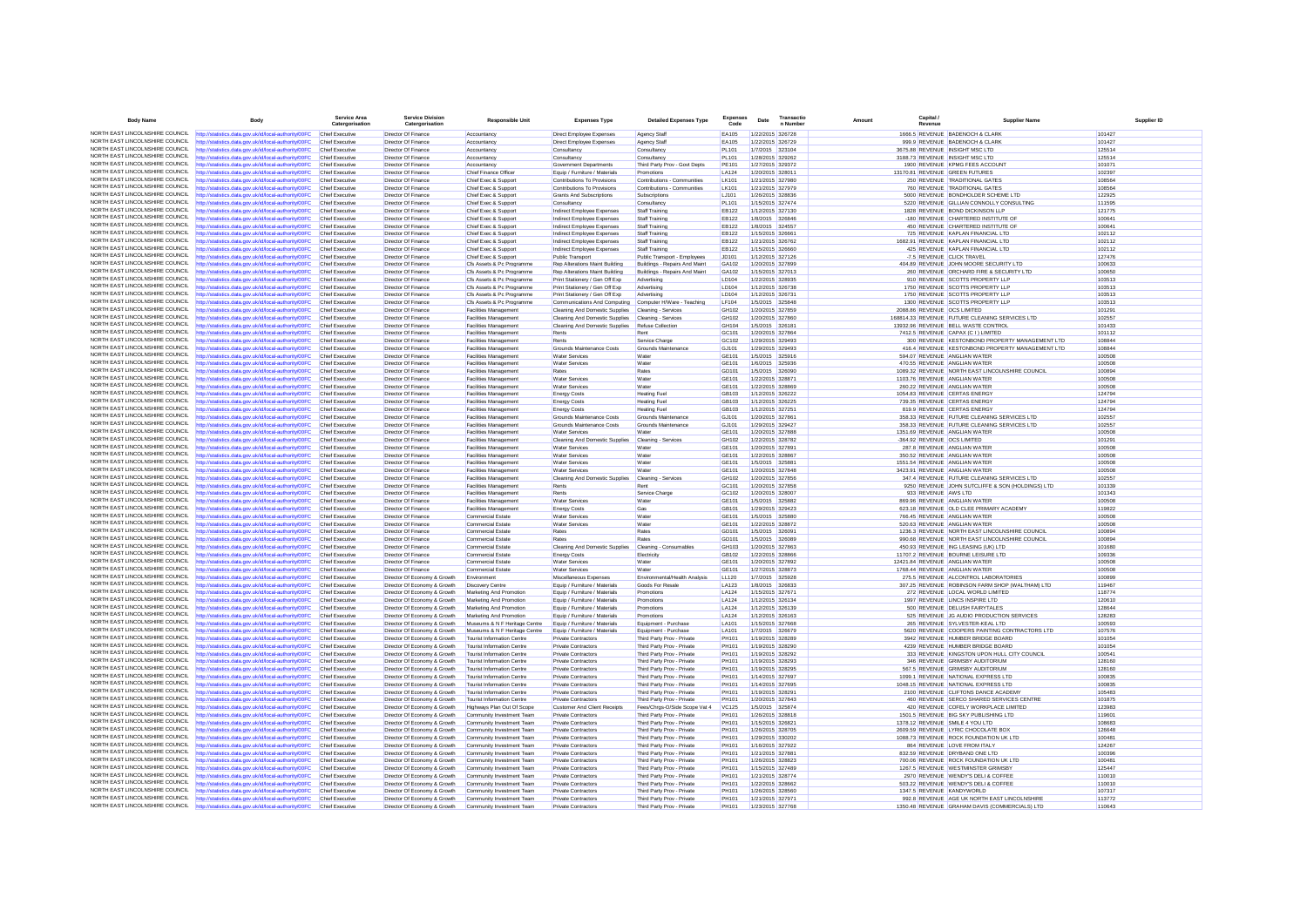| <b>Body Name</b>                                                   | Body                                                                                                           | <b>Service Area</b><br>Catergorisation | <b>Service Division</b><br>Catergorisation                   | <b>Responsible Unit</b>                                | <b>Expenses Type</b>                       | <b>Detailed Expenses Type</b>                                  | <b>Expenses</b><br>Code | Date | Transactic<br>n Numbe                | Canital<br>Amount<br>Revenue | <b>Supplier Name</b>                                                                | Supplier ID      |
|--------------------------------------------------------------------|----------------------------------------------------------------------------------------------------------------|----------------------------------------|--------------------------------------------------------------|--------------------------------------------------------|--------------------------------------------|----------------------------------------------------------------|-------------------------|------|--------------------------------------|------------------------------|-------------------------------------------------------------------------------------|------------------|
|                                                                    | NORTH EAST LINCOLNSHIRE COUNCIL http://statistics.data.gov.uk/id/local-authority/00FC Chief Executive          |                                        | Director Of Economy & Growth                                 | Community Investment Team                              | Private Contractors                        | Third Party Prov - Private                                     | PH101                   |      | 1/28/2015 328789                     |                              | 676 REVENUE GRAND DESIGN SERVICES                                                   | 123032           |
| NORTH FAST LINCOLNSHIRE COUNCIL                                    | http://statistics.data.gov.uk/id/local-authority/00FC                                                          |                                        | Director Of Economy & Growth                                 | Community Investment Team                              | Private Contractors                        | Third Party Prov - Private                                     | PH101                   |      | 1/29/2015 330200                     |                              | 1690 REVENUE DKM ASSESSMENT AND VERIFICATION LTD                                    | 126798           |
| NORTH EAST LINCOLNSHIRE COUNCIL                                    | http://statistics.data.gov.uk/id/local-authority/00FC                                                          | Chief Executive                        | Director Of Economy & Growth                                 | Community Investment Team                              | <b>Private Contractors</b>                 | Third Party Prov - Private                                     | PH101                   |      | 1/29/2015 329848                     |                              | 1267.5 REVENUE PRIORY GUEST HOUSE                                                   | 102054           |
| NORTH EAST LINCOLNSHIRE COUNCIL                                    | http://statistics.data.gov.uk/id/local-authority/00FC                                                          | Chief Executive                        | Director Of Economy & Growth                                 | Community Investment Team                              | Private Contractors                        | Third Party Prov - Private                                     | PH101                   |      | 1/29/2015 329847                     |                              | 845 REVENUE PRIORY GUEST HOUSE                                                      | 102054           |
| NORTH EAST LINCOLNSHIRE COUNCIL                                    | http://statistics.data.gov.uk/id/local-authority/00FC                                                          | Chief Executiv                         | Director Of Economy & Growth                                 | Community Investment Team                              | Private Contractor                         | Third Party Prov - Private                                     | PH101                   |      | 1/28/2015 328850                     |                              | 1067.04 REVENUE THE BATHROOM VILLAGE LTD                                            | 125146           |
| NORTH EAST LINCOLNSHIRE COUNCIL                                    | http://statistics.data.gov.uk/id/local-authority/00FC                                                          | Chief Executive                        | Director Of Economy & Growth                                 | Community Investment Team                              | Private Contractors                        | Third Party Prov - Private                                     | PH101                   |      | 1/26/2015 328824                     |                              | 1224.66 REVENUE ROCK FOUNDATION UK LTD                                              | 100481           |
| NORTH EAST LINCOLNSHIRE COUNCIL                                    | http://statistics.data.gov.uk/id/local-authority/00FC                                                          | Chief Executive                        | Director Of Economy & Growth                                 | Community Investment Team                              | <b>Private Contractors</b>                 | Third Party Prov - Private                                     | PH101                   |      | 1/26/2015 328819                     |                              | 1820 REVENUE ADEPTA ENGINEERING LTD                                                 | 122588           |
| NORTH EAST LINCOLNSHIRE COUNCIL                                    | http://statistics.data.gov.uk/id/local-authority/00FC                                                          | Chief Executiv                         | Director Of Economy & Growth                                 | Community Investment Team                              | <b>Private Contractors</b>                 | Third Party Prov - Private                                     | <b>PH101</b>            |      | 1/26/2015 328558                     |                              | 416.5 REVENUE BIG SKY PUBLISHING LTD                                                | 119601           |
| NORTH EAST LINCOLNSHIRE COUNCIL                                    | http://statistics.data.gov.uk/id/local-authority/00FC                                                          | Chief Executive                        | Director Of Economy & Growth                                 | Community Investment Team                              | Private Contractors                        | Third Party Prov - Private                                     | PH101                   |      | 1/21/2015 327974                     |                              | 1569.75 REVENUE BCJ CONSTRUCTION LTD                                                | 112224           |
| NORTH EAST LINCOLNSHIRE COUNCIL                                    | http://statistics.data.gov.uk/id/local-authority/00FC                                                          | Chief Executive                        | Director Of Economy & Growth                                 | Community Investment Team                              | <b>Private Contractors</b>                 | Third Party Prov - Private                                     | PH101                   |      | 1/26/2015 327782                     |                              | 845 REVENUE THE NOTTINGHAM HOUSE HOTEL                                              | 125400           |
| NORTH EAST LINCOLNSHIRE COUNCIL                                    | http://statistics.data.gov.uk/id/local-authority/00FC                                                          | Chief Executive                        | Director Of Economy & Growth                                 | Community Investment Team                              | Private Contractors                        | Third Party Prov - Private                                     | PH101                   |      | 1/26/2015 328557                     |                              | 845 REVENUE GREEN FUTURES                                                           | 102397           |
| NORTH EAST LINCOLNSHIRE COUNCIL                                    | http://statistics.data.gov.uk/id/local-authority/00FC                                                          | Chief Executiv                         | Director Of Economy & Growth                                 | Community Investment Team                              | Private Contractors                        | Third Party Prov - Private                                     | PH101                   |      | 1/30/2015 329284                     |                              | 1014 REVENUE GREEN FUTURES                                                          | 102397           |
| NORTH EAST LINCOLNSHIRE COUNCIL                                    | http://statistics.data.gov.uk/id/local-authority/00FC                                                          | Chief Executive                        | Director Of Economy & Growth                                 | Community Investment Team                              | <b>Private Contractors</b>                 | Third Party Prov - Private                                     | PH101                   |      | 1/22/2015 328651                     |                              | 1333.8 REVENUE ELLIS DIRECT LIMITED                                                 | 101138           |
| NORTH EAST LINCOLNSHIRE COUNCIL                                    | http://statistics.data.gov.uk/id/local-authority/00FC                                                          | Chief Executive                        | Director Of Economy & Growth                                 | Community Investment Team                              | <b>Private Contractors</b>                 | Third Party Prov - Private                                     | PH101                   |      | 1/21/2015 327945                     |                              | 675.39 REVENUE VONNIES CAFE                                                         | 102376           |
| NORTH EAST LINCOLNSHIRE COUNCIL                                    | http://statistics.data.gov.uk/id/local-authority/00FC                                                          | Chief Executiv                         | Director Of Economy & Growth                                 | Community Investment Team                              | <b>Private Contractors</b>                 | Third Party Prov - Private                                     | <b>PH101</b>            |      | 1/26/2015 327784                     |                              | 2080 REVENUE CKP BUILDERS LTD                                                       | 126815           |
| NORTH EAST LINCOLNSHIRE COUNCIL                                    | http://statistics.data.gov.uk/id/local-authority/00FC                                                          | Chief Executive                        | Director Of Economy & Growth                                 | Community Investment Team                              | <b>Private Contractors</b>                 | Third Party Prov - Private                                     | PH101                   |      | 1/15/2015 327641                     |                              | 910 REVENUE AGE UK NORTH EAST LINCOLNSHIRE                                          | 113772           |
| NORTH EAST LINCOLNSHIRE COUNCIL                                    | NORTH EAST LINCOLNSHIRE COUNCIL http://statistics.data.gov.uk/id/local-authority/00FC                          | Chief Executive                        | Director Of Economy & Growth                                 | Community Investment Team                              | <b>Private Contractors</b>                 | Third Party Prov - Private                                     | PH101                   |      | 1/15/2015 327640                     |                              | 3380 REVENUE STEVE AUSTWICK GARDEN SERVICES                                         | 109384           |
| NORTH EAST LINCOLNSHIRE COUNCIL                                    | http://statistics.data.gov.uk/id/local-authority/00FC<br>http://statistics.data.gov.uk/id/local-authority/00FC | Chief Executive<br>Chief Executiv      | Director Of Economy & Growth<br>Director Of Economy & Growth | Community Investment Team                              | Private Contractors<br>Private Contractors | Third Party Prov - Private<br>Third Party Prov - Private       | PH101<br>PH101          |      | 1/26/2015 327653<br>1/15/2015 327487 |                              | 1816.2 REVENUE KEYZO IT SOLUTIONS<br>1875 REVENUE FAST-FORM SYSTEMS LTD             | 107161<br>127598 |
| NORTH EAST LINCOLNSHIRE COUNCIL                                    | http://statistics.data.gov.uk/id/local-authority/00FC                                                          | Chief Executive                        | Director Of Economy & Growth                                 | Community Investment Team                              |                                            | Third Party Prov - Private                                     | PH101                   |      | 1/21/2015 327919                     |                              | 971.75 REVENUE WINDOW FILM APPLICATIONS                                             | 127966           |
| NORTH EAST LINCOLNSHIRE COUNCIL                                    | http://statistics.data.gov.uk/id/local-authority/00FC                                                          | Chief Executive                        | Director Of Economy & Growth                                 | Community Investment Team<br>Community Investment Team | Private Contractors<br>Private Contractors | Third Party Prov - Private                                     | PH101                   |      | 1/15/2015 326822                     |                              | 2064 REVENUE MAYNE GAS HEATING LTD                                                  | 101861           |
| NORTH EAST LINCOLNSHIRE COUNCIL                                    | http://statistics.data.gov.uk/id/local-authority/00FC                                                          | Chief Executiv                         | Director Of Economy & Growth                                 | Community Investment Tean                              | Private Contractor                         | Third Party Prov - Private                                     | PH101                   |      | 1/29/2015 329832                     |                              | 722.8 REVENUE CENTRE4 LIMITED                                                       | 126893           |
| NORTH EAST LINCOLNSHIRE COUNCIL                                    | http://statistics.data.gov.uk/id/local-authority/00FC                                                          | Chief Executive                        | Director Of Economy & Growth                                 | Community Investment Team                              | <b>Private Contractors</b>                 | Third Party Prov - Private                                     | PH101                   |      | 1/16/2015 328258                     |                              | 823.3 REVENUE ENVIRO GY LTD                                                         | 125195           |
| NORTH EAST LINCOLNSHIRE COUNCIL                                    | http://statistics.data.gov.uk/id/local-authority/00FC                                                          | Chief Executive                        | Director Of Economy & Growth                                 | Community Investment Team                              | Private Contractors                        | Third Party Prov - Private                                     | PH101                   |      | 1/26/2015 327783                     |                              | 1342.25 REVENUE LINDSEY GARDEN PRODUCTS                                             | 106060           |
| NORTH EAST LINCOLNSHIRE COUNCIL                                    | http://statistics.data.gov.uk/id/local-authority/00FC                                                          | Chief Executiv                         | Director Of Economy & Growth                                 | Community Investment Tean                              | Private Contractor                         | Third Party Prov - Private                                     | PH101                   |      | 1/5/2015 326172                      |                              | 676 REVENUE THE OLIVE TREE CAFE                                                     | 111152           |
| NORTH FAST LINCOLNSHIRE COUNCIL                                    | http://statistics.data.gov.uk/id/local-authority/00FC                                                          | Chief Executive                        | Director Of Economy & Growth                                 | Community Investment Team                              | Private Contractors                        | Third Party Prov - Private                                     | PH101                   |      | 1/15/2015 326820                     |                              | 1592.5 REVENUE SMILE 4 YOU LTD                                                      | 108683           |
| NORTH EAST LINCOLNSHIRE COUNCIL                                    | http://statistics.data.gov.uk/id/local-authority/00FC                                                          | Chief Executive                        | Director Of Economy & Growth                                 | Community Investment Team                              | <b>Private Contractors</b>                 | Third Party Prov - Private                                     | PH101                   |      | 1/26/2015 328980                     |                              | 560.63 REVENUE MAINLINE CYCLES                                                      | 127500           |
| NORTH EAST LINCOLNSHIRE COUNCIL                                    | http://statistics.data.gov.uk/id/local-authority/00FC                                                          | Chief Executive                        | Director Of Economy & Growth                                 | Community Investment Team                              | Private Contractors                        | Third Party Prov - Private                                     | PH101                   |      | 1/21/2015 327973                     |                              | 760.5 REVENUE RGL INSTALLATIONS LTD                                                 | 112007           |
| NORTH EAST LINCOLNSHIRE COUNCIL                                    | http://statistics.data.gov.uk/id/local-authority/00FC                                                          | Chief Executiv                         | Director Of Economy & Growth                                 | Community Investment Team                              | Private Contractors                        | Third Party Prov - Private                                     | PH101                   |      | 1/21/2015 327933                     |                              | 260 REVENUE POLLY ANNES PANTRY                                                      | 128464           |
| NORTH EAST LINCOLNSHIRE COUNCIL                                    | http://statistics.data.gov.uk/id/local-authority/00FC                                                          | Chief Executiv                         | Director Of Economy & Growth                                 | Community Investment Team                              | <b>Private Contractors</b>                 | Third Party Prov - Private                                     | <b>PH101</b>            |      | 1/26/2015 328699                     |                              | 2240 REVENUE DEAN WILLETT & SONS                                                    | 101982           |
| NORTH EAST LINCOLNSHIRE COUNCIL                                    | http://statistics.data.gov.uk/id/local-authority/00FC                                                          | Chief Executive                        | Director Of Economy & Growth                                 | Community Investment Team                              | Private Contractors                        | Third Party Prov - Private                                     | PH101                   |      | 1/15/2015 327883                     | 410.48 REVENUE NAVIGO        |                                                                                     | 104262           |
| NORTH EAST LINCOLNSHIRE COUNCIL                                    | http://statistics.data.gov.uk/id/local-authority/00FC                                                          | Chief Executiv                         | Director Of Economy & Growth                                 | Community Investment Team                              | Private Contractors                        | Third Party Prov - Private                                     | PH101                   |      | 1/15/2015 327882                     | 654.04 REVENUE NAVIGO        |                                                                                     | 104262           |
| NORTH EAST LINCOLNSHIRE COUNCIL                                    | http://statistics.data.gov.uk/id/local-authority/00FC                                                          | Chief Executive                        | Director Of Economy & Growth                                 | Community Investment Team                              | <b>Private Contractors</b>                 | Third Party Prov - Private                                     | <b>PH101</b>            |      | 1/5/2015 325787                      |                              | 1077.34 REVENUE GREENSIDES HEATING LTD                                              | 111871           |
|                                                                    | NORTH EAST LINCOLNSHIRE COUNCIL http://statistics.data.gov.uk/id/local-authority/00FC                          | Chief Executive                        | Director Of Economy & Growth                                 | Community Investment Team                              | <b>Private Contractors</b>                 | Third Party Prov - Private                                     | PH101                   |      | 1/16/2015 328241                     |                              | 416 REVENUE MOTORS OF BRIGHOWGATE LTD                                               | 128555           |
| NORTH EAST LINCOLNSHIRE COUNCIL                                    | http://statistics.data.gov.uk/id/local-authority/00FC                                                          | Chief Executive                        | Director Of Economy & Growth                                 | Community Investment Team                              | Private Contractors                        | Third Party Prov - Private                                     | PH101                   |      | 1/16/2015 327618                     |                              | 826.5 REVENUE CPO MEDIA                                                             | 102186           |
| NORTH EAST LINCOLNSHIRE COUNCIL                                    | http://statistics.data.gov.uk/id/local-authority/00FC                                                          | Chief Executiv                         | Director Of Economy & Growth                                 | Community Investment Team                              | Private Contractors                        | Third Party Prov - Private                                     | PH101                   |      | 1/21/2015 327917                     |                              | 420 REVENUE MARINER PACKAGING COMPANY LTD                                           | 110012           |
| NORTH EAST LINCOLNSHIRE COUNCIL                                    | http://statistics.data.gov.uk/id/local-authority/00FC                                                          | Chief Executive                        | Director Of Economy & Growth                                 | Community Investment Team                              | Private Contractors                        | Third Party Prov - Private                                     | PH101                   |      | 1/26/2015 328820                     |                              | 480 REVENUE GRAYS HEATING LTD                                                       | 128179           |
| NORTH EAST LINCOLNSHIRE COUNCIL                                    | http://statistics.data.gov.uk/id/local-authority/00FC                                                          | Chief Executive                        | Director Of Economy & Growth                                 | Community Investment Team                              | <b>Private Contractors</b>                 | Third Party Prov - Private                                     | PH101                   |      | 1/15/2015 327488                     |                              | 1890 REVENUE EVOLVE WEALTH                                                          | 109834           |
| NORTH EAST LINCOLNSHIRE COUNCIL                                    | http://statistics.data.gov.uk/id/local-authority/00FC                                                          | Chief Executiv                         | Director Of Economy & Growth                                 | Community Investment Team                              | <b>Private Contractors</b>                 | Third Party Prov - Private                                     | <b>PH101</b>            |      | 1/29/2015 329885                     | 1500 REVENUE CARE4ALL        |                                                                                     | 111733           |
| NORTH EAST LINCOLNSHIRE COUNCIL<br>NORTH EAST LINCOLNSHIRE COUNCIL | http://statistics.data.gov.uk/id/local-authority/00FC                                                          | Chief Executive                        | Director Of Economy & Growth                                 | Community Investment Team                              | Private Contractors                        | Third Party Prov - Private                                     | PH101                   |      | 1/16/2015 327916                     |                              | 1500 REVENUE WEB VISUAL LTD                                                         | 124828           |
| NORTH EAST LINCOLNSHIRE COUNCIL                                    | http://statistics.data.gov.uk/id/local-authority/00FC                                                          | Chief Executive                        | Director Of Economy & Growth                                 | Community Investment Team                              | <b>Private Contractors</b>                 | Third Party Prov - Private                                     | PH101                   |      | 1/16/2015 327911                     |                              | 1500 REVENUE CARE PLUS GROUP                                                        | 106467           |
| NORTH EAST LINCOLNSHIRE COUNCIL                                    | http://statistics.data.gov.uk/id/local-authority/00FC<br>http://statistics.data.gov.uk/id/local-authority/00FC | Chief Executiv<br>Chief Executiv       | Director Of Economy & Growth<br>Director Of Economy & Growth | Community Investment Team<br>Community Investment Team | Private Contractor<br>Private Contractors  | Third Party Prov - Private<br>Third Party Prov - Private       | PH101<br>PH101          |      | 1/29/2015 329874<br>1/12/2015 326797 |                              | 1500 REVENUE GY/CLEE & DIST CITIZENS<br>1920 REVENUE D J SERVICE CENTRE             | 101013<br>119916 |
| NORTH EAST LINCOLNSHIRE COUNCIL                                    | http://statistics.data.gov.uk/id/local-authority/00FC                                                          | Chief Executive                        | Director Of Economy & Growth                                 | Community Investment Team                              | <b>Private Contractors</b>                 | Third Party Prov - Private                                     | <b>PH101</b>            |      | 1/13/2015 326664                     |                              | 2730 REVENUE BLACK FISH BRANDING SOLUTIONS                                          | 120696           |
| NORTH EAST LINCOLNSHIRE COUNCIL                                    | http://statistics.data.gov.uk/id/local-authority/00FC                                                          | Chief Executive                        | Director Of Economy & Growth                                 | Community Investment Team                              | Private Contractors                        | Third Party Prov - Private                                     | PH101                   |      | 1/21/2015 327982                     |                              | 1344 REVENUE RPM INDUSTRIAL SERVICES LTD                                            | 126845           |
| NORTH EAST LINCOLNSHIRE COUNCIL                                    | http://statistics.data.gov.uk/id/local-authority/00FC                                                          | Chief Executive                        | Director Of Economy & Growth                                 | Community Investment Team                              | Private Contractors                        | Third Party Prov - Private                                     | PH101                   |      | 1/29/2015 329884                     |                              | 750 REVENUE DE FONTENAY LTD T/A LASER RED                                           | 128426           |
| NORTH EAST LINCOLNSHIRE COUNCIL                                    | http://statistics.data.gov.uk/id/local-authority/00FC                                                          | Chief Executive                        | Director Of Economy & Growth                                 | Community Investment Team                              | Other Agencies                             | Grants Pd Over To Third Party                                  | <b>PJ138</b>            |      | 1/16/2015 326994                     |                              | 98087.5 REVENUE STONELEDGE PLANT AND TRANSPORT LTD                                  | 127300           |
| NORTH EAST LINCOLNSHIRE COUNCIL                                    | http://statistics.data.gov.uk/id/local-authority/00FC                                                          | Chief Executive                        | Director Of Economy & Growth                                 | Community Investment Team                              | Other Agencies                             | Grants Pd Over To Third Party                                  | P.1138                  |      | 1/30/2015 330201                     |                              | 18474.45 REVENUE BLACKROW ENGINEERING LTD                                           | 111748           |
| NORTH EAST LINCOLNSHIRE COUNCIL                                    | http://statistics.data.gov.uk/id/local-authority/00FC                                                          | Chief Executiv                         | Director Of Economy & Growth                                 | Community Investment Team                              | Other Agencies                             | Grants Pd Over To Third Party                                  | PJ138                   |      | 1/7/2015 325517                      |                              | 2853.75 REVENUE E BACON & CO LTD                                                    | 104090           |
| NORTH EAST LINCOLNSHIRE COUNCIL                                    | ttp://statistics.data.gov.uk/id/local-authority/00FC                                                           | Chief Executiv                         | Director Of Economy & Growth                                 | Community Investment Team                              | Other Agencies                             | Grants Pd Over To Third Party                                  | PJ138                   |      | 1/16/2015 328246                     |                              | 48427.43 REVENUE DONALDSON FILTER COMPONENTS LTD                                    | 123410           |
|                                                                    | NORTH EAST LINCOLNSHIRE COUNCIL http://statistics.data.gov.uk/id/local-authority/00FC                          | Chief Executive                        | Director Of Economy & Growth                                 | Community Investment Team                              | Other Agencies                             | Grants Pd Over To Third Party                                  | PJ138                   |      | 1/15/2015 327633                     |                              | 28000 REVENUE ARMSTRONG HYDRAULIC SERVICES (HULL) LTD                               | 121132           |
| NORTH EAST LINCOLNSHIRE COUNCIL                                    | http://statistics.data.gov.uk/id/local-authority/00FC                                                          | Chief Executive                        | Director Of Economy & Growth                                 | Community Investment Team                              | Other Agencies                             | Grants Pd Over To Third Party                                  | PJ138                   |      | 1/16/2015 326995                     |                              | 70716.38 REVENUE ROFIN-SINAR UK LTD                                                 | 121420           |
| NORTH EAST LINCOLNSHIRE COUNCIL                                    | http://statistics.data.gov.uk/id/local-authority/00FC                                                          | Chief Executiv                         | Director Of Economy & Growth                                 | Community Investment Tean                              | Other Agencie                              | Grants Pd Over To Third Party                                  | PJ138                   |      | 1/29/2015 330083                     |                              | 101745.98 REVENUE ROFIN-SINAR UK LTD                                                | 121420           |
| NORTH EAST LINCOLNSHIRE COUNCIL                                    | http://statistics.data.gov.uk/id/local-authority/00FC                                                          | Chief Executive                        | Director Of Economy & Growth                                 | Community Investment Team                              | Other Agencies                             | Grants Pd Over To Third Party                                  | PJ138                   |      | 1/29/2015 329840                     |                              | 3103.63 REVENUE REFLEX DATA SYSTEMS LTD                                             | 125076           |
| NORTH EAST LINCOLNSHIRE COUNCIL                                    | http://statistics.data.gov.uk/id/local-authority/00FC                                                          | Chief Executive                        | Director Of Economy & Growth                                 | Community Investment Team                              | Other Agencies                             | Grants Pd Over To Third Party                                  | PJ138                   |      | 1/29/2015 329841                     |                              | 13003.04 REVENUE REFLEX DATA SYSTEMS LTD                                            | 125076           |
| NORTH EAST LINCOLNSHIRE COUNCIL                                    | http://statistics.data.gov.uk/id/local-authority/00FC                                                          | Chief Executiv                         | Director Of Economy & Growth                                 | Community Investment Team                              | Other Agencies                             | Grants Pd Over To Third Party                                  | PJ138                   |      | 1/15/2015 327485                     |                              | 4645.06 REVENUE GLOBAL VIEW SYSTEMS LTD                                             | 123985           |
| NORTH EAST LINCOLNSHIRE COUNCIL                                    | http://statistics.data.gov.uk/id/local-authority/00FC                                                          | Chief Executive                        | Director Of Economy & Growth                                 | Community Investment Team                              | Other Agencies                             | Grants Pd Over To Third Party                                  | <b>PJ138</b>            |      | 1/26/2015 328792                     |                              | 179159.41 REVENUE BENSON PARK LTD                                                   | 125760           |
| NORTH EAST LINCOLNSHIRE COUNCIL<br>NORTH EAST LINCOLNSHIRE COUNCIL | http://statistics.data.gov.uk/id/local-authority/00FC                                                          | Chief Executive                        | Director Of Economy & Growth                                 | Community Investment Team                              | Other Agencies                             | Grants Pd Over To Third Party                                  | <b>PJ138</b>            |      | 1/28/2015 329693                     |                              | 17706.56 REVENUE TECHNICAL ABSORBENTS LTD                                           | 125088           |
| NORTH EAST LINCOLNSHIRE COUNCIL                                    | http://statistics.data.gov.uk/id/local-authority/00FC                                                          | Chief Executive                        | Director Of Economy & Growth                                 | Community Investment Team                              | Other Agencies                             | Grants Pd Over To Third Party                                  | <b>PJ138</b>            |      | 1/30/2015 329696                     |                              | 5063.66 REVENUE TECHNICAL ABSORBENTS LTD                                            | 125088           |
| NORTH EAST LINCOLNSHIRE COUNCIL                                    | http://statistics.data.gov.uk/id/local-authority/00FC                                                          | Chief Executiv<br>Chief Executive      | Director Of Economy & Growth                                 | Community Investment Team                              | Other Agencies                             | Grants Pd Over To Third Party                                  | PJ138<br>PJ138          |      | 1/29/2015 329837                     |                              | 1890 REVENUE ENVIROMAIL LTD                                                         | 124372           |
| NORTH EAST LINCOLNSHIRE COUNCIL                                    | http://statistics.data.gov.uk/id/local-authority/00FC                                                          | Chief Executive                        | Director Of Economy & Growth<br>Director Of Economy & Growth | Community Investment Team<br>Community Investment Team | Other Agencies<br>Other Agencies           | Grants Pd Over To Third Party                                  | <b>PJ138</b>            |      | 1/29/2015 329834<br>1/27/2015 328790 |                              | 18830.99 REVENUE DAIFUKU LOGAN LIMITED<br>12816.76 REVENUE PHOENIX HULL LTD         | 125600<br>123383 |
| NORTH EAST LINCOLNSHIRE COUNCIL                                    | http://statistics.data.gov.uk/id/local-authority/00FC                                                          | Chief Executive                        | Director Of Economy & Growth                                 | Community Investment Team                              | Other Agencies                             | Grants Pd Over To Third Party<br>Grants Pd Over To Third Party | PJ138                   |      | 1/15/2015 327631                     |                              | 2500 REVENUE RILEY ENGINEERING LTD                                                  | 126959           |
| NORTH EAST LINCOLNSHIRE COUNCIL                                    | http://statistics.data.gov.uk/id/local-authority/00FC<br>http://statistics.data.gov.uk/id/local-authority/00FC | Chief Executive                        | Director Of Economy & Growth                                 | Community Investment Team                              | Other Agencies                             | Grants Pd Over To Third Party                                  | PJ138                   |      | 1/22/2015 328675                     |                              | 499.09 REVENUE GRP BUILDING SOLUTIONS LTD                                           | 127276           |
| NORTH EAST LINCOLNSHIRE COUNCIL                                    | http://statistics.data.gov.uk/id/local-authority/00FC                                                          | Chief Executive                        | Director Of Economy & Growth                                 | Community Investment Team                              | Other Agencies                             | Grants Pd Over To Third Party                                  | <b>PJ138</b>            |      | 1/15/2015 327684                     |                              | 45031.32 REVENUE HSH COLDSTORES LTD                                                 | 127072           |
| NORTH EAST LINCOLNSHIRE COUNCIL                                    | http://statistics.data.gov.uk/id/local-authority/00FC                                                          | Chief Executive                        | Director Of Economy & Growth                                 | Community Investment Team                              | Other Agencies                             | Grants Pd Over To Third Party                                  | PJ138                   |      | 1/16/2015 328249                     |                              | 8503.91 REVENUE HUMBERSIDE ENGINEERING TRAINING                                     | 105260           |
| NORTH FAST LINCOLNSHIRE COUNCIL                                    | ttp://statistics.data.gov.uk/id/local-authority/00FC                                                           | Chief Executiv                         | Director Of Economy & Growth                                 | Community Investment Team                              | Other Agencies                             | Grants Pd Over To Third Party                                  | PJ138                   |      | 1/29/2015 329836                     |                              | 315.56 REVENUE BRITTONS REPAIR STUDIO LIMITED                                       | 127840           |
|                                                                    | NORTH EAST LINCOLNSHIRE COUNCIL http://statistics.data.gov.uk/id/local-authority/00FC                          | Chief Executive                        | Director Of Economy & Growth                                 | Community Investment Team                              | Other Agencies                             | Grants Pd Over To Third Party                                  | PJ138                   |      | 1/16/2015 326991                     |                              | 2500 REVENUE STAMPAGRAPHICS LTD                                                     | 127642           |
| NORTH EAST LINCOLNSHIRE COUNCIL                                    | http://statistics.data.gov.uk/id/local-authority/00FC                                                          | Chief Executiv                         | Director Of Economy & Growth                                 | Community Investment Team                              | Other Agencies                             | Grants Pd Over To Third Party                                  | <b>PJ138</b>            |      | 1/16/2015 326993                     |                              | 6510 REVENUE STAMPAGRAPHICS LTD                                                     | 127642           |
| NORTH EAST LINCOLNSHIRE COUNCIL                                    | http://statistics.data.gov.uk/id/local-authority/00FC                                                          | Chief Executiv                         | Director Of Economy & Growth                                 | Community Investment Team                              | Other Agencies                             | Grants Pd Over To Third Party                                  | PJ138                   |      | 1/29/2015 329838                     | 2055.38 REVENUE LCS GROUP    |                                                                                     | 128526           |
| NORTH EAST LINCOLNSHIRE COUNCIL                                    | http://statistics.data.gov.uk/id/local-authority/00FC                                                          | Chief Executive                        | Director Of Economy & Growth                                 | Community Investment Team                              | Other Agencies                             | Grants Pd Over To Third Party                                  | PJ138                   |      | 1/16/2015 328248                     |                              | 3192.81 REVENUE ELECTRIC STRING LTD                                                 | 127664           |
| NORTH EAST LINCOLNSHIRE COUNCIL                                    | http://statistics.data.gov.uk/id/local-authority/00FC                                                          | Chief Executive                        | Director Of Economy & Growth                                 | Community Investment Team                              | Other Agencies                             | Grants Pd Over To Third Party                                  | P.1138                  |      | 1/16/2015 328244                     |                              | 2069.19 REVENUE PETTIGREW BUILDERS LTD                                              | 104166           |
| NORTH EAST LINCOLNSHIRE COUNCIL                                    | http://statistics.data.gov.uk/id/local-authority/00FC                                                          | Chief Executiv                         | Director Of Economy & Growth                                 | Community Investment Tean                              | Other Agencie                              | Grants Pd Over To Third Party                                  | PJ138                   |      | 1/16/2015 328245                     |                              | 1148.53 REVENUE PETTIGREW BUILDERS LTD                                              | 104166           |
| NORTH EAST LINCOLNSHIRE COUNCIL                                    | http://statistics.data.gov.uk/id/local-authority/00FC                                                          | Chief Executive                        | Director Of Economy & Growth                                 | Community Investment Team                              | Other Agencies                             | Grants Pd Over To Third Party                                  | <b>PJ138</b>            |      | 1/29/2015 329839                     |                              | 5815.56 REVENUE RENCO NETS                                                          | 107073           |
| NORTH EAST LINCOLNSHIRE COUNCIL                                    | http://statistics.data.gov.uk/id/local-authority/00FC                                                          | Chief Executive                        | Director Of Economy & Growth                                 | Community Investment Team                              | Other Agencies                             | Grants Pd Over To Third Party                                  | <b>PJ138</b>            |      | 1/26/2015 328791                     |                              | 2008.39 REVENUE ELITE CRETE SYSTEMS LTD                                             | 127416           |
| NORTH EAST LINCOLNSHIRE COUNCIL                                    | http://statistics.data.gov.uk/id/local-authority/00FC                                                          | Chief Executive                        | Director Of Economy & Growth                                 | Community Investment Team                              | Other Agencies                             | Grants Pd Over To Third Party                                  | P.1138                  |      | 1/26/2015 327728                     |                              | 5154.55 REVENUE BLACKROW ENGINEERING LTD                                            | 111748           |
| NORTH EAST LINCOLNSHIRE COUNCIL                                    | http://statistics.data.gov.uk/id/local-authority/00FC                                                          | Chief Executive                        | Director Of Economy & Growth                                 | Community Investment Team                              | Other Agencies                             | Grants Pd Over To Third Party                                  | PJ138                   |      | 1/26/2015 327775                     |                              | 72000 REVENUE CARMICHAEL TRAINING & CONSULTANCY LTD                                 | 128739           |
| NORTH EAST LINCOLNSHIRE COUNCIL                                    | http://statistics.data.gov.uk/id/local-authority/00FC                                                          | Chief Executive                        | Director Of Economy & Growth                                 | Community Investment Team                              | Other Agencies                             | Grants Pd Over To Third Party                                  | <b>PJ138</b>            |      | 1/28/2015 329842                     |                              | 3163.5 REVENUE CARMICHAEL TRAINING & CONSULTANCY LTD                                | 128739           |
| NORTH EAST LINCOLNSHIRE COUNCIL<br>NORTH EAST LINCOLNSHIRE COUNCIL | http://statistics.data.gov.uk/id/local-authority/00FC                                                          | Chief Executive                        | Director Of Economy & Growth                                 | Community Investment Team                              | Other Agencies                             | Grants Pd Over To Third Party                                  | <b>PJ138</b>            |      | 1/5/2015 325777                      |                              | 678.18 REVENUE MAPA PR LTD                                                          | 128060           |
| NORTH EAST LINCOLNSHIRE COUNCIL                                    | http://statistics.data.gov.uk/id/local-authority/00FC                                                          | Chief Executiv                         | Director Of Economy & Growth                                 | Community Investment Team                              | Other Agencies                             | Grants Pd Over To Third Party                                  | PJ138                   |      | 1/29/2015 329864                     |                              | 2895 REVENUE P & H PRECISION LTD                                                    | 128074<br>127880 |
| NORTH EAST LINCOLNSHIRE COUNCIL                                    | http://statistics.data.gov.uk/id/local-authority/00FC                                                          | Chief Executive                        | Director Of Economy & Growth                                 | Community Investment Team                              | Other Agencies                             | Grants Pd Over To Third Party                                  | PJ138                   |      | 1/16/2015 328243                     |                              | 4031.99 REVENUE PLANTAVI LTD<br>22981.52 REVENUE PHIL HEARD T/A AMBASSADOR SEAFOODS |                  |
| NORTH EAST LINCOLNSHIRE COUNCIL                                    | http://statistics.data.gov.uk/id/local-authority/00FC                                                          | Chief Executive<br>Chief Executive     | Director Of Economy & Growth<br>Director Of Economy & Growth | Community Investment Team<br>Community Investment Team | Other Agencies<br>Other Agencies           | Grants Pd Over To Third Party<br>Grants Pd Over To Third Party | <b>PJ138</b><br>PJ138   |      | 1/16/2015 328240<br>1/28/2015 329010 |                              | 10000 REVENUE HARMANS ON SITE SERVICES LTD                                          | 128746<br>128287 |
| NORTH EAST LINCOLNSHIRE COUNCIL                                    | http://statistics.data.gov.uk/id/local-authority/00FC<br>http://statistics.data.gov.uk/id/local-authority/00FC | Chief Executiv                         | Director Of Economy & Growth                                 | Community Investment Team                              | Other Agencies                             | Grants Pd Over To Third Party                                  | PJ138                   |      | 1/21/2015 327936                     |                              | 7101.61 REVENUE OPUS INFORMATION TECHNOLOGY LIMITED                                 | 128502           |
|                                                                    | NORTH EAST LINCOLNSHIRE COUNCIL http://statistics.data.gov.uk/id/local-authority/00FC                          | <b>Chief Executive</b>                 | Director Of Economy & Growth                                 | Community Investment Team                              | Other Agencies                             | Grants Pd Over To Third Party                                  | <b>PJ138</b>            |      | 1/29/2015 329315                     |                              | 12857.5 REVENUE ADEPTA ENGINEERING LTD                                              | 122588           |
|                                                                    | NORTH EAST LINCOLNSHIRE COUNCIL http://statistics.data.gov.uk/id/local-authority/00FC                          | Chief Executive                        | Director Of Economy & Growth                                 | Community Investment Team                              | Other Agencies                             | Grants Pd Over To Third Party                                  | <b>PJ138</b>            |      | 1/16/2015 326676                     |                              | 16818.66 REVENUE CENTRE LINE MACHINING LTD                                          | 113467           |
|                                                                    | NORTH EAST LINCOLNSHIRE COUNCIL http://statistics.data.gov.uk/id/local-authority/00FC                          | Chief Executiv                         | Director Of Economy & Growth                                 | Community Investment Team                              | Other Agencies                             | Grants Pd Over To Third Party                                  | PJ138                   |      | 1/22/2015 328962                     |                              | 11930.42 REVENUE NOMORE IDEAS LTD                                                   | 129078           |
|                                                                    | NORTH EAST LINCOLNSHIRE COUNCIL http://statistics.data.gov.uk/id/local-authority/00FC Chief Executive          |                                        | Director Of Economy & Growth Community Investment Team       |                                                        | Other Agencies                             | Grants Pd Over To Third Party                                  | PJ138                   |      | 1/22/2015 328963                     |                              | 1005.83 REVENUE NOMORE IDEAS LTD                                                    | 129078           |
|                                                                    | NORTH EAST LINCOLNSHIRE COUNCIL http://statistics.data.gov.uk/id/local-authority/00FC                          | Chief Executive                        | Director Of Economy & Growth                                 | Community Investment Team                              | Other Agencies                             | Grants Pd Over To Third Party                                  | <b>PJ138</b>            |      | 1/16/2015 326992                     |                              | 28950.54 REVENUE RIVA FOODS LTD                                                     | 127061           |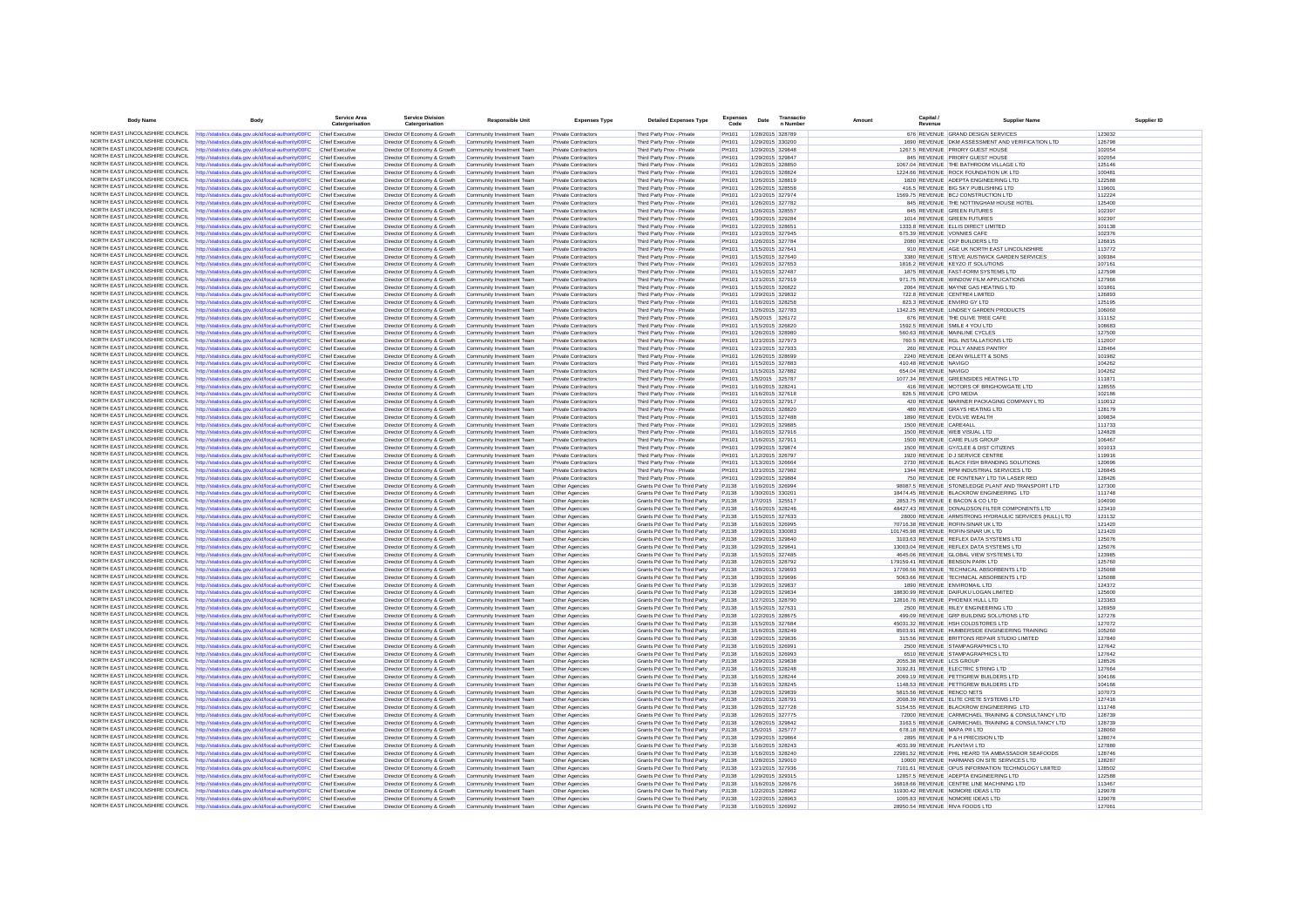| <b>Body Name</b>                                                   | <b>Body</b>                                                                                                    | Service Area<br>Catergorisation           | <b>Service Division</b><br>Catergorisation                   | <b>Responsible Unit</b>                                | <b>Expenses Type</b>                                             | <b>Detailed Expenses Type</b>                                  | <b>Expenses</b><br>Code | Date     | Transactio<br>n Number               | Capital.<br>Amount<br>Revenue    | <b>Supplier Name</b>                                                                     | Supplier ID      |
|--------------------------------------------------------------------|----------------------------------------------------------------------------------------------------------------|-------------------------------------------|--------------------------------------------------------------|--------------------------------------------------------|------------------------------------------------------------------|----------------------------------------------------------------|-------------------------|----------|--------------------------------------|----------------------------------|------------------------------------------------------------------------------------------|------------------|
|                                                                    | NORTH EAST LINCOLNSHIRE COUNCIL http://statistics.data.gov.uk/id/local-authority/00FC                          | Chief Executive                           | Director Of Economy & Growth                                 | Community Investment Team                              | Other Agencies                                                   | Grants Pd Over To Third Party                                  | <b>PJ138</b>            |          | 1/13/2015 326681                     |                                  | 51794 REVENUE REGROUP (UK) LTD                                                           | 105678           |
| NORTH FAST LINCOLNSHIRE COUNCIL.                                   | ttp://statistics.data.gov.uk/id/local-authority/00FC                                                           | <b>Chief Executive</b>                    | Director Of Economy & Growth                                 | nunity Investment Team                                 | Other Agencies                                                   | Grants Pd Over To Third Party                                  | PJ138                   |          | 1/12/2015 327259                     | 94289.08 REVENUE D&AGF ITD       |                                                                                          | 128410           |
| NORTH EAST LINCOLNSHIRE COUNCIL                                    | http://statistics.data.gov.uk/id/local-authority/00FC                                                          | Chief Executive                           | Director Of Economy & Growth                                 | Community Investment Team                              | Other Agencies                                                   | Grants Pd Over To Third Party                                  | PJ138                   |          | 1/16/2015 327939                     |                                  | 13101 REVENUE BURGESS GROUP PLO                                                          | 127540           |
| NORTH EAST LINCOLNSHIRE COUNCIL                                    | http://statistics.data.gov.uk/id/local-authority/00FC                                                          | Chief Executive                           | Director Of Economy & Growth                                 | Community Investment Team                              | Other Agencies                                                   | Grants Pd Over To Third Party                                  | PJ138                   |          | 1/26/2015 328255                     |                                  | 37670.54 REVENUE BURGESS GROUP PLC                                                       | 127540           |
| NORTH EAST LINCOLNSHIRE COUNCIL                                    | http://statistics.data.gov.uk/id/local-authority/00FC                                                          | Chief Executive                           | Director Of Economy & Growth                                 | Community Investment Tean                              | Private Contractor                                               | Third Party Prov - Private                                     | PH101                   |          | 1/13/2015 326714                     |                                  | 1737.5 REVENUE KNAUF UK GMBH                                                             | 126613           |
| NORTH EAST LINCOLNSHIRE COUNCIL                                    | http://statistics.data.gov.uk/id/local-authority/00FC                                                          | Chief Executive                           | Director Of Economy & Growth                                 | Community Investment Team                              | Private Contractors                                              | Third Party Prov - Private                                     | PH101                   |          | 1/12/2015 324936                     |                                  | 3000 REVENUE DUNLOP OIL & MARINE LTD                                                     | 113675           |
| NORTH EAST LINCOLNSHIRE COUNCIL<br>NORTH EAST LINCOLNSHIRE COUNCIL | http://statistics.data.gov.uk/id/local-authority/00FC                                                          | Chief Executive                           | Director Of Economy & Growth                                 | Community Investment Team                              | <b>Private Contractors</b>                                       | Third Party Prov - Private                                     | PH101                   |          | 1/7/2015 324617                      |                                  | 3000 REVENUE HAAGENSEN WARDROBES AND KITCHENS LTD                                        | 127029           |
| NORTH FAST LINCOLNSHIRE COUNCIL                                    | http://statistics.data.gov.uk/id/local-authority/00FC                                                          | Chief Executive                           | Director Of Economy & Growth                                 | Community Investment Tean                              | <b>Private Contractors</b>                                       | Third Party Prov - Private                                     | PH101                   |          | 1/21/2015 327975                     |                                  | 1500 REVENUE CYDEN HOMES LTD                                                             | 116527           |
| NORTH EAST LINCOLNSHIRE COUNCIL                                    | http://statistics.data.gov.uk/id/local-authority/00FC<br>http://statistics.data.gov.uk/id/local-authority/00FC | Chief Executive<br>Chief Executive        | Director Of Economy & Growth<br>Director Of Economy & Growth | Community Investment Team<br>Community Investment Team | Private Contractors<br><b>Private Contractors</b>                | Third Party Prov - Private<br>Third Party Prov - Private       | PH101<br>PH101          |          | 1/29/2015 329883<br>1/21/2015 327977 |                                  | 1500 REVENUE MK BUILDING SERVICES LTD<br>1500 REVENUE C F THOMPSON & SON (GRIMSBY) ITD   | 127171<br>127505 |
| NORTH EAST LINCOLNSHIRE COUNCIL                                    | http://statistics.data.gov.uk/id/local-authority/00FC                                                          | Chief Executive                           | Director Of Economy & Growth                                 | Community Investment Team                              | Private Contractors                                              | Third Party Prov - Private                                     | PH101                   |          | 1/12/2015 325466                     |                                  | 7973.2 REVENUE CRISTAL PIGMENT UK LTD                                                    | 122351           |
| NORTH EAST LINCOLNSHIRE COUNCIL                                    | http://statistics.data.gov.uk/id/local-authority/00FC                                                          | Chief Executive                           | Director Of Economy & Growth                                 | Community Investment Team                              | Private Contractors                                              | Third Party Prov - Private                                     | PH101                   |          | 1/29/2015 329891                     |                                  | 1500 REVENUE BEESON PLUMBING & HEATING LTD                                               | 127313           |
| NORTH EAST LINCOLNSHIRE COUNCIL                                    | ttp://statistics.data.gov.uk/id/local-authority/00FC                                                           | Chief Executive                           | Director Of Economy & Growth                                 | Community Investment Team                              | Private Contractors                                              | Third Party Prov - Private                                     | PH101                   |          | 1/15/2015 326818                     |                                  | 12000 REVENUE CENTRICA ENERGY LTD                                                        | 127699           |
| NORTH EAST LINCOLNSHIRE COUNCIL                                    | http://statistics.data.gov.uk/id/local-authority/00FC                                                          | Chief Executive                           | Director Of Economy & Growth                                 | Community Investment Team                              | <b>Private Contractors</b>                                       | Third Party Prov - Private                                     | PH101                   |          | 1/29/2015 329902                     |                                  | 1500 REVENUE LMS HOMES LTD                                                               | 127191           |
| NORTH EAST LINCOLNSHIRE COUNCIL                                    | http://statistics.data.gov.uk/id/local-authority/00FC                                                          | Chief Executive                           | Director Of Economy & Growth                                 | Community Investment Team                              | <b>Private Contractors</b>                                       | Third Party Prov - Private                                     | <b>PH101</b>            |          | 1/26/2015 327776                     |                                  | 24000 REVENUE SITE SERVICE ENGINEERING LTD                                               | 127849           |
| NORTH EAST LINCOLNSHIRE COUNCIL                                    | http://statistics.data.gov.uk/id/local-authority/00FC                                                          | Chief Executive                           | Director Of Economy & Growth                                 | Community Investment Team                              | <b>Private Contractors</b>                                       | Third Party Prov - Private                                     | PH101                   |          | 1/26/2015 327778                     |                                  | 30000 REVENUE VOLKERRAIL LTD                                                             | 122927           |
| NORTH EAST LINCOLNSHIRE COUNCIL                                    | http://statistics.data.gov.uk/id/local-authority/00FC                                                          | Chief Executive                           | Director Of Economy & Growth                                 | Community Investment Team                              | <b>Private Contractors</b>                                       | Third Party Prov - Private                                     | PH101                   |          | 1/29/2015 329868                     |                                  | 24000 REVENUE ENGENDA LTD T/A LECTEC SERVICES                                            | 128034           |
| NORTH EAST LINCOLNSHIRE COUNCIL<br>NORTH EAST LINCOLNSHIRE COUNCIL | http://statistics.data.gov.uk/id/local-authority/00FC                                                          | Chief Executive                           | Director Of Economy & Growth                                 | Community Investment Team                              | Private Contractors                                              | Third Party Prov - Private                                     | PH101                   |          | 1/29/2015 329869                     |                                  | 24000 REVENUE QUBE SPECIALIST MAINTENANCE SOLUTIONS LTD                                  | 124931           |
| NORTH EAST LINCOLNSHIRE COUNCIL                                    | http://statistics.data.gov.uk/id/local-authority/00FC                                                          | Chief Executiv                            | Director Of Economy & Growth                                 | nunity Investment Tean                                 | Private Contractors                                              | Third Party Prov - Private                                     | PH101                   |          | 1/5/2015 324776                      |                                  | 6000 REVENUE LENZING FIBERS GRIMSBY LTD                                                  | 127539           |
| NORTH EAST LINCOLNSHIRE COUNCIL                                    | http://statistics.data.gov.uk/id/local-authority/00FC<br>http://statistics.data.gov.uk/id/local-authority/00FC | Chief Executive<br>Chief Executive        | Director Of Economy & Growth<br>Director Of Economy & Growth | Community Investment Team<br>Community Investment Team | Private Contractors<br><b>Private Contractors</b>                | Third Party Prov - Private<br>Third Party Prov - Private       | PH101<br>PH101          |          | 1/15/2015 325439<br>1/16/2015 323105 |                                  | 6000 REVENUE DYAS ELECTRICAL ENGINEERS<br>6000 REVENUE SCUNTHORPE SHEET METAL (2010) LTD | 110508<br>127588 |
| NORTH EAST LINCOLNSHIRE COUNCIL                                    | http://statistics.data.gov.uk/id/local-authority/00FC                                                          | <b>Chief Executive</b>                    | Director Of Economy & Growth                                 | Community Investment Tean                              | Private Contractors                                              | Third Party Prov - Private                                     | PH101                   |          | 1/21/2015 327958                     |                                  | 3000 REVENUE PETER GIBSON                                                                | 127984           |
| NORTH EAST LINCOLNSHIRE COUNCIL                                    | http://statistics.data.gov.uk/id/local-authority/00FC                                                          | Chief Executive                           | Director Of Economy & Growth                                 | Community Investment Team                              | <b>Private Contractors</b>                                       | Third Party Prov - Private                                     | <b>PH101</b>            |          | 1/21/2015 327959                     |                                  | 3000 REVENUE SCOTT RAWLINS LTD                                                           | 125752           |
| NORTH EAST LINCOLNSHIRE COUNCIL                                    | http://statistics.data.gov.uk/id/local-authority/00FC                                                          | Chief Executive                           | Director Of Economy & Growth                                 | Community Investment Team                              | <b>Private Contractors</b>                                       | Third Party Prov - Private                                     | PH101                   |          | 1/21/2015 327976                     | 1500 REVENUE CH CUFF LTD         |                                                                                          | 127391           |
| NORTH EAST LINCOLNSHIRE COUNCIL                                    | http://statistics.data.gov.uk/id/local-authority/00FC                                                          | <b>Chief Executive</b>                    | Director Of Economy & Growth                                 | Community Investment Team                              | Private Contractors                                              | Third Party Prov - Private                                     | PH101                   |          | 1/26/2015 321328                     |                                  | 3000 REVENUE BUTTONS WOOD LTD                                                            | 127415           |
| NORTH EAST LINCOLNSHIRE COUNCIL                                    | http://statistics.data.gov.uk/id/local-authority/00FC                                                          | Chief Executive                           | Director Of Economy & Growth                                 | Community Investment Team                              | Private Contractors                                              | Third Party Prov - Private                                     | PH101                   |          | 1/26/2015 327779                     |                                  | 3000 REVENUE WESTFIELD PLANT & MANAGEMENT SERVICES                                       | 127389           |
| NORTH EAST LINCOLNSHIRE COUNCIL                                    | http://statistics.data.gov.uk/id/local-authority/00FC                                                          | Chief Executive                           | Director Of Economy & Growth                                 | Community Investment Team                              | <b>Private Contractors</b>                                       | Third Party Prov - Private                                     | PH101                   |          | 1/21/2015 327981                     |                                  | 1500 REVENUE S CLARK PLUMBING AND HEATING SERVICES LTD                                   | 127393           |
| NORTH EAST LINCOLNSHIRE COUNCIL                                    | http://statistics.data.gov.uk/id/local-authority/00FC                                                          | Chief Executive                           | Director Of Economy & Growth                                 | Community Investment Team                              | <b>Private Contractors</b>                                       | Third Party Prov - Private                                     | PH101                   |          | 1/26/2015 328841                     |                                  | 450 REVENUE BLUESTORM DESIGN & MARKETING LTD                                             | 125864           |
| NORTH EAST LINCOLNSHIRE COUNCIL                                    | http://statistics.data.gov.uk/id/local-authority/00FC                                                          | Chief Executive                           | Director Of Economy & Growth                                 | Community Investment Tean                              | Private Contractors                                              | Third Party Prov - Private                                     | PH101                   |          | 1/15/2015 326825                     |                                  | 1200 REVENUE RIX SHIPPING CO LTD                                                         | 119343           |
| NORTH EAST LINCOLNSHIRE COUNCIL<br>NORTH EAST LINCOLNSHIRE COUNCIL | http://statistics.data.gov.uk/id/local-authority/00FC                                                          | Chief Executive                           | Director Of Economy & Growth                                 | Community Investment Team                              | Miscellaneous Expenses                                           | Legal Fees - General                                           | LL103                   |          | 1/21/2015 327996                     |                                  | 5130 REVENUE ACCESS REGENERATION LTD                                                     | 119929           |
| NORTH EAST LINCOLNSHIRE COUNCIL                                    | http://statistics.data.gov.uk/id/local-authority/00FC                                                          | Chief Executive                           | Director Of Economy & Growth                                 | Community Investment Team                              | Other Agencies                                                   | Grants Pd Over To Third Party                                  | P.1138                  |          | 1/29/2015 329887                     |                                  | 3901 5 REVENUE PATTESONS GLASS LTD                                                       | 128959           |
| NORTH FAST LINCOLNSHIRE COUNCIL                                    | http://statistics.data.gov.uk/id/local-authority/00FC<br>ttp://statistics.data.gov.uk/id/local-authority/00FC  | Chief Executive<br>Chief Executive        | Director Of Economy & Growth<br>Director Of Economy & Growth | Retained Function                                      | Expenses                                                         | Course/Conf Accom - Employees<br>Course/Conf Accom - Employees | LH102<br>LH102          |          | 1/21/2015 328649<br>1/26/2015 324540 |                                  | 678 REVENUE HAYMARKET MEDIA GROUP LTD<br>358.8 REVENUE CARE PLUS GROUP                   | 128330<br>106467 |
| NORTH EAST LINCOLNSHIRE COUNCIL                                    | http://statistics.data.gov.uk/id/local-authority/00FC                                                          | Chief Executive                           | Director Of Economy & Growth                                 | <b>Retained Function</b><br>In Scope Contract          | Expenses<br><b>Private Contractors</b>                           | <b>Contract Payments</b>                                       | PH105                   |          | 1/29/2015 329808                     |                                  | 86927.5 REVENUE COFELY WORKPLACE LIMITED                                                 | 123983           |
| NORTH EAST LINCOLNSHIRE COUNCIL                                    | http://statistics.data.gov.uk/id/local-authority/00FC                                                          | Chief Executive                           | Director Of Economy & Growth                                 | In Scope Contract                                      | <b>Private Contractors</b>                                       | <b>Contract Payments</b>                                       | <b>PH105</b>            |          | 1/29/2015 329808                     |                                  | 288453.33 REVENUE COFELY WORKPLACE LIMITED                                               | 123983           |
| NORTH EAST LINCOLNSHIRE COUNCIL                                    | http://statistics.data.gov.uk/id/local-authority/00F0                                                          | Chief Executive                           | Director Of Economy & Growth                                 | In Scope Contrac                                       | Private Contractors                                              | <b>Contract Payments</b>                                       | PH105                   |          | 1/29/2015 329808                     |                                  | 13624.17 REVENUE COFELY WORKPLACE LIMITED                                                | 123983           |
| NORTH EAST LINCOLNSHIRE COUNCIL                                    | http://statistics.data.gov.uk/id/local-authority/00FC                                                          | Chief Executive                           | Director Of Economy & Growth                                 | In Scope Contract                                      | Private Contractors                                              | <b>Contract Payments</b>                                       | PH105                   |          | 1/29/2015 329808                     |                                  | 459310 REVENUE COFELY WORKPLACE LIMITED                                                  | 123983           |
| NORTH EAST LINCOLNSHIRE COUNCIL                                    | http://statistics.data.gov.uk/id/local-authority/00FC                                                          | Chief Executive                           | Director Of Economy & Growth                                 | In Scope Contract                                      | <b>Private Contractors</b>                                       | <b>Contract Payments</b>                                       | PH105                   |          | 1/29/2015 329808                     |                                  | 5325 REVENUE COFELY WORKPLACE LIMITED                                                    | 123983           |
| NORTH EAST LINCOLNSHIRE COUNCIL                                    | http://statistics.data.gov.uk/id/local-authority/00FC                                                          | Chief Executive                           | Director Of Economy & Growth                                 | In Scope Contract                                      | <b>Private Contractors</b>                                       | <b>Contract Payments</b>                                       | PH105                   |          | 1/29/2015 329808                     |                                  | 69896.25 REVENUE COFELY WORKPLACE LIMITED                                                | 123983           |
| NORTH FAST LINCOLNSHIRE COUNCIL                                    | http://statistics.data.gov.uk/id/local-authority/00FC                                                          | Chief Executive                           | Director Of Economy & Growth                                 | In Scope Contract                                      | Private Contractors                                              | Contract Payments                                              | PH105                   |          | 1/29/2015 329808                     |                                  | 34407.5 REVENUE COFELY WORKPLACE LIMITED                                                 | 123983           |
| NORTH EAST LINCOLNSHIRE COUNCIL                                    | http://statistics.data.gov.uk/id/local-authority/00FC                                                          | Chief Executive                           | Director Of Economy & Growth                                 | Planning                                               | <b>Customer And Client Receipts</b>                              | Fees/Chros-O/Side Scope Vat 4                                  | VC125                   |          | 1/6/2015 325653                      |                                  | 385 REVENUE CR PARROTT CONSULTANTS LIMITED                                               | 128899           |
| NORTH EAST LINCOLNSHIRE COUNCIL                                    | http://statistics.data.gov.uk/id/local-authority/00FC                                                          | Chief Executive                           | Director Of Economy & Growth                                 | Drainage & Coastal Defence                             | Private Contractors                                              | Third Party Prov - Private                                     | PH101                   |          | 1/20/2015 327857                     |                                  | 252200 REVENUE COFELY WORKPLACE LIMITED                                                  | 123983           |
| NORTH EAST LINCOLNSHIRE COUNCIL                                    | http://statistics.data.gov.uk/id/local-authority/00FC                                                          | Chief Executive                           | Director Of Economy & Growth                                 | Highways Dso                                           | Dlo Holding                                                      | Depot Fuel Holding Account                                     | LM101                   |          | 1/12/2015 327215                     |                                  | 18358.2 REVENUE HARVEST ENERGY LTD                                                       | 102544           |
| NORTH EAST LINCOLNSHIRE COUNCIL<br>NORTH EAST LINCOLNSHIRE COUNCIL | ttp://statistics.data.gov.uk/id/local-authority/00FC                                                           | Chief Executive                           | Director Of Economy & Growth                                 | <b>Highways Dsg</b>                                    | Dlo Holding                                                      | Depot Fuel Holding Account                                     | LM101                   |          | 1/12/2015 327252                     |                                  | 1366.5 REVENUE CERTAS ENERGY                                                             | 124794           |
| NORTH EAST LINCOLNSHIRE COUNCIL                                    | http://statistics.data.gov.uk/id/local-authority/00FC                                                          | Chief Executive                           | Director Of Economy & Growth                                 | <b>Highways Dsg</b>                                    | Dio Holding                                                      | Depot Fuel Holding Account                                     | LM101                   |          | 1/12/2015 326216                     |                                  | 17602.2 REVENUE HARVEST ENERGY LTD                                                       | 102544           |
| NORTH EAST LINCOLNSHIRE COUNCIL                                    | http://statistics.data.gov.uk/id/local-authority/00FC<br>http://statistics.data.gov.uk/id/local-authority/00FC | Chief Executive<br>Chief Executive        | Director Of Economy & Growth<br>Director Of Economy & Growth | <b>Highways Dsg</b><br><b>Highways Dsg</b>             | Dio Holding<br>Dio Holding                                       | Depot Fuel Holding Account<br>Depot Fuel Holding Account       | LM101<br>LM101          |          | 1/12/2015 326205<br>1/12/2015 326223 |                                  | 14063 REVENUE HARVEST ENERGY LTD<br>1324.5 REVENUE CERTAS ENERGY                         | 102544<br>124794 |
| NORTH EAST LINCOLNSHIRE COUNCIL                                    | http://statistics.data.gov.uk/id/local-authority/00FC                                                          | Chief Executive                           | Director Of Economy & Growth                                 | <b>Highways Dsg</b>                                    | Dio Holding                                                      | Depot Fuel Holding Account                                     | LM101                   |          | 1/12/2015 327219                     |                                  | 17602.2 REVENUE HARVEST ENERGY LTD                                                       | 102544           |
| NORTH EAST LINCOLNSHIRE COUNCIL                                    | http://statistics.data.gov.uk/id/local-authority/00FC                                                          | Chief Executive                           | Director Of Economy & Growth                                 | <b>Highways Dsg</b>                                    | Dlo Holding                                                      | Depot Fuel Holding Account                                     | LM101                   |          | 1/12/2015 326207                     |                                  | 17602.2 REVENUE HARVEST ENERGY LTD                                                       | 102544           |
| NORTH EAST LINCOLNSHIRE COUNCIL                                    | http://statistics.data.gov.uk/id/local-authority/00FC                                                          | Chief Executive                           | Director Of Economy & Growth                                 | <b>Highways Dso</b>                                    | Dlo Holding                                                      | Depot Fuel Holding Account                                     | LM101                   |          | 1/12/2015 327220                     |                                  | 16399.8 REVENUE HARVEST ENERGY LTD                                                       | 102544           |
| NORTH EAST LINCOLNSHIRE COUNCIL                                    | http://statistics.data.gov.uk/id/local-authority/00FC                                                          | Chief Executive                           | Director Of Economy & Growth                                 | <b>Highways Dso</b>                                    | Dlo Holding                                                      | Depot Fuel Holding Account                                     | LM101                   |          | 1/12/2015 327221                     |                                  | 16399.8 REVENUE HARVEST ENERGY LTD                                                       | 102544           |
| NORTH EAST LINCOLNSHIRE COUNCIL                                    | http://statistics.data.gov.uk/id/local-authority/00FC                                                          | Chief Executive                           | Director Of Economy & Growth                                 | <b>Highways Dsg</b>                                    | Dio Holding                                                      | Depot Fuel Holding Account                                     | LM101                   |          | 1/28/2015 328788                     |                                  | 1126.25 REVENUE CERTAS ENERGY                                                            | 124794           |
| NORTH EAST LINCOLNSHIRE COUNCIL                                    | http://statistics.data.gov.uk/id/local-authority/00FC                                                          | Chief Executive                           | Director Of Economy & Growth                                 | <b>Highways Dso</b>                                    | Dlo Holding                                                      | Depot Fuel Holding Account                                     | LM101                   |          | 1/12/2015 327253                     |                                  | 1232.25 REVENUE CERTAS ENERGY                                                            | 124794           |
| NORTH EAST LINCOLNSHIRE COUNCIL                                    | http://statistics.data.gov.uk/id/local-authority/00FC                                                          | Chief Executive                           | Director Of Economy & Growth                                 | <b>Highways Dso</b>                                    | Dio Holding                                                      | Depot Fuel Holding Account                                     | LM101                   |          | 1/28/2015 328787                     |                                  | 675.75 REVENUE CERTAS ENERGY                                                             | 124794           |
| NORTH EAST LINCOLNSHIRE COUNCIL<br>NORTH EAST LINCOLNSHIRE COUNCIL | http://statistics.data.gov.uk/id/local-authority/00FC                                                          | Chief Executive                           | Director Of Economy & Growth                                 | Street Lighting                                        | <b>Private Contractors</b>                                       | Third Party Prov - Private                                     | PH101                   |          | 1/8/2015 326372                      |                                  | 4142.35 REVENUE J MCCANN & CO LTD                                                        | 100841           |
| NORTH EAST LINCOLNSHIRE COUNCIL                                    | http://statistics.data.gov.uk/id/local-authority/00FC                                                          | Chief Executive                           | Director Of Economy & Growth                                 | Street Lighting                                        | Rep Alterations Maint Building                                   | Street Lighting-General Maint                                  | GA111                   |          | 1/8/2015 326372                      |                                  | 341.49 REVENUE J MCCANN & CO LTD                                                         | 100841           |
| NORTH EAST LINCOLNSHIRE COUNCIL                                    | http://statistics.data.gov.uk/id/local-authority/00FC<br>http://statistics.data.gov.uk/id/local-authority/00FC | Chief Executive<br>Chief Executive        | Director Of Economy & Growth<br>Director Of Economy & Growth | <b>Street Lighting</b><br>Street Lighting              | <b>Energy Costs</b><br><b>Energy Costs</b>                       | Electricity<br>Electricity                                     | GB102<br>GB102          |          | 1/8/2015 326472<br>1/8/2015 326466   |                                  | -4262.56 REVENUE NPOWER LIMITED<br>4083.86 REVENUE NPOWER LIMITED                        | 101414<br>101414 |
| NORTH EAST LINCOLNSHIRE COUNCIL                                    | http://statistics.data.gov.uk/id/local-authority/00FC                                                          | Chief Executive                           | Director Of Economy & Growth                                 | Street Lighting                                        | <b>Energy Costs</b>                                              | Flectricity                                                    | GR102                   |          | 1/27/2015 328957                     |                                  | -210 89 REVENUE NPOWER LIMITED                                                           | 101414           |
| NORTH EAST LINCOLNSHIRE COUNCIL                                    | http://statistics.data.gov.uk/id/local-authority/00FC                                                          | Chief Executive                           | Director Of Economy & Growth                                 | Street Lighting                                        | <b>Energy Costs</b>                                              | Electricity                                                    | GB102                   |          | 1/8/2015 326470                      |                                  | 4219.99 REVENUE NPOWER LIMITED                                                           | 101414           |
| NORTH EAST LINCOLNSHIRE COUNCIL                                    | ttp://statistics.data.gov.uk/id/local-authority/00FC                                                           | Chief Executive                           | Director Of Economy & Growth                                 | Street Lighting                                        | <b>Energy Costs</b>                                              | Electricity                                                    | GB102                   |          | 1/27/2015 328960                     |                                  | -217.92 REVENUE NPOWER LIMITED                                                           | 101414           |
| NORTH EAST LINCOLNSHIRE COUNCIL                                    | http://statistics.data.gov.uk/id/local-authority/00FC                                                          | Chief Executive                           | Director Of Economy & Growth                                 | Street Lighting                                        | <b>Energy Costs</b>                                              | Flectricity                                                    | GB102                   |          | 1/27/2015 328961                     |                                  | -210 89 REVENUE NPOWER LIMITED                                                           | 101414           |
| NORTH EAST LINCOLNSHIRE COUNCIL                                    | http://statistics.data.gov.uk/id/local-authority/00FC                                                          | Chief Executive                           | Director Of Economy & Growth                                 | <b>Street Lighting</b>                                 | <b>Energy Costs</b>                                              | Electricity                                                    | GB102                   |          | 1/29/2015 329277                     |                                  | 4219.99 REVENUE NPOWER LIMITED                                                           | 101414           |
| NORTH FAST LINCOLNSHIRE COUNCIL                                    | ttp://statistics.data.gov.uk/id/local-authority/00FC                                                           | Chief Executive                           | Director Of Economy & Growth                                 | Street Lighting                                        | Rep Alterations Maint Building                                   | Street Lighting - Energy                                       | GA110                   |          | 1/22/2015 328936                     |                                  | 641.41 REVENUE NPOWER LIMITED                                                            | 101414           |
| NORTH EAST LINCOLNSHIRE COUNCIL                                    | http://statistics.data.gov.uk/id/local-authority/00FC                                                          | Chief Executive                           | Director Of Economy & Growth                                 | Street Lighting                                        | Rep Alterations Maint Building                                   | Street Lighting - Energy                                       | GA110                   |          | 1/22/2015 328938                     |                                  | 606.31 REVENUE NPOWER LIMITED                                                            | 101414           |
| NORTH EAST LINCOLNSHIRE COUNCIL<br>NORTH EAST LINCOLNSHIRE COUNCIL | http://statistics.data.gov.uk/id/local-authority/00FC                                                          | Chief Executive                           | Director Of Economy & Growth                                 | Street Lighting                                        | Ren Alterations Maint Building                                   | Street Lighting - Energy                                       | GA110                   |          | 1/8/2015 326466                      |                                  | 11741 1 REVENUE NPOWER LIMITED                                                           | 101414           |
| NORTH EAST LINCOLNSHIRE COUNCIL                                    | http://statistics.data.gov.uk/id/local-authority/00F0                                                          | Chief Executive<br>Chief Executive        | Director Of Economy & Growth                                 | Street Lighting                                        | Rep Alterations Maint Building<br>Rep Alterations Maint Building | Street Lighting - Energy                                       | GA110<br>GA110          | 1/8/2015 | 326467<br>1/8/2015 326472            |                                  | 606.31 REVENUE NPOWER LIMITED<br>-12254.92 REVENUE NPOWER LIMITED                        | 101414<br>101414 |
| NORTH EAST LINCOLNSHIRE COUNCIL                                    | http://statistics.data.gov.uk/id/local-authority/00FC                                                          |                                           | Director Of Economy & Growth                                 | <b>Street Lighting</b>                                 |                                                                  | Street Lighting - Energy                                       | GA110                   |          |                                      |                                  | -606.31 REVENUE NPOWER LIMITED                                                           | 101414           |
| NORTH EAST LINCOLNSHIRE COUNCIL                                    | http://statistics.data.gov.uk/id/local-authority/00FC<br>http://statistics.data.gov.uk/id/local-authority/00FC | Chief Executive<br><b>Chief Executive</b> | Director Of Economy & Growth<br>Director Of Economy & Growth | Street Lighting<br><b>Street Lighting</b>              | Rep Alterations Maint Building<br>Rep Alterations Maint Building | Street Lighting - Energy<br>Street Lighting - Energy           | GA110                   |          | 1/27/2015 328957<br>1/8/2015 326468  |                                  | 626.52 REVENUE NPOWER LIMITED                                                            | 101414           |
| NORTH FAST LINCOLNSHIRE COUNCIL                                    | http://statistics.data.gov.uk/id/local-authority/00FC                                                          | Chief Executive                           | Director Of Economy & Growth                                 | Street Lighting                                        | Rep Alterations Maint Building                                   | Street Lighting - Energy                                       | GA110                   |          | 1/8/2015 326470                      |                                  | 12132.48 REVENUE NPOWER LIMITED                                                          | 101414           |
| NORTH EAST LINCOLNSHIRE COUNCIL                                    | http://statistics.data.gov.uk/id/local-authority/00FC                                                          | Chief Executive                           | Director Of Economy & Growth                                 | Street Lighting                                        | Rep Alterations Maint Building                                   | Street Lighting - Energy                                       | GA110                   |          | 1/27/2015 328940                     |                                  | 626.52 REVENUE NPOWER LIMITED                                                            | 101414           |
| NORTH EAST LINCOLNSHIRE COUNCIL                                    | http://statistics.data.gov.uk/id/local-authority/00FC                                                          | Chief Executive                           | Director Of Economy & Growth                                 | Street Lighting                                        | Rep Alterations Maint Building                                   | Street Lighting - Energy                                       | GA110                   |          | 1/27/2015 328960                     |                                  | -626.52 REVENUE NPOWER LIMITED                                                           | 101414           |
| NORTH EAST LINCOLNSHIRE COUNCIL                                    | http://statistics.data.gov.uk/id/local-authority/00FC                                                          | Chief Executive                           | Director Of Economy & Growth                                 | Street Lighting                                        | Rep Alterations Maint Building                                   | Street Lighting - Energy                                       | GA110                   |          | 1/22/2015 328939                     |                                  | 606.31 REVENUE NPOWER LIMITED                                                            | 101414           |
| NORTH EAST LINCOLNSHIRE COUNCIL                                    | ttp://statistics.data.gov.uk/id/local-authority/00FC                                                           | Chief Executive                           | Director Of Economy & Growth                                 | Street Lighting                                        | Rep Alterations Maint Building                                   | Street Lighting - Energy                                       | GA110                   |          | 1/8/2015 326469                      |                                  | 606.31 REVENUE NPOWER LIMITED                                                            | 101414           |
| NORTH EAST LINCOLNSHIRE COUNCIL                                    | http://statistics.data.gov.uk/id/local-authority/00FC                                                          | Chief Executive                           | Director Of Economy & Growth                                 | Street Lighting                                        | Rep Alterations Maint Building                                   | Street Lighting - Energy                                       | GA110                   |          | 1/27/2015 328961                     |                                  | -606.31 REVENUE NPOWER LIMITED                                                           | 101414           |
| NORTH EAST LINCOLNSHIRE COUNCIL                                    | http://statistics.data.gov.uk/id/local-authority/00FC                                                          | Chief Executive                           | Director Of Economy & Growth                                 | <b>Street Lighting</b>                                 | Rep Alterations Maint Building                                   | Street Lighting - Energy                                       | GA110                   |          | 1/29/2015 329277                     |                                  | 12132.48 REVENUE NPOWER LIMITED                                                          | 101414           |
| NORTH EAST LINCOLNSHIRE COUNCIL                                    | ttp://statistics.data.gov.uk/id/local-authority/00FC                                                           | Chief Executive                           | Director Of Economy & Growth                                 | <b>Street Lighting</b>                                 | Rep Alterations Maint Building                                   | Street Lighting - Energy                                       | GA110                   |          | 1/29/2015 329279                     |                                  | 626.52 REVENUE NPOWER LIMITED                                                            | 101414           |
| NORTH EAST LINCOLNSHIRE COUNCIL                                    | http://statistics.data.gov.uk/id/local-authority/00FC                                                          | Chief Executive                           | Director Of Economy & Growth                                 | Street Lighting                                        | Rep Alterations Maint Building                                   | Street Lighting-General Maint                                  | GA111                   |          | 1/8/2015 326372                      |                                  | 2829.7 REVENUE J MCCANN & CO LTD                                                         | 100841           |
| NORTH EAST LINCOLNSHIRE COUNCIL<br>NORTH EAST LINCOLNSHIRE COUNCIL | http://statistics.data.gov.uk/id/local-authority/00FC                                                          | Chief Executive                           | Director Of Economy & Growth                                 | Street Lighting                                        | Rep Alterations Maint Building                                   | Street Lighting-General Maint                                  | GA111                   |          | 1/8/2015 326372                      |                                  | 933.74 REVENUE J MCCANN & CO LTD                                                         | 100841           |
| NORTH EAST LINCOLNSHIRE COUNCIL                                    | http://statistics.data.gov.uk/id/local-authority/00FC<br>http://statistics.data.gov.uk/id/local-authority/00FC | Chief Executive<br>Chief Executive        | Director Of Economy & Growth<br>Director Of Economy & Growth | Street Lighting<br><b>Street Lighting</b>              | Rep Alterations Maint Building<br>Rep Alterations Maint Building | Traffic Signs / Signals<br>Traffic Signs / Signals             | GA113<br>GA113          | 1/8/2015 | 326372<br>1/8/2015 326372            |                                  | 407.71 REVENUE J MCCANN & CO LTD<br>420.69 REVENUE J MCCANN & CO LTD                     | 100841<br>100841 |
| NORTH EAST LINCOLNSHIRE COUNCIL                                    | http://statistics.data.gov.uk/id/local-authority/00FC                                                          | Chief Executive                           | Director Of Economy & Growth                                 | Street Lighting                                        | <b>Private Contractors</b>                                       | Third Party Prov - Private                                     | PH101                   |          | 1/8/2015 326330                      |                                  | 348.21 REVENUE NORTHERN POWERGRID (YORKSHIRE) PLC                                        | 108328           |
| NORTH EAST LINCOLNSHIRE COUNCIL                                    | http://statistics.data.gov.uk/id/local-authority/00FC                                                          | <b>Chief Executive</b>                    | Director Of Economy & Growth                                 | Street Lighting                                        | Private Contractors                                              | Third Party Prov - Private                                     | PH101                   | 1/8/2015 | 326372                               |                                  | 1384.36 REVENUE J MCCANN & CO LTD                                                        | 100841           |
| NORTH EAST LINCOLNSHIRE COUNCIL                                    | http://statistics.data.gov.uk/id/local-authority/00FC                                                          | Chief Executive                           | Director Of Economy & Growth                                 | Street Lighting                                        | Rep Alterations Maint Building                                   | Street Lighting - Energy                                       | GA110                   |          | 1/22/2015 328936                     |                                  | 1924.23 REVENUE NPOWER LIMITED                                                           | 101414           |
| NORTH EAST LINCOLNSHIRE COUNCIL                                    | http://statistics.data.gov.uk/id/local-authority/00FC                                                          | Chief Executive                           | Director Of Economy & Growth                                 | <b>Street Lighting</b>                                 | Rep Alterations Maint Building                                   | Street Lighting - Energy                                       | GA110                   |          | 1/22/2015 328938                     |                                  | 1818.93 REVENUE NPOWER LIMITED                                                           | 101414           |
| NORTH EAST LINCOLNSHIRE COUNCIL                                    | http://statistics.data.gov.uk/id/local-authority/00FC                                                          | Chief Executive                           | Director Of Economy & Growth                                 | Street Lighting                                        | Rep Alterations Maint Building                                   | Street Lighting - Energy                                       | GA110                   |          | 1/8/2015 326466                      |                                  | 35223.32 REVENUE NPOWER LIMITED                                                          | 101414           |
| NORTH EAST LINCOLNSHIRE COUNCIL                                    | http://statistics.data.gov.uk/id/local-authority/00FC                                                          | Chief Executive                           | Director Of Economy & Growth                                 | Street Lighting                                        | Rep Alterations Maint Building                                   | Street Lighting - Energy                                       | GA110                   |          | 1/8/2015 326467                      |                                  | 1818.93 REVENUE NPOWER LIMITED                                                           | 101414           |
| NORTH EAST LINCOLNSHIRE COUNCIL                                    | http://statistics.data.gov.uk/id/local-authority/00FC                                                          | Chief Executive                           | Director Of Economy & Growth                                 | Street Lighting                                        | Rep Alterations Maint Building                                   | Street Lighting - Energy                                       | GA110                   | 1/8/2015 | 326472                               | -36764.72 REVENUE NPOWER LIMITED |                                                                                          | 101414           |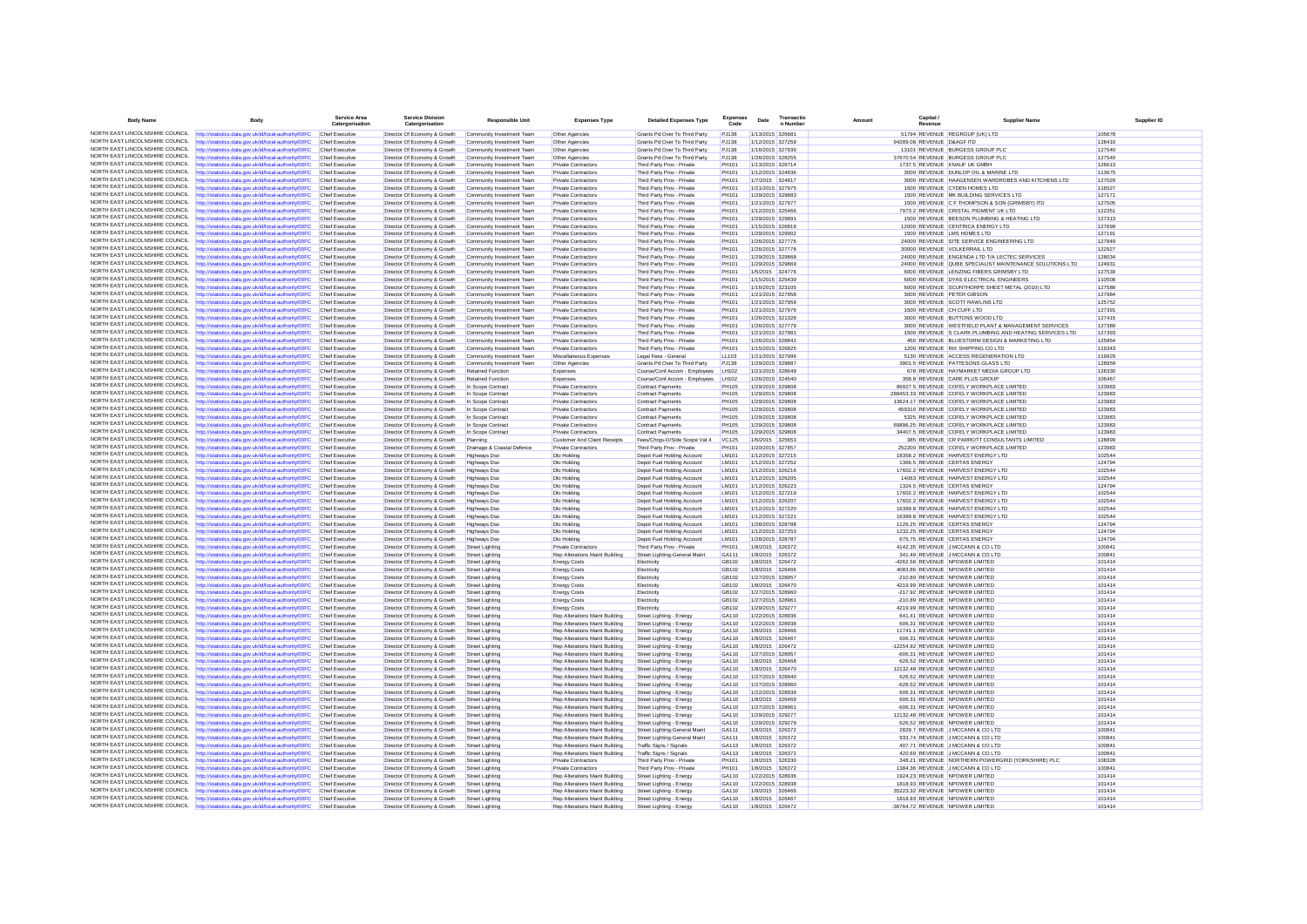| <b>Body Name</b>                                                   | Body                                                                                                           | Service Area<br>Catergorisation    | <b>Service Division</b><br>Catergorisation                   | Responsible Unit                                                  | <b>Expenses Type</b>                                             | <b>Detailed Expenses Type</b>                                 | Expense<br>Code       | Date                                 | Transactio<br>n Number | Amoun                                                                                                                                            | Capital<br>Revenue   | <b>Supplier Name</b>                                                                                                | Supplier ID                             |
|--------------------------------------------------------------------|----------------------------------------------------------------------------------------------------------------|------------------------------------|--------------------------------------------------------------|-------------------------------------------------------------------|------------------------------------------------------------------|---------------------------------------------------------------|-----------------------|--------------------------------------|------------------------|--------------------------------------------------------------------------------------------------------------------------------------------------|----------------------|---------------------------------------------------------------------------------------------------------------------|-----------------------------------------|
| NORTH FAST LINCOLNSHIRE COLINCIL                                   | http://statistics.data.gov.uk/id/local-authority/00FC                                                          | Chief Executive                    | Director Of Economy & Growth                                 | Street Lighting                                                   | Rep Alterations Maint Building                                   | Street Lighting - Energy                                      | GA110                 | 1/27/2015 328957                     |                        |                                                                                                                                                  |                      | -1818.93 REVENUE NPOWER LIMITED                                                                                     | 101414                                  |
| NORTH EAST LINCOLNSHIRE COUNCIL                                    | http://statistics.data.gov.uk/id/local-authority/00FC                                                          | Chief Executive                    | Director Of Economy & Growth                                 | Street Lighting                                                   | Rep Alterations Maint Building                                   | Street Lighting - Energy                                      | GA110                 | 1/8/2015 326468                      |                        |                                                                                                                                                  |                      | 1879.57 REVENUE NPOWER LIMITED                                                                                      | 101414                                  |
| NORTH EAST LINCOLNSHIRE COUNCIL<br>NORTH EAST LINCOLNSHIRE COUNCIL | http://statistics.data.gov.uk/id/local-authority/00FC                                                          | Chief Executive                    | Director Of Economy & Growth                                 | Street Lighting                                                   | Rep Alterations Maint Building                                   | Street Lighting - Energy                                      | GA110<br>GA110        | 1/8/2015 326470                      |                        |                                                                                                                                                  |                      | 36397 43 REVENUE NPOWER LIMITED<br>1879.57 REVENUE NPOWER LIMITED                                                   | 101414<br>101414                        |
| NORTH FAST LINCOLNSHIRE COUNCIL                                    | http://statistics.data.gov.uk/id/local-authority/00FC<br>ttp://statistics.data.gov.uk/id/local-authority/00FC  | Chief Executive<br>Chief Executive | Director Of Economy & Growth<br>Director Of Economy & Growth | Street Lighting<br><b>Street Lighting</b>                         | Rep Alterations Maint Building<br>Rep Alterations Maint Building | Street Lighting - Energy<br>Street Lighting - Energy          | GA110                 | 1/27/2015 328940<br>1/27/2015 328960 |                        |                                                                                                                                                  |                      | -1879.57 REVENUE NPOWER LIMITED                                                                                     | 101414                                  |
| NORTH EAST LINCOLNSHIRE COUNCIL                                    | http://statistics.data.gov.uk/id/local-authority/00FC                                                          | Chief Executive                    | Director Of Economy & Growth                                 | Street Lighting                                                   | Rep Alterations Maint Building                                   | Street Lighting - Energy                                      | GA110                 | 1/22/2015 328939                     |                        |                                                                                                                                                  |                      | 1818.93 REVENUE NPOWER LIMITED                                                                                      | 101414                                  |
| NORTH EAST LINCOLNSHIRE COUNCIL                                    | http://statistics.data.gov.uk/id/local-authority/00FC                                                          | Chief Executive                    | Director Of Economy & Growth                                 | Street Lighting                                                   | Rep Alterations Maint Building                                   | Street Lighting - Energy                                      | GA110                 | 1/8/2015 326469                      |                        |                                                                                                                                                  |                      | 1818.93 REVENUE NPOWER LIMITED                                                                                      | 101414                                  |
| NORTH EAST LINCOLNSHIRE COUNCIL                                    | ttp://statistics.data.gov.uk/id/local-authority/00FC                                                           | Chief Executive                    | Director Of Economy & Growth                                 | Street Lighting                                                   | Rep Alterations Maint Building                                   | Street Lighting - Energy                                      | GA110                 | 1/27/2015 328961                     |                        |                                                                                                                                                  |                      | -1818.93 REVENUE NPOWER LIMITED                                                                                     | 101414                                  |
| NORTH EAST LINCOLNSHIRE COUNCIL<br>NORTH EAST LINCOLNSHIRE COUNCIL | http://statistics.data.gov.uk/id/local-authority/00FC                                                          | Chief Executive                    | Director Of Economy & Growth                                 | Street Lighting                                                   | Rep Alterations Maint Building                                   | Street Lighting - Energy                                      | GA110                 | 1/29/2015 329277                     |                        |                                                                                                                                                  |                      | 36397.43 REVENUE NPOWER LIMITED                                                                                     | 101414<br>101414                        |
| NORTH EAST LINCOLNSHIRE COUNCIL                                    | http://statistics.data.gov.uk/id/local-authority/00FC<br>http://statistics.data.gov.uk/id/local-authority/00FC | Chief Executive<br>Chief Executiv  | Director Of Economy & Growth<br>Director Of Economy & Growth | Street Lighting<br>Street Lighting                                | Rep Alterations Maint Building<br>Rep Alterations Maint Building | Street Lighting - Energy<br>Street Lighting - Energy          | GA110<br>GA110        | 1/29/2015 329279<br>1/22/2015 328954 |                        |                                                                                                                                                  |                      | 1879.57 REVENUE NPOWER LIMITED<br>-179.99 REVENUE NPOWER LIMITED                                                    | 101414                                  |
| NORTH EAST LINCOLNSHIRE COUNCIL                                    | http://statistics.data.gov.uk/id/local-authority/00FC                                                          | Chief Executive                    | Director Of Economy & Growth                                 | Street Lighting                                                   | Rep Alterations Maint Building                                   | Street Lighting - Energy                                      | GA110                 | 1/22/2015 328956                     |                        |                                                                                                                                                  |                      | -174.19 REVENUE NPOWER LIMITED                                                                                      | 101414                                  |
| NORTH EAST LINCOLNSHIRE COUNCIL                                    | http://statistics.data.gov.uk/id/local-authority/00FC                                                          | Chief Executive                    | Director Of Economy & Growth                                 | Street Lighting                                                   | Rep Alterations Maint Building                                   | Street Lighting - Energy                                      | GA110                 | 1/5/2015 325482                      |                        |                                                                                                                                                  |                      | 565.97 REVENUE NPOWER LIMITED                                                                                       | 101414                                  |
| NORTH EAST LINCOLNSHIRE COUNCIL                                    | http://statistics.data.gov.uk/id/local-authority/00FC                                                          | Chief Executive                    | Director Of Economy & Growth                                 | Street Lighting                                                   | Rep Alterations Maint Building                                   | Street Lighting - Energy                                      | GA110                 | 1/6/2015 325479                      |                        |                                                                                                                                                  |                      | 565.97 REVENUE NPOWER LIMITED                                                                                       | 101414                                  |
| NORTH EAST LINCOLNSHIRE COUNCIL<br>NORTH EAST LINCOLNSHIRE COUNCIL | http://statistics.data.gov.uk/id/local-authority/00FC                                                          | Chief Executive                    | Director Of Economy & Growth                                 | Street Lighting                                                   | Rep Alterations Maint Building                                   | Street Lighting - Energy                                      | GA110                 | 1/29/2015 329276                     |                        |                                                                                                                                                  |                      | 584.84 REVENUE NPOWER LIMITED                                                                                       | 101414                                  |
| NORTH EAST LINCOLNSHIRE COUNCIL                                    | http://statistics.data.gov.uk/id/local-authority/00FC<br>http://statistics.data.gov.uk/id/local-authority/00FC | Chief Executive<br>Chief Executive | Director Of Economy & Growth<br>Director Of Economy & Growth | Street Lighting<br>Street Lighting                                | Rep Alterations Maint Building<br>Rep Alterations Maint Building | Street Lighting-General Maint<br>Street Lighting-General Main | GA111<br>GA111        | 1/8/2015 326372<br>1/8/2015 326372   |                        |                                                                                                                                                  |                      | 19444.02 REVENUE J MCCANN & CO LTD<br>4527.47 REVENUE J MCCANN & CO LTD                                             | 100841<br>100841                        |
| NORTH EAST LINCOLNSHIRE COUNCIL                                    | http://statistics.data.gov.uk/id/local-authority/00FC                                                          | Chief Executive                    | Director Of Economy & Growth                                 | Street Lighting                                                   | Rep Alterations Maint Building                                   | Street Lighting-General Maint                                 | GA111                 | 1/8/2015 326327                      |                        |                                                                                                                                                  |                      | 348.21 REVENUE NORTHERN POWERGRID (YORKSHIRE) PLC                                                                   | 108328                                  |
| NORTH EAST LINCOLNSHIRE COUNCIL                                    | http://statistics.data.gov.uk/id/local-authority/00FC                                                          | Chief Executive                    | Director Of Economy & Growth                                 | Street Lighting                                                   | Rep Alterations Maint Building                                   | Street Light-Irrecoverable Dam                                | GA112                 | 1/8/2015 326372                      |                        |                                                                                                                                                  |                      | 1210.69 REVENUE J MCCANN & CO LTD                                                                                   | 100841                                  |
| NORTH EAST LINCOLNSHIRE COUNCIL                                    | http://statistics.data.gov.uk/id/local-authority/00FC                                                          | Chief Executive                    | Director Of Economy & Growth                                 | Street Lighting                                                   | Rep Alterations Maint Building                                   | Street Light-Irrecoverable Dam                                | GA112                 | 1/8/2015 326326                      |                        |                                                                                                                                                  |                      | 348.21 REVENUE NORTHERN POWERGRID (YORKSHIRE) PLC                                                                   | 108328                                  |
| NORTH EAST LINCOLNSHIRE COUNCIL<br>NORTH EAST LINCOLNSHIRE COUNCIL | http://statistics.data.gov.uk/id/local-authority/00FC                                                          | Chief Executive                    | Director Of Economy & Growth                                 | Street Lighting                                                   | Rep Alterations Maint Building                                   | Street Light-Irrecoverable Dam                                | GA112                 | 1/8/2015 326324                      |                        |                                                                                                                                                  |                      | 348.21 REVENUE NORTHERN POWERGRID (YORKSHIRE) PLC                                                                   | 108328                                  |
| NORTH EAST LINCOLNSHIRE COUNCIL                                    | ttp://statistics.data.gov.uk/id/local-authority/00FC<br>http://statistics.data.gov.uk/id/local-authority/00FC  | Chief Executive<br>Chief Executive | Director Of Economy & Growth<br>Director Of Economy & Growth | <b>Street Lighting</b><br>Street Lighting                         | Rep Alterations Maint Building<br>Rep Alterations Maint Building | Traffic Momt-Irrecoverable Dam<br>Traffic Signs / Signals     | GA115<br>GA113        | 1/8/2015 326372<br>1/8/2015 326372   |                        |                                                                                                                                                  |                      | 886.43 REVENUE J MCCANN & CO LTD<br>1207.29 REVENUE J MCCANN & CO LTD                                               | 100841<br>100841                        |
| NORTH EAST LINCOLNSHIRE COUNCIL                                    | http://statistics.data.gov.uk/id/local-authority/00FC                                                          | Chief Executive                    | Director Of Economy & Growth                                 | Street Lighting                                                   | Rep Alterations Maint Building                                   | Traffic Signs / Signals                                       | GA113                 | 1/8/2015 326372                      |                        |                                                                                                                                                  |                      | 1836.38 REVENUE J MCCANN & CO LTD                                                                                   | 100841                                  |
| NORTH FAST LINCOLNSHIRE COLINCIL                                   | ttp://statistics.data.gov.uk/id/local-authority/00FC                                                           | Chief Executive                    | Director Of Economy & Growth                                 | Street Lighting                                                   | Private Contractors                                              | Third Party Prov - Private                                    | PH101                 | 1/8/2015 326372                      |                        |                                                                                                                                                  |                      | 427.65 REVENUE J MCCANN & CO LTD                                                                                    | 10084                                   |
| NORTH EAST LINCOLNSHIRE COUNCIL                                    | http://statistics.data.gov.uk/id/local-authority/00FC                                                          | Chief Executive                    | Director Of Economy & Growth                                 | Street Lighting                                                   | <b>Private Contractors</b>                                       | Third Party Prov - Private                                    | PH101                 | 1/8/2015 326322                      |                        |                                                                                                                                                  |                      | 720.23 REVENUE NORTHERN POWERGRID (YORKSHIRE) PLC                                                                   | 108328                                  |
| NORTH EAST LINCOLNSHIRE COUNCIL<br>NORTH EAST LINCOLNSHIRE COUNCIL | http://statistics.data.gov.uk/id/local-authority/00FC                                                          | Chief Executive                    | Director Of Economy & Growth                                 | Street Lighting                                                   | Rep Alterations Maint Building                                   | Buildings - Repairs And Maint                                 | GA102                 | 1/8/2015 326372                      |                        |                                                                                                                                                  |                      | 15324.02 REVENUE J MCCANN & CO LTD                                                                                  | 100841                                  |
| NORTH EAST LINCOLNSHIRE COUNCIL                                    | http://statistics.data.gov.uk/id/local-authority/00FC<br>http://statistics.data.gov.uk/id/local-authority/00FC | Chief Executiv<br>Chief Executive  | Director Of Economy & Growth<br>Director Of Economy & Growth | Traffic Managemen<br><b>Traffic Management</b>                    | Private Contractor<br>Private Contractors                        | Third Party Prov - Private<br>Third Party Prov - Private      | PH101<br>PH101        | 1/26/2015 313776<br>1/26/2015 313775 |                        |                                                                                                                                                  |                      | 540 REVENUE LINDSEY TREE SERVICES LTD<br>260 REVENUE LINDSEY TREE SERVICES LTD                                      | 100981<br>100981                        |
| NORTH EAST LINCOLNSHIRE COUNCIL                                    | http://statistics.data.gov.uk/id/local-authority/00FC                                                          | Chief Executive                    | Director Of Economy & Growth                                 | <b>Traffic Management</b>                                         | <b>Private Contractors</b>                                       | Third Party Prov - Private                                    | PH101                 | 1/26/2015 312507                     |                        |                                                                                                                                                  |                      | 2605.5 REVENUE KEYSOFT SOLUTIONS LTD                                                                                | 127963                                  |
| NORTH EAST LINCOLNSHIRE COUNCIL                                    | http://statistics.data.gov.uk/id/local-authority/00FC                                                          | Chief Executiv                     | Director Of Economy & Growth                                 | <b>Transport Policy</b>                                           | Communications And Computing                                     | Computer S/Ware - Maintenance                                 | LF102                 | 1/8/2015 326372                      |                        |                                                                                                                                                  |                      | 1049.73 REVENUE J MCCANN & CO LTD                                                                                   | 100841                                  |
| NORTH FAST LINCOLNSHIRE COUNCIL                                    | http://statistics.data.gov.uk/id/local-authority/00FC                                                          | Chief Executive                    | Director Of Economy & Growth                                 | <b>Transport Policy</b>                                           | Miscellaneous Expenses                                           | Other Expenses General                                        | LL119                 |                                      | 1/29/2015 328760       |                                                                                                                                                  |                      | 5312 REVENUE BRITISH CYCLING                                                                                        | 112716                                  |
| NORTH EAST LINCOLNSHIRE COUNCIL                                    | http://statistics.data.gov.uk/id/local-authority/00FC                                                          | Chief Executive                    | Director Of Economy & Growth                                 | <b>Transport Policy</b>                                           | Miscellaneous Expenses                                           | Other Expenses General                                        | LL119                 | 1/5/2015 326293                      |                        |                                                                                                                                                  |                      | 800 REVENUE GET CYCLING CIC                                                                                         | 111352                                  |
| NORTH EAST LINCOLNSHIRE COUNCIL<br>NORTH EAST LINCOLNSHIRE COUNCIL | http://statistics.data.gov.uk/id/local-authority/00FC                                                          | Chief Executive                    | Director Of Economy & Growth                                 | <b>Transport Policy</b>                                           | Other Agencies                                                   | Grants Pd Over To Third Party                                 | <b>PJ138</b>          | 1/16/2015 327943                     |                        |                                                                                                                                                  |                      | 9913 REVENUE HUMBER & WOLDS RURAL COMM COUN                                                                         | 101169                                  |
| NORTH EAST LINCOLNSHIRE COUNCIL                                    | http://statistics.data.gov.uk/id/local-authority/00FC<br>http://statistics.data.gov.uk/id/local-authority/00FC | Chief Executive<br>Chief Executive | Director Of Economy & Growth<br>Director Of Economy & Growth | <b>Transport Policy</b><br><b>Transport Policy</b>                | Consultancy<br>Private Contractors                               | Consultancy                                                   | PL101<br>PH104        | 1/16/2015 327681                     | 1/21/2015 327983       |                                                                                                                                                  |                      | 12564.5 REVENUE COFELY WORKPLACE LIMITED<br>REDACTED COMMERCIALLY SENSITIVE REVENUE GRAYSCROFT BUS SERVICES LIMITED | 123983<br>101786                        |
| NORTH EAST LINCOLNSHIRE COUNCIL                                    | http://statistics.data.gov.uk/id/local-authority/00FC                                                          | Chief Executive                    | Director Of Economy & Growth                                 | <b>Transport Policy</b>                                           | <b>Private Contractors</b>                                       | Concessionary Fares<br>Concessionary Fares                    | <b>PH104</b>          | 1/21/2015 327902                     |                        |                                                                                                                                                  |                      | REDACTED COMMERCIALLY SENSITIVE REVENUE GRAYSCROFT BUS SERVICES LIMITED                                             | 101786                                  |
| NORTH EAST LINCOLNSHIRE COUNCIL                                    | http://statistics.data.gov.uk/id/local-authority/00FC                                                          | Chief Executive                    | Director Of Economy & Growth                                 | <b>Transport Policy</b>                                           | Private Contractors                                              | Concessionary Fares                                           | PH104                 | 1/21/2015 328060                     |                        | REDACTED COMMERCIALLY SENSITIVE REVENUE NORTHERN RAIL LIMITED                                                                                    |                      |                                                                                                                     | 101610                                  |
| NORTH EAST LINCOLNSHIRE COUNCIL                                    | ttp://statistics.data.gov.uk/id/local-authority/00FC                                                           | Chief Executive                    | Director Of Economy & Growth                                 | <b>Transport Policy</b>                                           | <b>Private Contractors</b>                                       | Concessionary Fares                                           | PH104                 | 1/26/2015 328750                     |                        | REDACTED COMMERCIALLY SENSITIVE REVENUE F HUNT ( COACH HIRE) LTD                                                                                 |                      |                                                                                                                     | 104034                                  |
| NORTH EAST LINCOLNSHIRE COUNCIL                                    | http://statistics.data.gov.uk/id/local-authority/00FC                                                          | Chief Executive                    | Director Of Economy & Growth                                 | <b>Transport Policy</b>                                           | <b>Private Contractors</b>                                       | Concessionary Fares                                           | <b>PH104</b>          | 1/26/2015 328683                     |                        | REDACTED COMMERCIALLY SENSITIVE REVENUE F HUNT ( COACH HIRE) LTD                                                                                 |                      |                                                                                                                     | 104034                                  |
| NORTH EAST LINCOLNSHIRE COUNCIL<br>NORTH EAST LINCOLNSHIRE COUNCIL | http://statistics.data.gov.uk/id/local-authority/00FC                                                          | Chief Executive                    | Director Of Economy & Growth                                 | <b>Transport Policy</b>                                           | Private Contractors                                              | Concessionary Fares                                           | PH104                 | 1/26/2015 327984                     |                        |                                                                                                                                                  |                      | REDACTED COMMERCIALLY SENSITIVE REVENUE GRAYSCROFT BUS SERVICES LIMITED                                             | 101786                                  |
| NORTH EAST LINCOLNSHIRE COUNCIL                                    | http://statistics.data.gov.uk/id/local-authority/00FC<br>http://statistics.data.gov.uk/id/local-authority/00FC | Chief Executiv<br>Chief Executive  | Director Of Economy & Growth<br>Director Of Economy & Growth | <b>Transport Policy</b><br><b>Transport Policy</b>                | Private Contractors<br><b>Private Contractors</b>                | Concessionary Fares<br>Concessionary Fares                    | PH104<br>PH104        | 1/28/2015 329357<br>1/28/2015 329355 |                        | REDACTED COMMERCIALLY SENSITIVE REVENUE GY CLPS & DISTRICT DIAL A RIDE<br>REDACTED COMMERCIALLY SENSITIVE REVENUE GY CLPS & DISTRICT DIAL A RIDE |                      |                                                                                                                     | 100980<br>100980                        |
| NORTH EAST LINCOLNSHIRE COUNCIL                                    | http://statistics.data.gov.uk/id/local-authority/00FC                                                          | Chief Executive                    | Director Of Economy & Growth                                 | <b>Transport Policy</b>                                           | Private Contractors                                              | Concessionary Fares                                           | PH104                 | 1/28/2015 329356                     |                        | REDACTED COMMERCIALLY SENSITIVE REVENUE GY CLPS & DISTRICT DIAL A RIDE                                                                           |                      |                                                                                                                     | 100980                                  |
| NORTH EAST LINCOLNSHIRE COUNCIL                                    | http://statistics.data.gov.uk/id/local-authority/00FC                                                          | Chief Executive                    | Director Of Economy & Growth                                 | <b>Transport Policy</b>                                           | Private Contractor                                               | Concessionary Fares                                           | PH104                 | 1/28/2015 329362                     |                        | REDACTED COMMERCIALLY SENSITIVE REVENUE STAGECOACH SERVICES                                                                                      |                      |                                                                                                                     | 101404                                  |
| NORTH EAST LINCOLNSHIRE COUNCIL                                    | http://statistics.data.gov.uk/id/local-authority/00FC                                                          | Chief Executive                    | Director Of Economy & Growth                                 | <b>Transport Policy</b>                                           | <b>Private Contractors</b>                                       | Subsidies                                                     | PH102                 | 1/21/2015 327905                     |                        | REDACTED COMMERCIALLY SENSITIVE REVENUE STAGECOACH SERVICES                                                                                      |                      |                                                                                                                     | 101404                                  |
| NORTH EAST LINCOLNSHIRE COUNCIL<br>NORTH EAST LINCOLNSHIRE COUNCIL | http://statistics.data.gov.uk/id/local-authority/00FC                                                          | Chief Executive                    | Director Of Economy & Growth                                 | Transport Policy                                                  | Private Contractors                                              | Subsidies                                                     | PH102                 | 1/21/2015 327903                     |                        | REDACTED COMMERCIALLY SENSITIVE REVENUE STAGECOACH SERVICES                                                                                      |                      |                                                                                                                     | 101404                                  |
| NORTH FAST LINCOLNSHIRE COUNCIL                                    | http://statistics.data.gov.uk/id/local-authority/00FC<br>http://statistics.data.gov.uk/id/local-authority/00FC | Chief Executiv<br>Chief Executive  | Director Of Public Health<br>Director Of Public Health       | <b>Director Public Health</b><br><b>Director Public Health</b>    | Equip / Furniture / Material<br><b>Health Authorities</b>        | Promotions                                                    | LA124<br>PD101        | 1/19/2015 328008<br>1/22/2015 328652 |                        |                                                                                                                                                  |                      | 4613.28 REVENUE WEST MARSH DEVELOPMENT TRUST<br>1053 REVENUE NHS NORTH YORKSHIRE AND HUMBER CSU                     | 105846<br>121292                        |
| NORTH EAST LINCOLNSHIRE COUNCIL                                    | http://statistics.data.gov.uk/id/local-authority/00FC                                                          | Chief Executive                    | Director Of Public Health                                    | Drug / Alcohol Action Service                                     | <b>Private Contractors</b>                                       | Third Pp - Health Auth<br><b>Contract Payments</b>            | PH105                 | 1/5/2015 324950                      |                        |                                                                                                                                                  | 2151.43 REVENUE RAPt |                                                                                                                     | 128325                                  |
| NORTH EAST LINCOLNSHIRE COUNCIL                                    | http://statistics.data.gov.uk/id/local-authority/00FC                                                          | Chief Executive                    | Director Of Public Health                                    | Drug / Alcohol Action Service                                     | Private Contractors                                              | <b>Contract Payments</b>                                      | <b>PH105</b>          | 1/29/2015 329905                     |                        |                                                                                                                                                  |                      | 35251.17 REVENUE NHS BUSINESS SERVICES AUTHORITY                                                                    | 127751                                  |
| NORTH EAST LINCOLNSHIRE COUNCIL                                    | http://statistics.data.gov.uk/id/local-authority/00FC                                                          | Chief Executiv                     | Director Of Public Health                                    | Drug / Alcohol Action Service                                     | Private Contractors                                              | Contract Payments                                             | PH105                 | 1/16/2015 326673                     |                        |                                                                                                                                                  |                      | 187555.55 REVENUE CARE PLUS GROUP                                                                                   | 106467                                  |
| NORTH EAST LINCOLNSHIRE COUNCIL                                    | http://statistics.data.gov.uk/id/local-authority/00FC                                                          | Chief Executive                    | Director Of Public Health                                    | Drug / Alcohol Action Service                                     | <b>Private Contractors</b>                                       | Contract Payments                                             | PH105                 | 1/26/2015 327685                     |                        |                                                                                                                                                  |                      | 12500 REVENUE FREELANCE NEEDLE EXCHANGE LIMITED                                                                     | 119999                                  |
| NORTH EAST LINCOLNSHIRE COUNCIL<br>NORTH EAST LINCOLNSHIRE COUNCIL | http://statistics.data.gov.uk/id/local-authority/00FC                                                          | Chief Executive                    | Director Of Public Health                                    | Drug / Alcohol Action Service                                     | Private Contractors                                              | <b>Contract Payments</b>                                      | <b>PH105</b>          | 1/13/2015 326668                     |                        |                                                                                                                                                  |                      | 710.91 REVENUE DR I D S CHALMERS & DR V O MEIER                                                                     | 104521<br>104350                        |
| NORTH EAST LINCOLNSHIRE COUNCIL                                    | http://statistics.data.gov.uk/id/local-authority/00FC<br>http://statistics.data.gov.uk/id/local-authority/00FC | Chief Executive<br>Chief Executive | Director Of Public Health<br>Director Of Public Health       | Drug / Alcohol Action Service<br>Drug / Alcohol Action Service    | <b>Private Contractors</b><br>Private Contractors                | <b>Contract Payments</b><br>Contract Payments                 | <b>PH105</b><br>PH105 | 1/15/2015 327639                     | 1/16/2015 327228       |                                                                                                                                                  |                      | 1479.84 REVENUE PELHAM MEDICAL GROUP<br>8324.1 REVENUE BIRKWOOD MEDICAL CENTRE                                      | 120420                                  |
| NORTH EAST LINCOLNSHIRE COUNCIL                                    | http://statistics.data.gov.uk/id/local-authority/00FC                                                          | Chief Executive                    | Director Of Public Health                                    | Drug / Alcohol Action Service                                     | <b>Private Contractors</b>                                       | <b>Contract Payments</b>                                      | PH105                 | 1/16/2015 327005                     |                        |                                                                                                                                                  |                      | 5611.06 REVENUE DR SINHA & DR G DE                                                                                  | 108111                                  |
| NORTH EAST LINCOLNSHIRE COUNCIL                                    | http://statistics.data.gov.uk/id/local-authority/00FC                                                          | Chief Executive                    | Director Of Public Health                                    | Drug / Alcohol Action Service                                     | <b>Private Contractors</b>                                       | <b>Contract Payments</b>                                      | PH105                 | 1/16/2015 327774                     |                        |                                                                                                                                                  |                      | 1000 REVENUE KHC CONSULTING LTD                                                                                     | 128604                                  |
| NORTH EAST LINCOLNSHIRE COUNCIL                                    | http://statistics.data.gov.uk/id/local-authority/00FC                                                          | Chief Executiv                     | Director Of Public Health                                    | Drug / Alcohol Action Service                                     | Private Contractors                                              | Contract Payments                                             | PH105                 | 1/26/2015 327654                     |                        |                                                                                                                                                  |                      | 15833.33 REVENUE FREELANCE NEEDLE EXCHANGE LIMITED                                                                  | 119999                                  |
| NORTH EAST LINCOLNSHIRE COUNCIL<br>NORTH EAST LINCOLNSHIRE COUNCIL | http://statistics.data.gov.uk/id/local-authority/00FC                                                          | Chief Executive                    | Director Of Public Health                                    | Sexual Health                                                     | Contributions To Provisions                                      | Contributions - Communities                                   | LK101                 | 1/22/2015 328655                     |                        |                                                                                                                                                  |                      | 3181.1 REVENUE VIRGIN CARE SERVICES LTD                                                                             | 120538                                  |
| NORTH EAST LINCOLNSHIRE COUNCIL                                    | http://statistics.data.gov.uk/id/local-authority/00FC<br>http://statistics.data.gov.uk/id/local-authority/00FC | Chief Executive<br>Chief Executiv  | Director Of Public Health<br>Director Of Public Health       | Sexual Health<br>Sexual Health                                    | Voluntary Associations<br><b>Private Contractors</b>             | Third Pp - Third Sector<br><b>Contract Payments</b>           | PF101<br><b>PH105</b> | 1/7/2015 326088<br>1/22/2015 328654  |                        |                                                                                                                                                  |                      | 2331.69 REVENUE POSITIVE HEALTH<br>55401 REVENUE VIRGIN CARE SERVICES LTD                                           | 125235<br>120538                        |
| NORTH EAST LINCOLNSHIRE COUNCIL                                    | http://statistics.data.gov.uk/id/local-authority/00FC                                                          | Chief Executive                    | Director Of Public Health                                    | Sexual Health                                                     | <b>Private Contractors</b>                                       | Third Party Prov - Private                                    | <b>PH101</b>          | 1/7/2015 326086                      |                        |                                                                                                                                                  |                      | 255 REVENUE ASDA PHARMACY                                                                                           | 104011                                  |
| NORTH EAST LINCOLNSHIRE COUNCIL                                    | http://statistics.data.gov.uk/id/local-authority/00FC                                                          | Chief Executive                    | Director Of Public Health                                    | Sexual Health                                                     | Other Agencies                                                   | <b>Contract Plus</b>                                          | PJ135                 | 1/28/2015 328983                     |                        |                                                                                                                                                  |                      | 348.8 REVENUE PASANTE HEALTHCARE LTD                                                                                | 103011                                  |
| NORTH EAST LINCOLNSHIRE COUNCIL                                    | http://statistics.data.gov.uk/id/local-authority/00FC                                                          | Chief Executive                    | Director Of Public Health                                    | Sexual Health                                                     | Other Agencies                                                   | Health Charges                                                | PJ131                 | 1/13/2015 326720                     |                        |                                                                                                                                                  |                      | 714 REVENUE CITY HEALTH CARE PARTNERSHIP CIC                                                                        | 110889                                  |
| NORTH EAST LINCOLNSHIRE COUNCIL<br>NORTH EAST LINCOLNSHIRE COUNCIL | http://statistics.data.gov.uk/id/local-authority/00FC                                                          | Chief Executive                    | Director Of Public Health                                    | Sexual Health                                                     | Other Agencies                                                   | <b>Health Charges</b>                                         | PJ131                 | 1/13/2015 326721                     |                        |                                                                                                                                                  |                      | 476 REVENUE CITY HEALTH CARE PARTNERSHIP CIC                                                                        | 110889                                  |
| NORTH EAST LINCOLNSHIRE COUNCIL                                    | http://statistics.data.gov.uk/id/local-authority/00FC<br>http://statistics.data.gov.uk/id/local-authority/00FC | Chief Executive<br>Chief Executive | Director Of Public Health<br>Director Of Public Health       | Sexual Health<br>Sexual Health                                    | Other Agencies<br>Other Agencies                                 | <b>Health Charges</b><br><b>Health Charges</b>                | PJ131<br>P.1131       | 1/13/2015 326715<br>1/21/2015 328264 |                        |                                                                                                                                                  |                      | 1064 REVENUE CITY HEALTH CARE PARTNERSHIP CIC<br>281.26 REVENUE YORK TEACHING HOSPITAL NHS FT                       | 110889<br>120670                        |
| NORTH FAST LINCOLNSHIRE COUNCIL                                    | http://statistics.data.gov.uk/id/local-authority/00FC                                                          | Chief Executive                    | Director Of Public Health                                    | Sexual Health                                                     | Other Agencies                                                   | <b>Health Charges</b>                                         | PJ131                 | 1/22/2015 328656                     |                        |                                                                                                                                                  |                      | 665 REVENUE VIRGIN CARE SERVICES LTD                                                                                | 120538                                  |
| NORTH EAST LINCOLNSHIRE COUNCIL                                    | http://statistics.data.gov.uk/id/local-authority/00FC                                                          | Chief Executive                    | Director Of Public Health                                    | Sexual Health                                                     | Other Agencies                                                   | Other                                                         | PJ121                 | 1/26/2015 328682                     |                        |                                                                                                                                                  |                      | 3360 REVENUE CLEE MEDICAL CENTRE                                                                                    | 105319                                  |
| NORTH EAST LINCOLNSHIRE COUNCIL                                    | http://statistics.data.gov.uk/id/local-authority/00FC                                                          | Chief Executive                    | Director Of Public Health                                    | Sexual Health                                                     | Other Agencies                                                   | Other                                                         | P.1121                | 1/16/2015 327000                     |                        |                                                                                                                                                  |                      | 10560 REVENUE THE ROXTON PRACTICE                                                                                   | 104395                                  |
| NORTH EAST LINCOLNSHIRE COUNCIL<br>NORTH FAST LINCOLNSHIRE COUNCIL | http://statistics.data.gov.uk/id/local-authority/00FC                                                          | Chief Executive                    | Director Of Public Health                                    | Sexual Health                                                     | Other Agencies                                                   | Other                                                         | PJ121                 | 1/15/2015 327620                     |                        |                                                                                                                                                  |                      | 9360 REVENUE DR HOPPER & PARTNERS                                                                                   | 103900                                  |
| NORTH EAST LINCOLNSHIRE COUNCIL                                    | ttp://statistics.data.gov.uk/id/local-authority/00FC<br>http://statistics.data.gov.uk/id/local-authority/00FC  | Chief Executive<br>Chief Executive | Director Of Public Health<br>Director Of Public Health       | Sexual Health<br>Sexual Health                                    | Other Agencies<br>Other Agencies                                 | Other<br>Other                                                | PJ121<br>PJ121        | 1/28/2015 329041<br>1/21/2015 327935 |                        |                                                                                                                                                  |                      | 4560 REVENUE RAJ MEDICAL CENTRE<br>7360 REVENUE WOODFORD MEDICAL CENTRE                                             | 121130<br>107882                        |
| NORTH EAST LINCOLNSHIRE COUNCIL                                    | http://statistics.data.gov.uk/id/local-authority/00FC                                                          | Chief Executive                    | Director Of Public Health                                    | Sexual Health                                                     | Other Agencies                                                   | Other                                                         | PJ121                 | 1/26/2015 327619                     |                        |                                                                                                                                                  |                      | 5680 REVENUE LITTLEFIELDS HEALTH CENTRE                                                                             | 111683                                  |
| NORTH FAST LINCOLNSHIRE COUNCIL                                    | http://statistics.data.gov.uk/id/local-authority/00FC                                                          | Chief Executiv                     | Director Of Public Health                                    | Tobacco                                                           | Private Contractors                                              | Third Party Prov - Private                                    | PH101                 | 1/12/2015 326811                     |                        |                                                                                                                                                  |                      | -2.69 REVENUE LYRECO UK LIMITED                                                                                     | 101120                                  |
| NORTH EAST LINCOLNSHIRE COUNCIL                                    | http://statistics.data.gov.uk/id/local-authority/00FC                                                          | Chief Executive                    | Director Of Public Health                                    | Tobacco                                                           | <b>Private Contractors</b>                                       | Third Party Prov - Private                                    | PH101                 | 1/5/2015 326126                      |                        |                                                                                                                                                  |                      | 325 REVENUE B W Y CANINE                                                                                            | 127246                                  |
| NORTH EAST LINCOLNSHIRE COUNCIL                                    | http://statistics.data.gov.uk/id/local-authority/00FC                                                          | Chief Executive                    | Ad Joint Delivery                                            | <b>Local Taxation &amp; Benefits</b>                              | Communications And Computing Computer S/Ware - Licences          |                                                               | <b>IF103</b>          | 1/28/2015 329745                     |                        |                                                                                                                                                  |                      | 12750 REVENUE VICTORIA SOLUTIONS (T/A VICTORIA FORMS)                                                               | 129023                                  |
| NORTH EAST LINCOLNSHIRE COUNCIL<br>NORTH EAST LINCOLNSHIRE COUNCIL | http://statistics.data.gov.uk/id/local-authority/00FC                                                          | Chief Executiv                     | Ad Joint Deliver                                             | Local Taxation & Benefits                                         | Communications And Computing Computer S/Ware - Maintenance       |                                                               | LF102                 | 1/22/2015 328946                     |                        |                                                                                                                                                  |                      | 873.63 REVENUE NORTHGATE INFORMATION SOLUTIONS UK LTD<br>355 REVENUE HBINFO LTD                                     | 101841<br>102019                        |
| NORTH EAST LINCOLNSHIRE COUNCIL                                    | http://statistics.data.gov.uk/id/local-authority/00FC<br>http://statistics.data.gov.uk/id/local-authority/00FC | Chief Executive<br>Chief Executive | Ad Joint Delivery<br>Ad Joint Delivery                       | Local Taxation & Benefits<br><b>Local Taxation &amp; Benefits</b> | Grants And Subscriptions<br>Miscellaneous Expenses               | Subscriptions<br>Other Expenses General                       | LJ101<br>LL119        | 1/22/2015 328746<br>1/12/2015 326272 |                        |                                                                                                                                                  |                      | 880 REVENUE NORTHGATE INFORMATION SOLUTIONS UK LTD                                                                  | 101841                                  |
| NORTH EAST LINCOLNSHIRE COUNCIL                                    | http://statistics.data.gov.uk/id/local-authority/00FC                                                          | Chief Executive                    | Ad Joint Delivery                                            | Local Taxation & Benefits                                         | Miscellaneous Expenses                                           | Other Expenses General                                        | LL119                 | 1/12/2015 326272                     |                        |                                                                                                                                                  |                      | 440 REVENUE NORTHGATE INFORMATION SOLUTIONS UK LTD                                                                  | 101841                                  |
| NORTH EAST LINCOLNSHIRE COUNCIL                                    | http://statistics.data.gov.uk/id/local-authority/00FC                                                          | Chief Executive                    | Ad Joint Delivery                                            | Local Taxation & Benefits                                         | Miscellaneous Expenses                                           | Other Supplies & Services                                     | LL110                 | 1/27/2015 328879                     |                        |                                                                                                                                                  |                      | 900 REVENUE INFORM CP                                                                                               | 124803                                  |
| NORTH EAST LINCOLNSHIRE COUNCIL                                    | http://statistics.data.gov.uk/id/local-authority/00FC                                                          | Chief Executive                    | Ad Joint Delivery                                            | Local Taxation & Benefits                                         | Miscellaneous Expenses                                           | Other Supplies & Services                                     | LL110                 | 1/8/2015 326368                      |                        |                                                                                                                                                  |                      | 400 REVENUE INFORM CP                                                                                               | 124803                                  |
| NORTH EAST LINCOLNSHIRE COUNCIL<br>NORTH EAST LINCOLNSHIRE COUNCIL | http://statistics.data.gov.uk/id/local-authority/00FC                                                          | Chief Executive                    | Ad Joint Deliver                                             | <b>Local Taxation &amp; Benefits</b>                              | Communications And Computing                                     | Computer S/Ware - Maintenance                                 | LF102                 | 1/22/2015 328946                     |                        |                                                                                                                                                  |                      | 268.69 REVENUE NORTHGATE INFORMATION SOLUTIONS UK LTD                                                               | 101841                                  |
| NORTH EAST LINCOLNSHIRE COUNCIL                                    | http://statistics.data.gov.uk/id/local-authority/00FC<br>http://statistics.data.gov.uk/id/local-authority/00FC | Chief Executive<br>Chief Executive | Ad Joint Delivery<br>Ad Joint Delivery                       | <b>Local Taxation &amp; Benefits</b>                              | Miscellaneous Expenses                                           | Other Expenses General                                        | LL119<br>PH101        | 1/12/2015 326272<br>1/27/2015 293201 |                        |                                                                                                                                                  |                      | 880 REVENUE NORTHGATE INFORMATION SOLUTIONS UK LTD<br>450 REVENUE REDACTED PERSONAL INFORMATION                     | 101841<br>REDACTED PERSONAL INFORMATION |
| NORTH EAST LINCOLNSHIRE COUNCIL                                    | http://statistics.data.gov.uk/id/local-authority/00FC                                                          | Chief Executive                    | Ad Joint Delivery                                            | Local Taxation & Benefits<br><b>Local Taxation &amp; Benefits</b> | <b>Private Contractors</b><br><b>Private Contractors</b>         | Third Party Prov - Private<br>Third Party Prov - Private      | PH101                 | 1/12/2015 288574                     |                        |                                                                                                                                                  |                      | 350 REVENUE REDACTED PERSONAL INFORMATION                                                                           | REDACTED PERSONAL INFORMATION           |
| NORTH EAST LINCOLNSHIRE COUNCIL                                    | http://statistics.data.gov.uk/id/local-authority/00F                                                           | Chief Executive                    | Ad Joint Deliver                                             | Local Taxation & Benefits                                         | Private Contractor                                               | Third Party Prov - Private                                    | PH101                 | 1/8/2015 288092                      |                        |                                                                                                                                                  |                      | 310 REVENUE REDACTED PERSONAL INFORMATION                                                                           | REDACTED PERSONAL INFORMATION           |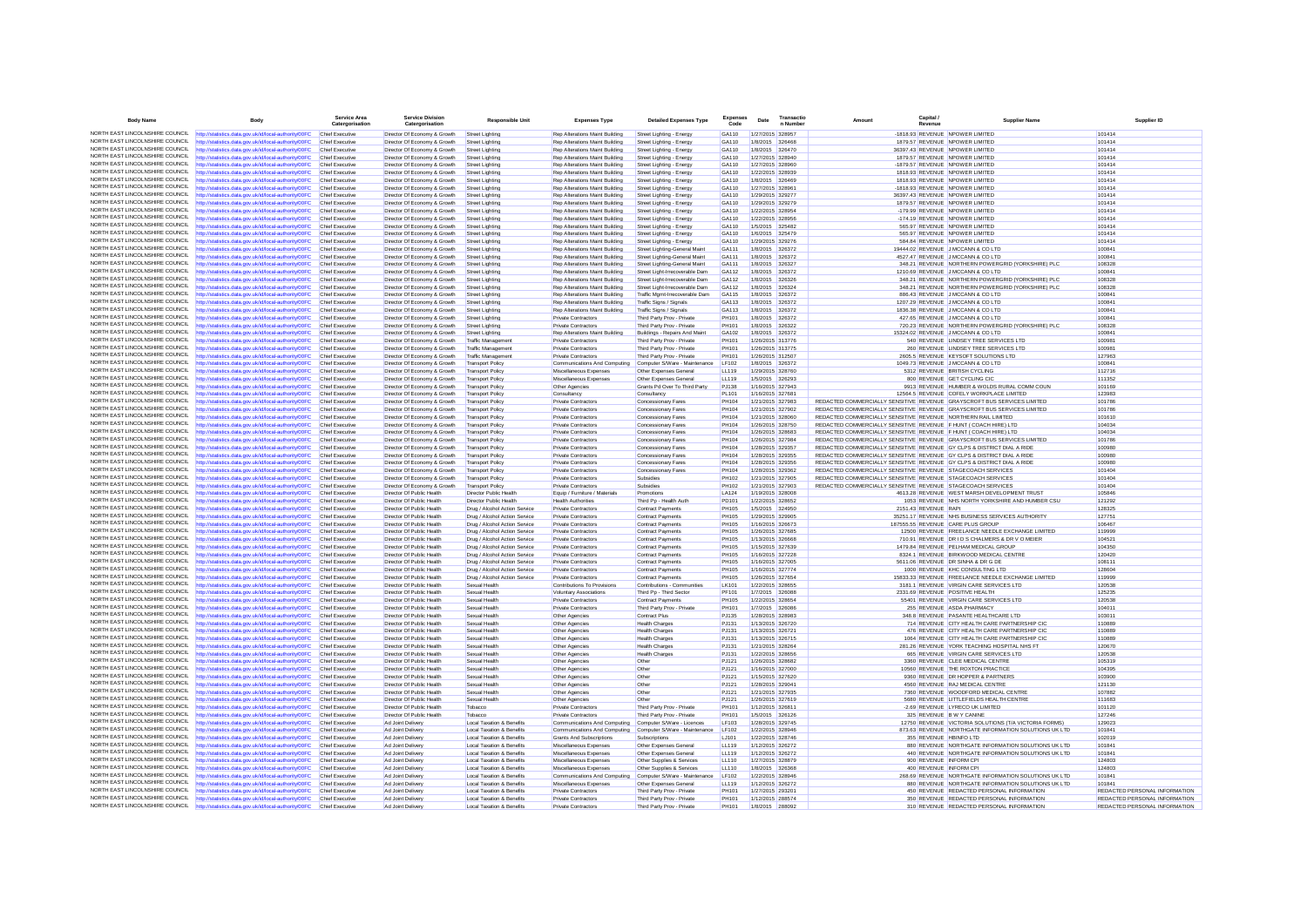| <b>Body Name</b>                                                   | <b>Body</b>                                                                                                    | Service Area<br>Catergorisation           | Service Division<br>Catergorisation    | <b>Responsible Unit</b>                              | <b>Expenses Type</b>                                                                     | <b>Detailed Expenses Type</b>                                          | <b>Expenses</b><br>Code      | Date | Transactio<br>n Number               | Amount | Canital<br>Revenue | <b>Supplier Name</b>                                                                                   | Supplier ID                   |
|--------------------------------------------------------------------|----------------------------------------------------------------------------------------------------------------|-------------------------------------------|----------------------------------------|------------------------------------------------------|------------------------------------------------------------------------------------------|------------------------------------------------------------------------|------------------------------|------|--------------------------------------|--------|--------------------|--------------------------------------------------------------------------------------------------------|-------------------------------|
|                                                                    | NORTH EAST LINCOLNSHIRE COUNCIL http://statistics.data.gov.uk/id/local-authority/00FC                          | Chief Executive                           | Ad Joint Delivery                      | Local Taxation & Benefits                            | Private Contractors                                                                      | Third Party Prov - Private                                             | PH101                        |      | 1/15/2015 289535                     |        |                    | 450 REVENUE REDACTED PERSONAL INFORMATION                                                              | REDACTED PERSONAL INFORMATION |
| NORTH FAST LINCOLNSHIRE COUNCIL                                    | ttp://statistics.data.gov.uk/id/local-authority/00FC                                                           | <b>Chief Executive</b>                    | Ad Joint Delivery                      | Local Taxation & Benefits                            | Private Contractors                                                                      | Third Party Prov - Private                                             | PH101                        |      | 1/15/2015 289536                     |        |                    | 425 REVENUE REDACTED PERSONAL INFORMATION                                                              | REDACTED PERSONAL INFORMATION |
| NORTH EAST LINCOLNSHIRE COUNCIL                                    | http://statistics.data.gov.uk/id/local-authority/00FC                                                          | Chief Executive                           | Ad Joint Delivery                      | Local Taxation & Benefits                            | <b>Private Contractors</b>                                                               | Third Party Prov - Private                                             | <b>PH101</b>                 |      | 1/22/2015 291405                     |        |                    | 625 REVENUE REDACTED PERSONAL INFORMATION                                                              | REDACTED PERSONAL INFORMATION |
| NORTH EAST LINCOLNSHIRE COUNCIL                                    | http://statistics.data.gov.uk/id/local-authority/00FC                                                          | Chief Executive                           | Ad Joint Delivery                      | Local Taxation & Benefits                            | Private Contractors                                                                      | Third Party Prov - Private                                             | <b>PH101</b>                 |      | 1/8/2015 288225                      |        |                    | 475 REVENUE REDACTED PERSONAL INFORMATION                                                              | REDACTED PERSONAL INFORMATION |
| NORTH EAST LINCOLNSHIRE COUNCIL                                    | http://statistics.data.gov.uk/id/local-authority/00FC                                                          | <b>Chief Executive</b>                    | Ad Joint Deliver                       | Local Taxation & Benefits                            | Private Contractors                                                                      | Third Party Prov - Private                                             | <b>PH101</b>                 |      | 1/22/2015 291375                     |        |                    | 400 REVENUE REDACTED PERSONAL INFORMATION                                                              | REDACTED PERSONAL INFORMATION |
| NORTH EAST LINCOLNSHIRE COUNCIL                                    | http://statistics.data.gov.uk/id/local-authority/00FC                                                          | Chief Executive                           | Ad Joint Delivery                      | Local Taxation & Benefits                            | Private Contractors                                                                      | Third Party Prov - Private                                             | PH101                        |      | 1/26/2015 329498                     |        |                    | 250 REVENUE PAYPOINT PLC                                                                               | 120455                        |
| NORTH EAST LINCOLNSHIRE COUNCIL<br>NORTH EAST LINCOLNSHIRE COUNCIL | http://statistics.data.gov.uk/id/local-authority/00FC                                                          | Chief Executive                           | Ad Joint Delivery                      | Head Commission & Info Systems                       | Direct Employee Expenses                                                                 | Agency Staff                                                           | EA105                        |      | 1/12/2015 321597                     |        |                    | 4000 REVENUE MECOS LTD                                                                                 | 128199                        |
| NORTH FAST LINCOLNSHIRE COUNCIL                                    | http://statistics.data.gov.uk/id/local-authority/00FC<br>http://statistics.data.gov.uk/id/local-authority/00FC | Chief Executive<br>Chief Executive        | Ad Joint Deliver<br>Ad Joint Delivery  | Information Technology<br>Information Technology     | Communications And Computing<br>Communications And Computing                             | Telephones<br>Telephones                                               | <b>LF112</b><br><b>LF112</b> |      | 1/19/2015 326836<br>1/16/2015 327164 |        |                    | 424.66 REVENUE VIRGIN MEDIA<br>4334.26 REVENUE VIRGIN MEDIA                                            | 107612<br>107612              |
| NORTH EAST LINCOLNSHIRE COUNCIL                                    | http://statistics.data.gov.uk/id/local-authority/00FC                                                          | Chief Executive                           | Ad Joint Delivery                      | Information Technology                               | Communications And Computing                                                             | Telephones                                                             | LF112                        |      | 1/16/2015 327164                     |        |                    | 319.2 REVENUE VIRGIN MEDIA                                                                             | 107612                        |
| NORTH EAST LINCOLNSHIRE COUNCIL                                    | http://statistics.data.gov.uk/id/local-authority/00FC                                                          | Chief Executive                           | Ad Joint Delivery                      | Information Technology                               | Communications And Computing                                                             | Telephones                                                             | LF112                        |      | 1/16/2015 327164                     |        |                    | 835.81 REVENUE VIRGIN MEDIA                                                                            | 107612                        |
| NORTH EAST LINCOLNSHIRE COUNCIL                                    | http://statistics.data.gov.uk/id/local-authority/00FC                                                          | Chief Executive                           | Ad Joint Delivery                      | Information Technology                               | Communications And Computing Telephones                                                  |                                                                        | LF112                        |      | 1/19/2015 326837                     |        |                    | 261.55 REVENUE VIRGIN MEDIA                                                                            | 107612                        |
| NORTH EAST LINCOLNSHIRE COUNCIL                                    | ttp://statistics.data.gov.uk/id/local-authority/00FC                                                           | Chief Executive                           | Ad Joint Delivery                      | Information Technology                               | Communications And Computing                                                             | Telephones                                                             | <b>LF112</b>                 |      | 1/22/2015 328768                     |        |                    | 11052.72 REVENUE VODAFONE LIMITED                                                                      | 101324                        |
| NORTH EAST LINCOLNSHIRE COUNCIL                                    | http://statistics.data.gov.uk/id/local-authority/00FC                                                          | Chief Executive                           | Ad Joint Delivery                      | Information Technology                               | Communications And Computing Computer H/Ware - Purchases                                 |                                                                        | LF105                        |      | 1/15/2015 327467                     |        |                    | 803.06 REVENUE VIRGIN MEDIA                                                                            | 107612                        |
| NORTH EAST LINCOLNSHIRE COUNCIL                                    | http://statistics.data.gov.uk/id/local-authority/00FC                                                          | Chief Executive                           | Ad Joint Delivery                      | Information Technology                               | Communications And Computing Computer H/Ware - Purchases                                 |                                                                        | LF105                        |      | 1/29/2015 330195                     |        |                    | 1038.5 REVENUE GREENWORLD ELECTRONICS LTD                                                              | 109085                        |
| NORTH EAST LINCOLNSHIRE COUNCIL                                    | http://statistics.data.gov.uk/id/local-authority/00FC                                                          | Chief Executive                           | Ad Joint Delivery                      | Information Technology                               | Communications And Computing                                                             | Computer H/Ware - Purchases                                            | LF105                        |      | 1/29/2015 330196                     |        |                    | -322.08 REVENUE GREENWORLD ELECTRONICS LTD                                                             | 109085                        |
| NORTH EAST LINCOLNSHIRE COUNCIL<br>NORTH EAST LINCOLNSHIRE COUNCIL | http://statistics.data.gov.uk/id/local-authority/00FC                                                          | Chief Executive                           | Ad Joint Delivery                      | Information Technology                               | Communications And Computing                                                             | Computer H/Ware - Purchases                                            | LF105<br>LF105               |      | 1/9/2015 327257                      |        |                    | 1147.5 REVENUE GREENWORLD ELECTRONICS LTD                                                              | 109085<br>109085              |
| NORTH EAST LINCOLNSHIRE COUNCIL                                    | http://statistics.data.gov.uk/id/local-authority/00FC<br>http://statistics.data.gov.uk/id/local-authority/00FC | <b>Chief Executive</b><br>Chief Executiv  | Ad Joint Delivery<br>Ad Joint Delivery | Information Technology<br>Information Technology     | Communications And Computing Computer H/Ware - Purchases<br>Communications And Computing | Computer H/Ware - Purchases                                            | LF105                        |      | 1/9/2015 327258<br>1/16/2015 327164  |        |                    | -646.73 REVENUE GREENWORLD ELECTRONICS LTD<br>250 REVENUE VIRGIN MEDIA                                 | 107612                        |
| NORTH EAST LINCOLNSHIRE COUNCIL                                    | http://statistics.data.gov.uk/id/local-authority/00FC                                                          | Chief Executive                           | Ad Joint Delivery                      | Information Technology                               | Communications And Computing Computer H/Ware - Purchases                                 |                                                                        | LF105                        |      | 1/16/2015 327164                     |        |                    | 1080 REVENUE VIRGIN MEDIA                                                                              | 107612                        |
| NORTH EAST LINCOLNSHIRE COUNCIL                                    | http://statistics.data.gov.uk/id/local-authority/00FC                                                          | Chief Executive                           | Ad Joint Delivery                      | Information Technology                               | Communications And Computing Computer H/Ware - Purchases                                 |                                                                        | LF105                        |      | 1/16/2015 327164                     |        |                    | 540 REVENUE VIRGIN MEDIA                                                                               | 107612                        |
| NORTH EAST LINCOLNSHIRE COUNCIL                                    | http://statistics.data.gov.uk/id/local-authority/00FC                                                          | <b>Chief Executive</b>                    | Ad Joint Delivery                      | Information Technology                               | Communications And Computing                                                             | Computer H/Ware - Purchases                                            | LF105                        |      | 1/16/2015 327164                     |        |                    | 540 REVENUE VIRGIN MEDIA                                                                               | 107612                        |
| NORTH EAST LINCOLNSHIRE COUNCIL                                    | http://statistics.data.gov.uk/id/local-authority/00FC                                                          | Chief Executive                           | Ad Joint Delivery                      | Information Technology                               |                                                                                          | Communications And Computing Computer S/Ware - Maintenance LF102       |                              |      | 1/15/2015 327642                     |        |                    | 2500 REVENUE FIRST MEDIA SOLUTIONS LTD                                                                 | 101489                        |
| NORTH EAST LINCOLNSHIRE COUNCIL                                    | http://statistics.data.gov.uk/id/local-authority/00FC                                                          | Chief Executive                           | Ad Joint Delivery                      | Information Technology                               | Print Stationery / Gen Off Exp                                                           | Photocopier - Running Costs                                            | LD102                        |      | 1/13/2015 326690                     |        |                    | 300.47 REVENUE UNITED CARLTON OFFICE SYSTEMS LTD                                                       | 101652                        |
| NORTH EAST LINCOLNSHIRE COUNCIL<br>NORTH EAST LINCOLNSHIRE COUNCIL | http://statistics.data.gov.uk/id/local-authority/00FC                                                          | <b>Chief Executive</b>                    | Ad Joint Delivery                      | Information Technology                               | Print Stationery / Gen Off Exp                                                           | Photocopier - Running Costs                                            | LD102                        |      | 1/13/2015 326707                     |        |                    | 307.03 REVENUE UNITED CARLTON OFFICE SYSTEMS LTD                                                       | 101652                        |
| NORTH EAST LINCOLNSHIRE COUNCIL                                    | http://statistics.data.gov.uk/id/local-authority/00FC                                                          | Chief Executive                           | Ad Joint Delivery                      | Information Technology                               | Print Stationery / Gen Off Exp                                                           | Photocopier - Running Costs                                            | LD102                        |      | 1/13/2015 326699                     |        |                    | 307.02 REVENUE UNITED CARLTON OFFICE SYSTEMS LTD                                                       | 101652                        |
| NORTH EAST LINCOLNSHIRE COUNCIL                                    | http://statistics.data.gov.uk/id/local-authority/00FC<br>http://statistics.data.gov.uk/id/local-authority/00FC | <b>Chief Executive</b><br>Chief Executive | Ad Joint Delivery<br>Ad Joint Delivery | Information Technology<br>Information Technology     | Print Stationery / Gen Off Exp<br>Print Stationery / Gen Off Exp                         | Photocopier - Running Costs<br>Photocopier - Running Costs             | LD102<br>LD102               |      | 1/13/2015 326708<br>1/13/2015 326706 |        |                    | 307.02 REVENUE UNITED CARLTON OFFICE SYSTEMS LTD<br>307.02 REVENUE UNITED CARLTON OFFICE SYSTEMS LTD   | 101652<br>101652              |
| NORTH EAST LINCOLNSHIRE COUNCIL                                    | http://statistics.data.gov.uk/id/local-authority/00FC                                                          | <b>Chief Executive</b>                    | Ad Joint Delivery                      | Information Technology                               | Print Stationery / Gen Off Exp                                                           | <b>Printing And Stationer</b>                                          | LD103                        |      | 1/8/2015 326598                      |        |                    | 257.16 REVENUE LYRECO UK LIMITED                                                                       | 101120                        |
| NORTH EAST LINCOLNSHIRE COUNCIL                                    | http://statistics.data.gov.uk/id/local-authority/00FC                                                          | Chief Executive                           | Ad Joint Delivery                      | Information Technology                               | Print Stationery / Gen Off Exp                                                           | Printing And Stationery                                                | LD103                        |      | 1/13/2015 326705                     |        |                    | 625.04 REVENUE UNITED CARLTON OFFICE SYSTEMS LTD                                                       | 101652                        |
| NORTH EAST LINCOLNSHIRE COUNCIL                                    | http://statistics.data.gov.uk/id/local-authority/00FC                                                          | Chief Executive                           | Ad Joint Delivery                      | Information Technology                               | Print Stationery / Gen Off Exp                                                           | Printing And Stationery                                                | <b>ID103</b>                 |      | 1/13/2015 326708                     |        |                    | 311 58 REVENUE LINITED CARLTON OFFICE SYSTEMS LTD                                                      | 101652                        |
| NORTH EAST LINCOLNSHIRE COUNCIL                                    | http://statistics.data.gov.uk/id/local-authority/00FC                                                          | Chief Executive                           | Ad Joint Delivery                      | Information Technology                               | Print Stationery / Gen Off Exp                                                           | Printing And Stationery                                                | LD103                        |      | 1/13/2015 326707                     |        |                    | 385.08 REVENUE UNITED CARLTON OFFICE SYSTEMS LTD                                                       | 101652                        |
| NORTH EAST LINCOLNSHIRE COUNCIL                                    | ttp://statistics.data.gov.uk/id/local-authority/00FC                                                           | Chief Executive                           | Ad Joint Delivery                      | Information Technology                               | Print Stationery / Gen Off Exp                                                           | Printing And Stationery                                                | LD103                        |      | 1/13/2015 326709                     |        |                    | 529.42 REVENUE UNITED CARLTON OFFICE SYSTEMS LTD                                                       | 101652                        |
| NORTH EAST LINCOLNSHIRE COUNCIL                                    | http://statistics.data.gov.uk/id/local-authority/00FC                                                          | Chief Executive                           | Ad Joint Delivery                      | Information Technology                               | Print Stationery / Gen Off Exp                                                           | Printing And Stationery                                                | LD103                        |      | 1/13/2015 326706                     |        |                    | 427.15 REVENUE UNITED CARLTON OFFICE SYSTEMS LTD                                                       | 101652                        |
| NORTH EAST LINCOLNSHIRE COUNCIL<br>NORTH EAST LINCOLNSHIRE COUNCIL | http://statistics.data.gov.uk/id/local-authority/00FC                                                          | Chief Executive                           | Ad Joint Delivery                      | Information Technology                               | Print Stationery / Gen Off Exp                                                           | Printing And Stationery                                                | <b>ID103</b>                 |      | 1/13/2015 326704                     |        |                    | 349 11 REVENUE LINITED CARLTON OFFICE SYSTEMS LTD                                                      | 101652                        |
| NORTH EAST LINCOLNSHIRE COUNCIL                                    | http://statistics.data.gov.uk/id/local-authority/00FC                                                          | Chief Executiv                            | Ad Joint Deliver                       | Information Technology                               | Print Stationery / Gen Off Exp                                                           | Printing And Stationer                                                 | LD103                        |      | 1/13/2015 326702                     |        |                    | 377.95 REVENUE UNITED CARLTON OFFICE SYSTEMS LTD                                                       | 101652                        |
| NORTH EAST LINCOLNSHIRE COUNCIL                                    | http://statistics.data.gov.uk/id/local-authority/00FC<br>http://statistics.data.gov.uk/id/local-authority/00FC | Chief Executive<br>Chief Executive        | Ad Joint Delivery<br>Ad Joint Delivery | Information Technology<br>Information Technology     | Print Stationery / Gen Off Exp<br>Print Stationery / Gen Off Exp                         | Printing And Stationery<br>Printing And Stationery                     | LD103<br>LD103               |      | 1/13/2015 326698<br>1/13/2015 326697 |        |                    | 323.47 REVENUE UNITED CARLTON OFFICE SYSTEMS LTD<br>322.31 REVENUE UNITED CARLTON OFFICE SYSTEMS LTD   | 101652<br>101652              |
| NORTH EAST LINCOLNSHIRE COUNCIL                                    | http://statistics.data.gov.uk/id/local-authority/00FC                                                          | Chief Executiv                            | Ad Joint Delivery                      | Information Technology                               | Print Stationery / Gen Off Exp                                                           | Printing And Stationery                                                | LD103                        |      | 1/13/2015 326696                     |        |                    | 337.7 REVENUE UNITED CARLTON OFFICE SYSTEMS LTD                                                        | 101652                        |
| NORTH EAST LINCOLNSHIRE COUNCIL                                    | http://statistics.data.gov.uk/id/local-authority/00FC                                                          | Chief Executive                           | Ad Joint Delivery                      | Information Technology                               | Print Stationery / Gen Off Exp                                                           | Printing And Stationery                                                | LD103                        |      | 1/13/2015 326703                     |        |                    | 681.18 REVENUE UNITED CARLTON OFFICE SYSTEMS LTD                                                       | 101652                        |
| NORTH EAST LINCOLNSHIRE COUNCIL                                    | http://statistics.data.gov.uk/id/local-authority/00FC                                                          | Chief Executive                           | Ad Joint Delivery                      | Community Support Mamt A/C                           | Miscellaneous Expenses                                                                   | Contingency Reserve                                                    | LL123                        |      | 1/22/2015 327924                     |        |                    | 964 REVENUE W R CULLUM                                                                                 | 100811                        |
| NORTH EAST LINCOLNSHIRE COUNCIL                                    | http://statistics.data.gov.uk/id/local-authority/00FC                                                          | Chief Executive                           | Ad Joint Delivery                      | Community Support Mgmt A/C                           | Miscellaneous Expenses                                                                   | Contingency Reserve                                                    | LL123                        |      | 1/26/2015 323280                     |        |                    | 250 REVENUE PSP ASSET PROTECTION LTD                                                                   | 103734                        |
| NORTH EAST LINCOLNSHIRE COUNCIL                                    | http://statistics.data.gov.uk/id/local-authority/00FC                                                          | Chief Executiv                            | Ad Joint Delivery                      | Community Support Mgmt A/C                           | Indirect Employee Expenses                                                               | Staff Training                                                         | EB122                        |      | 1/21/2015 328758                     |        |                    | 2160 REVENUE THE NATIONAL REBOUND THERAPY CONSULTANCY                                                  | 108893                        |
| NORTH EAST LINCOLNSHIRE COUNCIL                                    | http://statistics.data.gov.uk/id/local-authority/00FC                                                          | <b>Chief Executive</b>                    | Ad Joint Delivery                      | Community Support Mgmt A/C                           | Equip / Furniture / Materials                                                            | Equipment - Purchase                                                   | LA101                        |      | 1/26/2015 321982                     |        |                    | 1529.1 REVENUE PRISM MEDICAL UK                                                                        | 119507                        |
| NORTH EAST LINCOLNSHIRE COUNCIL                                    | http://statistics.data.gov.uk/id/local-authority/00FC                                                          | Chief Executive                           | Ad Joint Delivery                      | Community Support Mamt A/C                           | Equip / Furniture / Materials                                                            | Equipment - Purchase                                                   | LA101                        |      | 1/28/2015 323567                     |        |                    | 500.86 REVENUE PRISM MEDICAL UK                                                                        | 119507                        |
| NORTH EAST LINCOLNSHIRE COUNCIL<br>NORTH EAST LINCOLNSHIRE COUNCIL | http://statistics.data.gov.uk/id/local-authority/00FC                                                          | Chief Executive                           | Ad Joint Delivery                      | Community Support Mamt A/C                           | Equip / Furniture / Materials                                                            | Equipment - Purchase                                                   | <b>LA101</b>                 |      | 1/26/2015 321587                     |        |                    | 19800 REVENUE SHAPEMASTER GLOBAL LTD                                                                   | 127720                        |
| NORTH EAST LINCOLNSHIRE COUNCIL                                    | http://statistics.data.gov.uk/id/local-authority/00FC                                                          | Chief Executive                           | Ad Joint Delivery                      | <b>Customer Services</b>                             | Equip / Furniture / Materials                                                            | Goods For Resale                                                       | LA123                        |      | 1/26/2015 327780                     |        |                    | 936.05 REVENUE NORTHGATE INFORMATION SOLUTIONS UK LTD<br>-51.99 REVENUE G4S CASH SERVICES (UK) LIMITED | 101841                        |
| NORTH EAST LINCOLNSHIRE COUNCIL                                    | http://statistics.data.gov.uk/id/local-authority/00FC<br>http://statistics.data.gov.uk/id/local-authority/00FC | Chief Executive<br><b>Chief Executive</b> | Ad Joint Delivery<br>Ad Joint Delivery | <b>Customer Services</b><br><b>Customer Services</b> | <b>Private Contractors</b><br>Private Contractors                                        | <b>External Security Services</b><br><b>External Security Services</b> | <b>PH103</b><br>PH103        |      | 1/26/2015 328780<br>1/26/2015 328663 |        |                    | 451.82 REVENUE G4S CASH SERVICES (UK) LIMITED                                                          | 100952<br>100952              |
| NORTH EAST LINCOLNSHIRE COUNCIL                                    | http://statistics.data.gov.uk/id/local-authority/00FC                                                          | Chief Executiv                            | Ad Joint Delivery                      | Customer Services                                    | Private Contractors                                                                      | <b>External Security Services</b>                                      | PH103                        |      | 1/21/2015 327992                     |        |                    | 3680.66 REVENUE ALLPAY LIMITED                                                                         | 112919                        |
| NORTH EAST LINCOLNSHIRE COUNCIL                                    | http://statistics.data.gov.uk/id/local-authority/00FC                                                          | Chief Executive                           | Ad Joint Delivery                      | Leisure Contracts                                    | Rep Alterations Maint Building                                                           | Buildings - Repairs And Maint                                          | GA102                        |      | 1/15/2015 326782                     |        |                    | 1170 REVENUE C & G ENGINEERING SERVICES                                                                | 100637                        |
| NORTH EAST LINCOLNSHIRE COUNCIL                                    | http://statistics.data.gov.uk/id/local-authority/00FC                                                          | Chief Executive                           | Ad Joint Delivery                      | Leisure Contracts                                    | Rep Alterations Maint Building                                                           | Buildings - Repairs And Maint                                          | GA102                        |      | 1/15/2015 327914                     |        |                    | 5026.4 REVENUE LEGEND CLUB MANAGMENT SYSTEMS (UK) LTD                                                  | 119144                        |
| NORTH EAST LINCOLNSHIRE COUNCIL                                    | http://statistics.data.gov.uk/id/local-authority/00FC                                                          | <b>Chief Executive</b>                    | Ad Joint Delivery                      | Leisure Contracts                                    | Rep Alterations Maint Building                                                           | Buildings - Repairs And Maint                                          | GA102                        |      | 1/6/2015 325887                      |        |                    | 3075.11 REVENUE COFELY WORKPLACE LIMITED                                                               | 123983                        |
| NORTH EAST LINCOLNSHIRE COUNCIL                                    | http://statistics.data.gov.uk/id/local-authority/00FC                                                          | Chief Executive                           | Ad Joint Delivery                      | Leisure Contracts                                    | <b>Energy Costs</b>                                                                      | Electricity                                                            | GB102                        |      | 1/6/2015 325938                      |        |                    | 8288.78 REVENUE NPOWER LIMITED                                                                         | 101414                        |
| NORTH EAST LINCOLNSHIRE COUNCIL<br>NORTH EAST LINCOLNSHIRE COUNCIL | http://statistics.data.gov.uk/id/local-authority/00FC                                                          | Chief Executive                           | Ad Joint Delivery                      | Leisure Contracts                                    | <b>Energy Costs</b>                                                                      | Electricity                                                            | GB102                        |      | 1/8/2015 326369                      |        |                    | 3135.57 REVENUE NPOWER LIMITED                                                                         | 101414                        |
| NORTH EAST LINCOLNSHIRE COUNCIL                                    | http://statistics.data.gov.uk/id/local-authority/00FC<br>http://statistics.data.gov.uk/id/local-authority/00FC | Chief Executive<br>Chief Executive        | Ad Joint Delivery<br>Ad Joint Delivery | Leisure Contracts<br>Leisure Contracts               | <b>Energy Costs</b><br><b>Energy Costs</b>                                               | Electricity<br>Electricity                                             | GB102<br>GB102               |      | 1/8/2015 326471<br>1/8/2015 325937   |        |                    | 7220.25 REVENUE NPOWER LIMITED<br>3701.59 REVENUE NPOWER LIMITED                                       | 101414<br>101414              |
| NORTH EAST LINCOLNSHIRE COUNCIL                                    | http://statistics.data.gov.uk/id/local-authority/00FC                                                          | Chief Executive                           | Ad Joint Delivery                      | Leisure Contracts                                    | <b>Energy Costs</b>                                                                      | Electricity                                                            | GB102                        |      | 1/8/2015 325939                      |        |                    | 4338.2 REVENUE NPOWER LIMITED                                                                          | 101414                        |
| NORTH EAST LINCOLNSHIRE COUNCIL                                    | http://statistics.data.gov.uk/id/local-authority/00FC                                                          | Chief Executive                           | Ad Joint Delivery                      | Leisure Contracts                                    | <b>Water Services</b>                                                                    | Water                                                                  | GF101                        |      | 1/27/2015 328875                     |        |                    | 4308 7 REVENUE ANGLIAN WATER                                                                           | 100508                        |
| NORTH EAST LINCOLNSHIRE COUNCIL                                    | http://statistics.data.gov.uk/id/local-authority/00FC                                                          | Chief Executive                           | Ad Joint Delivery                      | Leisure Contracts                                    | Water Services                                                                           | Water                                                                  | GE101                        |      | 1/6/2015 325758                      |        |                    | 355.96 REVENUE ANGLIAN WATER                                                                           | 100508                        |
| NORTH EAST LINCOLNSHIRE COUNCIL                                    | http://statistics.data.gov.uk/id/local-authority/00FC                                                          | Chief Executive                           | Ad Joint Delivery                      | Leisure Contracts                                    | Clothes Uniforms And Laundry                                                             | Uniforms                                                               | LC102                        |      | 1/8/2015 326170                      |        |                    | 549.01 REVENUE PRO-ACTIVE TEAMWEAR LTD                                                                 | 101069                        |
| NORTH EAST LINCOLNSHIRE COUNCIL                                    | http://statistics.data.gov.uk/id/local-authority/00FC                                                          | Chief Executive                           | Ad Joint Delivery                      | Leisure Contracts                                    | Private Contractors                                                                      | Contract Payments                                                      | <b>PH105</b>                 |      | 1/27/2015 328261                     |        |                    | 703255 REVENUE LINCS INSPIRE LTD                                                                       | 120610                        |
| NORTH EAST LINCOLNSHIRE COUNCIL                                    | http://statistics.data.gov.uk/id/local-authority/00FC                                                          | Chief Executive                           | Ad Joint Delivery                      | Leisure Contracts                                    | <b>Private Contractors</b>                                                               | Third Party Prov - Private                                             | <b>PH101</b>                 |      | 1/12/2015 326136                     |        |                    | 2412.28 REVENUE LEGEND LEISURE SERVICES LTD                                                            | 121539                        |
| NORTH FAST LINCOLNSHIRE COUNCIL<br>NORTH EAST LINCOLNSHIRE COUNCIL | http://statistics.data.gov.uk/id/local-authority/00FC                                                          | Chief Executive                           | Ad Joint Delivery                      | Leisure Contracts                                    | <b>Private Contractors</b>                                                               | Third Party Prov - Private                                             | <b>PH101</b>                 |      | 1/22/2015 326144                     |        |                    | 2445.01 REVENUE LEGEND CLUB MANAGMENT SYSTEMS (UK) LTD                                                 | 119144                        |
| NORTH EAST LINCOLNSHIRE COUNCIL                                    | http://statistics.data.gov.uk/id/local-authority/00FC                                                          | Chief Executive<br>Chief Executive        | Ad Joint Delivery<br>Ad Joint Delivery | Leisure Contracts<br><b>Library Service</b>          | <b>Private Contractors</b><br>Equip / Furniture / Materials                              | Third Party Prov - Private<br>Library Books                            | <b>PH101</b><br>LA120        |      | 1/22/2015 326658<br>1/22/2015 328861 |        |                    | 2919.58 REVENUE LEGEND CLUB MANAGMENT SYSTEMS (UK) LTD<br>457.54 REVENUE BERTRAM LIBRARY SERVICES      | 119144<br>101586              |
| NORTH EAST LINCOLNSHIRE COUNCIL                                    | http://statistics.data.gov.uk/id/local-authority/00FC<br>http://statistics.data.gov.uk/id/local-authority/00FC | Chief Executiv                            | Ad Joint Deliver                       | Library Service                                      | Equip / Furniture / Materials                                                            | <b>Library Books</b>                                                   | LA120                        |      | 1/27/2015 329280                     |        |                    | 272.89 REVENUE MARTIN MCCOLL                                                                           | 101794                        |
| NORTH EAST LINCOLNSHIRE COUNCIL                                    | http://statistics.data.gov.uk/id/local-authority/00FC                                                          | Chief Executive                           | Ad Joint Delivery                      | Library Service                                      | Equip / Furniture / Materials                                                            | <b>Library Books</b>                                                   | LA120                        |      | 1/27/2015 329266                     |        |                    | 6 REVENUE OCLC (UK) LTD                                                                                | 103256                        |
| NORTH EAST LINCOLNSHIRE COUNCIL                                    | http://statistics.data.gov.uk/id/local-authority/00FC                                                          | Chief Executive                           | Ad Joint Delivery                      | Library Service                                      | Equip / Furniture / Materials                                                            | <b>Library Books</b>                                                   | LA120                        |      | 1/22/2015 328862                     |        |                    | 650 REVENUE ULVERSCROFT LARGE PRINT BOOKS                                                              | 100735                        |
| NORTH EAST LINCOLNSHIRE COUNCIL                                    | http://statistics.data.gov.uk/id/local-authority/00FC                                                          | Chief Executive                           | Ad Joint Deliver                       | <b>Library Service</b>                               | <b>Private Contractors</b>                                                               | Third Party Prov - Private                                             | <b>PH101</b>                 |      | 1/16/2015 327932                     |        |                    | 3572.57 REVENUE KINGSTON UPON HULL CITY COUNCIL                                                        | 100541                        |
| NORTH EAST LINCOLNSHIRE COUNCIL                                    | http://statistics.data.gov.uk/id/local-authority/00FC                                                          | Chief Executive                           | Ad Joint Delivery                      | Library Service                                      | Equip / Furniture / Materials                                                            | Equipment - Purchase                                                   | LA101                        |      | 1/5/2015 325407                      |        |                    | 1343.96 REVENUE AXIELL ALM LTD                                                                         | 108597                        |
| NORTH EAST LINCOLNSHIRE COUNCIL                                    | http://statistics.data.gov.uk/id/local-authority/00FC                                                          | Chief Executive                           | Ad Joint Delivery                      | <b>Library Service</b>                               | Other Local Authorities                                                                  | Third Po - Other Local Auth                                            | PC101                        |      | 1/29/2015 329807                     |        |                    | 4000 REVENUE LINCOLNSHIRE COUNTY COUNCIL                                                               | 100389                        |
| NORTH EAST LINCOLNSHIRE COUNCIL                                    | http://statistics.data.gov.uk/id/local-authority/00FC                                                          | Chief Executive                           | Ad Joint Delivery                      | <b>Library Service</b>                               | Other Local Authorities                                                                  | Third Pp - Other Local Auth                                            | PC101                        |      | 1/26/2015 328846                     |        |                    | 4000 REVENUE LINCOLNSHIRE COUNTY COUNCIL                                                               | 100389                        |
| NORTH EAST LINCOLNSHIRE COUNCIL<br>NORTH EAST LINCOLNSHIRE COUNCIL | http://statistics.data.gov.uk/id/local-authority/00FC                                                          | Chief Executive                           | Ad Joint Delivery                      | Human Resources                                      | Indirect Employee Expenses                                                               | <b>Disclosure Checks</b>                                               | EB124                        |      | 1/15/2015 327518                     |        |                    | 4224 REVENUE DISCLOSURE & BARRING SERVICE                                                              | 119180                        |
| NORTH EAST LINCOLNSHIRE COUNCIL                                    | http://statistics.data.gov.uk/id/local-authority/00FC<br>http://statistics.data.gov.uk/id/local-authority/00FC | <b>Chief Executive</b><br>Chief Executive | Ad Joint Delivery<br>Ad Joint Delivery | Human Resources<br>Human Resources                   | Indirect Employee Expenses<br>Indirect Employee Expenses                                 | Staff Training<br>Staff Training                                       | EB122<br><b>EB122</b>        |      | 1/26/2015 328057<br>1/7/2015 323535  |        |                    | 608 REVENUE THE COLOUR WORKS INTERNATIONAL LTD<br>1500 REVENUE SYD STRIKE                              | 109018<br>109745              |
| NORTH EAST LINCOLNSHIRE COUNCIL                                    | http://statistics.data.gov.uk/id/local-authority/00FC                                                          | Chief Executive                           | Ad Joint Delivery                      | Human Resources                                      | Indirect Employee Expenses                                                               | Medical Expenses - Employees                                           | EB112                        |      | 1/26/2015 328803                     |        |                    | 450.66 REVENUE EA BROADBURN DISPENSING CHEMIST                                                         | 101135                        |
| NORTH EAST LINCOLNSHIRE COUNCIL                                    | http://statistics.data.gov.uk/id/local-authority/00FC                                                          | Chief Executive                           | Ad Joint Delivery                      | Human Resources                                      | Indirect Employee Expenses                                                               | Medical Expenses - Employees                                           | EB112                        |      | 1/28/2015 329733                     |        |                    | 312.26 REVENUE N LINCS & GOOLE HOSPITALS NHS                                                           | 111074                        |
| NORTH EAST LINCOLNSHIRE COUNCIL                                    | http://statistics.data.gov.uk/id/local-authority/00FC                                                          | Chief Executive                           | Ad Joint Delivery                      | Human Resources                                      | Indirect Employee Expenses                                                               | Medical Expenses - Employees                                           | EB112                        |      | 1/29/2015 330181                     |        |                    | 561 REVENUE PUROSEARCH                                                                                 | 127387                        |
| NORTH EAST LINCOLNSHIRE COUNCIL                                    | http://statistics.data.gov.uk/id/local-authority/00FC                                                          | <b>Chief Executive</b>                    | Ad Joint Delivery                      | Human Resources                                      | Indirect Employee Expenses                                                               | Medical Expenses - Employees                                           | EB112                        |      | 1/29/2015 330182                     |        |                    | 582.78 REVENUE PUROSEARCH                                                                              | 127387                        |
| NORTH EAST LINCOLNSHIRE COUNCIL                                    | http://statistics.data.gov.uk/id/local-authority/00FC                                                          | Chief Executiv                            | Ad Joint Delivery                      | Human Resources                                      | Indirect Employee Expenses                                                               | Medical Expenses - Employees                                           | EB112                        |      | 1/29/2015 330183                     |        |                    | 841.5 REVENUE PUROSEARCH                                                                               | 127387                        |
| NORTH EAST LINCOLNSHIRE COUNCIL                                    | http://statistics.data.gov.uk/id/local-authority/00FC                                                          | Chief Executive                           | Ad Joint Delivery                      | Human Resources                                      | Indirect Employee Expenses                                                               | Medical Expenses - Employees                                           | EB112                        |      | 1/29/2015 330184                     |        |                    | 297 REVENUE PUROSEARCH                                                                                 | 127387                        |
| NORTH EAST LINCOLNSHIRE COUNCIL<br>NORTH EAST LINCOLNSHIRE COUNCIL | http://statistics.data.gov.uk/id/local-authority/00FC                                                          | Chief Executive                           | Ad Joint Delivery                      | Human Resources                                      | Indirect Employee Expenses                                                               | Medical Expenses - Employees                                           | EB112                        |      | 1/30/2015 330412                     |        |                    | 1075 REVENUE NORTH LINCOLNSHIRE COUNCIL                                                                | 101186                        |
| NORTH EAST LINCOLNSHIRE COUNCIL                                    | http://statistics.data.gov.uk/id/local-authority/00FC                                                          | <b>Chief Executive</b><br>Chief Executive | Ad Joint Deliver                       | Human Resource                                       | Indirect Employee Expenses                                                               | Staff Training                                                         | EB122<br><b>EB122</b>        |      | 1/5/2015 323040                      |        |                    | 1132.4 REVENUE INDEPENDENT FAMILY SERVICE                                                              | 104410<br>101299              |
| NORTH EAST LINCOLNSHIRE COUNCIL                                    | http://statistics.data.gov.uk/id/local-authority/00FC<br>http://statistics.data.gov.uk/id/local-authority/00FC | Chief Executive                           | Ad Joint Delivery<br>Ad Joint Delivery | Human Resources<br>Human Resources                   | Indirect Employee Expenses<br>Indirect Employee Expenses                                 | Staff Training<br>Staff Training                                       | <b>EB122</b>                 |      | 1/16/2015 327159<br>1/20/2015 290556 |        |                    | 3750 REVENUE UNIVERSITY OF LINCOLN<br>1416.65 REVENUE REDACTED PERSONAL INFORMATION                    | REDACTED PERSONAL INFORMATION |
| NORTH EAST LINCOLNSHIRE COUNCIL                                    | http://statistics.data.gov.uk/id/local-authority/00FC                                                          | <b>Chief Executive</b>                    | Ad Joint Deliver                       | Human Resources                                      | Indirect Employee Expenses                                                               | Staff Training                                                         | EB122                        |      | 1/20/2015 290555                     |        |                    | 1416.65 REVENUE REDACTED PERSONAL INFORMATION                                                          | REDACTED PERSONAL INFORMATION |
|                                                                    | NORTH EAST LINCOLNSHIRE COUNCIL http://statistics.data.gov.uk/id/local-authority/00FC                          | Chief Executive                           | Ad Joint Delivery                      | Human Resources                                      | Clothes Uniforms And Laundry                                                             | Protective Clothing                                                    | LC101                        |      | 1/7/2015 325531                      |        |                    | -35.42 REVENUE ARCO LTD                                                                                | 100509                        |
| NORTH EAST LINCOLNSHIRE COUNCIL                                    | http://statistics.data.gov.uk/id/local-authority/00FC                                                          | Chief Executive                           | Ad Joint Delivery                      | Central Commissioning & Delive                       | Caterino                                                                                 | Provisions                                                             | LB101                        |      | 1/28/2015 329332                     |        |                    | 9908.78 REVENUE DAIRY CREST LTD                                                                        | 101743                        |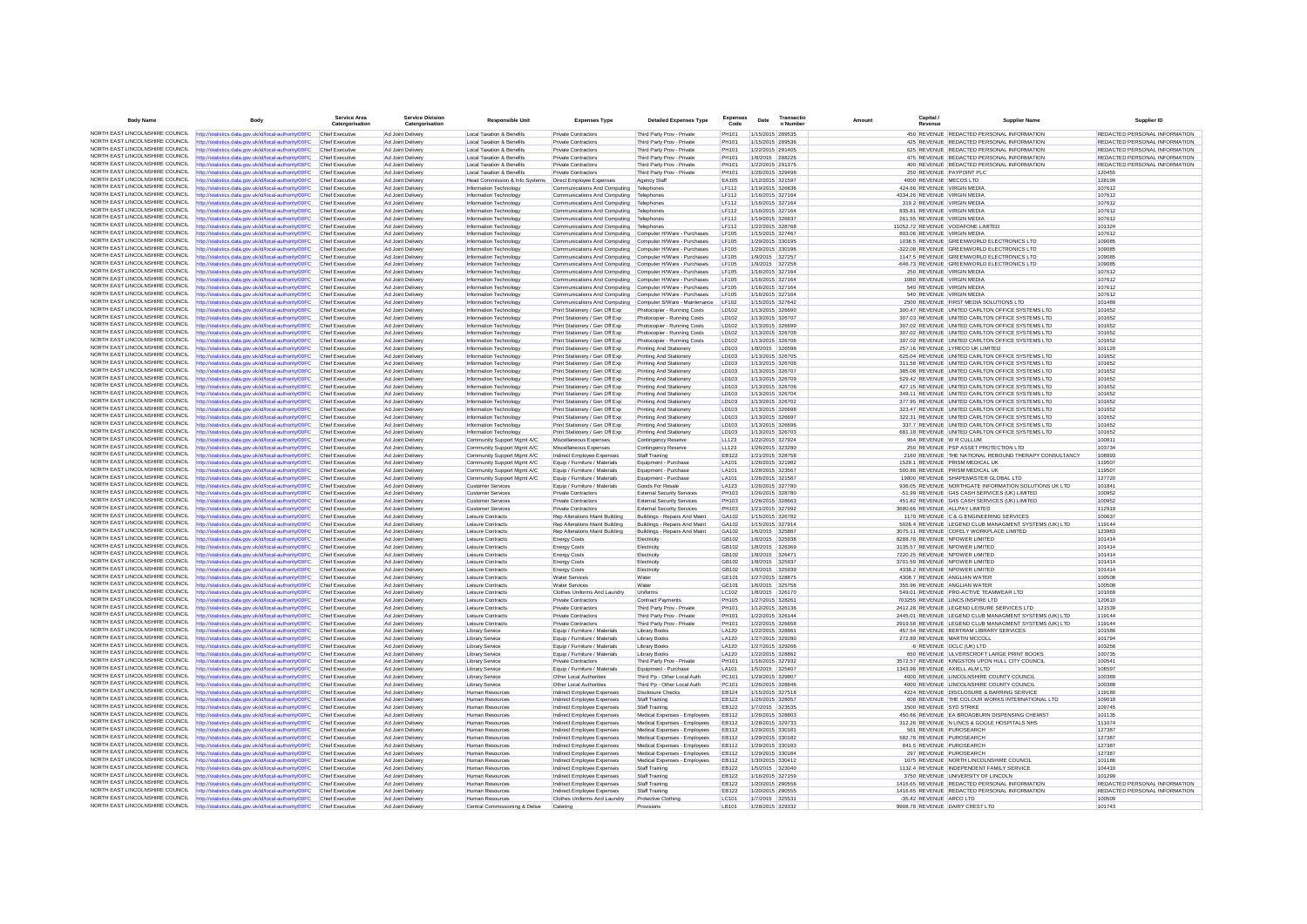| <b>Body Name</b>                                                   | Body                                                                                                           | Service Area<br>Catergorisation                  | <b>Service Division</b><br>Catergorisation               | <b>Responsible Unit</b>                                                                  | <b>Expenses Type</b>                                           | <b>Detailed Expenses Type</b>                                | <b>Expenses</b><br>Code | Date             | Transactic<br>n Numbe                | Canital<br>Amount<br>Revenu                                    | <b>Supplier Name</b>                                                   | Supplier ID                   |
|--------------------------------------------------------------------|----------------------------------------------------------------------------------------------------------------|--------------------------------------------------|----------------------------------------------------------|------------------------------------------------------------------------------------------|----------------------------------------------------------------|--------------------------------------------------------------|-------------------------|------------------|--------------------------------------|----------------------------------------------------------------|------------------------------------------------------------------------|-------------------------------|
|                                                                    | NORTH EAST LINCOLNSHIRE COUNCIL http://statistics.data.gov.uk/id/local-authority/00FC                          | Chief Executive                                  | Ad Joint Delivery                                        | Central Commissioning & Delive                                                           | Catering                                                       | Purchase School Meals                                        | LB103                   |                  | 1/12/2015 327269                     |                                                                | 11184 REVENUE CYGNET CATERING                                          | 108880                        |
| NORTH FAST LINCOLNSHIRE COUNCIL                                    | ttp://statistics.data.gov.uk/id/local-authority/00FC                                                           |                                                  | Ad Joint Delivery                                        | Central Commissioning & Delive                                                           | Catering                                                       | Purchase School Meals                                        | LB103                   |                  | 1/12/2015 327270                     |                                                                | 152661.2 REVENUE CYGNET CATERING                                       | 108880                        |
| NORTH EAST LINCOLNSHIRE COUNCIL                                    | http://statistics.data.gov.uk/id/local-authority/00FC                                                          | Chief Executive                                  | Ad Joint Delivery                                        | Central Commissioning & Delive                                                           | Catering                                                       | Purchase School Meals                                        | LB103                   | 1/12/2015 327271 |                                      |                                                                | 36521.1 REVENUE CYGNET CATERING                                        | 108880                        |
| NORTH EAST LINCOLNSHIRE COUNCIL                                    | http://statistics.data.gov.uk/id/local-authority/00FC                                                          | Chief Executive                                  | Ad Joint Delivery                                        | Central Commissioning & Delive                                                           | Private Contractors                                            | <b>Contract Payments</b>                                     | <b>PH105</b>            |                  | 1/20/2015 323122                     |                                                                | 8773 77 REVENUE MATRIX SCM LTD                                         | 108117                        |
| NORTH EAST LINCOLNSHIRE COUNCIL                                    | http://statistics.data.gov.uk/id/local-authority/00FC                                                          | Chief Executiv                                   | Ad Joint Deliver                                         | Central Commissioning & Delive                                                           | Private Contractor                                             | Contract Payments                                            | <b>PH105</b>            |                  | 1/5/2015 320039                      |                                                                | 4619.68 REVENUE MATRIX SCM LTD                                         | 108117                        |
| NORTH EAST LINCOLNSHIRE COUNCIL                                    | http://statistics.data.gov.uk/id/local-authority/00FC                                                          | Chief Executive                                  | Ad Joint Delivery                                        | Central Commissioning & Delive                                                           | Private Contractors                                            | <b>Contract Payments</b>                                     | <b>PH105</b>            |                  | 1/21/2015 325645                     |                                                                | 3256.96 REVENUE MATRIX SCM LTD                                         | 108117                        |
| NORTH EAST LINCOLNSHIRE COUNCIL                                    | http://statistics.data.gov.uk/id/local-authority/00FC                                                          | Chief Executive                                  | Ad Joint Delivery                                        | Central Commissioning & Delive                                                           | <b>Private Contractors</b>                                     | <b>Contract Payments</b>                                     | PH105                   |                  | 1/21/2015 326761                     |                                                                | 6407.74 REVENUE MATRIX SCM LTD                                         | 108117                        |
| NORTH EAST LINCOLNSHIRE COUNCIL                                    | http://statistics.data.gov.uk/id/local-authority/00FC                                                          | Chief Executiv                                   | Ad Joint Delivery                                        | Business & Admin Supp Clusters                                                           | Communications And Computing Postage                           |                                                              | LF111                   | 1/21/2015 327878 |                                      |                                                                | 1177.58 REVENUE ROYAL MAIL GROUP PLC                                   | 101082                        |
| NORTH FAST LINCOLNSHIRE COUNCIL                                    | http://statistics.data.gov.uk/id/local-authority/00FC                                                          | Chief Executive                                  | Ad Joint Delivery                                        | Business & Admin Supp Clusters                                                           | Communications And Computing Postage                           |                                                              | <b>LF111</b>            | 1/16/2015 327158 |                                      |                                                                | 1767.51 REVENUE ROYAL MAIL GROUP PLC                                   | 101082                        |
| NORTH EAST LINCOLNSHIRE COUNCIL                                    | http://statistics.data.gov.uk/id/local-authority/00FC                                                          | Chief Executive                                  | Ad Joint Delivery                                        | Business & Admin Supp Clusters                                                           | Communications And Computing Postage                           |                                                              | <b>LF111</b>            |                  | 1/29/2015 329263                     |                                                                | 1939.39 REVENUE ROYAL MAIL GROUP PLC                                   | 101082                        |
| NORTH EAST LINCOLNSHIRE COUNCIL                                    | http://statistics.data.gov.uk/id/local-authority/00FC                                                          | Chief Executive                                  | Ad Joint Delivery                                        | Business & Admin Supp Clusters                                                           | Communications And Computing                                   | Postage                                                      | <b>IF111</b>            |                  | 1/7/2015 325927                      |                                                                | 1116.57 REVENUE ROYAL MAIL GROUP PLC                                   | 101082                        |
| NORTH EAST LINCOLNSHIRE COUNCIL                                    | http://statistics.data.gov.uk/id/local-authority/00FC                                                          | Chief Executiv                                   | Ad Joint Delivery                                        | Business & Admin Supp Clusters                                                           | Communications And Computing Postage                           |                                                              | LF111                   | 1/21/2015 327879 |                                      |                                                                | 1774.91 REVENUE ROYAL MAIL GROUP PLC                                   | 101082                        |
| NORTH EAST LINCOLNSHIRE COUNCIL                                    | ttp://statistics.data.gov.uk/id/local-authority/00FC                                                           | Chief Executive                                  | Ad Joint Delivery                                        | Business & Admin Supp Clusters                                                           | Communications And Computing                                   | Postage                                                      | <b>LF111</b>            |                  | 1/7/2015 325924                      |                                                                | 291.25 REVENUE ROYAL MAIL GROUP PLC                                    | 101082                        |
| NORTH EAST LINCOLNSHIRE COUNCIL                                    | http://statistics.data.gov.uk/id/local-authority/00FC                                                          | Chief Executive                                  | Ad Joint Delivery                                        | Business & Admin Supp Clusters                                                           | Indirect Employee Expenses                                     | Redundancy                                                   | EB109                   | 1/28/2015 329728 |                                      | REDACTED PERSONAL INFORMATION REVENUE EAST RIDING OF YORKSHIRE |                                                                        | 100377                        |
| NORTH EAST LINCOLNSHIRE COUNCIL                                    | http://statistics.data.gov.uk/id/local-authority/00FC                                                          | Chief Executiv                                   | Ad Governance And Democracy Democratic Services          |                                                                                          | Indirect Employee Expenses                                     | Staff Training                                               | EB122                   |                  | 1/22/2015 328712                     |                                                                | 520 REVENUE HALAROSE LIMITED                                           | 101974                        |
| NORTH EAST LINCOLNSHIRE COUNCIL                                    | ttp://statistics.data.gov.uk/id/local-authority/00FC                                                           | Chief Executive                                  | Ad Governance And Democracy                              | <b>Democratic Services</b>                                                               | Communications And Computing Postage                           |                                                              | <b>LF111</b>            |                  | 1/13/2015 326760                     |                                                                | 281.05 REVENUE ROYAL MAIL GROUP PLC                                    | 101082                        |
| NORTH EAST LINCOLNSHIRE COUNCIL                                    | NORTH EAST LINCOLNSHIRE COUNCIL http://statistics.data.gov.uk/id/local-authority/00FC                          | Chief Executive                                  | Ad Governance And Democracy                              | <b>Democratic Services</b>                                                               | Car Allowances                                                 | Travel - Members                                             | JF102                   |                  | 1/12/2015 327127                     |                                                                | -86.5 REVENUE CLICK TRAVEL                                             | 127476                        |
| NORTH EAST LINCOLNSHIRE COUNCIL                                    | http://statistics.data.gov.uk/id/local-authority/00FC                                                          | Chief Executive                                  | Ad Governance And Democracy  Democratic Services         |                                                                                          | <b>Grants And Subscriptions</b>                                | Subscriptions                                                | <b>LJ101</b>            |                  | 1/12/2015 326767                     |                                                                | 420 REVENUE THE INFORMATION COMMISSIONER                               | 103593                        |
| NORTH EAST LINCOLNSHIRE COUNCIL                                    | http://statistics.data.gov.uk/id/local-authority/00F0                                                          | Chief Executiv                                   | Ad Governance And Democracy                              | Town Hal                                                                                 | Miscellaneous Expenses                                         | Civic Regalia And Events                                     | LL117                   |                  | 1/28/2015 330104                     |                                                                | -15 REVENUE GAINSBOROUGH TOWN COUNCIL                                  | 128873                        |
| NORTH EAST LINCOLNSHIRE COUNCIL                                    | http://statistics.data.gov.uk/id/local-authority/00FC                                                          | Chief Executive                                  |                                                          | Ad Governance And Democracy Communications And Marketing                                 | Equip / Furniture / Materials                                  | Equipment - Purchase                                         | LA101                   | 1/15/2015 326210 |                                      |                                                                | 648 REVENUE FREELANCE OFFSET SERVICES                                  | 100689                        |
| NORTH EAST LINCOLNSHIRE COUNCIL                                    | http://statistics.data.gov.uk/id/local-authority/00FC                                                          | Chief Executive                                  | Ad Governance And Democracy Communications And Marketing |                                                                                          | Equip / Furniture / Materials                                  | Equipment - Purchase                                         | LA101                   |                  | 1/12/2015 324944                     |                                                                | 395.85 REVENUE ANTALIS LTD                                             | 124930                        |
| NORTH EAST LINCOLNSHIRE COUNCIL                                    | http://statistics.data.gov.uk/id/local-authority/00FC                                                          | Chief Executiv                                   | Ad Governance And Democracy                              | Communications And Marketing                                                             | <b>Private Contractors</b>                                     | Third Party Prov - Private                                   | PH101                   |                  | 1/5/2015 325831                      |                                                                | 721 REVENUE PITNEY BOWES LIMITED                                       | 101236<br>101553              |
| NORTH EAST LINCOLNSHIRE COUNCIL                                    | http://statistics.data.gov.uk/id/local-authority/00FC                                                          | Chief Executive                                  |                                                          | Ad Governance And Democracy Communications And Marketing                                 | <b>Private Contractors</b>                                     | Third Party Prov - Private                                   | <b>PH101</b>            | 1/16/2015 327942 |                                      |                                                                | 1140 REVENUE GSB PRINT & DESIGN LTD                                    |                               |
| NORTH EAST LINCOLNSHIRE COUNCIL                                    | http://statistics.data.gov.uk/id/local-authority/00FC                                                          | Chief Executive<br>Chief Executiv                | Ad Governance And Democracy Communications And Marketing |                                                                                          | <b>Private Contractors</b>                                     | Third Party Prov - Private<br>Third Party Prov - Private     | PH101<br>PH101          |                  | 1/26/2015 328714<br>1/16/2015 327941 |                                                                | 620 REVENUE AR PRINTING LTD<br>445 REVENUE AR PRINTING LTD             | 100596<br>100596              |
| NORTH EAST LINCOLNSHIRE COUNCIL                                    | http://statistics.data.gov.uk/id/local-authority/00FC<br>http://statistics.data.gov.uk/id/local-authority/00FC | Chief Executiv                                   | Ad Governance And Democracy                              | Communications And Marketing<br>Ad Governance And Democracy Communications And Marketing | Private Contractors<br>Direct Employee Expenses                | Agency Staf                                                  | EA105                   |                  | 1/21/2015 327953                     |                                                                | 2400 REVENUE WALTON MEDIA LTD                                          | 126989                        |
| NORTH EAST LINCOLNSHIRE COUNCIL                                    | ttp://statistics.data.gov.uk/id/local-authoritv/00FC                                                           | Chief Executive                                  | Ad Governance And Democracy                              | Strategy Change & Improvement                                                            | Contributions To Provisions                                    | Contributions - Third Sector                                 | LK102                   |                  | 1/29/2015 330185                     |                                                                | 639.93 REVENUE THE SEWING CLUB                                         | 122720                        |
| NORTH EAST LINCOLNSHIRE COUNCIL                                    | http://statistics.data.gov.uk/id/local-authority/00FC                                                          | Chief Executive                                  |                                                          | Ad Governance And Democracy Strategy Change & Improvement                                | <b>Private Contractors</b>                                     | Third Party Prov - Private                                   | <b>PH101</b>            |                  | 1/13/2015 326674                     |                                                                | 57500 REVENUE GY/CLEE & DIST CITIZENS                                  | 101013                        |
| NORTH EAST LINCOLNSHIRE COUNCIL                                    | http://statistics.data.gov.uk/id/local-authority/00FC                                                          | Chief Executiv                                   | Ad Governance And Democracy                              | Strategy Change & Improvement                                                            | Private Contractors                                            | Third Party Prov - Private                                   | <b>PH101</b>            |                  | 1/5/2015 326092                      |                                                                | 6250 REVENUE VOLUNTARY ACTION NORTH EAST LINCOLNSHIRE                  | 103631                        |
| NORTH EAST LINCOLNSHIRE COUNCIL                                    | http://statistics.data.gov.uk/id/local-authority/00FC                                                          | Chief Executiv                                   | Ad Law                                                   | Coroners                                                                                 | Miscellaneous Expenses                                         | Other Expenses General                                       | LL119                   |                  | 1/26/2015 328555                     |                                                                | 544 REVENUE LG OFFICE SYSTEMS                                          | 102875                        |
| NORTH EAST LINCOLNSHIRE COUNCIL                                    | http://statistics.data.gov.uk/id/local-authority/00FC                                                          | Chief Executive                                  | Ad Law                                                   | Coroners                                                                                 | Other Agencies                                                 | Conveyance Bodies                                            | P.1149                  |                  | 1/26/2015 328837                     |                                                                | 267 5 REVENUE JINAYLOR (FUNERAL DIRECTORS) LTD                         | 100731                        |
| NORTH EAST LINCOLNSHIRE COUNCIL                                    | http://statistics.data.gov.uk/id/local-authority/00FC                                                          | Chief Executiv                                   | Ad Law                                                   | Coroners                                                                                 | Other Agencies                                                 | Mortuary Storage Charges                                     | <b>PJ156</b>            | 1/22/2015 328711 |                                      |                                                                | 5757 REVENUE N LINCS & GOOLE HOSPITALS NHS                             | 111074                        |
| NORTH FAST LINCOLNSHIRE COUNCIL                                    | ttp://statistics.data.gov.uk/id/local-authority/00FC                                                           | Chief Executiv                                   | Ad Law                                                   | Coroners                                                                                 | Other Agencies                                                 | Mortuary Storage Charges                                     | PJ156                   | 1/5/2015 326094  |                                      |                                                                | 5265 REVENUE N LINCS & GOOLE HOSPITALS NHS                             | 111074                        |
| NORTH EAST LINCOLNSHIRE COUNCIL                                    | http://statistics.data.gov.uk/id/local-authority/00FC                                                          | Chief Executive                                  | Ad Law                                                   | Coroners                                                                                 | Other Agencies                                                 | Post Mortems                                                 | <b>PJ148</b>            |                  | 1/7/2015 326099                      |                                                                | 276.9 REVENUE REDACTED PERSONAL INFORMATION                            | REDACTED PERSONAL INFORMATION |
| NORTH EAST LINCOLNSHIRE COUNCIL                                    | http://statistics.data.gov.uk/id/local-authority/00FC                                                          | Chief Executive                                  | Ad Law                                                   | Coroners                                                                                 | Other Agencies                                                 | Post Mortems                                                 | P.1148                  |                  | 1/26/2015 329020                     |                                                                | 556 9 REVENUE REDACTED PERSONAL INFORMATION                            | REDACTED PERSONAL INFORMATION |
| NORTH EAST LINCOLNSHIRE COUNCIL                                    | http://statistics.data.gov.uk/id/local-authority/00F0                                                          | Chief Executiv                                   | Ad Law                                                   | Coroners                                                                                 | Other Agencies                                                 | Post Mortems                                                 | PJ148                   |                  | 1/28/2015 329014                     |                                                                | 591.9 REVENUE REDACTED PERSONAL INFORMATION                            | REDACTED PERSONAL INFORMATION |
| NORTH EAST LINCOLNSHIRE COUNCIL                                    | http://statistics.data.gov.uk/id/local-authority/00FC                                                          | Chief Executive                                  | Ad Law                                                   | Coroners                                                                                 | Other Agencies                                                 | Post Mortems                                                 | <b>PJ148</b>            |                  | 1/5/2015 325785                      |                                                                | 597.2 REVENUE REDACTED PERSONAL INFORMATION                            | REDACTED PERSONAL INFORMATION |
| NORTH EAST LINCOLNSHIRE COUNCIL                                    | http://statistics.data.gov.uk/id/local-authority/00FC                                                          | Chief Executive                                  | Ad Law                                                   | Coroners                                                                                 | Other Agencies                                                 | Post Mortems                                                 | <b>PJ148</b>            |                  | 1/21/2015 327904                     |                                                                | 1043.8 REVENUE REDACTED PERSONAL INFORMATION                           | REDACTED PERSONAL INFORMATION |
| NORTH EAST LINCOLNSHIRE COUNCIL                                    | http://statistics.data.gov.uk/id/local-authority/00FC                                                          | Chief Executiv                                   | Ad Law                                                   | Coroners                                                                                 | Other Agencies                                                 | Post Mortems                                                 | <b>PJ148</b>            |                  | 1/26/2015 328838                     |                                                                | 1153.3 REVENUE REDACTED PERSONAL INFORMATION                           | REDACTED PERSONAL INFORMATION |
| NORTH EAST LINCOLNSHIRE COUNCIL                                    | http://statistics.data.gov.uk/id/local-authority/00FC                                                          | Chief Executive                                  | Ad Law                                                   | Coroners                                                                                 | Other Agencies                                                 | Post Mortems                                                 | <b>PJ148</b>            |                  | 1/15/2015 327675                     |                                                                | 2834.5 REVENUE UNIVERSITY HOSPITALS OF LEICESTER NHS TRUST             | 107238                        |
| NORTH EAST LINCOLNSHIRE COUNCIL                                    | http://statistics.data.gov.uk/id/local-authority/00FC                                                          | Chief Executive                                  | Ad Law                                                   | Legal Services                                                                           | Miscellaneous Expenses                                         | Other Supplies & Services                                    | LL110                   |                  | 1/23/2015 291676                     |                                                                | -66.2 REVENUE REDACTED PERSONAL INFORMATION                            | REDACTED PERSONAL INFORMATION |
| NORTH EAST LINCOLNSHIRE COUNCIL                                    | http://statistics.data.gov.uk/id/local-authority/00FC                                                          | Chief Executive                                  | Ad Law                                                   | <b>Legal Services</b>                                                                    | Miscellaneous Expenses                                         | Other Supplies & Services                                    | LL110                   |                  | 1/23/2015 291677                     |                                                                | -40 REVENUE REDACTED PERSONAL INFORMATION                              | REDACTED PERSONAL INFORMATION |
| NORTH EAST LINCOLNSHIRE COUNCIL                                    | http://statistics.data.gov.uk/id/local-authority/00FC                                                          | Chief Executiv                                   | Ad Law                                                   | <b>Legal Services</b>                                                                    | Consultancy                                                    | Consultancy                                                  | PL101                   |                  | 1/12/2015 326239                     |                                                                | 4694 REVENUE BOND DICKINSON LLP                                        | 121775                        |
| NORTH EAST LINCOLNSHIRE COUNCIL                                    | ttp://statistics.data.gov.uk/id/local-authority/00FC                                                           | Deputy Chief Executive                           | Ad Environmen                                            | Safer Communities P/Ship                                                                 | Communications And Computing                                   | Computer S/Ware - Maintenance                                | LF102                   |                  | 1/16/2015 327004                     |                                                                | 2150 REVENUE PALOMA SYSTEMS LTD                                        | 108781                        |
| NORTH EAST LINCOLNSHIRE COUNCIL                                    | http://statistics.data.gov.uk/id/local-authority/00FC                                                          | Deputy Chief Executive                           | Ad Environment                                           | Safer Communities P/Ship                                                                 | <b>Voluntary Associations</b>                                  | Third Pp - Third Sector                                      | PF101                   | 1/16/2015 326726 |                                      |                                                                | 50000 REVENUE EMPOWER EMPLOYABILITY MENTORING PROGRAMME                | 118831                        |
| NORTH EAST LINCOLNSHIRE COUNCIL                                    | http://statistics.data.gov.uk/id/local-authority/00FC                                                          | Deputy Chief Executive                           | Ad Environmen                                            | Cemeteries & Crematorium                                                                 | Indirect Employee Expenses                                     | Staff Training                                               | EB122                   |                  | 1/28/2015 328972                     |                                                                | 500 REVENUE RISEHOLME COLLEGE                                          | 111373                        |
| NORTH EAST LINCOLNSHIRE COUNCIL                                    | ttp://statistics.data.gov.uk/id/local-authority/00FC                                                           | Deputy Chief Executive                           | Ad Environmen                                            | Cemeteries & Crematorium                                                                 | Grounds Maintenance Costs                                      | Grounds Maintenance                                          | GJ101                   |                  | 1/29/2015 329350                     |                                                                | 810 REVENUE COFELY WORKPLACE LIMITED                                   | 123983                        |
| NORTH EAST LINCOLNSHIRE COUNCIL                                    | http://statistics.data.gov.uk/id/local-authority/00FC                                                          | Deputy Chief Executive                           | Ad Environment                                           | Cemeteries & Crematorium                                                                 | Indirect Employee Expenses                                     | Staff Training                                               | EB122                   |                  | 1/28/2015 328972                     |                                                                | 500 REVENUE RISEHOLME COLLEGE                                          | 111373                        |
| NORTH EAST LINCOLNSHIRE COUNCIL                                    | http://statistics.data.gov.uk/id/local-authority/00FC                                                          | Deputy Chief Executive                           | Ad Environment                                           | Cemeteries & Crematorium                                                                 | Grounds Maintenance Costs                                      | Grounds Maintenance                                          | GJ101                   |                  | 1/29/2015 329350                     |                                                                | 1650 REVENUE COFELY WORKPLACE LIMITED                                  | 123983                        |
| NORTH EAST LINCOLNSHIRE COUNCIL                                    | ttp://statistics.data.gov.uk/id/local-authority/00FC                                                           | Deputy Chief Executive                           | Ad Environmen                                            | Cemeteries & Crematorium                                                                 | Equip / Furniture / Materials                                  | Equipment - Purchase                                         | LA101                   | 1/28/2015 329311 |                                      | 20.91 REVENUE ARCO LTD                                         |                                                                        | 100509                        |
| NORTH EAST LINCOLNSHIRE COUNCIL                                    | http://statistics.data.gov.uk/id/local-authority/00FC                                                          | Deputy Chief Executive                           | Ad Environment                                           | Cemeteries & Crematorium                                                                 | Customer And Client Receipts                                   | Fees/Chrgs-O/Side Scope Vat 4                                | VC125                   |                  | 1/27/2015 291535                     |                                                                | 349 REVENUE REDACTED PERSONAL INFORMATION                              | REDACTED PERSONAL INFORMATION |
| NORTH EAST LINCOLNSHIRE COUNCIL                                    | http://statistics.data.gov.uk/id/local-authority/00FC                                                          | Deputy Chief Executive                           | Ad Environment                                           | Cemeteries & Crematorium                                                                 | Equip / Furniture / Materials                                  | Equipment - Purchase                                         | LA101                   |                  | 1/12/2015 326270                     |                                                                | 520 REVENUE GRANART LTD                                                | 124002                        |
| NORTH EAST LINCOLNSHIRE COUNCIL                                    | http://statistics.data.gov.uk/id/local-authority/00FC                                                          | Deputy Chief Executive                           | Ad Environmen                                            | Cemeteries & Crematorium                                                                 | Equip / Furniture / Materials                                  | Equipment - Purchase                                         | LA101                   |                  | 1/28/2015 328988                     |                                                                | 336.89 REVENUE F G MARSHALL LTD                                        | 100549                        |
| NORTH EAST LINCOLNSHIRE COUNCIL                                    | http://statistics.data.gov.uk/id/local-authority/00FC                                                          | Deputy Chief Executive                           | Ad Environment                                           | Cemeteries & Crematorium                                                                 | Equip / Furniture / Materials                                  | Equipment - Purchase                                         | LA101                   |                  | 1/12/2015 326270                     |                                                                | 460 REVENUE GRANART LTD                                                | 124002                        |
| NORTH EAST LINCOLNSHIRE COUNCIL<br>NORTH EAST LINCOLNSHIRE COUNCIL | http://statistics.data.gov.uk/id/local-authority/00FC                                                          | Deputy Chief Executive                           | Ad Environment                                           | Cemeteries & Crematorium                                                                 | Equip / Furniture / Materials                                  | Equipment - Purchase                                         | LA101                   |                  | 1/12/2015 326281                     |                                                                | 480.6 REVENUE GRANART LTD                                              | 124002                        |
| NORTH EAST LINCOLNSHIRE COUNCIL                                    | http://statistics.data.gov.uk/id/local-authority/00FC                                                          | Deputy Chief Executive                           | Ad Environmen                                            | Garage & Fleet Strategy                                                                  | Indirect Employee Expenses                                     | Staff Training                                               | EB122                   |                  | 1/15/2015 327544                     | 468 REVENUE APSE                                               |                                                                        | 101174                        |
| NORTH EAST LINCOLNSHIRE COUNCIL                                    | http://statistics.data.gov.uk/id/local-authority/00FC                                                          | Deputy Chief Executive                           | Ad Environmen                                            | Garage & Fleet Strategy                                                                  | <b>Direct Transport Costs</b>                                  | Vehicles - Repairs And Maint                                 | JA105                   | 1/15/2015 327561 |                                      |                                                                | 552.58 REVENUE B A BUSH & SON LTD                                      | 101828                        |
| NORTH EAST LINCOLNSHIRE COUNCIL                                    | http://statistics.data.gov.uk/id/local-authority/00FC                                                          | Deputy Chief Executive                           | Ad Environmen                                            | Garage & Fleet Strategy                                                                  | <b>Direct Transport Costs</b>                                  | Vehicles - Repairs And Maint                                 | JA105                   |                  | 1/15/2015 327531                     |                                                                | 302.5 REVENUE E BACON & CO LTD                                         | 104090                        |
| NORTH EAST LINCOLNSHIRE COUNCIL                                    | http://statistics.data.gov.uk/id/local-authority/00FC<br>http://statistics.data.gov.uk/id/local-authority/00FC | Deputy Chief Executive<br>Deputy Chief Executive | Ad Environment<br>Ad Environmen                          | Garage & Fleet Strategy<br>Garage & Fleet Strategy                                       | <b>Direct Transport Costs</b><br><b>Direct Transport Costs</b> | Vehicles - Repairs And Maint<br>Vehicles - Repairs And Maint | .14105<br>JA105         |                  | 1/5/2015 325901                      |                                                                | 471 06 REVENUE B A BUSH & SON LTD.<br>435.5 REVENUE B A BUSH & SON LTD | 101828<br>101828              |
| NORTH EAST LINCOLNSHIRE COUNCIL                                    | ttp://statistics.data.gov.uk/id/local-authority/00FC                                                           | Deputy Chief Executive                           | Ad Environmen                                            | Garage & Fleet Strategy                                                                  | <b>Direct Transport Costs</b>                                  | Vehicles - Repairs And Maint                                 | <b>JA105</b>            | 1/5/2015 325917  | 1/5/2015 325886                      |                                                                | 250 REVENUE B A BUSH & SON LTD                                         | 101828                        |
| NORTH EAST LINCOLNSHIRE COUNCIL                                    | http://statistics.data.gov.uk/id/local-authority/00FC                                                          | Deputy Chief Executive                           | Ad Environment                                           | Garage & Fleet Strategy                                                                  | Direct Transport Costs                                         | Vehicles - Renairs And Maint                                 | <b>JA105</b>            |                  | 1/5/2015 325914                      |                                                                | 366 6 REVENUE B A BUSH & SON LTD                                       | 101828                        |
| NORTH EAST LINCOLNSHIRE COUNCIL                                    | http://statistics.data.gov.uk/id/local-authority/00FC                                                          | Deputy Chief Executive                           | Ad Environment                                           | Garage & Fleet Strategy                                                                  | <b>Direct Transport Costs</b>                                  | Vehicles - Repairs And Maint                                 | JA105                   |                  | 1/15/2015 327529                     |                                                                | 251.04 REVENUE B A BUSH & SON LTD                                      | 101828                        |
| NORTH FAST LINCOLNSHIRE COUNCIL                                    | ttp://statistics.data.gov.uk/id/local-authority/00FC                                                           | Deputy Chief Executive                           | Ad Environmen                                            | Garage & Fleet Strategy                                                                  | <b>Direct Transport Costs</b>                                  | Vehicles - Repairs And Maint                                 | <b>JA105</b>            |                  | 1/15/2015 327559                     |                                                                | 552.06 REVENUE B A BUSH & SON LTD                                      | 101828                        |
| NORTH EAST LINCOLNSHIRE COUNCIL                                    | http://statistics.data.gov.uk/id/local-authority/00FC                                                          | Deputy Chief Executive                           | Ad Environment                                           | Garage & Fleet Strategy                                                                  | <b>Direct Transport Costs</b>                                  | Vehicles - Repairs And Maint                                 | JA105                   | 1/15/2015 327527 |                                      |                                                                | 276.03 REVENUE B A BUSH & SON LTD                                      | 101828                        |
| NORTH EAST LINCOLNSHIRE COUNCIL                                    | http://statistics.data.gov.uk/id/local-authority/00FC                                                          | Deputy Chief Executive                           | Ad Environment                                           | Garage & Fleet Strategy                                                                  | <b>Direct Transport Costs</b>                                  | Vehicles - Repairs And Maint                                 | JA105                   |                  | 1/15/2015 327558                     |                                                                | 430 52 REVENUE B A BUSH & SON LTD                                      | 101828                        |
| NORTH EAST LINCOLNSHIRE COUNCIL                                    | http://statistics.data.gov.uk/id/local-authority/00FC                                                          | Deputy Chief Executive                           | Ad Environmen                                            | Garage & Fleet Strategy                                                                  | Direct Transport Cost                                          | Vehicles - Repairs And Maint                                 | JA105                   |                  | 1/15/2015 327560                     |                                                                | 552.06 REVENUE B A BUSH & SON LTD                                      | 101828                        |
| NORTH EAST LINCOLNSHIRE COUNCIL                                    | http://statistics.data.gov.uk/id/local-authority/00FC                                                          | Deputy Chief Executive                           | Ad Environment                                           | Garage & Fleet Strategy                                                                  | <b>Direct Transport Costs</b>                                  | Vehicles - Repairs And Maint                                 | JA105                   |                  | 1/15/2015 327562                     |                                                                | 617.74 REVENUE B A BUSH & SON LTD                                      | 101828                        |
| NORTH EAST LINCOLNSHIRE COUNCIL                                    | http://statistics.data.gov.uk/id/local-authority/00FC                                                          | Deputy Chief Executive                           | Ad Environment                                           | Garage & Fleet Strategy                                                                  | <b>Direct Transport Costs</b>                                  | Vehicles - Repairs And Maint                                 | IAA105                  |                  | 1/15/2015 327563                     |                                                                | 430 REVENUE B A BUSH & SON LTD                                         | 101828                        |
| NORTH EAST LINCOLNSHIRE COUNCIL                                    | http://statistics.data.gov.uk/id/local-authority/00FC                                                          | Deputy Chief Executive                           | Ad Environmen                                            | Garage & Fleet Strategy                                                                  | <b>Direct Transport Costs</b>                                  | Vehicles - Repairs And Maint                                 | JA105                   |                  | 1/22/2015 328913                     |                                                                | 595.26 REVENUE B A BUSH & SON LTD                                      | 101828                        |
| NORTH FAST LINCOLNSHIRE COUNCIL                                    | http://statistics.data.gov.uk/id/local-authority/00FC                                                          | Deputy Chief Executive                           | Ad Environment                                           | Garage & Fleet Strategy                                                                  | <b>Direct Transport Costs</b>                                  | Vehicles - Repairs And Maint                                 | JA105                   | 1/15/2015 327706 |                                      |                                                                | 835.49 REVENUE C F PARKINSON LIMITED                                   | 100553                        |
| NORTH EAST LINCOLNSHIRE COUNCIL                                    | http://statistics.data.gov.uk/id/local-authority/00FC                                                          | Deputy Chief Executive                           | Ad Environment                                           | Garage & Fleet Strategy                                                                  | <b>Direct Transport Costs</b>                                  | Vehicles - Repairs And Maint                                 | JA105                   |                  | 1/15/2015 327519                     |                                                                | 647.44 REVENUE C F PARKINSON LIMITED                                   | 100553                        |
| NORTH EAST LINCOLNSHIRE COUNCIL                                    | http://statistics.data.gov.uk/id/local-authority/00FC                                                          | Deputy Chief Executive                           | Ad Environmen                                            | Garage & Fleet Strategy                                                                  | <b>Direct Transport Costs</b>                                  | Vehicles - Repairs And Maint                                 | JA105                   |                  | 1/15/2015 327676                     |                                                                | 5610.62 REVENUE FLEET FACTORS LTD                                      | 100886                        |
| NORTH EAST LINCOLNSHIRE COUNCIL                                    | http://statistics.data.gov.uk/id/local-authority/00FC                                                          | Deputy Chief Executive                           | Ad Environmen                                            | Garage & Fleet Strategy                                                                  | <b>Direct Transport Costs</b>                                  | Vehicles - Repairs And Maint                                 | JA105                   |                  | 1/15/2015 327677                     |                                                                | 1904.77 REVENUE FLEET FACTORS LTD                                      | 100886                        |
| NORTH EAST LINCOLNSHIRE COUNCIL                                    | ttp://statistics.data.gov.uk/id/local-authority/00FC                                                           | Deputy Chief Executive                           | Ad Environmen                                            | Garage & Fleet Strategy                                                                  | <b>Direct Transport Costs</b>                                  | Vehicles - Repairs And Maint                                 | <b>JA105</b>            |                  | 1/15/2015 327678                     |                                                                | 1972.35 REVENUE FLEET FACTORS LTD                                      | 100886                        |
| NORTH EAST LINCOLNSHIRE COUNCIL                                    | http://statistics.data.gov.uk/id/local-authority/00FC                                                          | Deputy Chief Executive                           | Ad Environment                                           | Garage & Fleet Strategy                                                                  | <b>Direct Transport Costs</b>                                  | Vehicles - Repairs And Maint                                 | JA105                   | 1/15/2015 327679 |                                      |                                                                | 867.65 REVENUE FLEET FACTORS LTD                                       | 100886                        |
| NORTH EAST LINCOLNSHIRE COUNCIL                                    | http://statistics.data.gov.uk/id/local-authority/00FC                                                          | Deputy Chief Executive                           | Ad Environmen                                            | Garage & Fleet Strategy                                                                  | <b>Direct Transport Costs</b>                                  | Vehicles - Repairs And Maint                                 | <b>JA105</b>            |                  | 1/15/2015 327680                     |                                                                | 1325.01 REVENUE FLEET FACTORS LTD                                      | 100886                        |
| NORTH EAST LINCOLNSHIRE COUNCIL                                    | ttp://statistics.data.gov.uk/id/local-authority/00FC                                                           | Deputy Chief Executive                           | Ad Environmen                                            | Garage & Fleet Strategy                                                                  | <b>Direct Transport Costs</b>                                  | Vehicles - Repairs And Maint                                 | <b>JA105</b>            |                  | 1/26/2015 328843                     |                                                                | 2151.39 REVENUE FLEET FACTORS LTD                                      | 100886                        |
| NORTH EAST LINCOLNSHIRE COUNCIL                                    | http://statistics.data.gov.uk/id/local-authority/00FC                                                          | Deputy Chief Executive                           | Ad Environment                                           | Garage & Fleet Strategy                                                                  | <b>Direct Transport Costs</b>                                  | Vehicles - Repairs And Maint                                 | JA105                   |                  | 1/26/2015 328844                     |                                                                | 6232.47 REVENUE FLEET FACTORS LTD                                      | 100886                        |
| NORTH EAST LINCOLNSHIRE COUNCIL                                    | http://statistics.data.gov.uk/id/local-authority/00FC                                                          | Deputy Chief Executive                           | Ad Environment                                           | Garage & Fleet Strategy                                                                  | <b>Direct Transport Costs</b>                                  | Vehicles - Repairs And Maint                                 | JA105                   |                  | 1/6/2015 325888                      |                                                                | 2984.99 REVENUE FLEET FACTORS LTD                                      | 100886                        |
| NORTH EAST LINCOLNSHIRE COUNCIL                                    | http://statistics.data.gov.uk/id/local-authority/00FC                                                          | Deputy Chief Executive                           | Ad Environmen                                            | Garage & Fleet Strategy                                                                  | Direct Transport Costs                                         | Vehicles - Repairs And Maint                                 | JA105                   |                  | 1/6/2015 325889                      |                                                                | 4033 REVENUE FLEET FACTORS LTD                                         | 100886                        |
| NORTH EAST LINCOLNSHIRE COUNCIL                                    | http://statistics.data.gov.uk/id/local-authority/00FC                                                          | Deputy Chief Executive                           | Ad Environment                                           | Garage & Fleet Strategy                                                                  | <b>Direct Transport Costs</b>                                  | Vehicles - Repairs And Maint                                 | JA105                   |                  | 1/15/2015 327591                     |                                                                | 726.73 REVENUE WR MATERIAL HANDLING LTD                                | 101388                        |
| NORTH EAST LINCOLNSHIRE COUNCIL                                    | http://statistics.data.gov.uk/id/local-authority/00FC                                                          | Deputy Chief Executive                           | Ad Environment                                           | Garage & Fleet Strategy                                                                  | <b>Direct Transport Costs</b>                                  | Vehicles - Repairs And Maint                                 | JA105                   |                  | 1/15/2015 327572                     |                                                                | 278.7 REVENUE WR MATERIAL HANDLING LTD                                 | 101388                        |
| NORTH EAST LINCOLNSHIRE COUNCIL                                    | http://statistics.data.gov.uk/id/local-authority/00FC                                                          | Deputy Chief Executive                           | Ad Environmen                                            | Garage & Fleet Strateg                                                                   | Equip / Furniture / Materials                                  | Equipment - Maintenance                                      | LA104                   |                  | 1/5/2015 325883                      |                                                                | 1950 REVENUE WEIGHTRON BILANCIAI LTD                                   | 108729                        |
| NORTH EAST LINCOLNSHIRE COUNCIL                                    | http://statistics.data.gov.uk/id/local-authority/00FC                                                          | Deputy Chief Executive                           | Ad Environment                                           | Garage & Fleet Strategy                                                                  | Clothes Uniforms And Laundry                                   | Laundry                                                      | LC103                   |                  | 1/20/2015 328067                     |                                                                | 349.72 REVENUE JOHNSONS APPARELMASTER                                  | 100810                        |
| NORTH EAST LINCOLNSHIRE COUNCIL<br>NORTH EAST LINCOLNSHIRE COUNCIL | http://statistics.data.gov.uk/id/local-authority/00FC                                                          | Deputy Chief Executive                           | Ad Environment                                           | Garage & Fleet Strategy                                                                  | Communications And Computing                                   | Telephones                                                   | LF112                   |                  | 1/8/2015 326175                      |                                                                | 384 REVENUE RADPHONE LTD                                               | 101671                        |
|                                                                    | http://statistics.data.gov.uk/id/local-authority/00FC                                                          | Deputy Chief Executive                           | Ad Environmen                                            | Garage & Fleet Strateg                                                                   | Communications And Computing                                   | Telephone                                                    | LF112                   |                  | 1/8/2015 326173                      |                                                                | 492 REVENUE RADPHONE LTD                                               | 101671                        |
| NORTH EAST LINCOLNSHIRE COUNCIL                                    | NORTH EAST LINCOLNSHIRE COUNCIL http://statistics.data.gov.uk/id/local-authority/00FC Deputy Chief Executive   |                                                  | Ad Environment                                           | Garage & Fleet Strategy                                                                  | Communications And Computing Telephones                        |                                                              | LF112                   |                  | 1/15/2015 327765                     |                                                                | 492 REVENUE RADPHONE LTD                                               | 101671                        |
|                                                                    | http://statistics.data.gov.uk/id/local-authority/00FC                                                          | Deputy Chief Executive                           | Ad Environmen                                            | Garage & Fleet Strategy                                                                  | Communications And Computing                                   | Telephones                                                   | LF112                   |                  | 1/8/2015 326173                      |                                                                | 264 REVENUE RADPHONE LTD                                               | 101671                        |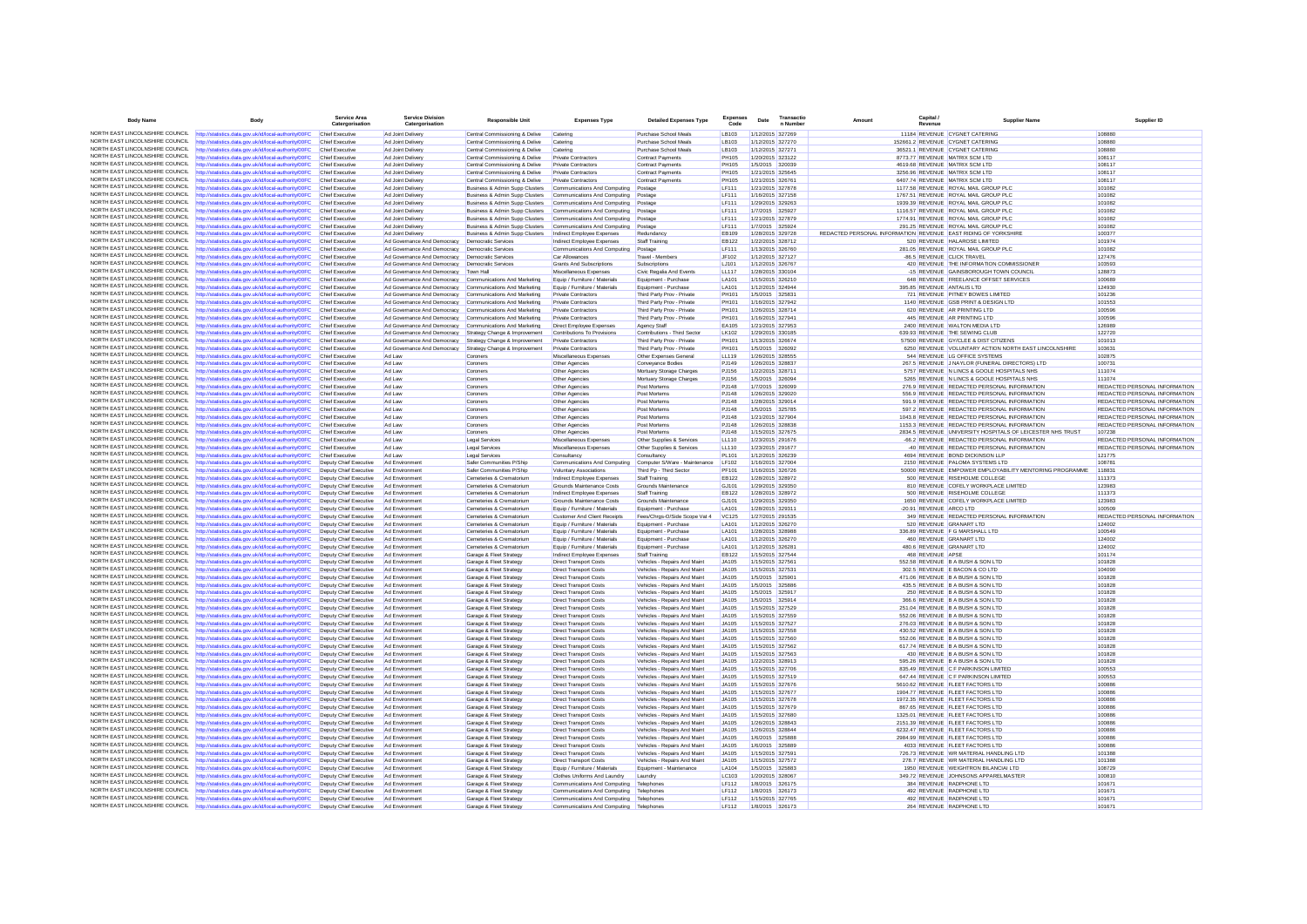| <b>Body Name</b>                                                   | Body                                                                                                                               | Service Area<br>Catergorisation                  | Service Division<br>Catergorisation            | <b>Responsible Unit</b>                                      | <b>Expenses Type</b>                                    | <b>Detailed Expenses Type</b>                                              | Expenses<br>Code             | Date | Transactio<br>n Number               | Canital.<br>Amount<br>Revenue                                                                                                        | <b>Supplier Name</b>                                                                | Supplier ID      |
|--------------------------------------------------------------------|------------------------------------------------------------------------------------------------------------------------------------|--------------------------------------------------|------------------------------------------------|--------------------------------------------------------------|---------------------------------------------------------|----------------------------------------------------------------------------|------------------------------|------|--------------------------------------|--------------------------------------------------------------------------------------------------------------------------------------|-------------------------------------------------------------------------------------|------------------|
|                                                                    | NORTH EAST LINCOLNSHIRE COUNCIL http://statistics.data.gov.uk/id/local-authority/00FC                                              | Deputy Chief Executive                           | Ad Environment                                 | Garage & Fleet Strategy                                      | Communications And Computing                            | Telephones                                                                 | LF112                        |      | 1/15/2015 327765                     |                                                                                                                                      | 264 REVENUE RADPHONE LTD                                                            | 10167            |
| NORTH FAST LINCOLNSHIRE COUNCIL                                    | http://statistics.data.gov.uk/id/local-authority/00FC                                                                              | Deputy Chief Executive                           |                                                | Grounds And Street Cleansing                                 | Rep Alterations Maint Building                          | Buildings - Repairs And Maint                                              | GA102                        |      | 1/21/2015 328237                     |                                                                                                                                      | 424 REVENUE BCJ CONSTRUCTION LTD                                                    | 112224           |
| NORTH EAST LINCOLNSHIRE COUNCIL                                    | http://statistics.data.gov.uk/id/local-authority/00FC                                                                              | Deputy Chief Executive                           | Ad Environment                                 | Grounds And Street Cleansing                                 | <b>Direct Transport Costs</b>                           | Vehicles - Running Costs                                                   | JA104                        |      | 1/5/2015 326283                      |                                                                                                                                      | 270.22 REVENUE ALLSTAR BUSINESS SOLUTIONS LTD                                       | 108278           |
| NORTH EAST LINCOLNSHIRE COUNCIL                                    | http://statistics.data.gov.uk/id/local-authority/00FC                                                                              | Deputy Chief Executive                           | Ad Environment                                 | Grounds And Street Cleansing                                 | Fouin / Furniture / Materials                           | Foujoment - Purchase                                                       | <b>LA101</b>                 |      | 1/5/2015 326184                      |                                                                                                                                      | -60 REVENUE JAMES COLES & SONS LTD                                                  | 100758           |
| NORTH EAST LINCOLNSHIRE COUNCIL                                    | http://statistics.data.gov.uk/id/local-authority/00FC                                                                              | Deputy Chief Executive                           | Ad Environmen                                  | Grounds And Street Cleansing                                 | Equip / Furniture / Materials                           | Equipment - Purchase                                                       | LA101                        |      | 1/26/2015 323560                     |                                                                                                                                      | 963.7 REVENUE GLASDON UK LTD                                                        | 100531           |
| NORTH EAST LINCOLNSHIRE COUNCIL<br>NORTH EAST LINCOLNSHIRE COUNCIL | http://statistics.data.gov.uk/id/local-authority/00FC                                                                              | Deputy Chief Executive                           | Ad Environment                                 | Grounds And Street Cleansing                                 | Communications And Computing Telephones                 |                                                                            | <b>LF112</b>                 |      | 1/8/2015 326175                      |                                                                                                                                      | 492 REVENUE RADPHONE LTD                                                            | 101671           |
| NORTH EAST LINCOLNSHIRE COUNCIL                                    | http://statistics.data.gov.uk/id/local-authority/00FC                                                                              | Deputy Chief Executive                           | Ad Environment                                 | Grounds And Street Cleansing                                 | <b>Private Contractors</b><br>Private Contractors       | <b>Contract Payments</b>                                                   | <b>PH105</b>                 |      | 1/29/2015 329766                     |                                                                                                                                      | 13750 REVENUE IMMINGHAM TOWN COUNCIL                                                | 101597           |
| NORTH EAST LINCOLNSHIRE COUNCIL                                    | http://statistics.data.gov.uk/id/local-authority/00FC<br>http://statistics.data.gov.uk/id/local-authority/00FC                     | Deputy Chief Executive<br>Deputy Chief Executive | Ad Environmen<br>Ad Environment                | Grounds And Street Cleansing<br>Grounds And Street Cleansing | Equip / Furniture / Materials                           | Third Party Prov - Private<br>Equipment - Purchase                         | <b>PH101</b><br>LA101        |      | 1/15/2015 327841<br>1/8/2015 326263  |                                                                                                                                      | 401.53 REVENUE NATIONAL GRID GAS PLC<br>2257.2 REVENUE INITIAL MEDICAL SERVICES LTD | 111291<br>102141 |
| NORTH EAST LINCOLNSHIRE COUNCIL                                    | http://statistics.data.gov.uk/id/local-authority/00FC                                                                              | Deputy Chief Executive                           | Ad Environment                                 | Grounds And Street Cleansing                                 | Clothes Uniforms And Laundry                            | <b>Protective Clothing</b>                                                 | LC101                        |      | 1/8/2015 325816                      |                                                                                                                                      | 264.6 REVENUE WESTBURY INDUSTRIAL SUPPLIES LTD                                      | 102378           |
| NORTH EAST LINCOLNSHIRE COUNCIL                                    | http://statistics.data.gov.uk/id/local-authority/00FC                                                                              | Deputy Chief Executive                           | Ad Environment                                 | Grounds And Street Cleansing                                 | Communications And Computing                            | Telephones                                                                 | LF112                        |      | 1/8/2015 326175                      |                                                                                                                                      | 264 REVENUE RADPHONE LTD                                                            | 101671           |
| NORTH EAST LINCOLNSHIRE COUNCIL                                    | http://statistics.data.gov.uk/id/local-authority/00FC                                                                              | Deputy Chief Executive                           | Ad Environment                                 | Grounds And Street Cleansing                                 | Private Contractors                                     | Contract Payments                                                          | PH105                        |      | 1/29/2015 329766                     |                                                                                                                                      | 7500 REVENUE IMMINGHAM TOWN COUNCIL                                                 | 101597           |
| NORTH EAST LINCOLNSHIRE COUNCIL                                    | http://statistics.data.gov.uk/id/local-authority/00FC                                                                              | Deputy Chief Executive                           | Ad Environment                                 | Grounds And Street Cleansing                                 | <b>Private Contractors</b>                              | Third Party Prov - Private                                                 | <b>PH101</b>                 |      | 1/29/2015 329898                     |                                                                                                                                      | 375 REVENUE RIVER SWAN VETERINARY CENTRE                                            | 104349           |
| NORTH EAST LINCOLNSHIRE COUNCIL                                    | http://statistics.data.gov.uk/id/local-authority/00FC                                                                              | Deputy Chief Executive                           | Ad Environment                                 | Grounds And Street Cleansing                                 | Rents                                                   | Rent                                                                       | GC101                        |      | 1/8/2015 326829                      |                                                                                                                                      | 736.5 REVENUE ASSOCIATED BRITISH PORTS                                              | 100834           |
| NORTH EAST LINCOLNSHIRE COUNCIL                                    | http://statistics.data.gov.uk/id/local-authority/00FC                                                                              | Deputy Chief Executive                           | Ad Environment                                 | Neighbourhood Serv Mamt A/C                                  | Indirect Employee Expenses                              | Staff Training                                                             | EB122                        |      | 1/12/2015 325414                     | 495 REVENUE PENNA PLC                                                                                                                |                                                                                     | 122954           |
| NORTH EAST LINCOLNSHIRE COUNCIL                                    | http://statistics.data.gov.uk/id/local-authority/00FC                                                                              | Deputy Chief Executive                           | Ad Environment                                 | Neighbourhood Serv Mamt A/C                                  | Consultancy                                             | Consultancy                                                                | <b>PL101</b>                 |      | 1/29/2015 329775                     |                                                                                                                                      | 772.55 REVENUE EMPOWER EMPLOYABILITY MENTORING PROGRAMME                            | 118831           |
| NORTH EAST LINCOLNSHIRE COUNCIL                                    | NORTH EAST LINCOLNSHIRE COUNCIL http://statistics.data.gov.uk/id/local-authority/00FC                                              | Deputy Chief Executive<br>Deputy Chief Executive | Ad Environment                                 | Neighbourhood Serv Mgmt A/C                                  | Consultancy                                             | Consultancy<br>Consultancy                                                 | <b>PL101</b><br>PL101        |      | 1/29/2015 329775<br>1/16/2015 326997 |                                                                                                                                      | 2000 REVENUE EMPOWER EMPLOYABILITY MENTORING PROGRAMME                              | 118831<br>128717 |
| NORTH EAST LINCOLNSHIRE COUNCIL                                    | http://statistics.data.gov.uk/id/local-authority/00FC<br>ttp://statistics.data.gov.uk/id/local-authority/00FC                      | Deputy Chief Executive                           | Ad Environment<br>Ad Environment               | Neighbourhood Serv Mgmt A/C<br><b>Waste Services</b>         | Consultancy<br>Indirect Employee Expenses               | Staff Training                                                             | EB122                        |      | 1/7/2015 326151                      |                                                                                                                                      | 2900 REVENUE THE TAS PARTNERSHIP LIMITED<br>360 REVENUE MAL TRAINING LTD            | 105979           |
| NORTH EAST LINCOLNSHIRE COUNCIL                                    | http://statistics.data.gov.uk/id/local-authority/00FC                                                                              | Deputy Chief Executive                           | Ad Environment                                 | <b>Waste Services</b>                                        | Rep Alterations Maint Building                          | Buildings - Repairs And Maint                                              | GA102                        |      | 1/26/2015 323887                     | 1090 REVENUE MGB                                                                                                                     |                                                                                     | 101544           |
| NORTH EAST LINCOLNSHIRE COUNCIL                                    | http://statistics.data.gov.uk/id/local-authority/00FC                                                                              | Deputy Chief Executive                           | Ad Environment                                 | <b>Waste Services</b>                                        | Rep Alterations Maint Building                          | Buildings - Renairs And Maint                                              | GA102                        |      | 1/27/2015 325746                     | 1090 REVENUE MGB                                                                                                                     |                                                                                     | 101544           |
| NORTH EAST LINCOLNSHIRE COUNCIL                                    | http://statistics.data.gov.uk/id/local-authority/00FC                                                                              | Deputy Chief Executive                           | Ad Environmen                                  | Waste Service                                                | Rep Alterations Maint Building                          | Buildings - Repairs And Maint                                              | GA102                        |      | 1/26/2015 326298                     |                                                                                                                                      | 380 REVENUE SIGN OF THE TIMES                                                       | 100575           |
| NORTH EAST LINCOLNSHIRE COUNCIL                                    | http://statistics.data.gov.uk/id/local-authority/00FC                                                                              | Deputy Chief Executive Ad Environment            |                                                | <b>Waste Services</b>                                        | Rep Alterations Maint Building                          | Buildings - Repairs And Maint                                              | GA102                        |      | 1/26/2015 326298                     |                                                                                                                                      | 380 REVENUE SIGN OF THE TIMES                                                       | 100575           |
| NORTH EAST LINCOLNSHIRE COUNCIL                                    | http://statistics.data.gov.uk/id/local-authority/00FC                                                                              | Deputy Chief Executive                           | Ad Environment                                 | <b>Waste Services</b>                                        | Equip / Furniture / Materials                           | Foujoment - Purchase                                                       | <b>IA101</b>                 |      | 1/26/2015 322862                     | 263 REVENUE ARCO LTD                                                                                                                 |                                                                                     | 100509           |
| NORTH EAST LINCOLNSHIRE COUNCIL<br>NORTH FAST LINCOLNSHIRE COUNCIL | http://statistics.data.gov.uk/id/local-authority/00FC                                                                              | Deputy Chief Executive                           | Ad Environmen                                  | <b>Waste Servicer</b>                                        | Clothes Uniforms And Laundry                            | Protective Clothing                                                        | LC101                        |      | 1/28/2015 329019                     | 444 REVENUE ARCO LTD                                                                                                                 |                                                                                     | 100509           |
| NORTH EAST LINCOLNSHIRE COUNCIL                                    | http://statistics.data.gov.uk/id/local-authority/00FC                                                                              | Deputy Chief Executive                           | Ad Environment                                 | <b>Waste Services</b>                                        | Clothes Uniforms And Laundry                            | Protective Clothing                                                        | LC101                        |      | 1/8/2015 325444                      |                                                                                                                                      | 730 REVENUE ARDEN WINCH & CO ITD                                                    | 122948           |
| NORTH EAST LINCOLNSHIRE COUNCIL                                    | http://statistics.data.gov.uk/id/local-authority/00FC<br>http://statistics.data.gov.uk/id/local-authority/00FC                     | Deputy Chief Executive<br>Deputy Chief Executive | Ad Environment<br>Ad Environment               | Waste Disposal And Strategy<br>Waste Disposal And Strategy   | <b>Private Contractors</b><br>Private Contractors       | <b>Contract Payments</b><br><b>Contract Payments</b>                       | <b>PH105</b><br><b>PH105</b> |      | 1/12/2015 326158<br>1/19/2015 328492 | REDACTED COMMERCIALLY SENSITIVE REVENUE NEWLINCS DEVELOPMENT LTD<br>REDACTED COMMERCIALLY SENSITIVE REVENUE NEWLINCS DEVELOPMENT LTD |                                                                                     | 101125<br>101125 |
| NORTH EAST LINCOLNSHIRE COUNCIL                                    | http://statistics.data.gov.uk/id/local-authority/00FC                                                                              | Deputy Chief Executive                           | Ad Environment                                 | Waste Disposal And Strategy                                  | Private Contractors                                     | Contract Payments Landfill Tax                                             | <b>PH106</b>                 |      | 1/19/2015 328492                     | REDACTED COMMERCIALLY SENSITIVE REVENUE NEWLINCS DEVELOPMENT LTD                                                                     |                                                                                     | 101125           |
| NORTH EAST LINCOLNSHIRE COUNCIL                                    | http://statistics.data.gov.uk/id/local-authority/00FC                                                                              | Deputy Chief Executive                           | Ad Environment                                 | Safer Communities - Nelc                                     | Equip / Furniture / Materials                           | Equipment - Purchase                                                       | LA101                        |      | 1/16/2015 327923                     |                                                                                                                                      | 1012.5 REVENUE RED SECURITY & HARDWARE                                              | 121705           |
| NORTH EAST LINCOLNSHIRE COUNCIL                                    | http://statistics.data.gov.uk/id/local-authority/00FC                                                                              | Deputy Chief Executive                           | Ad Environment                                 | Community Protection                                         | Indirect Employee Expenses                              | Staff Training                                                             | <b>EB122</b>                 |      | 1/7/2015 323395                      |                                                                                                                                      | 354.4 REVENUE CIVICA UK LIMITED                                                     | 103029           |
| NORTH EAST LINCOLNSHIRE COUNCIL                                    | http://statistics.data.gov.uk/id/local-authority/00FC                                                                              | Deputy Chief Executive                           | Ad Environment                                 | <b>Community Protection</b>                                  | Print Stationery / Gen Off Exp                          | Publicity                                                                  | LD105                        |      | 1/5/2015 326128                      |                                                                                                                                      | 353 REVENUE LOCAL WORLD LIMITED                                                     | 118774           |
| NORTH EAST LINCOLNSHIRE COUNCIL                                    | http://statistics.data.gov.uk/id/local-authority/00FC                                                                              | Deputy Chief Executive                           | Ad Environment                                 | Community Protection                                         | Print Stationery / Gen Off Exp                          | Publicity                                                                  | LD105                        |      | 1/7/2015 326132                      |                                                                                                                                      | 353 REVENUE LOCAL WORLD LIMITED                                                     | 118774           |
| NORTH EAST LINCOLNSHIRE COUNCIL                                    | http://statistics.data.gov.uk/id/local-authority/00FC                                                                              | Deputy Chief Executive                           | Ad Environment                                 | Community Protection                                         | Other Local Authorities                                 | Third Po - Other Local Auth                                                | PC101                        |      | 1/16/2015 327261                     |                                                                                                                                      | 12500 REVENUE THE HUMBERSIDE LINCOLNSHIRE AND                                       | 106148           |
| NORTH EAST LINCOLNSHIRE COUNCIL                                    | http://statistics.data.gov.uk/id/local-authority/00FC                                                                              | Deputy Chief Executive                           | Ad Environment                                 | <b>Community Protection</b>                                  | Private Contractors                                     | Third Party Prov - Private                                                 | PH101                        |      | 1/19/2015 328281                     |                                                                                                                                      | 333.33 REVENUE EMPOWER EMPLOYABILITY MENTORING PROGRAMME                            | 118831           |
| NORTH EAST LINCOLNSHIRE COUNCIL<br>NORTH EAST LINCOLNSHIRE COUNCIL | http://statistics.data.gov.uk/id/local-authority/00FC                                                                              | Deputy Chief Executive                           |                                                | Community Protection                                         | Private Contractors                                     | Third Party Prov - Private                                                 | <b>PH101</b>                 |      | 1/12/2015 326137                     |                                                                                                                                      | 250 REVENUE EMPOWER EMPLOYABILITY MENTORING PROGRAMME                               | 118831           |
| NORTH EAST LINCOLNSHIRE COUNCIL                                    | http://statistics.data.gov.uk/id/local-authority/00FC<br>http://statistics.data.gov.uk/id/local-authority/00FC                     | Deputy Chief Executive<br>Deputy Chief Executive | Ad Environment<br>Ad Environment               | Community Protection<br>Community Protection                 | Private Contractors<br><b>Private Contractors</b>       | Third Party Prov - Private<br>Third Party Prov - Private                   | <b>PH101</b><br><b>PH101</b> |      | 1/15/2015 327700<br>1/12/2015 326157 |                                                                                                                                      | 4424.36 REVENUE SANGREAT KENNELS<br>359.92 REVENUE OLD COURTS VETERINARY CENTRE     | 103270<br>103433 |
| NORTH EAST LINCOLNSHIRE COUNCIL                                    | http://statistics.data.gov.uk/id/local-authority/00FC                                                                              | Deputy Chief Executive                           | Ad Environment                                 | <b>Community Protection</b>                                  | <b>Grants And Subscriptions</b>                         | Subscriptions                                                              | LJ101                        |      | 1/29/2015 329901                     |                                                                                                                                      | 709 REVENUE THOMSON REUTERS                                                         | 110059           |
| NORTH EAST LINCOLNSHIRE COUNCIL                                    | http://statistics.data.gov.uk/id/local-authority/00FC                                                                              | Deputy Chief Executive                           | Ad Environment                                 | Community Protection                                         | Grants And Subscriptions                                | Subscriptions                                                              | LJ101                        |      | 1/28/2015 329011                     |                                                                                                                                      | 931.7 REVENUE WOLTERS KLUWER (UK) LTD                                               | 101454           |
| NORTH EAST LINCOLNSHIRE COUNCIL                                    | http://statistics.data.gov.uk/id/local-authority/00FC                                                                              | Deputy Chief Executive                           | Ad Environment                                 | Community Protection                                         | Miscellaneous Expenses                                  | Other Supplies & Services                                                  | LL110                        |      | 1/8/2015 326168                      |                                                                                                                                      | 1016.4 REVENUE MRS PROTHERM LTD                                                     | 128654           |
| NORTH EAST LINCOLNSHIRE COUNCIL                                    | http://statistics.data.gov.uk/id/local-authority/00FC                                                                              | Deputy Chief Executive                           | Ad Environment                                 | <b>Community Protection</b>                                  | Private Contractors                                     | Third Party Prov - Private                                                 | <b>PH101</b>                 |      | 1/12/2015 326123                     | 489.18 REVENUE ARK VETS                                                                                                              |                                                                                     | 109037           |
| NORTH EAST LINCOLNSHIRE COUNCIL                                    | http://statistics.data.gov.uk/id/local-authority/00FC                                                                              | Deputy Chief Executive                           | Ad Environment                                 | Community Protection                                         | Equip / Furniture / Materials                           | Goods For Resale                                                           | LA123                        |      | 1/7/2015 324835                      |                                                                                                                                      | 432.08 REVENUE VIP SYSTEM LTD                                                       | 101697           |
| NORTH EAST LINCOLNSHIRE COUNCIL                                    | ttp://statistics.data.gov.uk/id/local-authority/00FC                                                                               | Deputy Chief Executive                           | Ad Environment                                 | Community Protection                                         | Equip / Furniture / Materials                           | Goods For Resale                                                           | LA123                        |      | 1/7/2015 324835                      |                                                                                                                                      | 273.36 REVENUE VIP SYSTEM LTD                                                       | 101697           |
| NORTH EAST LINCOLNSHIRE COUNCIL                                    | http://statistics.data.gov.uk/id/local-authority/00FC                                                                              | Deputy Chief Executive                           | Ad Environment                                 | Community Protection                                         | Equip / Furniture / Materials                           | <b>Goods For Resale</b>                                                    | LA123                        |      | 1/7/2015 324835                      |                                                                                                                                      | 440.6 REVENUE VIP SYSTEM LTD                                                        | 101697           |
| NORTH FAST LINCOLNSHIRE COUNCIL<br>NORTH EAST LINCOLNSHIRE COUNCIL | http://statistics.data.gov.uk/id/local-authority/00FC                                                                              | Deputy Chief Executive                           | Ad Environment                                 | Community Protection                                         | Direct Employee Expenses                                | Agency Staff                                                               | EA105                        |      | 1/12/2015 326162                     |                                                                                                                                      | 1074.44 REVENUE KENYON BLOCK CONSULTANTS                                            | 101878           |
| NORTH EAST LINCOLNSHIRE COUNCIL                                    | http://statistics.data.gov.uk/id/local-authority/00FC                                                                              | Deputy Chief Executive<br>Deputy Chief Executive | Ad Environment<br>Ad Environment               | Community Protection                                         | Indirect Employee Expenses                              | Staff Training<br>Environmental/Health Analysis                            | <b>EB122</b><br>LL120        |      | 1/13/2015 327721<br>1/19/2015 321327 |                                                                                                                                      | 720 REVENUE RICARDO-AEA LTD                                                         | 129004<br>102685 |
| NORTH EAST LINCOLNSHIRE COUNCIL                                    | http://statistics.data.gov.uk/id/local-authority/00FC<br>http://statistics.data.gov.uk/id/local-authority/00FC                     | Deputy Chief Executive                           | Ad Early Intervention                          | <b>Community Protection</b><br>Integrated Youth Services     | Miscellaneous Expenses<br>Equip / Furniture / Materials | Equipment - Purchase                                                       | LA101                        |      | 1/26/2015 328832                     | 1264.8 REVENUE ESG                                                                                                                   | 545.6 REVENUE PRO-ACTIVE TEAMWEAR LTD                                               | 101069           |
| NORTH EAST LINCOLNSHIRE COUNCIL                                    | ttp://statistics.data.gov.uk/id/local-authority/00FC                                                                               | Deputy Chief Executive                           | Ad Early Intervention                          | Integrated Youth Services                                    | Miscellaneous Expenses                                  | Licences                                                                   | LL116                        |      | 1/8/2015 325781                      |                                                                                                                                      | 650 REVENUE CASMACO LTD                                                             | 109787           |
| NORTH EAST LINCOLNSHIRE COUNCIL                                    | http://statistics.data.gov.uk/id/local-authority/00FC                                                                              | Deputy Chief Executive                           | Ad Early Intervention                          | Integrated Youth Services                                    | Miscellaneous Expenses                                  | Activities - Service Users                                                 | <b>LL114</b>                 |      | 1/29/2015 329856                     |                                                                                                                                      | 448.34 REVENUE WELHOLME ACADEMY                                                     | 127227           |
| NORTH EAST LINCOLNSHIRE COUNCIL                                    | http://statistics.data.gov.uk/id/local-authority/00FC                                                                              | Deputy Chief Executive                           | Ad Early Intervention                          | Integrated Youth Services                                    | Indirect Employee Expenses                              | Staff Training                                                             | FR122                        |      | 1/5/2015 325784                      |                                                                                                                                      | 260 REVENUE THE AIM PROJECT                                                         | 105257           |
| NORTH EAST LINCOLNSHIRE COUNCIL                                    | http://statistics.data.gov.uk/id/local-authority/00FC                                                                              | Deputy Chief Executive                           | Ad Early Intervention                          | Integrated Youth Services                                    | Indirect Employee Expenses                              | Staff Training                                                             | <b>EB122</b>                 |      | 1/28/2015 329360                     |                                                                                                                                      | 350 REVENUE CO-ORDINATED ACTION AGAINST DOMESTIC ABUSE                              | 128715           |
| NORTH EAST LINCOLNSHIRE COUNCIL                                    | http://statistics.data.gov.uk/id/local-authority/00FC                                                                              | Deputy Chief Executive                           | Ad Early Intervention                          | Integrated Youth Services                                    | Communications And Computing                            | Computer S/Ware - Purchases                                                | LF101                        |      | 1/16/2015 327659                     |                                                                                                                                      | 1434 REVENUE FIRST MEDIA SOLUTIONS LTD                                              | 101489           |
| NORTH EAST LINCOLNSHIRE COUNCIL<br>NORTH EAST LINCOLNSHIRE COUNCIL | http://statistics.data.gov.uk/id/local-authority/00FC                                                                              | Deputy Chief Executive                           | Ad Early Intervention                          | Integrated Youth Services                                    | Communications And Computing                            | Computer S/Ware - Purchases                                                | <b>IF101</b>                 |      | 1/16/2015 327648                     |                                                                                                                                      | 721.7 REVENUE FIRST MEDIA SOLUTIONS LTD                                             | 101489           |
| NORTH EAST LINCOLNSHIRE COUNCIL                                    | http://statistics.data.gov.uk/id/local-authority/00FC                                                                              | Deputy Chief Executive<br>Deputy Chief Executive | Ad Early Intervention                          | Family Hubs<br>Family Hubs                                   | Rep Alterations Maint Building                          | Buildings - Repairs And Maint<br>Electricity                               | GA102<br>GB102               |      | 1/5/2015 325371                      |                                                                                                                                      | 298 REVENUE DORMA UK LIMITED                                                        | 107806<br>101414 |
| NORTH EAST LINCOLNSHIRE COUNCIL                                    | http://statistics.data.gov.uk/id/local-authority/00FC<br>http://statistics.data.gov.uk/id/local-authority/00FC                     | Deputy Chief Executive                           | Ad Early Intervention<br>Ad Early Intervention | Family Hubs                                                  | <b>Energy Costs</b><br><b>Energy Costs</b>              |                                                                            | GB101                        |      | 1/12/2015 327223<br>1/16/2015 327717 |                                                                                                                                      | 2283.97 REVENUE NPOWER LIMITED<br>1182.7 REVENUE BRITISH GAS TRADING LTD            | 101507           |
| NORTH EAST LINCOLNSHIRE COUNCIL                                    | http://statistics.data.gov.uk/id/local-authority/00FC                                                                              | Deputy Chief Executive                           | Ad Early Intervention                          | Family Hubs                                                  | Cleaning And Domestic Supplies                          | Cleaning - Services                                                        | GH102                        |      | 1/30/2015 329327                     |                                                                                                                                      | 544.87 REVENUE FUTURE CLEANING SERVICES LTD                                         | 102557           |
| NORTH EAST LINCOLNSHIRE COUNCIL                                    | http://statistics.data.gov.uk/id/local-authority/00FC                                                                              | Deputy Chief Executive                           | Ad Early Intervention                          | Family Hubs                                                  | Other Agencies                                          | Child Care Payments                                                        | PJ104                        |      | 1/30/2015 329325                     |                                                                                                                                      | 473.58 REVENUE PRE SCHOOL LEARNING ALLIANCE                                         | 101437           |
| NORTH EAST LINCOLNSHIRE COUNCIL                                    | http://statistics.data.gov.uk/id/local-authority/00FC                                                                              | Deputy Chief Executive                           | Ad Early Intervention                          | Family Hubs                                                  | Other Agencies                                          | <b>Educational Visits</b>                                                  | <b>PJ152</b>                 |      | 1/28/2015 329319                     |                                                                                                                                      | 815.42 REVENUE SUNDOWN ADVENTURE LAND                                               | 107630           |
| NORTH EAST LINCOLNSHIRE COUNCIL                                    | http://statistics.data.gov.uk/id/local-authority/00FC                                                                              | Deputy Chief Executive                           | Ad Early Intervention                          | Family Hubs                                                  | Other Agencies                                          | <b>Educational Visits</b>                                                  | PJ152                        |      | 1/16/2015 326656                     |                                                                                                                                      | 520 REVENUE GOLDWING COACHES                                                        | 112678           |
| NORTH EAST LINCOLNSHIRE COUNCIL                                    | http://statistics.data.gov.uk/id/local-authority/00FC                                                                              | Deputy Chief Executive                           | Ad Early Intervention                          | Family Hubs                                                  | Cleaning And Domestic Supplies Cleaning - Services      |                                                                            | GH102                        |      | 1/29/2015 329755                     |                                                                                                                                      | 524 REVENUE FIRST STEPS GRIMSBY LIMITED                                             | 101411           |
| NORTH EAST LINCOLNSHIRE COUNCIL                                    | http://statistics.data.gov.uk/id/local-authority/00FC                                                                              | Deputy Chief Executive                           | Ad Early Intervention                          | Family Hubs                                                  | Cleaning And Domestic Supplies                          | Cleaning - Services                                                        | GH102                        |      | 1/28/2015 329749                     |                                                                                                                                      | 637.1 REVENUE FIRST STEPS GRIMSBY LIMITED                                           | 101411           |
| NORTH EAST LINCOLNSHIRE COUNCIL<br>NORTH EAST LINCOLNSHIRE COUNCIL | http://statistics.data.gov.uk/id/local-authority/00FC                                                                              | Deputy Chief Executive<br>Deputy Chief Executive | Ad Early Intervention                          | Family Hubs                                                  | Catering                                                | Provisions                                                                 | LB101<br>PJ104               |      | 1/29/2015 329865                     |                                                                                                                                      | 500 REVENUE TESCO STORES LIMITED<br>644 REVENUE FOR UNDER FIVES LTD                 | 102576<br>100647 |
| NORTH FAST LINCOLNSHIRE COUNCIL                                    | http://statistics.data.gov.uk/id/local-authority/00FC<br>ttp://statistics.data.gov.uk/id/local-authority/00FC                      | Deputy Chief Executive                           | Ad Early Intervention<br>Ad Early Intervention | Family Hubs<br>Family Hubs                                   | Other Agencies<br>Rep Alterations Maint Building        | Child Care Payments<br>Buildings - Repairs And Maint                       | GA102                        |      | 1/29/2015 329806<br>1/26/2015 328822 |                                                                                                                                      | 2473.33 REVENUE CARPET EXPRESS                                                      | 111738           |
| NORTH EAST LINCOLNSHIRE COUNCIL                                    | http://statistics.data.gov.uk/id/local-authority/00FC                                                                              | Deputy Chief Executive                           | Ad Early Intervention                          | Family Hubs                                                  | Rep Alterations Maint Building                          | Buildings - Repairs And Maint                                              | GA102                        |      | 1/29/2015 329906                     |                                                                                                                                      | 338.28 REVENUE DAVID BURY LTD                                                       | 103135           |
| NORTH EAST LINCOLNSHIRE COUNCIL                                    | http://statistics.data.gov.uk/id/local-authority/00FC                                                                              | Deputy Chief Executive                           | Ad Early Intervention                          | Family Hubs                                                  | Rep Alterations Maint Building                          | Buildings - Repairs And Maint                                              | GA102                        |      | 1/27/2015 329767                     |                                                                                                                                      | 920 REVENUE MR ASH BUCKTHORE                                                        | 105399           |
| NORTH EAST LINCOLNSHIRE COUNCIL                                    | http://statistics.data.gov.uk/id/local-authority/00FC                                                                              | Deputy Chief Executive                           | Ad Early Intervention                          | Family Hubs                                                  | Rep Alterations Maint Building                          | Buildings - Repairs And Maint                                              | GA102                        |      | 1/27/2015 329768                     |                                                                                                                                      | 270 REVENUE MR ASH BUCKTHORE                                                        | 105399           |
| NORTH EAST LINCOLNSHIRE COUNCIL                                    | http://statistics.data.gov.uk/id/local-authority/00FC                                                                              | Deputy Chief Executive                           | Ad Early Intervention                          | Family Hubs                                                  | Rep Alterations Maint Building                          | Buildings - Repairs And Maint                                              | GA102                        |      | 1/26/2015 328821                     |                                                                                                                                      | 250 REVENUE CARPET EXPRESS                                                          | 111738           |
| NORTH EAST LINCOLNSHIRE COUNCIL                                    | http://statistics.data.gov.uk/id/local-authority/00FC                                                                              | Deputy Chief Executive                           | Ad Farly Intervention                          | Family Hubs                                                  | Communications And Computing                            | Internet Connection                                                        | I F110                       |      | 1/20/2015 316058                     |                                                                                                                                      | 360.15 REVENUE SAFE CONTROL LTD                                                     | 100989           |
| NORTH EAST LINCOLNSHIRE COUNCIL                                    | http://statistics.data.gov.uk/id/local-authority/00FC                                                                              | Deputy Chief Executive                           | Ad Early Intervention                          | Family Hubs                                                  | Expenses                                                | Course/Conf Accom - Employees                                              | LH102                        |      | 1/19/2015 328480                     |                                                                                                                                      | -36 REVENUE CLICK TRAVEL                                                            | 127476           |
| NORTH EAST LINCOLNSHIRE COUNCIL                                    | http://statistics.data.gov.uk/id/local-authority/00FC                                                                              | Deputy Chief Executive                           | Ad Early Intervention                          | Family Hubs                                                  | Expenses                                                | Course/Conf Accom - Employees LH102                                        |                              |      | 1/19/2015 328481                     |                                                                                                                                      | -36 REVENUE CLICK TRAVEL                                                            | 127476           |
| NORTH EAST LINCOLNSHIRE COUNCIL<br>NORTH EAST LINCOLNSHIRE COUNCIL | http://statistics.data.gov.uk/id/local-authority/00FC                                                                              | Deputy Chief Executive<br>Deputy Chief Executive | Ad Early Intervention                          | Family Hubs                                                  | Expenses                                                | Course/Conf Accom - Employees                                              | LH102                        |      | 1/19/2015 328482<br>1/19/2015 328483 |                                                                                                                                      | -36 REVENUE CLICK TRAVEL                                                            | 127476           |
| NORTH EAST LINCOLNSHIRE COUNCIL                                    | http://statistics.data.gov.uk/id/local-authority/00FC                                                                              | Deputy Chief Executive Ad Early Intervention     | Ad Farly Intervention                          | Family Hubs<br>Family Hubs                                   | Expenses                                                | Course/Conf Accom - Employees LH102                                        |                              |      | 1/19/2015 328484                     |                                                                                                                                      | -36 REVENUE CLICK TRAVEL                                                            | 127476<br>127476 |
| NORTH EAST LINCOLNSHIRE COUNCIL                                    | http://statistics.data.gov.uk/id/local-authority/00FC<br>http://statistics.data.gov.uk/id/local-authority/00FC                     | Deputy Chief Executive                           | Ad Early Intervention                          | Family Hubs                                                  | Expenses<br>Expenses                                    | Course/Conf Accom - Employees LH102<br>Course/Conf Accom - Employees LH102 |                              |      | 1/19/2015 328485                     |                                                                                                                                      | -36 REVENUE CLICK TRAVEL<br>-36 REVENUE CLICK TRAVEL                                | 127476           |
| NORTH EAST LINCOLNSHIRE COUNCIL                                    | http://statistics.data.gov.uk/id/local-authority/00FC                                                                              | Deputy Chief Executive                           | Ad Early Intervention                          | Family Hubs                                                  | Expenses                                                | Course/Conf Accom - Employees LH102                                        |                              |      | 1/19/2015 328486                     |                                                                                                                                      | -36 REVENUE CLICK TRAVEL                                                            | 127476           |
| NORTH EAST LINCOLNSHIRE COUNCIL                                    | http://statistics.data.gov.uk/id/local-authority/00FC                                                                              | Deputy Chief Executive                           | Ad Early Intervention                          | Family Hubs                                                  | Expenses                                                | Course/Conf Accom - Employees LH102                                        |                              |      | 1/19/2015 328487                     |                                                                                                                                      | -36 REVENUE CLICK TRAVEL                                                            | 127476           |
| NORTH EAST LINCOLNSHIRE COUNCIL                                    | ttp://statistics.data.gov.uk/id/local-authority/00FC                                                                               | Deputy Chief Executive                           | Ad Early Intervention                          | Family Hubs                                                  | Expenses                                                | Course/Conf Accom - Employees                                              | LH102                        |      | 1/12/2015 327031                     | 533.45 REVENUE CLICK TRAVEL                                                                                                          |                                                                                     | 127476           |
| NORTH EAST LINCOLNSHIRE COUNCIL                                    | http://statistics.data.gov.uk/id/local-authority/00FC                                                                              | Deputy Chief Executive                           | Ad Early Intervention                          | Family Hubs                                                  | Expenses                                                | Course/Conf Accom - Employees LH102                                        |                              |      | 1/19/2015 328474                     | -88.91 REVENUE CLICK TRAVEL                                                                                                          |                                                                                     | 127476           |
| NORTH EAST LINCOLNSHIRE COUNCIL                                    | http://statistics.data.gov.uk/id/local-authority/00FC                                                                              | Deputy Chief Executive                           | Ad Early Intervention                          | Family Hubs                                                  | Private Contractors                                     | Third Party Prov - Private                                                 | <b>PH101</b>                 |      | 1/21/2015 327947                     |                                                                                                                                      | 1684 REVENUE N LINCS & GOOLE HOSPITALS NHS                                          | 111074           |
| NORTH EAST LINCOLNSHIRE COUNCIL                                    | http://statistics.data.gov.uk/id/local-authority/00FC                                                                              | Deputy Chief Executive                           | Ad Early Intervention                          | Family Hubs                                                  | Private Contractors                                     | Third Party Prov - Private                                                 | <b>PH101</b>                 |      | 1/21/2015 327972                     |                                                                                                                                      | 8421 REVENUE N LINCS & GOOLE HOSPITALS NHS                                          | 111074           |
| NORTH EAST LINCOLNSHIRE COUNCIL                                    | NORTH EAST LINCOLNSHIRE COUNCIL http://statistics.data.gov.uk/id/local-authority/00FC                                              | Deputy Chief Executive Ad Early Intervention     |                                                | Family Hubs                                                  | Other Agencies                                          | Child Care Payments                                                        | PJ104                        |      | 1/29/2015 329882                     |                                                                                                                                      | 253.04 REVENUE PRE SCHOOL LEARNING ALLIANCE                                         | 101437           |
| NORTH EAST LINCOLNSHIRE COUNCIL                                    | http://statistics.data.gov.uk/id/local-authority/00FC<br>http://statistics.data.gov.uk/id/local-authority/00FC                     | Deputy Chief Executive<br>Deputy Chief Executive | Ad Early Intervention<br>Ad Early Intervention | Family Hubs<br>Family Hubs                                   | Other Agencies<br>Cleaning And Domestic Supplies        | Child Care Payments<br>Cleaning - Services                                 | PJ104<br>GH102               |      | 1/29/2015 329882<br>1/15/2015 327466 |                                                                                                                                      | 259.04 REVENUE PRE SCHOOL LEARNING ALLIANCE<br>642 REVENUE FOR UNDER FIVES          | 101437<br>10193  |
|                                                                    | NORTH EAST LINCOLNSHIRE COUNCIL http://statistics.data.gov.uk/id/local-authority/00FC Deputy Chief Executive Ad Early Intervention |                                                  |                                                | Family Hubs                                                  | Cleaning And Domestic Supplies                          | Refuse Collection                                                          | GH104                        |      | 1/8/2015 326478                      |                                                                                                                                      | 394.94 REVENUE BELL WASTE CONTROL                                                   | 101433           |
|                                                                    | NORTH EAST LINCOLNSHIRE COUNCIL http://statistics.data.gov.uk/id/local-authority/00FC                                              | Deputy Chief Executive                           | Ad Early Intervention                          | Family Hubs                                                  | Equip / Furniture / Materials                           | Non-Teaching Resources                                                     | LA118                        |      | 1/22/2015 327956                     |                                                                                                                                      | 580 REVENUE MILLMAN COACHES                                                         | 100700           |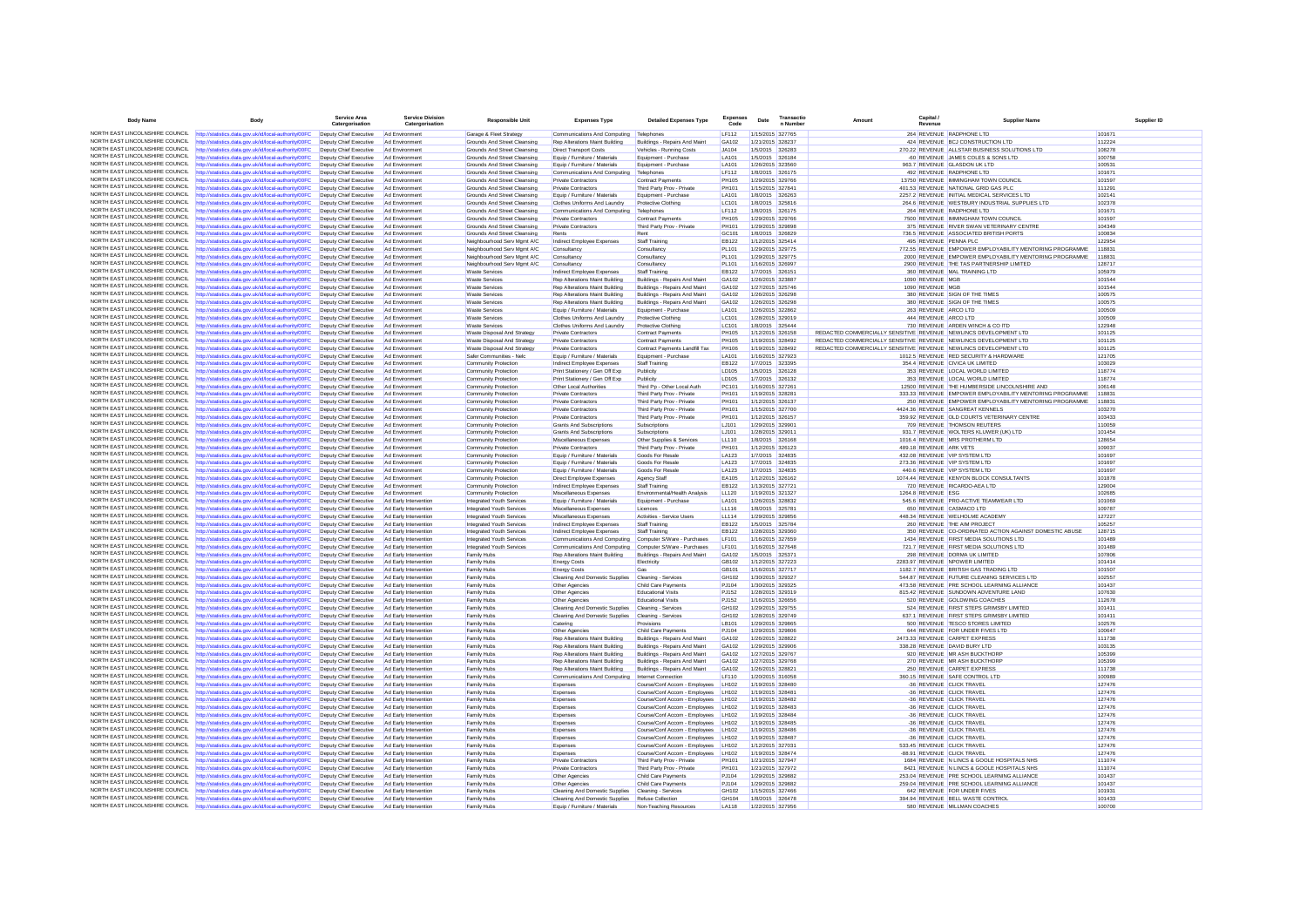| <b>Body Name</b>                                                   | <b>Body</b>                                                                                                    | <b>Service Area</b><br>Catergorisation                                 | <b>Service Division</b><br>Catergorisation     | <b>Responsible Unit</b>                                          | <b>Expenses Type</b>                                                                   | <b>Detailed Expenses Type</b>                            | Expens<br>Code        | Date                                 | Transactio<br>n Number               | Amoun | Capital<br>Revenue                            | <b>Supplier Name</b>                                                                                          | Supplier ID      |
|--------------------------------------------------------------------|----------------------------------------------------------------------------------------------------------------|------------------------------------------------------------------------|------------------------------------------------|------------------------------------------------------------------|----------------------------------------------------------------------------------------|----------------------------------------------------------|-----------------------|--------------------------------------|--------------------------------------|-------|-----------------------------------------------|---------------------------------------------------------------------------------------------------------------|------------------|
| NORTH FAST LINCOLNSHIRE COUNCIL                                    | http://statistics.data.gov.uk/id/local-authority/00FC                                                          | Deputy Chief Executive                                                 | Ad Early Intervention                          | Family Hubs                                                      | Equip / Furniture / Materials                                                          | Non-Teaching Resources                                   | LA118                 | 1/7/2015 318160                      |                                      |       |                                               | 421.13 REVENUE W BOYES & CO LTD                                                                               | 10058            |
| NORTH EAST LINCOLNSHIRE COUNCIL                                    | ttp://statistics.data.gov.uk/id/local-authority/00FC                                                           | Deputy Chief Executive                                                 | Ad Early Intervention                          | Family Hubs                                                      | Other Agencies                                                                         | Child Care Payments                                      | PJ104                 |                                      | 1/28/2015 329324                     |       |                                               | 441.9 REVENUE FOR UNDER FIVES                                                                                 | 101931           |
| NORTH EAST LINCOLNSHIRE COUNCIL                                    | http://statistics.data.gov.uk/id/local-authority/00FC                                                          | Deputy Chief Executive                                                 | Ad Farly Intervention                          | Family Hubs                                                      | <b>Water Services</b>                                                                  | Water                                                    | GF101                 | 1/26/2015 329371                     |                                      |       |                                               | 404 13 REVENUE ANGLIAN WATER                                                                                  | 100508           |
| NORTH EAST LINCOLNSHIRE COUNCIL                                    | http://statistics.data.gov.uk/id/local-authority/00FC                                                          | Deputy Chief Executive                                                 | Ad Early Intervention                          | Family Hubs                                                      | Cleaning And Domestic Supplies                                                         | Cleaning - Window Cleaning                               | GH101                 |                                      | 1/26/2015 328713                     |       |                                               | 400 REVENUE SIMON KING WINDOW CLEANING                                                                        | 106706           |
| NORTH FAST LINCOLNSHIRE COUNCIL<br>NORTH EAST LINCOLNSHIRE COUNCIL | tp://statistics.data.gov.uk/id/local-authority/00FC                                                            | Deputy Chief Executive                                                 | Ad Early Intervention                          | Family Hubs                                                      | Cleaning And Domestic Supplies                                                         | Refuse Collection                                        | GH104                 | 1/26/2015 328681                     |                                      |       |                                               | 320.32 REVENUE BELL WASTE CONTROL                                                                             | 101433           |
| NORTH EAST LINCOLNSHIRE COUNCIL                                    | http://statistics.data.gov.uk/id/local-authority/00FC<br>http://statistics.data.gov.uk/id/local-authority/00FC | Deputy Chief Executive<br>Deputy Chief Executive                       | Ad Early Intervention<br>Ad Early Intervention | Family Hubs<br>Family Hubs                                       | Other Agencies<br>Rep Alterations Maint Building                                       | Child Care Payments<br>Buildings - Repairs And Maint     | PJ104<br>GA102        | 1/26/2015 328678<br>1/19/2015 328276 |                                      |       |                                               | 973 REVENUE FOR UNDER FIVES LTD<br>2995 REVENUE FABRIQUE SPECIALIST GLAZING SYSTEMS LTD                       | 100647<br>101314 |
| NORTH FAST LINCOLNSHIRE COUNCIL                                    | tp://statistics.data.gov.uk/id/local-authority/00FC                                                            | Deputy Chief Executive                                                 | Ad Early Intervention                          | Family Hubs                                                      | Rep Alterations Maint Building                                                         | Buildings - Repairs And Maint                            | GA102                 |                                      | 1/15/2015 327167                     |       |                                               | -547 REVENUE HEMSWELL SURFACING LTD                                                                           | 100615           |
| NORTH EAST LINCOLNSHIRE COUNCIL                                    | http://statistics.data.gov.uk/id/local-authority/00FC                                                          | Deputy Chief Executive                                                 | Ad Early Intervention                          | Family Hubs                                                      | Rep Alterations Maint Building                                                         | Buildings - Repairs And Maint                            | GA102                 |                                      | 1/8/2015 326314                      |       |                                               | 8262.5 REVENUE HEMSWELL SURFACING LTD                                                                         | 100615           |
| NORTH EAST LINCOLNSHIRE COUNCIL                                    | ttp://statistics.data.gov.uk/id/local-authority/00FC                                                           | Deputy Chief Executive                                                 | Ad Early Intervention                          | Family Hubs                                                      | <b>Energy Costs</b>                                                                    | <b>Heating Fue</b>                                       | GR103                 | 1/5/2015 326267                      |                                      |       |                                               | 1058.53 REVENUE EASTFIELD PRIMARY ACADEMY                                                                     | 121907           |
| NORTH EAST LINCOLNSHIRE COUNCIL                                    | ttp://statistics.data.gov.uk/id/local-authority/00FC                                                           | Deputy Chief Executive                                                 | Ad Early Intervention                          | Family Hubs                                                      | Other Agencies                                                                         | Educational Visit:                                       | PJ152                 |                                      | 1/29/2015 329870                     |       |                                               | 450 REVENUE YOUNG FUN                                                                                         | 123302           |
| NORTH EAST LINCOLNSHIRE COUNCIL                                    | http://statistics.data.gov.uk/id/local-authority/00FC                                                          | Deputy Chief Executive                                                 | Ad Early Intervention                          | Family Hubs                                                      | Rep Alterations Maint Building                                                         | Buildings - Repairs And Maint                            | GA102                 | 1/7/2015 323516                      |                                      |       |                                               | 273 REVENUE THRUNSCOE PRIMARY AND NURSERY ACADEMY                                                             | 118749           |
| NORTH EAST LINCOLNSHIRE COUNCIL<br>NORTH EAST LINCOLNSHIRE COUNCIL | http://statistics.data.gov.uk/id/local-authority/00FC                                                          | Deputy Chief Executive                                                 | Ad Early Intervention                          | Family Hubs                                                      | Rep Alterations Maint Building                                                         | Buildings - Repairs And Maint                            | GA102                 |                                      | 1/28/2015 329746                     |       |                                               | 273 REVENUE THRUNSCOE PRIMARY AND NURSERY ACADEMY                                                             | 118749           |
| NORTH FAST LINCOLNSHIRE COUNCIL                                    | http://statistics.data.gov.uk/id/local-authority/00FC                                                          | Deputy Chief Executive                                                 | Ad Early Intervention                          | Family Hubs                                                      | Rep Alterations Maint Building                                                         | Buildings - Repairs And Maint                            | GA102                 | 1/5/2015 325871                      |                                      |       |                                               | 290.77 REVENUE HAITHS HEATING LTD                                                                             | 101342           |
| NORTH EAST LINCOLNSHIRE COUNCIL                                    | http://statistics.data.gov.uk/id/local-authority/00FC<br>http://statistics.data.gov.uk/id/local-authority/00FC | Deputy Chief Executive Ad Early Intervention<br>Deputy Chief Executive | Ad Early Intervention                          | Family Hubs<br>Family Hubs                                       | <b>Energy Costs</b><br><b>Energy Costs</b>                                             | Electricity<br>Gas                                       | GB102<br>GB101        | 1/28/2015 329746                     | 1/28/2015 329746                     |       |                                               | 2959.45 REVENUE THRUNSCOE PRIMARY AND NURSERY ACADEMY<br>287.96 REVENUE THRUNSCOE PRIMARY AND NURSERY ACADEMY | 118749<br>118749 |
| NORTH EAST LINCOLNSHIRE COUNCIL                                    | http://statistics.data.gov.uk/id/local-authority/00FC                                                          | Deputy Chief Executive                                                 | Ad Early Intervention                          | Family Hubs                                                      | Cleaning And Domestic Supplies Cleaning - Services                                     |                                                          | GH102                 | 1/7/2015 323516                      |                                      |       |                                               | 344.31 REVENUE THRUNSCOE PRIMARY AND NURSERY ACADEMY                                                          | 118749           |
| NORTH EAST LINCOLNSHIRE COUNCIL                                    | http://statistics.data.gov.uk/id/local-authority/00FC                                                          | Deputy Chief Executive                                                 | Ad Early Intervention                          | Family Hubs                                                      | Cleaning And Domestic Supplies Cleaning - Services                                     |                                                          | GH102                 | 1/7/2015 323516                      |                                      |       |                                               | 545.78 REVENUE THRUNSCOE PRIMARY AND NURSERY ACADEMY                                                          | 118749           |
| NORTH EAST LINCOLNSHIRE COUNCIL                                    | tp://statistics.data.gov.uk/id/local-authority/00FC                                                            | Deputy Chief Executive                                                 | Ad Early Intervention                          | Family Hubs                                                      | Cleaning And Domestic Supplies                                                         | Cleaning - Services                                      | GH102                 |                                      | 1/28/2015 329746                     |       |                                               | 550.75 REVENUE THRUNSCOE PRIMARY AND NURSERY ACADEMY                                                          | 118749           |
| NORTH EAST LINCOLNSHIRE COUNCIL                                    | http://statistics.data.gov.uk/id/local-authority/00FC                                                          | Deputy Chief Executive                                                 | Ad Early Intervention                          | Family Hubs                                                      | Premises Insurance                                                                     | Premises Insurance - Premiums                            | GK101                 | 1/7/2015 323516                      |                                      |       |                                               | 1373.35 REVENUE THRUNSCOE PRIMARY AND NURSERY ACADEMY                                                         | 118749           |
| NORTH EAST LINCOLNSHIRE COUNCIL<br>NORTH EAST LINCOLNSHIRE COUNCIL | http://statistics.data.gov.uk/id/local-authority/00FC                                                          | Deputy Chief Executive                                                 | Ad Early Intervention                          | Family Hubs                                                      | Premises Insurance                                                                     | Premises Insurance - Premiums                            | GK101                 |                                      | 1/7/2015 324443                      |       |                                               | -256.26 REVENUE THRUNSCOE PRIMARY AND NURSERY ACADEMY                                                         | 118749           |
| NORTH EAST LINCOLNSHIRE COUNCIL                                    | tp://statistics.data.gov.uk/id/local-authority/00FC                                                            | Deputy Chief Executive                                                 | Ad Early Intervention                          | Family Hubs                                                      | Other Agencies                                                                         | Child Care Payments                                      | PJ104                 |                                      | 1/21/2015 328058                     |       |                                               | 1039.53 REVENUE CLEETHORPES CHILDCARE                                                                         | 101591           |
| NORTH EAST LINCOLNSHIRE COUNCIL                                    | http://statistics.data.gov.uk/id/local-authority/00FC                                                          | Deputy Chief Executive Ad Early Intervention<br>Deputy Chief Executive |                                                | Family Hubs<br>Family Hubs                                       | Rep Alterations Maint Building                                                         | Buildings - Repairs And Maint<br>Cleaning - Services     | GA102<br>GH102        | 1/15/2015 326800                     |                                      |       |                                               | 261.4 REVENUE FRED MARGARSON LTD<br>710.78 REVENUE FUTURE CLEANING SERVICES LTD                               | 100592<br>102557 |
| NORTH EAST LINCOLNSHIRE COUNCIL                                    | http://statistics.data.gov.uk/id/local-authority/00FC<br>tp://statistics.data.gov.uk/id/local-authority/00FC   | Deputy Chief Executive                                                 | Ad Early Intervention<br>Ad Early Intervention | Family Hubs                                                      | Cleaning And Domestic Supplies<br>Cleaning And Domestic Supplies                       | Cleaning - Services                                      | GH102                 |                                      | 1/28/2015 329773<br>1/29/2015 329774 |       |                                               | 885 REVENUE FUTURE CLEANING SERVICES LTD                                                                      | 102557           |
| NORTH EAST LINCOLNSHIRE COUNCIL                                    | http://statistics.data.gov.uk/id/local-authority/00FC                                                          | Deputy Chief Executive                                                 | Ad Early Intervention                          | Family Hubs                                                      | Cleaning And Domestic Supplies Cleaning - Services                                     |                                                          | GH102                 | 1/26/2015 328716                     |                                      |       |                                               | 505.09 REVENUE FUTURE CLEANING SERVICES LTD                                                                   | 102557           |
| NORTH EAST LINCOLNSHIRE COUNCIL                                    | http://statistics.data.gov.uk/id/local-authority/00FC                                                          | Deputy Chief Executive                                                 | Ad Early Intervention                          | Family Hubs                                                      | Cleaning And Domestic Supplies Cleaning - Services                                     |                                                          | GH102                 |                                      | 1/26/2015 328715                     |       |                                               | 505.09 REVENUE FUTURE CLEANING SERVICES LTD                                                                   | 102557           |
| NORTH EAST LINCOLNSHIRE COUNCIL                                    | http://statistics.data.gov.uk/id/local-authority/00FC                                                          | Deputy Chief Executive                                                 | Ad Early Intervention                          | Family Hubs                                                      | Indirect Employee Expenses                                                             | Staff Training                                           | <b>EB122</b>          |                                      | 1/28/2015 328785                     |       |                                               | 250 REVENUE OASIS ACADEMY WINTRINGHAM                                                                         | 101939           |
| NORTH FAST LINCOLNSHIRE COUNCIL                                    | http://statistics.data.gov.uk/id/local-authority/00FC                                                          | Deputy Chief Executive                                                 | Ad Early Intervention                          | Family Hubs                                                      | Car Allowances                                                                         | Travel - Employees                                       | JF101                 | 1/28/2015 328990                     |                                      |       |                                               | 316.41 REVENUE LINCS COMMUNITY HEALTH SERVICES NHST                                                           | 124099           |
| NORTH EAST LINCOLNSHIRE COUNCIL                                    | http://statistics.data.gov.uk/id/local-authority/00FC                                                          | Deputy Chief Executive                                                 | Ad Early Intervention                          | Family Hubs                                                      | <b>Public Transport</b>                                                                | Public Transport - Employees                             | JD101                 | 1/19/2015 328491                     |                                      |       |                                               | -27.8 REVENUE CLICK TRAVEL                                                                                    | 127476           |
| NORTH EAST LINCOLNSHIRE COUNCIL<br>NORTH FAST LINCOLNSHIRE COUNCIL | http://statistics.data.gov.uk/id/local-authority/00FC                                                          | Deputy Chief Executive                                                 | Ad Early Intervention                          | Family Hubs                                                      | <b>Public Transport</b>                                                                | Public Transport - Employees                             | JD101                 |                                      | 1/19/2015 328490                     |       |                                               | -27.8 REVENUE CLICK TRAVEL                                                                                    | 127476           |
| NORTH EAST LINCOLNSHIRE COUNCIL                                    | http://statistics.data.gov.uk/id/local-authority/00FC<br>ttp://statistics.data.gov.uk/id/local-authority/00FC  | Deputy Chief Executive<br>Deputy Chief Executive                       | Ad Early Intervention<br>Ad Early Intervention | Family Hubs<br>Community Learning Services                       | Equip / Furniture / Materials<br>Miscellaneous Expenses                                | Fumiture - Purchase<br>Activities - Service Users        | LA105<br><b>LL114</b> |                                      | 1/16/2015 327260<br>1/26/2015 327615 |       |                                               | 950 REVENUE C M INTERIORS (CLPS) LTD<br>2000 REVENUE CARE PLUS GROUP                                          | 104224<br>106467 |
| NORTH EAST LINCOLNSHIRE COUNCIL                                    | http://statistics.data.gov.uk/id/local-authority/00FC                                                          | Deputy Chief Executive                                                 | Ad Early Intervention                          | Community Learning Services                                      | Miscellaneous Expenses                                                                 | <b>Fxam Fees</b>                                         | LL115                 |                                      | 1/28/2015 329729                     |       | 320.4 REVENUE OCR                             |                                                                                                               | 101048           |
| NORTH EAST LINCOLNSHIRE COUNCIL                                    | http://statistics.data.gov.uk/id/local-authority/00FC                                                          | Deputy Chief Executive                                                 | Ad Early Intervention                          | Community Learning Services                                      | Miscellaneous Expenses                                                                 | Other Expenses General                                   | LL119                 | 1/15/2015 327901                     |                                      |       |                                               | 892.85 REVENUE COMMUNITY LEARNING SERVICES                                                                    | 110690           |
| NORTH EAST LINCOLNSHIRE COUNCIL                                    | ttp://statistics.data.gov.uk/id/local-authority/00FC                                                           | Deputy Chief Executive                                                 | Ad Early Intervention                          | Community Learning Services                                      | Other Agencies                                                                         | Further Ed Emp & Training                                | PJ130                 |                                      | 1/28/2015 328786                     |       |                                               | 1200 REVENUE CENTRE4 LIMITED                                                                                  | 126893           |
| NORTH EAST LINCOLNSHIRE COUNCIL                                    | http://statistics.data.gov.uk/id/local-authority/00FC                                                          | Deputy Chief Executive                                                 | Ad Early Intervention                          | Community Learning Services                                      | Miscellaneous Expenses                                                                 | Exam Fees                                                | <b>LL115</b>          | 1/29/2015 329750                     |                                      |       | 756.6 REVENUE OCR                             |                                                                                                               | 101048           |
| NORTH EAST LINCOLNSHIRE COUNCIL                                    | http://statistics.data.gov.uk/id/local-authority/00FC                                                          | Deputy Chief Executive                                                 | Ad Early Intervention                          | Child Protection / Safeguardin                                   | Direct Employee Expenses                                                               | Agency Staff                                             | <b>FA105</b>          |                                      | 1/5/2015 325779                      |       | 2528.8 REVENUE ESP LTD                        |                                                                                                               | 101231           |
| NORTH EAST LINCOLNSHIRE COUNCIL                                    | ttp://statistics.data.gov.uk/id/local-authority/00FC                                                           | Deputy Chief Executive                                                 | Ad Early Intervention                          | Child Protection / Safeguardin                                   | Direct Employee Expenses                                                               | <b>Agency Staff</b>                                      | EA105                 |                                      | 1/5/2015 325815                      |       | 2779.86 REVENUE ESP LTD                       |                                                                                                               | 101231           |
| NORTH EAST LINCOLNSHIRE COUNCIL<br>NORTH EAST LINCOLNSHIRE COUNCIL | http://statistics.data.gov.uk/id/local-authority/00FC                                                          | Deputy Chief Executive Ad Early Intervention                           |                                                | Child Protection / Safeguardin                                   | <b>Direct Employee Expenses</b>                                                        | Agency Staff                                             | EA105                 | 1/15/2015 327459                     |                                      |       | 286.72 REVENUE ESP LTD                        |                                                                                                               | 101231           |
| NORTH EAST LINCOLNSHIRE COUNCIL                                    | http://statistics.data.gov.uk/id/local-authority/00FC<br>http://statistics.data.gov.uk/id/local-authority/00FC | Deputy Chief Executive<br>Deputy Chief Executive                       | Ad Early Intervention<br>Ad Early Intervention | Child Protection / Safeguardin<br>Child Protection / Safeguardin | Direct Employee Expenses<br>Direct Employee Expenses                                   | Agency Staff<br>Agency Staf                              | <b>FA105</b><br>EA105 | 1/15/2015 327464                     | 1/15/2015 327463                     |       | 561.15 REVENUE ESP LTD<br>339 REVENUE ESP LTD |                                                                                                               | 101231<br>101231 |
| NORTH FAST LINCOLNSHIRE COUNCIL                                    | http://statistics.data.gov.uk/id/local-authority/00FC                                                          | Deputy Chief Executive                                                 | Ad Early Intervention                          | Child Protection / Safeguardin                                   | Direct Employee Expenses                                                               | Agency Staff                                             | EA105                 |                                      | 1/15/2015 327465                     |       | 1358.54 REVENUE ESP LTD                       |                                                                                                               | 101231           |
| NORTH EAST LINCOLNSHIRE COUNCIL                                    | ttp://statistics.data.gov.uk/id/local-authority/00FC                                                           | Deputy Chief Executive                                                 | Ad Early Intervention                          | Child Protection / Safeguardin                                   | <b>Direct Employee Expenses</b>                                                        | Agency Staff                                             | EA105                 |                                      | 1/5/2015 325820                      |       | 2883.63 REVENUE ESP LTD                       |                                                                                                               | 101231           |
| NORTH EAST LINCOLNSHIRE COUNCIL                                    | http://statistics.data.gov.uk/id/local-authority/00FC                                                          | Deputy Chief Executive                                                 | Ad Early Intervention                          | Child Protection / Safeguardin                                   | Direct Employee Expenses                                                               | Agency Staff                                             | EA105                 |                                      | 1/26/2015 328804                     |       | 2243.31 REVENUE ESP LTD                       |                                                                                                               | 101231           |
| NORTH EAST LINCOLNSHIRE COUNCIL                                    | http://statistics.data.gov.uk/id/local-authority/00FC                                                          | Deputy Chief Executive Ad Early Intervention                           |                                                | Child Protection / Safeguardin                                   | Rents                                                                                  | Rent                                                     | GC101                 |                                      | 1/15/2015 327468                     |       |                                               | 300 REVENUE GRIMSBY CENTRAL HALL TRUST                                                                        | 100882           |
| NORTH EAST LINCOLNSHIRE COUNCIL                                    | http://statistics.data.gov.uk/id/local-authority/00FC                                                          | Deputy Chief Executive                                                 | Ad Early Intervention                          | Child Protection / Safeguardin                                   | <b>Private Contractors</b>                                                             | <b>Contract Payments</b>                                 | PH105                 |                                      | 1/15/2015 327475                     |       |                                               | 5202.6 REVENUE ALAN BEDFORD                                                                                   | 127402           |
| NORTH EAST LINCOLNSHIRE COUNCIL<br>NORTH EAST LINCOLNSHIRE COUNCIL | http://statistics.data.gov.uk/id/local-authority/00FC                                                          | Deputy Chief Executive                                                 | Ad Early Intervention                          | Child Protection / Safeguardin                                   | Private Contractors                                                                    | Third Party Prov - Private                               | <b>PH101</b>          |                                      | 1/5/2015 325778                      |       |                                               | 1100 REVENUE SIMUL LTD                                                                                        | 122141           |
| NORTH EAST LINCOLNSHIRE COUNCIL                                    | http://statistics.data.gov.uk/id/local-authority/00FC<br>ttp://statistics.data.gov.uk/id/local-authority/00FC  | Deputy Chief Executive<br>Deputy Chief Executive                       | Ad Early Intervention<br>Ad Early Intervention | Child Protection / Safeguardin<br>Child Protection / Safeguardin | Private Contractors<br>Private Contractors                                             | Third Party Prov - Private<br>Third Party Prov - Private | PH101<br><b>PH101</b> |                                      | 1/5/2015 325789<br>1/5/2015 325789   |       |                                               | 296.1 REVENUE CHANTMARLE CONSULTANCY LTD<br>2000 REVENUE CHANTMARLE CONSULTANCY LTD                           | 127460<br>127460 |
| NORTH EAST LINCOLNSHIRE COUNCIL                                    | http://statistics.data.gov.uk/id/local-authority/00FC                                                          | Deputy Chief Executive                                                 | Ad Early Intervention                          | Head Of Child Hith - Fam Supp                                    | Rents                                                                                  | Service Charge                                           | GC102                 |                                      | 1/8/2015 326734                      |       |                                               | 699.81 REVENUE NPOWER BUSINESS                                                                                | 122996           |
| NORTH EAST LINCOLNSHIRE COUNCIL                                    | http://statistics.data.gov.uk/id/local-authority/00FC                                                          | Deputy Chief Executive                                                 | Ad Early Intervention                          | Head Of Child Hlth - Fam Supp                                    | Rents                                                                                  | Service Charge                                           | GC102                 |                                      | 1/8/2015 326773                      |       |                                               | 6637.5 REVENUE PHP INVESTMENTS NO. 1 LTD                                                                      | 121299           |
| NORTH EAST LINCOLNSHIRE COUNCIL                                    | ttp://statistics.data.gov.uk/id/local-authority/00FC                                                           | Deputy Chief Executive                                                 | Ad Childrens Services                          | School Access Governor Student                                   | Grants And Subscriptions                                                               | Subscriptions                                            | LJ101                 |                                      | 1/21/2015 327937                     |       |                                               | 572 REVENUE LEXISNEXIS UK                                                                                     | 101447           |
| NORTH EAST LINCOLNSHIRE COUNCIL                                    | http://statistics.data.gov.uk/id/local-authority/00FC                                                          | Deputy Chief Executive Ad Childrens Services                           |                                                | School Access Governor Student                                   | Contract Hire-Operating Leases                                                         | Vehicles - Contract Hire                                 | JC101                 | 1/15/2015 327605                     |                                      |       |                                               | 2512.5 REVENUE AMVALE LIMITED                                                                                 | 101030           |
| NORTH EAST LINCOLNSHIRE COUNCIL<br>NORTH EAST LINCOLNSHIRE COUNCIL | http://statistics.data.gov.uk/id/local-authority/00FC                                                          | Deputy Chief Executive                                                 | Ad Childrens Services                          | School Access Governor Student                                   | Contract Hire-Operating Leases                                                         | Vehicles - Contract Hire                                 | JC101                 |                                      | 1/13/2015 326677                     |       |                                               | 1009.2 REVENUE ANDREW RITCHIE TAX                                                                             | 122163           |
| NORTH EAST LINCOLNSHIRE COUNCIL                                    | tp://statistics.data.gov.uk/id/local-authority/00FC                                                            | Deputy Chief Executive                                                 | Ad Childrens Services                          | School Access Governor Student                                   | Contract Hire-Operating Leases                                                         | Vehicles - Contract Hire                                 | JC101                 |                                      | 1/15/2015 327766                     |       |                                               | 831 REVENUE ANDREW RITCHIE TAXI                                                                               | 122163           |
| NORTH EAST LINCOLNSHIRE COUNCIL                                    | http://statistics.data.gov.uk/id/local-authority/00FC<br>http://statistics.data.gov.uk/id/local-authority/00FC | Deputy Chief Executive<br>Deputy Chief Executive                       | Ad Childrens Services<br>Ad Childrens Services | School Access Governor Student<br>School Access Governor Student | Contract Hire-Operating Leases<br>Contract Hire-Operating Leases                       | Vehicles - Contract Hire<br>Vehicles - Contract Hire     | JC101<br>JC101        | 1/8/2015 326241<br>1/7/2015 325417   |                                      |       |                                               | 300 REVENUE LINKS TAXIS<br>765 REVENUE MINICABS CLEETHORPES (LINCS) LTD                                       | 100546<br>102124 |
| NORTH EAST LINCOLNSHIRE COUNCIL                                    | http://statistics.data.gov.uk/id/local-authority/00FC                                                          | Deputy Chief Executive                                                 | Ad Childrens Services                          | School Access Governor Student                                   | Contract Hire-Operating Leases                                                         | Vehicles - Contract Hire                                 | JC101                 | 1/12/2015 326196                     |                                      |       |                                               | 302.4 REVENUE COXONS CARS LIMITED                                                                             | 100578           |
| NORTH FAST LINCOLNSHIRE COUNCIL                                    | ttp://statistics.data.gov.uk/id/local-authority/00FC                                                           | Deputy Chief Executive                                                 | Ad Childrens Services                          | School Access Governor Student                                   | Contract Hire-Operating Leases                                                         | Vehicles - Contract Hire                                 | JC101                 |                                      | 1/12/2015 326243                     |       |                                               | 273.7 REVENUE COXONS CARS LIMITED                                                                             | 100578           |
| NORTH EAST LINCOLNSHIRE COUNCIL                                    | ttp://statistics.data.gov.uk/id/local-authority/00FC                                                           | Deputy Chief Executive                                                 | Ad Childrens Services                          | School Access Governor Student                                   | Contract Hire-Operating Leases                                                         | Vehicles - Contract Hire                                 | JC101                 |                                      | 1/28/2015 328749                     |       |                                               | 300 REVENUE LINKS TAXIS                                                                                       | 100546           |
| NORTH EAST LINCOLNSHIRE COUNCIL                                    | http://statistics.data.gov.uk/id/local-authority/00FC                                                          | Deputy Chief Executive                                                 | Ad Childrens Services                          | School Access Governor Student                                   | Contract Hire-Operating Leases                                                         | Vehicles - Contract Hire                                 | JC101                 |                                      | 1/8/2015 326206                      |       |                                               | 319.2 REVENUE REVELLS TAXIS (ED/SOC SERV)                                                                     | 100559           |
| NORTH FAST LINCOLNSHIRE COUNCIL                                    | http://statistics.data.gov.uk/id/local-authority/00FC                                                          | Deputy Chief Executive                                                 | Ad Childrens Services                          | School Access Governor Student                                   | Contract Hire-Operating Leases                                                         | Vehicles - Contract Hire                                 | JC101                 | 1/12/2015 326248                     |                                      |       |                                               | 280 REVENUE LINKS TAXIS                                                                                       | 100546           |
| NORTH EAST LINCOLNSHIRE COUNCIL<br>NORTH EAST LINCOLNSHIRE COUNCIL | http://statistics.data.gov.uk/id/local-authority/00FC<br>http://statistics.data.gov.uk/id/local-authority/00FC | Deputy Chief Executive<br>Deputy Chief Executive                       | Ad Childrens Services<br>Ad Childrens Services | School Access Governor Student<br>School Access Governor Student | Contract Hire-Operating Leases<br>Contract Hire-Operating Leases                       | Vehicles - Contract Hire<br>Vehicles - Contract Hire     | JC101<br>IC101        | 1/12/2015 326356                     | 1/21/2015 327938                     |       |                                               | 392 REVENUE REVELLS TAXIS (ED/SOC SERV)<br>300 REVENUE LINKS TAXIS                                            | 100559<br>100546 |
| NORTH EAST LINCOLNSHIRE COUNCIL                                    | http://statistics.data.gov.uk/id/local-authority/00FC                                                          | Deputy Chief Executive                                                 | Ad Childrens Services                          | School Access Governor Student                                   | Contract Hire-Operating Leases                                                         | Vehicles - Contract Hire                                 | JC101                 | 1/15/2015 327711                     |                                      |       |                                               | 308 REVENUE LINKS TAXIS                                                                                       | 100546           |
| NORTH EAST LINCOLNSHIRE COUNCIL                                    | tp://statistics.data.gov.uk/id/local-authority/00FC                                                            | Deputy Chief Executive                                                 | Ad Childrens Services                          | School Access Governor Student                                   | Contract Hire-Operating Leases                                                         | Vehicles - Contract Hire                                 | JC101                 |                                      | 1/26/2015 328751                     |       |                                               | 560 REVENUE LINKS TAXIS                                                                                       | 100546           |
| NORTH EAST LINCOLNSHIRE COUNCIL                                    | http://statistics.data.gov.uk/id/local-authority/00FC                                                          | Deputy Chief Executive                                                 | Ad Childrens Services                          | School Access Governor Student                                   | <b>Private Contractors</b>                                                             | Concessionary Fares                                      | PH104                 | 1/15/2015 327635                     |                                      |       |                                               | 1283.1 REVENUE STAGECOACH SERVICES                                                                            | 101404           |
| NORTH EAST LINCOLNSHIRE COUNCIL                                    | http://statistics.data.gov.uk/id/local-authority/00FC                                                          | Deputy Chief Executive                                                 | Ad Childrens Services                          | School Access Governor Student                                   | Contract Hire-Operating Leases                                                         | Vehicles - Contract Hire                                 | <b>JC101</b>          | 1/8/2015 326261                      |                                      |       |                                               | 450 REVENUE LINKS TAXIS                                                                                       | 100546           |
| NORTH EAST LINCOLNSHIRE COUNCIL                                    | tp://statistics.data.gov.uk/id/local-authority/00FC                                                            | Deputy Chief Executive                                                 | Ad Childrens Services                          | School Access Governor Student                                   | Contract Hire-Operating Leases                                                         | Vehicles - Contract Hire                                 | JC101                 |                                      | 1/26/2015 328706                     |       |                                               | 260 REVENUE MINICABS CLEETHORPES (LINCS) LTD                                                                  | 102124           |
| NORTH EAST LINCOLNSHIRE COUNCIL<br>NORTH EAST LINCOLNSHIRE COUNCIL | http://statistics.data.gov.uk/id/local-authority/00FC                                                          | Deputy Chief Executive                                                 | Ad Childrens Services                          | School Access Governor Student                                   | Contract Hire-Operating Leases                                                         | Vehicles - Contract Hire                                 | JC101                 | 1/15/2015 327597                     |                                      |       |                                               | 1575 REVENUE AMVALE LIMITED                                                                                   | 101030           |
| NORTH EAST LINCOLNSHIRE COUNCIL                                    | ttp://statistics.data.gov.uk/id/local-authority/00FC                                                           | Deputy Chief Executive                                                 | Ad Childrens Services                          | School Access Governor Student                                   | Contract Hire-Operating Leases                                                         | Vehicles - Contract Hire                                 | JC101                 |                                      | 1/16/2015 327598                     |       |                                               | 1725 REVENUE AMVALE LIMITED                                                                                   | 101030           |
| NORTH EAST LINCOLNSHIRE COUNCIL                                    | ttp://statistics.data.gov.uk/id/local-authority/00FC<br>http://statistics.data.gov.uk/id/local-authority/00FC  | Deputy Chief Executive<br>Deputy Chief Executive                       | Ad Childrens Services<br>Ad Childrens Services | School Access Governor Student<br>School Access Governor Student | Contract Hire-Operating Leases<br>Contract Hire-Operating Leases                       | Vehicles - Contract Hire<br>Vehicles - Contract Hire     | JC101<br>JC101        |                                      | 1/15/2015 327599<br>1/7/2015 325420  |       |                                               | 1725 REVENUE AMVALE LIMITED<br>2385 REVENUE FISHERS OF GRIMSBY                                                | 101030<br>111965 |
| NORTH EAST LINCOLNSHIRE COUNCIL                                    | http://statistics.data.gov.uk/id/local-authority/00FC                                                          | Deputy Chief Executive                                                 | Ad Childrens Services                          | School Access Governor Student                                   | Contract Hire-Operating Leases                                                         | Vehicles - Contract Hire                                 | JC101                 | 1/12/2015 326257                     |                                      |       |                                               | 390 REVENUE LINKS TAXIS                                                                                       | 100546           |
| NORTH EAST LINCOLNSHIRE COUNCIL                                    | http://statistics.data.gov.uk/id/local-authority/00FC                                                          | Deputy Chief Executive                                                 | Ad Childrens Services                          | School Access Governor Student                                   | Contract Hire-Operating Leases                                                         | Vehicles - Contract Hire                                 | JC101                 |                                      | 1/12/2015 326262                     |       |                                               | 312 REVENUE COXONS CARS LIMITED                                                                               | 100578           |
| NORTH EAST LINCOLNSHIRE COUNCIL                                    | http://statistics.data.gov.uk/id/local-authority/00FC                                                          | Deputy Chief Executive                                                 | Ad Childrens Services                          | School Access Governor Student                                   | <b>Private Contractors</b>                                                             | Concessionary Fares                                      | <b>PH104</b>          |                                      | 1/15/2015 327635                     |       |                                               | 1424 REVENUE STAGECOACH SERVICES                                                                              | 101404           |
| NORTH EAST LINCOLNSHIRE COUNCIL                                    | http://statistics.data.gov.uk/id/local-authority/00FC                                                          | Deputy Chief Executive                                                 | Ad Childrens Services                          | School Access Governor Student                                   | Contract Hire-Operating Leases                                                         | Vehicles - Contract Hire                                 | JC101                 |                                      | 1/5/2015 326370                      |       |                                               | 1160 REVENUE AA RADIO CARS LTD                                                                                | 101222           |
| NORTH EAST LINCOLNSHIRE COUNCIL                                    | http://statistics.data.gov.uk/id/local-authority/00FC                                                          | Deputy Chief Executive                                                 | Ad Childrens Services                          | School Access Governor Student                                   | Contract Hire-Operating Leases                                                         | Vehicles - Contract Hire                                 | JC101                 |                                      | 1/29/2015 329908                     |       |                                               | 812 REVENUE AA RADIO CARS LTD                                                                                 | 101222           |
| NORTH EAST LINCOLNSHIRE COUNCIL<br>NORTH EAST LINCOLNSHIRE COUNCIL | http://statistics.data.gov.uk/id/local-authority/00FC                                                          | Deputy Chief Executive                                                 | Ad Childrens Services                          | School Access Governor Student                                   | Contract Hire-Operating Leases                                                         | Vehicles - Contract Hire                                 | JC101                 |                                      | 1/12/2015 326249                     |       |                                               | 675 REVENUE LINKS TAXIS                                                                                       | 100546           |
| NORTH EAST LINCOLNSHIRE COUNCIL                                    | ttp://statistics.data.gov.uk/id/local-authority/00FC<br>http://statistics.data.gov.uk/id/local-authority/00FC  | Deputy Chief Executive<br>Deputy Chief Executive                       | Ad Childrens Services<br>Ad Childrens Services | School Access Governor Student<br>School Access Governor Student | Contract Hire-Operating Leases<br>Contract Hire-Operating Leases                       | Vehicles - Contract Hire<br>Vehicles - Contract Hire     | JC101<br>JC101        | 1/7/2015 326606                      | 1/5/2015 326218                      |       |                                               | 576 REVENUE AA RADIO CARS LTD<br>372 REVENUE REVELLS TAXIS (ED/SOC SERV                                       | 101222<br>100559 |
| NORTH EAST LINCOLNSHIRE COUNCIL                                    | http://statistics.data.gov.uk/id/local-authority/00FC                                                          | Deputy Chief Executive                                                 | Ad Childrens Services                          | School Access Governor Student                                   | Contract Hire-Operating Leases                                                         | Vehicles - Contract Hire                                 | JC101                 |                                      | 1/26/2015 328707                     |       |                                               | 496 REVENUE REVELLS TAXIS (ED/SOC SERV                                                                        | 100559           |
| NORTH EAST LINCOLNSHIRE COUNCIL                                    | ttp://statistics.data.gov.uk/id/local-authority/00FC                                                           | Deputy Chief Executive                                                 | Ad Childrens Services                          | School Access Governor Student                                   | Contract Hire-Operating Leases                                                         | Vehicles - Contract Hire                                 | JC101                 |                                      | 1/12/2015 326250                     |       |                                               | 1110 REVENUE LINKS TAXIS                                                                                      | 100546           |
| NORTH EAST LINCOLNSHIRE COUNCIL                                    | http://statistics.data.gov.uk/id/local-authority/00FC                                                          | Deputy Chief Executive Ad Childrens Services                           |                                                | School Access Governor Student                                   | Contract Hire-Operating Leases                                                         | Vehicles - Contract Hire                                 | <b>JC101</b>          | 1/22/2015 328755                     |                                      |       |                                               | 430 REVENUE LINKS TAXIS                                                                                       | 100546           |
| NORTH EAST LINCOLNSHIRE COUNCIL                                    | http://statistics.data.gov.uk/id/local-authority/00FC                                                          | Deputy Chief Executive                                                 | Ad Childrens Services                          | School Access Governor Student                                   | Contract Hire-Operating Leases                                                         | Vehicles - Contract Hire                                 | JC101                 |                                      | 1/28/2015 328752                     |       |                                               | 750 REVENUE LINKS TAXIS                                                                                       | 100546           |
| NORTH EAST LINCOLNSHIRE COUNCIL                                    | http://statistics.data.gov.uk/id/local-authority/00FC                                                          | Deputy Chief Executive                                                 | Ad Childrens Services                          | School Access Governor Student                                   | Contract Hire-Operating Leases                                                         | Vehicles - Contract Hire                                 | JC101                 |                                      | 1/12/2015 326244                     |       |                                               | 420 REVENUE LINKS TAXIS                                                                                       | 100546           |
| NORTH EAST LINCOLNSHIRE COUNCIL<br>NORTH EAST LINCOLNSHIRE COUNCIL | http://statistics.data.gov.uk/id/local-authority/00FC  Deputy Chief Executive  Ad Childrens Services           |                                                                        |                                                |                                                                  | School Access Governor Student Contract Hire-Operating Leases Vehicles - Contract Hire |                                                          | JC101                 | 1/12/2015 326245                     |                                      |       |                                               | 360 REVENUE LINKS TAXIS                                                                                       | 100546           |
|                                                                    | http://statistics.data.gov.uk/id/local-authority/00FC                                                          | Deputy Chief Executive                                                 | Ad Childrens Services                          | School Access Governor Student                                   | Contract Hire-Operating Leases                                                         | Vehicles - Contract Hire                                 | JC101                 | 1/5/2015 326221                      |                                      |       |                                               | 420 REVENUE AA RADIO CARS LTD                                                                                 | 101222           |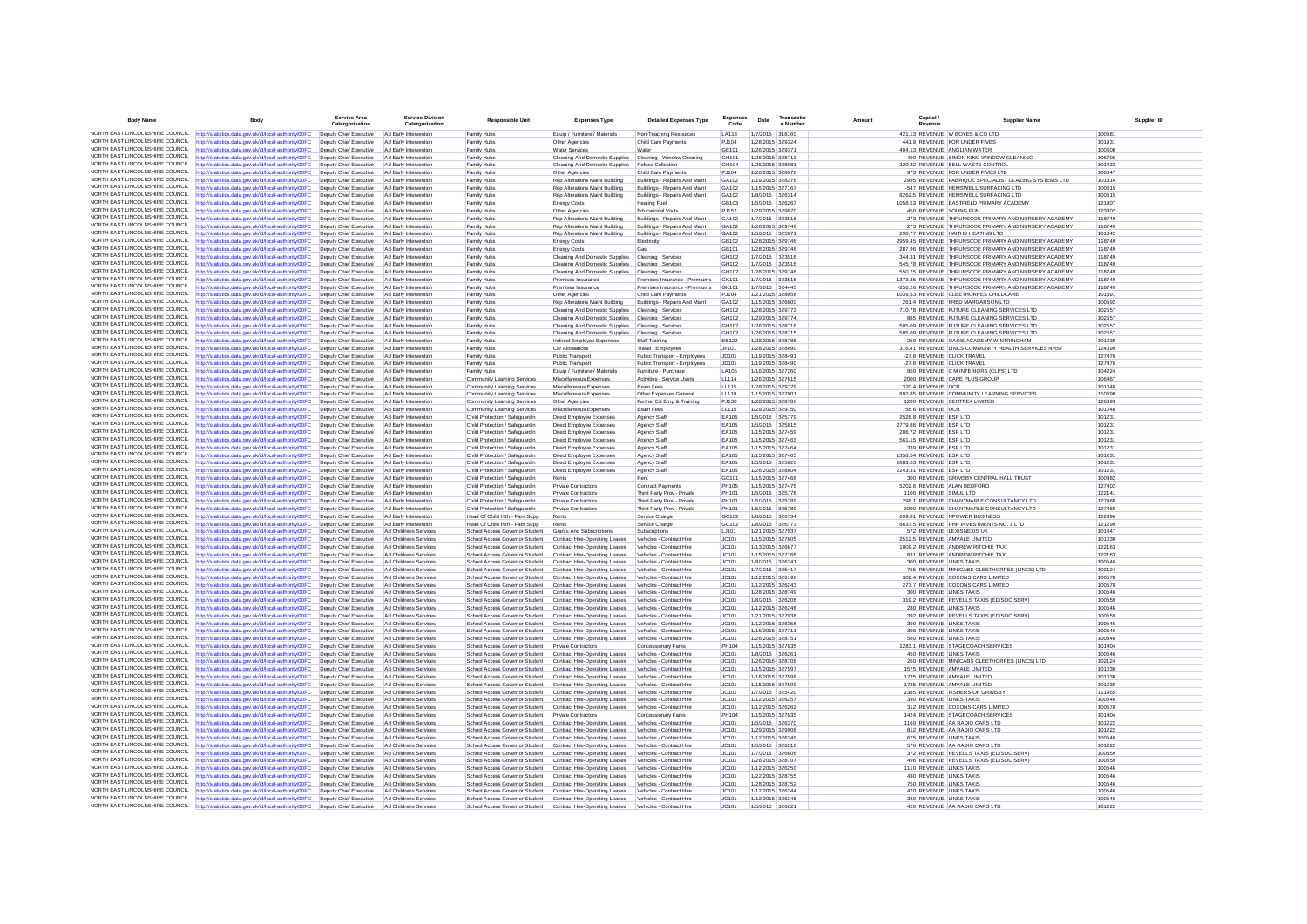| <b>Body Name</b>                                                   | <b>Body</b>                                                                                                                                    | Service Area<br>Catergorisation                                        | <b>Service Division</b><br>Catergorisation     | <b>Responsible Unit</b>                                          | <b>Expenses Type</b>                                             | <b>Detailed Expenses Type</b>                              | <b>Expenses</b><br>Code | Date | Transactic<br>n Number               | Capital<br>Amount<br>Revenue | <b>Supplier Name</b>                                                                             | Supplier ID                                                    |
|--------------------------------------------------------------------|------------------------------------------------------------------------------------------------------------------------------------------------|------------------------------------------------------------------------|------------------------------------------------|------------------------------------------------------------------|------------------------------------------------------------------|------------------------------------------------------------|-------------------------|------|--------------------------------------|------------------------------|--------------------------------------------------------------------------------------------------|----------------------------------------------------------------|
|                                                                    | NORTH EAST LINCOLNSHIRE COUNCIL http://statistics.data.gov.uk/id/local-authority/00FC                                                          | Deputy Chief Executive                                                 | Ad Childrens Services                          | School Access Governor Student                                   | Contract Hire-Operating Leases                                   | Vehicles - Contract Hire                                   | JC101                   |      | 1/7/2015 326242                      |                              | 394 REVENUE COXONS CARS LIMITED                                                                  | 100578                                                         |
| NORTH FAST LINCOLNSHIRE COUNCIL                                    | ttp://statistics.data.gov.uk/id/local-authority/00FC                                                                                           | Deputy Chief Executive                                                 | Ad Childrens Services                          | School Access Governor Student                                   | Contract Hire-Operating Leases                                   | Vehicles - Contract Hire                                   | JC101                   |      | 1/16/2015 327713                     |                              | 420 REVENUE LINKS TAXIS                                                                          | 100546                                                         |
| NORTH EAST LINCOLNSHIRE COUNCIL                                    | http://statistics.data.gov.uk/id/local-authority/00FC                                                                                          | Deputy Chief Executive                                                 | Ad Childrens Services                          | School Access Governor Student                                   | Contract Hire-Operating Leases                                   | Vehicles - Contract Hire                                   | JC101                   |      | 1/12/2015 326256                     |                              | 420 REVENUE LINKS TAXIS                                                                          | 100546                                                         |
| NORTH EAST LINCOLNSHIRE COUNCIL                                    | http://statistics.data.gov.uk/id/local-authority/00FC                                                                                          | Deputy Chief Executive                                                 | Ad Childrens Services                          | School Access Governor Student                                   | Contract Hire-Operating Leases                                   | Vehicles - Contract Hire                                   | JC101                   |      | 1/16/2015 327596                     |                              | 2070 REVENUE AMVALE LIMITED                                                                      | 101030                                                         |
| NORTH EAST LINCOLNSHIRE COUNCIL<br>NORTH EAST LINCOLNSHIRE COUNCIL | http://statistics.data.gov.uk/id/local-authority/00FC                                                                                          | Deputy Chief Executive                                                 | Ad Childrens Services                          | School Access Governor Student                                   | Contract Hire-Operating Leases                                   | Vehicles - Contract Hire                                   | JC101                   |      | 1/15/2015 327604                     |                              | 1333.5 REVENUE AMVALE LIMITED                                                                    | 101030                                                         |
| NORTH EAST LINCOLNSHIRE COUNCIL                                    | http://statistics.data.gov.uk/id/local-authority/00FC<br>http://statistics.data.gov.uk/id/local-authority/00FC                                 | Deputy Chief Executive<br>Deputy Chief Executive                       | Ad Childrens Services<br>Ad Childrens Services | School Access Governor Student<br>School Access Governor Student | Contract Hire-Operating Leases<br>Contract Hire-Operating Leases | Vehicles - Contract Hire<br>Vehicles - Contract Hire       | JC101<br>JC101          |      | 1/12/2015 326237<br>1/15/2015 327609 |                              | 750 REVENUE LINKS TAXIS<br>820 REVENUE AMVALE LIMITED                                            | 100546<br>101030                                               |
| NORTH EAST LINCOLNSHIRE COUNCIL                                    | http://statistics.data.gov.uk/id/local-authority/00FC                                                                                          | Deputy Chief Executive                                                 | Ad Childrens Services                          | School Access Governor Student                                   | Contract Hire-Operating Leases                                   | Vehicles - Contract Hire                                   | JC101                   |      | 1/16/2015 327610                     |                              | 820 REVENUE AMVALE LIMITED                                                                       | 101030                                                         |
| NORTH FAST LINCOLNSHIRE COUNCIL                                    | http://statistics.data.gov.uk/id/local-authority/00FC                                                                                          | Deputy Chief Executive                                                 | Ad Childrens Services                          | School Access Governor Student                                   | Contract Hire-Operating Leases                                   | Vehicles - Contract Hire                                   | JC101                   |      | 1/16/2015 327608                     |                              | 820 REVENUE AMVALE LIMITED                                                                       | 101030                                                         |
| NORTH EAST LINCOLNSHIRE COUNCIL                                    | http://statistics.data.gov.uk/id/local-authority/00FC                                                                                          | Deputy Chief Executive                                                 | Ad Childrens Services                          | School Access Governor Student                                   | Contract Hire-Operating Leases                                   | Vehicles - Contract Hire                                   | JC101                   |      | 1/8/2015 326259                      |                              | 600 REVENUE LINKS TAXIS                                                                          | 100546                                                         |
| NORTH EAST LINCOLNSHIRE COUNCIL                                    | http://statistics.data.gov.uk/id/local-authority/00FC                                                                                          | Deputy Chief Executive                                                 | Ad Childrens Services                          | School Access Governor Student                                   | Contract Hire-Operating Leases                                   | Vehicles - Contract Hire                                   | JC101                   |      | 1/12/2015 326346                     |                              | 300 REVENUE LINKS TAXIS                                                                          | 100546                                                         |
| NORTH EAST LINCOLNSHIRE COUNCIL                                    | http://statistics.data.gov.uk/id/local-authority/00FC                                                                                          | Deputy Chief Executive                                                 | Ad Childrens Services                          | School Access Governor Student                                   | Contract Hire-Operating Leases                                   | Vehicles - Contract Hire                                   | JC101                   |      | 1/12/2015 326355                     |                              | 522 REVENUE LINKS TAXIS                                                                          | 100546                                                         |
| NORTH EAST LINCOLNSHIRE COUNCIL                                    | http://statistics.data.gov.uk/id/local-authority/00FC                                                                                          | Deputy Chief Executive                                                 | Ad Childrens Services                          | School Access Governor Student                                   | Contract Hire-Operating Leases                                   | Vehicles - Contract Hire                                   | JC101                   |      | 1/8/2015 326238                      |                              | 443.5 REVENUE COXONS CARS LIMITED                                                                | 100578                                                         |
| NORTH EAST LINCOLNSHIRE COUNCIL<br>NORTH EAST LINCOLNSHIRE COUNCIL | http://statistics.data.gov.uk/id/local-authority/00FC                                                                                          | Deputy Chief Executive                                                 | Ad Childrens Services                          | School Access Governor Student                                   | Contract Hire-Operating Leases                                   | Vehicles - Contract Hire                                   | JC101                   |      | 1/12/2015 326236                     |                              | 675 REVENUE LINKS TAXIS                                                                          | 100546                                                         |
| NORTH EAST LINCOLNSHIRE COUNCIL                                    | http://statistics.data.gov.uk/id/local-authority/00FC<br>http://statistics.data.gov.uk/id/local-authority/00FC                                 | Deputy Chief Executive<br>Deputy Chief Executive                       | Ad Childrens Services<br>Ad Childrens Services | School Access Governor Student                                   | Contract Hire-Operating Leases                                   | Vehicles - Contract Hire                                   | JC101<br>JC101          |      | 1/12/2015 326246<br>1/12/2015 326362 |                              | 660 REVENUE LINKS TAXIS<br>903.5 REVENUE LINKS TAXIS                                             | 100546<br>100546                                               |
| NORTH EAST LINCOLNSHIRE COUNCIL                                    | http://statistics.data.gov.uk/id/local-authority/00FC                                                                                          | Deputy Chief Executive                                                 | Ad Childrens Services                          | School Access Governor Student<br>School Access Governor Student | Contract Hire-Operating Leases<br>Contract Hire-Operating Leases | Vehicles - Contract Hire<br>Vehicles - Contract Hire       | JC101                   |      | 1/12/2015 326248                     |                              | 280 REVENUE LINKS TAXIS                                                                          | 100546                                                         |
| NORTH EAST LINCOLNSHIRE COUNCIL                                    | http://statistics.data.gov.uk/id/local-authority/00FC                                                                                          | Deputy Chief Executive                                                 | Ad Childrens Services                          | School Access Governor Student                                   | Contract Hire-Operating Leases                                   | Vehicles - Contract Hire                                   | JC101                   |      | 1/26/2015 328927                     |                              | 770 REVENUE LINKS TAXIS                                                                          | 100546                                                         |
| NORTH EAST LINCOLNSHIRE COUNCIL                                    | ttp://statistics.data.gov.uk/id/local-authority/00FC                                                                                           | Deputy Chief Executive                                                 | Ad Childrens Services                          | School Access Governor Student                                   | Contract Hire-Operating Leases                                   | Vehicles - Contract Hire                                   | JC101                   |      | 1/7/2015 325423                      |                              | 1110 REVENUE MINICABS CLEETHORPES (LINCS) LTD                                                    | 102124                                                         |
| NORTH EAST LINCOLNSHIRE COUNCIL                                    | http://statistics.data.gov.uk/id/local-authority/00FC                                                                                          | Deputy Chief Executive                                                 | Ad Childrens Services                          | School Access Governor Student                                   | Contract Hire-Operating Leases                                   | Vehicles - Contract Hire                                   | JC101                   |      | 1/15/2015 327712                     |                              | 1440 REVENUE LINKS TAXIS                                                                         | 100546                                                         |
| NORTH EAST LINCOLNSHIRE COUNCIL<br>NORTH EAST LINCOLNSHIRE COUNCIL | http://statistics.data.gov.uk/id/local-authority/00FC                                                                                          | Deputy Chief Executive                                                 | Ad Childrens Services                          | School Access Governor Student                                   | Contract Hire-Operation Leases                                   | Vehicles - Contract Hire                                   | IC.101                  |      | 1/15/2015 327605                     |                              | 1237 5 REVENUE AMVALE LIMITED                                                                    | 101030                                                         |
| NORTH EAST LINCOLNSHIRE COUNCIL                                    | http://statistics.data.gov.uk/id/local-authority/00FC                                                                                          | Deputy Chief Executive                                                 | Ad Childrens Services                          | School Access Governor Student                                   | Contract Hire-Operating Leases                                   | Vehicles - Contract Hire                                   | JC101                   |      | 1/8/2015 326247                      |                              | 308.62 REVENUE COXONS CARS LIMITED                                                               | 100578                                                         |
| NORTH EAST LINCOLNSHIRE COUNCIL                                    | http://statistics.data.gov.uk/id/local-authority/00FC<br>http://statistics.data.gov.uk/id/local-authority/00FC                                 | Deputy Chief Executive<br>Deputy Chief Executive                       | Ad Childrens Services<br>Ad Childrens Services | School Access Governor Student<br>School Access Governor Student | Contract Hire-Operating Leases<br>Contract Hire-Operating Leases | Vehicles - Contract Hire<br>Vehicles - Contract Hire       | JC101<br>JC101          |      | 1/15/2015 327607<br>1/15/2015 327614 |                              | 1498.5 REVENUE AMVALE LIMITED<br>645 REVENUE MINICARS CLEETHORPES (LINCS) LTD                    | 101030<br>102124                                               |
| NORTH EAST LINCOLNSHIRE COUNCIL                                    | http://statistics.data.gov.uk/id/local-authority/00FC                                                                                          | Deputy Chief Executive                                                 | Ad Childrens Services                          | School Access Governor Student                                   | Contract Hire-Operating Leases                                   | Vehicles - Contract Hire                                   | JC101                   |      | 1/15/2015 327709                     |                              | 525 REVENUE LINKS TAXIS                                                                          | 100546                                                         |
| NORTH FAST LINCOLNSHIRE COUNCIL                                    | http://statistics.data.gov.uk/id/local-authority/00FC                                                                                          | Deputy Chief Executive                                                 | Ad Childrens Services                          | School Access Governor Student                                   | Contract Hire-Operating Leases                                   | Vehicles - Contract Hire                                   | JC101                   |      | 1/16/2015 327771                     |                              | 1950 REVENUE AMVALE LIMITED                                                                      | 101030                                                         |
| NORTH EAST LINCOLNSHIRE COUNCIL                                    | http://statistics.data.gov.uk/id/local-authority/00FC                                                                                          | Deputy Chief Executive                                                 | Ad Childrens Services                          | School Access Governor Student                                   | Contract Hire-Operating Leases                                   | Vehicles - Contract Hire                                   | JC101                   |      | 1/16/2015 327611                     |                              | 855 REVENUE MINICABS CLEETHORPES (LINCS) LTD                                                     | 102124                                                         |
| NORTH EAST LINCOLNSHIRE COUNCIL                                    | http://statistics.data.gov.uk/id/local-authority/00FC                                                                                          | Deputy Chief Executive                                                 | Ad Childrens Services                          | School Access Governor Student                                   | Contract Hire-Operating Leases                                   | Vehicles - Contract Hire                                   | JC101                   |      | 1/16/2015 327710                     |                              | 810 REVENUE LINKS TAXIS                                                                          | 100546                                                         |
| NORTH EAST LINCOLNSHIRE COUNCIL                                    | http://statistics.data.gov.uk/id/local-authority/00FC                                                                                          | Deputy Chief Executive                                                 | Ad Childrens Services                          | School Access Governor Student                                   | Contract Hire-Operating Leases                                   | Vehicles - Contract Hire                                   | JC101                   |      | 1/8/2015 326724                      |                              | 400 REVENUE LINKS TAXIS                                                                          | 100546                                                         |
| NORTH EAST LINCOLNSHIRE COUNCIL                                    | http://statistics.data.gov.uk/id/local-authority/00FC                                                                                          | Deputy Chief Executive                                                 | Ad Childrens Services                          | School Access Governor Student                                   | Contract Hire-Operating Leases                                   | Vehicles - Contract Hire                                   | JC101                   |      | 1/21/2015 327978                     |                              | 750 REVENUE COUNTRY CABS                                                                         | 101999                                                         |
| NORTH EAST LINCOLNSHIRE COUNCIL<br>NORTH EAST LINCOLNSHIRE COUNCIL | http://statistics.data.gov.uk/id/local-authority/00FC                                                                                          | Deputy Chief Executive                                                 | Ad Childrens Services                          | School Access Governor Student                                   | Contract Hire-Operating Leases                                   | Vehicles - Contract Hire                                   | JC101                   |      | 1/29/2015 330188                     |                              | 375 REVENUE COUNTRY CABS                                                                         | 101999                                                         |
| NORTH EAST LINCOLNSHIRE COUNCIL                                    | http://statistics.data.gov.uk/id/local-authority/00FC                                                                                          | Deputy Chief Executive                                                 | Ad Childrens Services                          | School Access Governor Student                                   | Contract Hire-Operating Leases                                   | Vehicles - Contract Hire                                   | JC101<br>JC101          |      | 1/7/2015 326219<br>1/8/2015 326254   |                              | 516 REVENUE AA RADIO CARS LTD<br>1500 REVENUE LINKS TAXIS                                        | 101222<br>100546                                               |
| NORTH EAST LINCOLNSHIRE COUNCIL                                    | http://statistics.data.gov.uk/id/local-authority/00FC<br>http://statistics.data.gov.uk/id/local-authority/00FC                                 | Deputy Chief Executive<br>Deputy Chief Executive                       | Ad Childrens Services<br>Ad Childrens Services | School Access Governor Student<br>School Access Governor Student | Contract Hire-Operating Leases<br>Contract Hire-Operating Leases | Vehicles - Contract Hire<br>Vehicles - Contract Hire       | JC101                   |      | 1/5/2015 324006                      |                              | 1800 REVENUE GRIMSBY MINIBUSES LTD                                                               | 121524                                                         |
| NORTH EAST LINCOLNSHIRE COUNCIL                                    | http://statistics.data.gov.uk/id/local-authority/00FC                                                                                          | Deputy Chief Executive                                                 | Ad Childrens Services                          | School Access Governor Student                                   | Contract Hire-Operating Leases                                   | Vehicles - Contract Hire                                   | JC101                   |      | 1/5/2015 326217                      |                              | 297 REVENUE REVELLS TAXIS (ED/SOC SERV)                                                          | 100559                                                         |
| NORTH EAST LINCOLNSHIRE COUNCIL                                    | http://statistics.data.gov.uk/id/local-authority/00FC                                                                                          | Deputy Chief Executive                                                 | Ad Childrens Services                          | School Access Governor Student                                   | Contract Hire-Operating Leases                                   | Vehicles - Contract Hire                                   | JC101                   |      | 1/12/2015 326255                     |                              | 780 REVENUE LINKS TAXIS                                                                          | 100546                                                         |
| NORTH EAST LINCOLNSHIRE COUNCIL                                    | http://statistics.data.gov.uk/id/local-authority/00FC                                                                                          | Deputy Chief Executive                                                 | Ad Childrens Services                          | School Access Governor Student                                   | Contract Hire-Operating Leases                                   | Vehicles - Contract Hire                                   | JC101                   |      | 1/12/2015 326233                     |                              | 575 REVENUE COXONS CARS LIMITED                                                                  | 100578                                                         |
| NORTH EAST LINCOLNSHIRE COUNCIL                                    | http://statistics.data.gov.uk/id/local-authority/00FC                                                                                          | Deputy Chief Executive                                                 | Ad Childrens Services                          | School Access Governor Student                                   | Contract Hire-Operating Leases                                   | Vehicles - Contract Hire                                   | JC101                   |      | 1/8/2015 326252                      |                              | 630 REVENUE LINKS TAXIS                                                                          | 100546                                                         |
| NORTH EAST LINCOLNSHIRE COUNCIL                                    | http://statistics.data.gov.uk/id/local-authority/00FC                                                                                          | Deputy Chief Executive                                                 | Ad Childrens Services                          | School Access Governor Student                                   | Contract Hire-Operating Leases                                   | Vehicles - Contract Hire                                   | JC101                   |      | 1/8/2015 326258                      |                              | 1350 REVENUE LINKS TAXIS                                                                         | 100546                                                         |
| NORTH EAST LINCOLNSHIRE COUNCIL                                    | http://statistics.data.gov.uk/id/local-authority/00FC                                                                                          | Deputy Chief Executive                                                 | Ad Childrens Services                          | School Access Governor Student                                   | Contract Hire-Operating Leases                                   | Vehicles - Contract Hire                                   | JC101                   |      | 1/16/2015 327602                     |                              | 2970 REVENUE AMVALE LIMITED                                                                      | 101030                                                         |
| NORTH EAST LINCOLNSHIRE COUNCIL<br>NORTH EAST LINCOLNSHIRE COUNCIL | http://statistics.data.gov.uk/id/local-authority/00FC                                                                                          | Deputy Chief Executive                                                 | Ad Childrens Services                          | School Access Governor Student                                   | Contract Hire-Operating Leases                                   | Vehicles - Contract Hire                                   | JC101                   |      | 1/16/2015 327612                     |                              | 1065 REVENUE MINICABS CLEETHORPES (LINCS) LTD                                                    | 102124                                                         |
| NORTH EAST LINCOLNSHIRE COUNCIL                                    | http://statistics.data.gov.uk/id/local-authority/00FC<br>http://statistics.data.gov.uk/id/local-authority/00FC                                 | Deputy Chief Executive<br>Deputy Chief Executive                       | Ad Childrens Services<br>Ad Childrens Services | School Access Governor Student<br>School Access Governor Student | Contract Hire-Operating Leases<br>Contract Hire-Operating Leases | Vehicles - Contract Hire<br>Vehicles - Contract Hire       | JC101<br>JC101          |      | 1/15/2015 327600<br>1/15/2015 327601 |                              | 3000 REVENUE AMVALE LIMITED<br>2700 REVENUE AMVALE LIMITED                                       | 101030<br>101030                                               |
| NORTH EAST LINCOLNSHIRE COUNCIL                                    | http://statistics.data.gov.uk/id/local-authority/00FC                                                                                          | Deputy Chief Executive                                                 | Ad Childrens Services                          | School Access Governor Student                                   | Contract Hire-Operating Leases                                   | Vehicles - Contract Hire                                   | JC101                   |      | 1/16/2015 327606                     |                              | 2700 REVENUE AMVALE LIMITED                                                                      | 101030                                                         |
| NORTH EAST LINCOLNSHIRE COUNCIL                                    | http://statistics.data.gov.uk/id/local-authority/00FC                                                                                          | Deputy Chief Executive                                                 | Ad Childrens Services                          | School Access Governor Student                                   | Contract Hire-Operating Leases                                   | Vehicles - Contract Hire                                   | IC:101                  |      | 1/12/2015 326260                     |                              | 900 REVENUE LINKS TAXIS                                                                          | 100546                                                         |
| NORTH FAST LINCOLNSHIRE COUNCIL                                    | http://statistics.data.gov.uk/id/local-authority/00FC                                                                                          | Deputy Chief Executive                                                 | Ad Childrens Services                          | School Access Governor Student                                   | Contract Hire-Operating Leases                                   | Vehicles - Contract Hire                                   | JC101                   |      | 1/12/2015 326251                     |                              | 420 REVENUE LINKS TAXIS                                                                          | 100546                                                         |
| NORTH EAST LINCOLNSHIRE COUNCIL                                    | http://statistics.data.gov.uk/id/local-authority/00FC                                                                                          | Deputy Chief Executive                                                 | Ad Childrens Services                          | School Access Governor Student                                   | Contract Hire-Operating Leases                                   | Vehicles - Contract Hire                                   | JC101                   |      | 1/26/2015 328708                     |                              | 900 REVENUE REVELLS TAXIS (ED/SOC SERV)                                                          | 100559                                                         |
| NORTH EAST LINCOLNSHIRE COUNCIL                                    | http://statistics.data.gov.uk/id/local-authority/00FC                                                                                          | Deputy Chief Executive                                                 | Ad Childrens Services                          | School Access Governor Student                                   | Contract Hire-Operating Leases                                   | Vehicles - Contract Hire                                   | JC101                   |      | 1/12/2015 326226                     |                              | 660 REVENUE LINKS TAXIS                                                                          | 100546                                                         |
| NORTH EAST LINCOLNSHIRE COUNCIL<br>NORTH FAST LINCOLNSHIRE COUNCIL | http://statistics.data.gov.uk/id/local-authority/00FC                                                                                          | Deputy Chief Executive                                                 | Ad Childrens Services                          | School Access Governor Student                                   | Contract Hire-Operating Leases                                   | Vehicles - Contract Hire                                   | JC101                   |      | 1/12/2015 326227                     |                              | 576 REVENUE LINKS TAXIS                                                                          | 100546                                                         |
| NORTH EAST LINCOLNSHIRE COUNCIL                                    | ttp://statistics.data.gov.uk/id/local-authority/00FC<br>http://statistics.data.gov.uk/id/local-authority/00FC                                  | Deputy Chief Executive<br>Deputy Chief Executive                       | Ad Childrens Services<br>Ad Childrens Services | School Access Governor Student<br>School Access Governor Student | Contract Hire-Operating Leases<br>Contract Hire-Operating Leases | Vehicles - Contract Hire<br>Vehicles - Contract Hire       | JC101<br>JC101          |      | 1/28/2015 328754<br>1/22/2015 328753 |                              | 840 REVENUE LINKS TAXIS<br>812 REVENUE LINKS TAXIS                                               | 100546<br>100546                                               |
| NORTH EAST LINCOLNSHIRE COUNCIL                                    | http://statistics.data.gov.uk/id/local-authority/00FC                                                                                          | Deputy Chief Executive                                                 | Ad Childrens Services                          | Sen/Inclusion                                                    | Direct Employee Expenses                                         | Agency Staff                                               | FA105                   |      | 1/26/2015 327716                     |                              | 3207.66 REVENUE IDM CONSULTING                                                                   | 119926                                                         |
| NORTH EAST LINCOLNSHIRE COUNCIL                                    | http://statistics.data.gov.uk/id/local-authority/00FC                                                                                          | Deputy Chief Executive                                                 | Ad Childrens Service                           | Sen/Inclusion                                                    | Other Local Authorities                                          | Third Pp - Other Local Auth                                | PC101                   |      | 1/22/2015 328653                     |                              | 8654.31 REVENUE REDACTED PERSONAL INFORMATION                                                    | REDACTED PERSONAL INFORMATION                                  |
| NORTH EAST LINCOLNSHIRE COUNCIL                                    | http://statistics.data.gov.uk/id/local-authority/00FC                                                                                          | Deputy Chief Executive Ad Childrens Services                           |                                                | Sen/Inclusion                                                    | <b>Other Local Authorities</b>                                   | Third Pp - Other Local Auth                                | PC101                   |      | 1/26/2015 328991                     |                              | 7955.98 REVENUE REDACTED PERSONAL INFORMATION                                                    | REDACTED PERSONAL INFORMATION                                  |
| NORTH EAST LINCOLNSHIRE COUNCIL                                    | http://statistics.data.gov.uk/id/local-authority/00FC                                                                                          | Deputy Chief Executive                                                 | Ad Childrens Services                          | Sen/Inclusion                                                    | Other Local Authorities                                          | Third Po - Other Local Auth                                | PC101                   |      | 1/28/2015 328986                     |                              | 5023 83 REVENUE REDACTED PERSONAL INFORMATION                                                    | REDACTED PERSONAL INFORMATION                                  |
| NORTH EAST LINCOLNSHIRE COUNCIL                                    | http://statistics.data.gov.uk/id/local-authority/00FC                                                                                          | Deputy Chief Executive                                                 | Ad Childrens Services                          | Sen/Inclusion                                                    | Other Local Authorities                                          | Third Pp - Other Local Auth                                | PC101                   |      | 1/26/2015 328813                     |                              | 10000 REVENUE REDACTED PERSONAL INFORMATION                                                      | REDACTED PERSONAL INFORMATION                                  |
| NORTH EAST LINCOLNSHIRE COUNCIL<br>NORTH EAST LINCOLNSHIRE COUNCIL | http://statistics.data.gov.uk/id/local-authority/00FC                                                                                          | Deputy Chief Executive                                                 | Ad Childrens Services                          | Sen/Inclusion                                                    | Other Local Authorities                                          | Third Pp - Other Local Auth                                | PC101                   |      | 1/15/2015 327603                     |                              | 26415 REVENUE REDACTED PERSONAL INFORMATION                                                      | REDACTED PERSONAL INFORMATION                                  |
| NORTH EAST LINCOLNSHIRE COUNCIL                                    | http://statistics.data.gov.uk/id/local-authority/00FC                                                                                          | Deputy Chief Executive<br>Deputy Chief Executive                       | Ad Childrens Services<br>Ad Childrens Services | Sen/Inclusion<br>Sen/Inclusion                                   | Other Local Authorities                                          | Third Po - Other Local Auth<br>Third Pp - Other Local Auth | PC101<br>PC101          |      | 1/15/2015 327644<br>1/26/2015 328664 |                              | 980.34 REVENUE REDACTED PERSONAL INFORMATION<br>10000 REVENUE REDACTED PERSONAL INFORMATION      | REDACTED PERSONAL INFORMATION<br>REDACTED PERSONAL INFORMATION |
| NORTH EAST LINCOLNSHIRE COUNCIL                                    | http://statistics.data.gov.uk/id/local-authority/00FC<br>http://statistics.data.gov.uk/id/local-authority/00FC                                 | Deputy Chief Executive                                                 | Ad Childrens Services                          | Sen/Inclusion                                                    | Other Local Authorities<br>Other Local Authorities               | Third Pp - Other Local Auth                                | PC101                   |      | 1/28/2015 329735                     |                              | 680 REVENUE REDACTED PERSONAL INFORMATION                                                        | REDACTED PERSONAL INFORMATION                                  |
| NORTH EAST LINCOLNSHIRE COUNCIL                                    | http://statistics.data.gov.uk/id/local-authority/00FC                                                                                          | Deputy Chief Executive                                                 | Ad Childrens Services                          | Sen/Inclusion                                                    | Other Local Authorities                                          | Third Pp - Other Local Auth                                | PC101                   |      | 1/26/2015 328671                     |                              | 6548 REVENUE REDACTED PERSONAL INFORMATION                                                       | REDACTED PERSONAL INFORMATION                                  |
| NORTH EAST LINCOLNSHIRE COUNCIL                                    | http://statistics.data.gov.uk/id/local-authority/00FC                                                                                          | Deputy Chief Executive                                                 | Ad Childrens Services                          | Sen/Inclusion                                                    | <b>Other Local Authorities</b>                                   | Third Po - Other Local Auth                                | PC101                   |      | 1/7/2015 325736                      |                              | 4065.66 REVENUE REDACTED PERSONAL INFORMATION                                                    | REDACTED PERSONAL INFORMATION                                  |
| NORTH EAST LINCOLNSHIRE COUNCIL                                    | http://statistics.data.gov.uk/id/local-authority/00FC                                                                                          | Deputy Chief Executive                                                 | Ad Childrens Services                          | Sen/Inclusion                                                    | Other Local Authorities                                          | Third Po - Other Local Auth                                | PC101                   |      | 1/13/2015 326713                     |                              | 12150 REVENUE REDACTED PERSONAL INFORMATION                                                      | REDACTED PERSONAL INFORMATION                                  |
| NORTH EAST LINCOLNSHIRE COUNCIL                                    | http://statistics.data.gov.uk/id/local-authority/00FC                                                                                          | Deputy Chief Executive                                                 | Ad Childrens Services                          | Sen/Inclusion                                                    | Other Local Authorities                                          | Third Pp - Other Local Auth                                | PC101                   |      | 1/13/2015 326713                     |                              | 7087.5 REVENUE REDACTED PERSONAL INFORMATION                                                     | REDACTED PERSONAL INFORMATION                                  |
| NORTH EAST LINCOLNSHIRE COUNCIL                                    | http://statistics.data.gov.uk/id/local-authority/00FC                                                                                          | Deputy Chief Executive                                                 | Ad Childrens Services                          | Sen/Inclusion                                                    | Other Local Authorities                                          | Third Pp - Other Local Auth                                | PC101                   |      | 1/26/2015 328679                     |                              | 568.66 REVENUE REDACTED PERSONAL INFORMATION                                                     | <b>REDACTED PERSONAL INFORMATION</b>                           |
| NORTH EAST LINCOLNSHIRE COUNCIL<br>NORTH FAST LINCOLNSHIRE COUNCIL | http://statistics.data.gov.uk/id/local-authority/00FC                                                                                          | Deputy Chief Executive                                                 | Ad Childrens Services                          | Sen/Inclusion                                                    | <b>Private Contractors</b>                                       | Third Party Prov - Private                                 | PH101                   |      | 1/5/2015 325818                      |                              | 19463.56 REVENUE REDACTED PERSONAL INFORMATION                                                   | REDACTED PERSONAL INFORMATION                                  |
| NORTH EAST LINCOLNSHIRE COUNCIL                                    | ttp://statistics.data.gov.uk/id/local-authority/00FC<br>http://statistics.data.gov.uk/id/local-authority/00FC                                  | Deputy Chief Executive<br>Deputy Chief Executive                       | Ad Childrens Services<br>Ad Childrens Services | Sen/Inclusion<br>Sen/Inclusion                                   | <b>Private Contractors</b><br><b>Private Contractors</b>         | Third Party Prov - Private<br>Third Party Prov - Private   | PH101<br>PH101          |      | 1/15/2015 327644<br>1/5/2015 325819  |                              | 25434.66 REVENUE REDACTED PERSONAL INFORMATION<br>15057.01 REVENUE REDACTED PERSONAL INFORMATION | REDACTED PERSONAL INFORMATION<br>REDACTED PERSONAL INFORMATION |
| NORTH EAST LINCOLNSHIRE COUNCIL                                    | http://statistics.data.gov.uk/id/local-authority/00FC                                                                                          | Deputy Chief Executive                                                 | Ad Childrens Services                          | Sen/Inclusion                                                    | <b>Private Contractors</b>                                       | Third Party Prov - Private                                 | PH101                   |      | 1/26/2015 328671                     |                              | 12213 REVENUE REDACTED PERSONAL INFORMATION                                                      | REDACTED PERSONAL INFORMATION                                  |
| NORTH FAST LINCOLNSHIRE COUNCIL                                    | ttp://statistics.data.gov.uk/id/local-authority/00FC                                                                                           | Deputy Chief Executive                                                 | Ad Childrens Services                          | Sen/Inclusion                                                    | <b>Private Contractors</b>                                       | Third Party Prov - Private                                 | PH101                   |      | 1/28/2015 329734                     |                              | 7082.11 REVENUE REDACTED PERSONAL INFORMATION                                                    | REDACTED PERSONAL INFORMATION                                  |
| NORTH EAST LINCOLNSHIRE COUNCIL                                    | http://statistics.data.gov.uk/id/local-authority/00FC                                                                                          | Deputy Chief Executive                                                 | Ad Childrens Services                          | Sen/Inclusion                                                    | <b>Private Contractors</b>                                       | Third Party Prov - Private                                 | PH101                   |      | 1/5/2015 325817                      |                              | 19268.92 REVENUE REDACTED PERSONAL INFORMATION                                                   | REDACTED PERSONAL INFORMATION                                  |
| NORTH EAST LINCOLNSHIRE COUNCIL                                    | http://statistics.data.gov.uk/id/local-authority/00FC                                                                                          | Deputy Chief Executive                                                 | Ad Childrens Services                          | Sen/Inclusion                                                    | Private Contractors                                              | Third Party Prov - Private                                 | PH101                   |      | 1/8/2015 322035                      |                              | 18647 34 REVENUE REDACTED PERSONAL INFORMATION                                                   | REDACTED PERSONAL INFORMATION                                  |
| NORTH EAST LINCOLNSHIRE COUNCIL                                    | http://statistics.data.gov.uk/id/local-authority/00FC                                                                                          | Deputy Chief Executive                                                 | Ad Childrens Services                          | Sen/Inclusion                                                    | Contributions To Provisions                                      | Contributions - Other                                      | LK103                   |      | 1/27/2015 329071                     |                              | 3003 REVENUE REDACTED PERSONAL INFORMATION                                                       | REDACTED PERSONAL INFORMATION                                  |
| NORTH EAST LINCOLNSHIRE COUNCIL                                    | http://statistics.data.gov.uk/id/local-authority/00FC                                                                                          | Deputy Chief Executive                                                 | Ad Childrens Services                          | Sen/Inclusion                                                    | Contributions To Provisions                                      | Contributions - Other                                      | LK103                   |      | 1/27/2015 329070                     |                              | 3632 REVENUE REDACTED PERSONAL INFORMATION                                                       | REDACTED PERSONAL INFORMATION                                  |
| NORTH EAST LINCOLNSHIRE COUNCIL<br>NORTH EAST LINCOLNSHIRE COUNCIL | http://statistics.data.gov.uk/id/local-authority/00FC                                                                                          | Deputy Chief Executive<br>Deputy Chief Executive                       | Ad Childrens Services<br>Ad Childrens Services | Sen/Inclusion<br>Sen/Inclusion                                   | Contributions To Provisions                                      | Contributions - Other                                      | LK103                   |      | 1/27/2015 329073                     |                              | 3129 REVENUE REDACTED PERSONAL INFORMATION                                                       | REDACTED PERSONAL INFORMATION<br>126756                        |
| NORTH FAST LINCOLNSHIRE COUNCIL                                    | http://statistics.data.gov.uk/id/local-authority/00FC<br>http://statistics.data.gov.uk/id/local-authority/00FC                                 | Deputy Chief Executive                                                 | Ad Childrens Services                          | Sen/Inclusion                                                    | Direct Employee Expenses<br>Direct Employee Expenses             | Agency Staff<br>Agency Staff                               | EA105<br>EA105          |      | 1/29/2015 329907<br>1/28/2015 328982 |                              | 3175 REVENUE INCLUSIVE SOLUTIONS UK LTD<br>3625 REVENUE THE EDUCATIONAL GUIDANCE SERVICE         | 123054                                                         |
| NORTH EAST LINCOLNSHIRE COUNCIL                                    | http://statistics.data.gov.uk/id/local-authority/00FC                                                                                          | Deputy Chief Executive                                                 | Ad Childrens Services                          | Sen/Inclusion                                                    | <b>Direct Employee Expenses</b>                                  | Agency Staff                                               | EA105                   |      | 1/5/2015 325841                      |                              | 13333.34 REVENUE THE UNIVERSITY OF SHEFFIELD                                                     | 128707                                                         |
| NORTH EAST LINCOLNSHIRE COUNCIL                                    | http://statistics.data.gov.uk/id/local-authority/00FC                                                                                          | Deputy Chief Executive                                                 | Ad Childrens Services                          | Sen/Inclusion                                                    | Contributions To Provisions                                      | Contributions - Other                                      | LK103                   |      | 1/16/2015 327617                     |                              | 1900 REVENUE N LINCS & GOOLE HOSPITALS NHS                                                       | 111074                                                         |
| NORTH EAST LINCOLNSHIRE COUNCIL                                    | http://statistics.data.gov.uk/id/local-authority/00FC                                                                                          | Deputy Chief Executive                                                 | Ad Childrens Services                          | Sen/Inclusion                                                    | Contributions To Provisions                                      | Contributions - Other                                      | LK103                   |      | 1/28/2015 329736                     |                              | 929 REVENUE COMMUNITY ACCORD                                                                     | 106613                                                         |
| NORTH EAST LINCOLNSHIRE COUNCIL                                    | http://statistics.data.gov.uk/id/local-authority/00FC                                                                                          | Deputy Chief Executive                                                 | Ad Childrens Services                          | Sen/Inclusion                                                    | Contributions To Provisions                                      | Contributions - Other                                      | LK103                   |      | 1/12/2015 326287                     | 535 REVENUE RNIB             |                                                                                                  | 108165                                                         |
| NORTH EAST LINCOLNSHIRE COUNCIL                                    | http://statistics.data.gov.uk/id/local-authority/00FC                                                                                          | Deputy Chief Executive                                                 | Ad Childrens Services                          | Sen/Inclusion                                                    | Contributions To Provisions                                      | Contributions - Other                                      | LK103                   |      | 1/26/2015 328747                     |                              | 3350 REVENUE HUMANWARE EUROPE LTD                                                                | 128854                                                         |
| NORTH EAST LINCOLNSHIRE COUNCIL<br>NORTH EAST LINCOLNSHIRE COUNCIL | http://statistics.data.gov.uk/id/local-authority/00FC                                                                                          | Deputy Chief Executive                                                 | Ad Childrens Services                          | Sen/Inclusion                                                    | Direct Employee Expenses                                         | <b>Agency Staff</b>                                        | EA105                   |      | 1/29/2015 328812                     | 1833.76 REVENUE CPO MEDIA    |                                                                                                  | 102186                                                         |
|                                                                    | http://statistics.data.gov.uk/id/local-authority/00FC<br>NORTH EAST LINCOLNSHIRE COUNCIL http://statistics.data.gov.uk/id/local-authority/00FC | Deputy Chief Executive                                                 | Ad Childrens Services                          | Sen/Inclusion                                                    | Private Contractors                                              | Concessionary Fares                                        | PH104                   |      | 1/15/2015 327638                     |                              | 535.4 REVENUE LINKS TAXIS<br>260 REVENUE DKM ASSESSMENT & VERIFICATION LTD                       | 100546                                                         |
| NORTH EAST LINCOLNSHIRE COUNCIL                                    | http://statistics.data.gov.uk/id/local-authority/00FC                                                                                          | Deputy Chief Executive Ad Childrens Services<br>Deputy Chief Executive | Ad Childrens Services                          | Sen/Inclusion<br>Sen/Inclusion                                   | <b>Private Contractors</b><br><b>Private Contractors</b>         | Concessionary Fares<br>Concessionary Fares                 | PH104<br>PH104          |      | 1/26/2015 328829<br>1/26/2015 328825 |                              | 260 REVENUE DKM ASSESSMENT & VERIFICATION LTD                                                    | 101643<br>101643                                               |
| NORTH EAST LINCOLNSHIRE COUNCIL                                    | http://statistics.data.gov.uk/id/local-authority/00FC                                                                                          | Deputy Chief Executive                                                 | Ad Childrens Services                          | Sen/Inclusion                                                    | Private Contractors                                              | Third Party Prov - Private                                 | PH101                   |      | 1/21/2015 327960                     |                              | 500 REVENUE MICHAEL BURTON                                                                       | 127904                                                         |
|                                                                    | NORTH EAST LINCOLNSHIRE COUNCIL http://statistics.data.gov.uk/id/local-authority/00FC Deputy Chief Executive Ad Childrens Services             |                                                                        |                                                | Sen/Inclusion                                                    | Private Contractors                                              | Third Party Prov - Private                                 | PH101                   |      | 1/21/2015 327961                     |                              | 500 REVENUE MICHAEL BURTON                                                                       | 127904                                                         |
| NORTH EAST LINCOLNSHIRE COUNCIL                                    | http://statistics.data.gov.uk/id/local-authority/00FC                                                                                          | Deputy Chief Executive                                                 | Ad Childrens Services                          | Sen/Inclusion                                                    | <b>Private Contractors</b>                                       | Third Party Prov - Private                                 | PH101                   |      | 1/21/2015 327962                     |                              | 500 REVENUE MICHAEL BURTON                                                                       | 127904                                                         |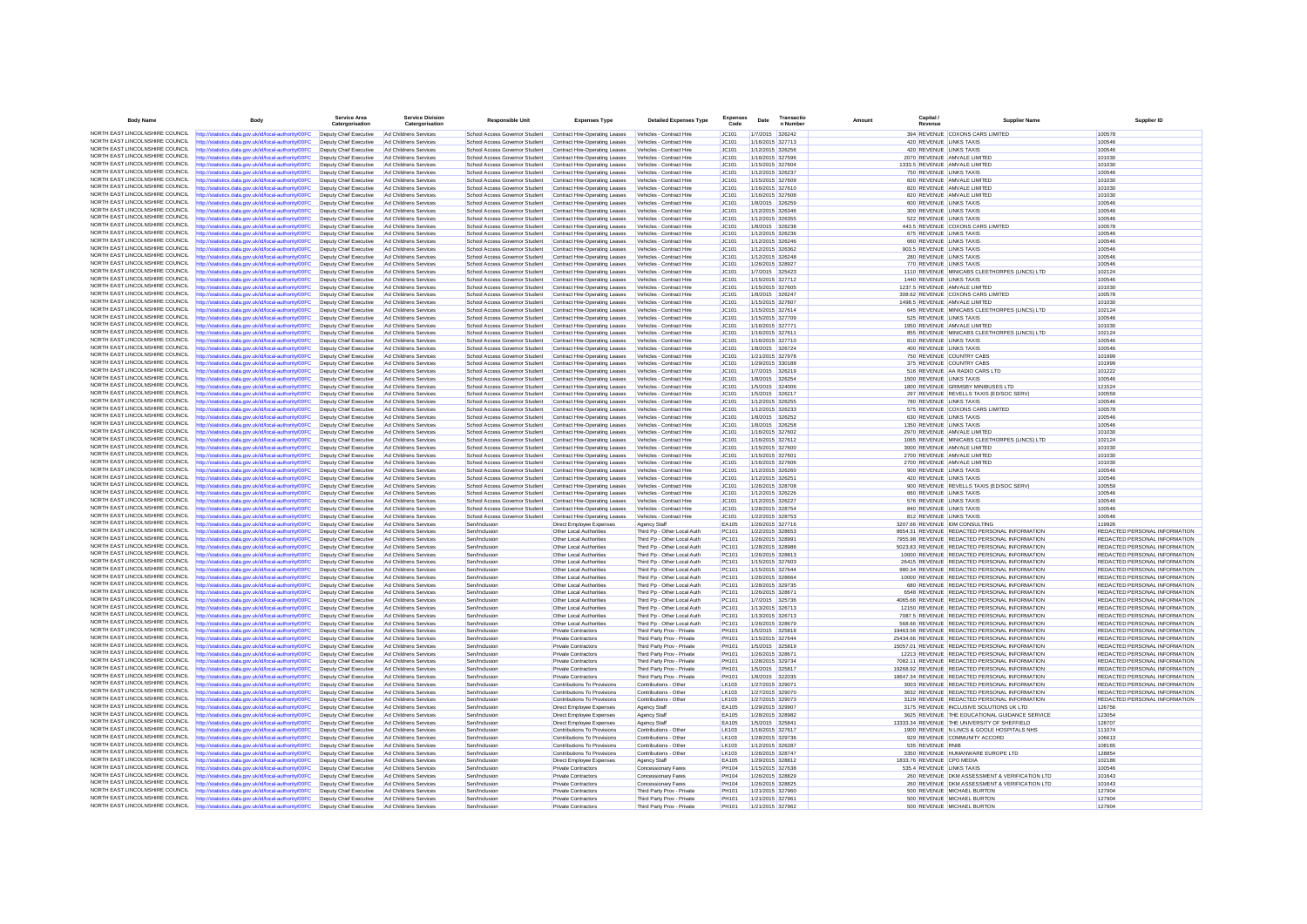| <b>Body Name</b>                                                   | <b>Body</b>                                                                                                     | Service Area<br>Catergorisation                  | Service Division<br>Catergorisation            | <b>Responsible Unit</b>                    | <b>Expenses Type</b>                                 | <b>Detailed Expenses Type</b>                                  | <b>Expenses</b><br>$\ddot{\text{Code}}$ | Date                                 | Transactio<br>n Number             | Amoun | Capital. | <b>Supplier Name</b>                                                                           | Supplier ID                                                    |
|--------------------------------------------------------------------|-----------------------------------------------------------------------------------------------------------------|--------------------------------------------------|------------------------------------------------|--------------------------------------------|------------------------------------------------------|----------------------------------------------------------------|-----------------------------------------|--------------------------------------|------------------------------------|-------|----------|------------------------------------------------------------------------------------------------|----------------------------------------------------------------|
| NORTH EAST LINCOLNSHIRE COUNCIL                                    | http://statistics.data.gov.uk/id/local-authority/00FC                                                           | Deputy Chief Executive                           | Ad Childrens Services                          | Sen/Inclusion                              | Private Contractors                                  | Third Party Prov - Private                                     | PH101                                   |                                      | 1/12/2015 327272                   |       |          | 850 REVENUE DKM ASSESSMENT & VERIFICATION LTD                                                  | 101643                                                         |
| NORTH FAST LINCOLNSHIRE COUNCIL                                    | ttp://statistics.data.gov.uk/id/local-authority/00FC                                                            | Deputy Chief Executive                           | Ad Childrens Services                          | Sen/Inclusion                              | Private Contractors                                  | Third Party Prov - Private                                     | PH101                                   |                                      | 1/16/2015 326996                   |       |          | 17741 REVENUE THE GRIMSBY INSTITUTE OF FURTHER                                                 | 102742                                                         |
| NORTH EAST LINCOLNSHIRE COUNCIL                                    | http://statistics.data.gov.uk/id/local-authority/00FC                                                           | Deputy Chief Executive                           | Ad Childrens Services                          | Sen/Inclusion                              | <b>Private Contractors</b>                           | Third Party Prov - Private                                     | PH101                                   | 1/13/2015 326711                     |                                    |       |          | 2850 REVENUE BEST FUTURES COMMUNITY INTEREST COMPANY                                           | 128600                                                         |
| NORTH EAST LINCOLNSHIRE COUNCIL                                    | http://statistics.data.gov.uk/id/local-authoritv/00FC                                                           | Deputy Chief Executive                           | Ad Childrens Services                          | Sen/Inclusion                              | <b>Private Contractors</b>                           | Third Party Prov - Private                                     | <b>PH101</b>                            | 1/7/2015 325511                      |                                    |       |          | 15911 5 REVENUE PLAYSPORTS                                                                     | 107535                                                         |
| NORTH EAST LINCOLNSHIRE COUNCIL<br>NORTH EAST LINCOLNSHIRE COUNCIL | http://statistics.data.gov.uk/id/local-authority/00FC                                                           | Deputy Chief Executive                           | Ad Childrens Services                          | Sen/Inclusion                              | Private Contractors                                  | Third Party Prov - Private                                     | PH101                                   |                                      | 1/7/2015 325849                    |       |          | 15031 REVENUE CPO MEDIA                                                                        | 102186                                                         |
| NORTH EAST LINCOLNSHIRE COUNCIL                                    | http://statistics.data.gov.uk/id/local-authority/00FC<br>http://statistics.data.gov.uk/id/local-authority/00FC  | Deputy Chief Executive<br>Deputy Chief Executive | Ad Childrens Services<br>Ad Childrens Services | Sen/Inclusion<br>Sen/Inclusion             | Private Contractors<br><b>Private Contractors</b>    | Third Party Prov - Private<br>Third Party Prov - Private       | <b>PH101</b><br>PH101                   | 1/7/2015 325720                      | 1/7/2015 325724                    |       |          | 600 REVENUE DKM ASSESSMENT & VERIFICATION LTD<br>900 REVENUE DKM ASSESSMENT & VERIFICATION LTD | 101643<br>101643                                               |
| NORTH EAST LINCOLNSHIRE COUNCIL                                    | http://statistics.data.gov.uk/id/local-authority/00FC                                                           | Deputy Chief Executive                           | Ad Childrens Services                          | Sen/Inclusion                              | Private Contractors                                  | Third Party Prov - Private                                     | PH101                                   |                                      | 1/7/2015 325727                    |       |          | 900 REVENUE DKM ASSESSMENT & VERIFICATION LTD                                                  | 101643                                                         |
| NORTH EAST LINCOLNSHIRE COUNCIL                                    | http://statistics.data.gov.uk/id/local-authority/00FC                                                           | Deputy Chief Executive                           | Ad Childrens Services                          | Sen/Inclusion                              | Private Contractors                                  | Third Party Prov - Private                                     | <b>PH101</b>                            |                                      | 1/26/2015 328833                   |       |          | 426 REVENUE DKM ASSESSMENT & VERIFICATION LTD                                                  | 101643                                                         |
| NORTH EAST LINCOLNSHIRE COUNCIL                                    | http://statistics.data.gov.uk/id/local-authority/00FC                                                           | Deputy Chief Executive                           | Ad Childrens Services                          | Sen/Inclusion                              | <b>Private Contractors</b>                           | Third Party Prov - Private                                     | PH101                                   | 1/12/2015 327151                     |                                    |       |          | 1200 REVENUE DKM ASSESSMENT & VERIFICATION LTD                                                 | 101643                                                         |
| NORTH EAST LINCOLNSHIRE COUNCIL                                    | http://statistics.data.gov.uk/id/local-authority/00FC                                                           | Deputy Chief Executive                           | Ad Childrens Services                          | Sen/Inclusion                              | Private Contractors                                  | Third Party Prov - Private                                     | <b>PH101</b>                            | 1/12/2015 327152                     |                                    |       |          | 1200 REVENUE DKM ASSESSMENT & VERIFICATION LTD                                                 | 101643                                                         |
| NORTH EAST LINCOLNSHIRE COUNCIL                                    | http://statistics.data.gov.uk/id/local-authority/00FC                                                           | Deputy Chief Executive                           | Ad Childrens Services                          | Sen/Inclusion                              | Private Contractors                                  | Third Party Prov - Private                                     | PH101                                   | 1/12/2015 327273                     |                                    |       |          | 1200 REVENUE DKM ASSESSMENT & VERIFICATION LTD                                                 | 101643                                                         |
| NORTH EAST LINCOLNSHIRE COUNCIL                                    | http://statistics.data.gov.uk/id/local-authority/00FC                                                           | Deputy Chief Executive                           | Ad Childrens Services                          | Sen/Inclusion                              | <b>Private Contractors</b>                           | Third Party Prov - Private                                     | PH101                                   |                                      | 1/7/2015 325451                    |       |          | 646 REVENUE A4E CONSULT LTD                                                                    | 101656                                                         |
| NORTH EAST LINCOLNSHIRE COUNCIL                                    | http://statistics.data.gov.uk/id/local-authority/00FC                                                           | Deputy Chief Executive                           | Ad Childrens Services                          | Sen/Inclusion                              | Direct Employee Expenses                             | Agency Staff                                                   | EA105                                   | 1/22/2015 327837                     |                                    |       |          | 563.75 REVENUE TEACHING PERSONNEL LTD                                                          | 101305                                                         |
| NORTH EAST LINCOLNSHIRE COUNCIL<br>NORTH EAST LINCOLNSHIRE COUNCIL | http://statistics.data.gov.uk/id/local-authority/00FC                                                           | Deputy Chief Executive                           | Ad Childrens Services                          | Sen/Inclusion                              | Direct Employee Expenses                             | <b>Agency Staff</b>                                            | EA105                                   | 1/20/2015 327874                     |                                    |       |          | 451 REVENUE TEACHING PERSONNEL LTD                                                             | 101305                                                         |
| NORTH EAST LINCOLNSHIRE COUNCIL                                    | http://statistics.data.gov.uk/id/local-authority/00FC<br>http://statistics.data.gov.uk/id/local-authority/00FC  | Deputy Chief Executive<br>Deputy Chief Executive | Ad Childrens Services<br>Ad Childrens Services | Sen/Inclusion<br>Sen/Inclusion             | <b>Private Contractors</b><br>Miscellaneous Expenses | Third Party Prov - Private<br>Contingency Reserve              | PH101<br>11 123                         | 1/22/2015 327720<br>1/26/2015 329499 |                                    |       |          | 44338 REVENUE FRANKLIN COLLEGE<br>52225 REVENUE PHOENIX PARK ACADEMY                           | 101073<br>126685                                               |
| NORTH EAST LINCOLNSHIRE COUNCIL                                    | http://statistics.data.gov.uk/id/local-authority/00FC                                                           | Deputy Chief Executive                           | Ad Childrens Services                          | Sen/Inclusion                              | Miscellaneous Expenses                               | Contingency Reserve                                            | LL123                                   | 1/26/2015 329497                     |                                    |       |          | 27483.25 REVENUE SEVENHILLS ACADEMY                                                            | 128660                                                         |
| NORTH FAST LINCOLNSHIRE COLINCIL                                   | ttp://statistics.data.gov.uk/id/local-authority/00FC                                                            | Deputy Chief Executive                           | Ad Childrens Services                          | Sen/Inclusion                              | Miscellaneous Expenses                               | Contingency Reserve                                            | LL123                                   |                                      | 1/22/2015 328951                   |       |          | 131143 REVENUE THE CAMBRIDGE PARK ACADEMY                                                      | 107472                                                         |
| NORTH EAST LINCOLNSHIRE COUNCIL                                    | http://statistics.data.gov.uk/id/local-authority/00FC                                                           | Deputy Chief Executive                           | Ad Childrens Services                          | Sen/Inclusion                              | Miscellaneous Expenses                               | <b>Contingency Reserve</b>                                     | LL123                                   | 1/22/2015 328950                     |                                    |       |          | 98713 REVENUE HUMBERSTON PARK SPECIAL SCHOOL                                                   | 107911                                                         |
| NORTH EAST LINCOLNSHIRE COUNCIL                                    | http://statistics.data.gov.uk/id/local-authority/00FC                                                           | Deputy Chief Executive                           | Ad Childrens Services                          | Placement & Support                        | <b>Water Services</b>                                | Water                                                          | GF101                                   | 1/29/2015 329800                     |                                    |       |          | 567 37 REVENUE ANGLIAN WATER                                                                   | 100508                                                         |
| NORTH EAST LINCOLNSHIRE COUNCIL                                    | http://statistics.data.gov.uk/id/local-authority/00FC                                                           | Deputy Chief Executive                           | Ad Childrens Services                          | Placement & Suppor                         | <b>Direct Transport Costs</b>                        | Vehicles - Running Costs                                       | JA104                                   |                                      | 1/26/2015 329382                   |       |          | 298.16 REVENUE ALLSTAR BUSINESS SOLUTIONS LTD                                                  | 108278                                                         |
| NORTH EAST LINCOLNSHIRE COUNCIL                                    | http://statistics.data.gov.uk/id/local-authority/00FC                                                           | Deputy Chief Executive                           | Ad Childrens Services                          | Placement & Support                        | Catering                                             | Provisions                                                     | LB101                                   | 1/20/2015 328559                     |                                    |       |          | 315.27 REVENUE VULNERABLE YOUNG PEOPLE PROJECT HENEAGE                                         | 110637                                                         |
| NORTH EAST LINCOLNSHIRE COUNCIL<br>NORTH EAST LINCOLNSHIRE COUNCIL | http://statistics.data.gov.uk/id/local-authority/00FC                                                           | Deputy Chief Executive                           | Ad Childrens Services                          | Placement & Support                        | Miscellaneous Expenses                               | Activities - Service Users                                     | <b>LL114</b>                            | 1/28/2015 323121                     |                                    |       |          | 1040 REVENUE GOODWIN DEVELOPMENT TRUST                                                         | 108270                                                         |
| NORTH FAST LINCOLNSHIRE COUNCIL                                    | http://statistics.data.gov.uk/id/local-authority/00FC                                                           | Deputy Chief Executive<br>Deputy Chief Executive | Ad Childrens Services                          | Placement & Suppor                         | Miscellaneous Expenses                               | Activities - Service Users                                     | <b>LL114</b>                            |                                      | 1/20/2015 328559                   |       |          | 308.15 REVENUE VULNERABLE YOUNG PEOPLE PROJECT HENEAGE                                         | 110637<br>101120                                               |
| NORTH EAST LINCOLNSHIRE COUNCIL                                    | http://statistics.data.gov.uk/id/local-authority/00FC<br>http://statistics.data.gov.uk/id/local-authority/00FC  | Deputy Chief Executive                           | Ad Childrens Services<br>Ad Childrens Services | Placement & Support<br>Placement & Support | Miscellaneous Expenses<br>Miscellaneous Expenses     | Medical Supplies And Services<br>Medical Supplies And Services | LL109<br>LL109                          | 1/16/2015 326781                     | 1/15/2015 326780                   |       |          | -10.79 REVENUE LYRECO UK LIMITED<br>-10.79 REVENUE LYRECO UK LIMITED                           | 101120                                                         |
| NORTH EAST LINCOLNSHIRE COUNCIL                                    | http://statistics.data.gov.uk/id/local-authority/00FC                                                           | Deputy Chief Executive                           | Ad Childrens Services                          | Placement & Support                        | Private Contractors                                  | Third Party Prov - Private                                     | <b>PH101</b>                            | 1/26/2015 328764                     |                                    |       |          | 285 REVENUE REVELLS TAXIS (ED/SOC SERV)                                                        | 100559                                                         |
| NORTH EAST LINCOLNSHIRE COUNCIL                                    | http://statistics.data.gov.uk/id/local-authority/00FC                                                           | Deputy Chief Executive                           | Ad Childrens Services                          | Placement & Support                        | Other Agencies                                       | Additional Cost                                                | PJ114                                   | 1/13/2015 288838                     |                                    |       |          | 250 REVENUE REDACTED PERSONAL INFORMATION                                                      | REDACTED PERSONAL INFORMATION                                  |
| NORTH EAST LINCOLNSHIRE COUNCIL                                    | http://statistics.data.gov.uk/id/local-authority/00FC                                                           | Deputy Chief Executive                           | Ad Childrens Services                          | Placement & Support                        | Other Agencies                                       | Additional Cost                                                | PJ114                                   |                                      | 1/16/2015 327940                   |       |          | 450 REVENUE READY RENT A CAR (GRIMSBY) LTD                                                     | 100557                                                         |
| NORTH EAST LINCOLNSHIRE COUNCIL                                    | http://statistics.data.gov.uk/id/local-authority/00FC                                                           | Deputy Chief Executive                           | Ad Childrens Services                          | Placement & Support                        | Other Agencies                                       | Birthday                                                       | PJ110                                   | 1/13/2015 288872                     |                                    |       |          | 268 REVENUE REDACTED PERSONAL INFORMATION                                                      | REDACTED PERSONAL INFORMATION                                  |
| NORTH EAST LINCOLNSHIRE COUNCIL                                    | http://statistics.data.gov.uk/id/local-authority/00FC                                                           | Deputy Chief Executive                           | Ad Childrens Services                          | Placement & Support                        | Other Agencies                                       | Birthday                                                       | PJ110                                   |                                      | 1/20/2015 290770                   |       |          | 308 REVENUE REDACTED PERSONAL INFORMATION                                                      | REDACTED PERSONAL INFORMATION                                  |
| NORTH EAST LINCOLNSHIRE COUNCIL                                    | http://statistics.data.gov.uk/id/local-authority/00FC                                                           | Deputy Chief Executive                           | Ad Childrens Services                          | Placement & Support                        | Other Agencies                                       | Child Care Payments                                            | PJ104                                   |                                      | 1/6/2015 287583                    |       |          | 608 REVENUE REDACTED PERSONAL INFORMATION                                                      | REDACTED PERSONAL INFORMATION                                  |
| NORTH EAST LINCOLNSHIRE COUNCIL                                    | http://statistics.data.gov.uk/id/local-authority/00FC                                                           | Deputy Chief Executive                           | Ad Childrens Services                          | Placement & Support                        | Other Agencies                                       | Child Care Payments                                            | PJ104                                   | 1/6/2015 287588                      |                                    |       |          | 672 REVENUE REDACTED PERSONAL INFORMATION                                                      | <b>REDACTED PERSONAL INFORMATION</b>                           |
| NORTH EAST LINCOLNSHIRE COUNCIL                                    | http://statistics.data.gov.uk/id/local-authority/00FC                                                           | Deputy Chief Executive                           | Ad Childrens Services                          | Placement & Suppor                         | Other Agencies                                       | Child Care Payments                                            | PJ104                                   | 1/6/2015 287591                      |                                    |       |          | 632 REVENUE REDACTED PERSONAL INFORMATION                                                      | REDACTED PERSONAL INFORMATION                                  |
| NORTH FAST LINCOLNSHIRE COUNCIL                                    | ttp://statistics.data.gov.uk/id/local-authority/00FC                                                            | Deputy Chief Executive                           | Ad Childrens Services                          | Placement & Support                        | Other Agencies                                       | Child Care Payments                                            | PJ104                                   |                                      | 1/6/2015 287600                    |       |          | 1252 REVENUE REDACTED PERSONAL INFORMATION                                                     | REDACTED PERSONAL INFORMATION                                  |
| NORTH EAST LINCOLNSHIRE COUNCIL<br>NORTH EAST LINCOLNSHIRE COUNCIL | http://statistics.data.gov.uk/id/local-authority/00FC<br>http://statistics.data.gov.uk/id/local-authority/00FC  | Deputy Chief Executive<br>Deputy Chief Executive | Ad Childrens Services<br>Ad Childrens Services | Placement & Support<br>Placement & Support | Other Agencies<br>Other Agencies                     | Child Care Payments<br>Child Care Payments                     | PJ104<br>PJ104                          | 1/6/2015 287611<br>1/6/2015 287617   |                                    |       |          | 936 REVENUE REDACTED PERSONAL INFORMATION<br>936 REVENUE REDACTED PERSONAL INFORMATION         | REDACTED PERSONAL INFORMATION<br>REDACTED PERSONAL INFORMATION |
| NORTH FAST LINCOLNSHIRE COUNCIL                                    | http://statistics.data.gov.uk/id/local-authority/00FC                                                           | Deputy Chief Executive                           | Ad Childrens Services                          | Placement & Support                        | Other Agencies                                       | Child Care Payments                                            | PJ104                                   |                                      | 1/6/2015 287621                    |       |          | 620 REVENUE REDACTED PERSONAL INFORMATION                                                      | REDACTED PERSONAL INFORMATION                                  |
| NORTH EAST LINCOLNSHIRE COUNCIL                                    | http://statistics.data.gov.uk/id/local-authority/00FC                                                           | Deputy Chief Executive                           | Ad Childrens Services                          | Placement & Support                        | Other Agencies                                       | Child Care Payments                                            | PJ104                                   | 1/6/2015 287636                      |                                    |       |          | 316 REVENUE REDACTED PERSONAL INFORMATION                                                      | REDACTED PERSONAL INFORMATION                                  |
| NORTH EAST LINCOLNSHIRE COUNCIL                                    | http://statistics.data.gov.uk/id/local-authority/00FC                                                           | Deputy Chief Executive                           | Ad Childrens Services                          | Placement & Support                        | Other Agencies                                       | Child Care Payments                                            | PJ104                                   |                                      | 1/6/2015 287646                    |       |          | 265.72 REVENUE REDACTED PERSONAL INFORMATION                                                   | REDACTED PERSONAL INFORMATION                                  |
| NORTH EAST LINCOLNSHIRE COUNCIL                                    | http://statistics.data.gov.uk/id/local-authority/00FC                                                           | Deputy Chief Executive                           | Ad Childrens Services                          | Placement & Suppor                         | Other Agencies                                       | Child Care Payments                                            | PJ104                                   |                                      | 1/6/2015 287666                    |       |          | 336 REVENUE REDACTED PERSONAL INFORMATION                                                      | REDACTED PERSONAL INFORMATION                                  |
| NORTH FAST LINCOLNSHIRE COUNCIL                                    | http://statistics.data.gov.uk/id/local-authority/00FC                                                           | Deputy Chief Executive                           | Ad Childrens Services                          | Placement & Support                        | Other Agencies                                       | Child Care Payments                                            | PJ104                                   |                                      | 1/6/2015 287669                    |       |          | 640 REVENUE REDACTED PERSONAL INFORMATION                                                      | REDACTED PERSONAL INFORMATION                                  |
| NORTH EAST LINCOLNSHIRE COUNCIL                                    | http://statistics.data.gov.uk/id/local-authority/00FC                                                           | Deputy Chief Executive                           | Ad Childrens Services                          | Placement & Support                        | Other Agencies                                       | Child Care Payments                                            | PJ104                                   |                                      | 1/6/2015 287672                    |       |          | 988 REVENUE REDACTED PERSONAL INFORMATION                                                      | REDACTED PERSONAL INFORMATION                                  |
| NORTH EAST LINCOLNSHIRE COUNCIL                                    | http://statistics.data.gov.uk/id/local-authority/00FC                                                           | Deputy Chief Executive                           | Ad Childrens Services                          | Placement & Support                        | Other Agencies                                       | Child Care Payments                                            | PJ104                                   |                                      | 1/6/2015 287673                    |       |          | 697 REVENUE REDACTED PERSONAL INFORMATION                                                      | REDACTED PERSONAL INFORMATION                                  |
| NORTH EAST LINCOLNSHIRE COUNCIL                                    | http://statistics.data.gov.uk/id/local-authority/00FC                                                           | Deputy Chief Executive                           | Ad Childrens Services                          | Placement & Support                        | Other Agencies                                       | Child Care Payments                                            | PJ104                                   | 1/6/2015 287682                      |                                    |       |          | 608 REVENUE REDACTED PERSONAL INFORMATION                                                      | REDACTED PERSONAL INFORMATION                                  |
| NORTH EAST LINCOLNSHIRE COUNCIL<br>NORTH EAST LINCOLNSHIRE COUNCIL | http://statistics.data.gov.uk/id/local-authority/00FC                                                           | Deputy Chief Executive                           | Ad Childrens Services                          | Placement & Support                        | Other Agencies                                       | Child Care Payments                                            | PJ104                                   |                                      | 1/6/2015 287687                    |       |          | 936 REVENUE REDACTED PERSONAL INFORMATION                                                      | REDACTED PERSONAL INFORMATION                                  |
| NORTH EAST LINCOLNSHIRE COUNCIL                                    | http://statistics.data.gov.uk/id/local-authority/00FC<br>http://statistics.data.gov.uk/id/local-authority/00FC  | Deputy Chief Executive<br>Deputy Chief Executive | Ad Childrens Services<br>Ad Childrens Services | Placement & Support<br>Placement & Support | Other Agencies<br>Other Agencies                     | Child Care Payments<br>Child Care Payments                     | PJ104<br>PJ104                          |                                      | 1/6/2015 287696<br>1/6/2015 287699 |       |          | 608 REVENUE REDACTED PERSONAL INFORMATION<br>976 REVENUE REDACTED PERSONAL INFORMATION         | REDACTED PERSONAL INFORMATION<br>REDACTED PERSONAL INFORMATION |
| NORTH EAST LINCOLNSHIRE COUNCIL                                    | http://statistics.data.gov.uk/id/local-authority/00FC                                                           | Deputy Chief Executive                           | Ad Childrens Services                          | Placement & Support                        | Other Agencies                                       | Child Care Payments                                            | PJ104                                   |                                      | 1/6/2015 287716                    |       |          | 336 REVENUE REDACTED PERSONAL INFORMATION                                                      | REDACTED PERSONAL INFORMATION                                  |
| NORTH EAST LINCOLNSHIRE COUNCIL                                    | http://statistics.data.gov.uk/id/local-authority/00FC                                                           | Deputy Chief Executive                           | Ad Childrens Services                          | Placement & Support                        | Other Agencies                                       | Child Care Payments                                            | PJ104                                   | 1/6/2015 287734                      |                                    |       |          | 316 REVENUE REDACTED PERSONAL INFORMATION                                                      | REDACTED PERSONAL INFORMATION                                  |
| NORTH EAST LINCOLNSHIRE COUNCIL                                    | http://statistics.data.gov.uk/id/local-authority/00FC                                                           | Deputy Chief Executive                           | Ad Childrens Services                          | Placement & Support                        | Other Agencies                                       | Child Care Payments                                            | PJ104                                   |                                      | 1/6/2015 287479                    |       |          | 316 REVENUE REDACTED PERSONAL INFORMATION                                                      | REDACTED PERSONAL INFORMATION                                  |
| NORTH EAST LINCOLNSHIRE COUNCIL                                    | http://statistics.data.gov.uk/id/local-authority/00FC                                                           | Deputy Chief Executive                           | Ad Childrens Services                          | Placement & Support                        | Other Agencies                                       | Child Care Payments                                            | PJ104                                   |                                      | 1/6/2015 287483                    |       |          | 336 REVENUE REDACTED PERSONAL INFORMATION                                                      | REDACTED PERSONAL INFORMATION                                  |
| NORTH EAST LINCOLNSHIRE COUNCIL                                    | http://statistics.data.gov.uk/id/local-authority/00FC                                                           | Deputy Chief Executive                           | Ad Childrens Services                          | Placement & Support                        | Other Agencies                                       | Child Care Payments                                            | P.1104                                  | 1/6/2015 287486                      |                                    |       |          | 672 REVENUE REDACTED PERSONAL INFORMATION                                                      | REDACTED PERSONAL INFORMATION                                  |
| NORTH EAST LINCOLNSHIRE COUNCIL                                    | http://statistics.data.gov.uk/id/local-authority/00FC                                                           | Deputy Chief Executive                           | Ad Childrens Services                          | Placement & Support                        | Other Agencies                                       | Child Care Payments                                            | PJ104                                   |                                      | 1/6/2015 287487                    |       |          | 615.43 REVENUE REDACTED PERSONAL INFORMATION                                                   | REDACTED PERSONAL INFORMATION                                  |
| NORTH FAST LINCOLNSHIRE COUNCIL                                    | ttp://statistics.data.gov.uk/id/local-authority/00FC                                                            | Deputy Chief Executive                           | Ad Childrens Services                          | Placement & Support                        | Other Agencies                                       | Child Care Payments                                            | PJ104                                   |                                      | 1/6/2015 287488                    |       |          | 1013 REVENUE REDACTED PERSONAL INFORMATION                                                     | REDACTED PERSONAL INFORMATION                                  |
| NORTH EAST LINCOLNSHIRE COUNCIL<br>NORTH EAST LINCOLNSHIRE COUNCIL | http://statistics.data.gov.uk/id/local-authority/00FC                                                           | Deputy Chief Executive                           | Ad Childrens Services                          | Placement & Support                        | Other Agencies                                       | Child Care Payments                                            | PJ104                                   | 1/6/2015 287491                      |                                    |       |          | 304 REVENUE REDACTED PERSONAL INFORMATION                                                      | REDACTED PERSONAL INFORMATION                                  |
| NORTH EAST LINCOLNSHIRE COUNCIL                                    | http://statistics.data.gov.uk/id/local-authority/00FC                                                           | Deputy Chief Executive                           | Ad Childrens Services                          | Placement & Support                        | Other Agencies                                       | Child Care Payments                                            | PJ104                                   |                                      | 1/6/2015 287496                    |       |          | 968 REVENUE REDACTED PERSONAL INFORMATION<br>924 REVENUE REDACTED PERSONAL INFORMATION         | REDACTED PERSONAL INFORMATION                                  |
| NORTH EAST LINCOLNSHIRE COUNCIL                                    | http://statistics.data.gov.uk/id/local-authority/00FC<br>http://statistics.data.gov.uk/id/local-authority/00FC  | Deputy Chief Executive<br>Deputy Chief Executive | Ad Childrens Services<br>Ad Childrens Services | Placement & Suppor<br>Placement & Support  | Other Agencies<br>Other Agencies                     | Child Care Payments<br>Child Care Payments                     | PJ104<br>PJ104                          |                                      | 1/6/2015 287498<br>1/6/2015 287499 |       |          | 316 REVENUE REDACTED PERSONAL INFORMATION                                                      | REDACTED PERSONAL INFORMATION<br>REDACTED PERSONAL INFORMATION |
| NORTH EAST LINCOLNSHIRE COUNCIL                                    | http://statistics.data.gov.uk/id/local-authority/00FC                                                           | Deputy Chief Executive                           | Ad Childrens Services                          | Placement & Support                        | Other Agencies                                       | Child Care Payments                                            | PJ104                                   |                                      | 1/6/2015 287500                    |       |          | 672 REVENUE REDACTED PERSONAL INFORMATION                                                      | REDACTED PERSONAL INFORMATION                                  |
| NORTH EAST LINCOLNSHIRE COUNCIL                                    | http://statistics.data.gov.uk/id/local-authority/00FC                                                           | Deputy Chief Executive                           | Ad Childrens Services                          | Placement & Support                        | Other Agencies                                       | Child Care Payments                                            | PJ104                                   |                                      | 1/6/2015 287508                    |       |          | 652 REVENUE REDACTED PERSONAL INFORMATION                                                      | REDACTED PERSONAL INFORMATION                                  |
| NORTH EAST LINCOLNSHIRE COUNCIL                                    | http://statistics.data.gov.uk/id/local-authority/00FC                                                           | Deputy Chief Executive                           | Ad Childrens Services                          | Placement & Support                        | Other Agencies                                       | Child Care Payments                                            | PJ104                                   | 1/6/2015 287509                      |                                    |       |          | 672 REVENUE REDACTED PERSONAL INFORMATION                                                      | REDACTED PERSONAL INFORMATION                                  |
| NORTH EAST LINCOLNSHIRE COUNCIL                                    | http://statistics.data.gov.uk/id/local-authority/00FC                                                           | Deputy Chief Executive                           | Ad Childrens Services                          | Placement & Support                        | Other Agencies                                       | Child Care Payments                                            | PJ104                                   |                                      | 1/6/2015 287511                    |       |          | 316 REVENUE REDACTED PERSONAL INFORMATION                                                      | REDACTED PERSONAL INFORMATION                                  |
| NORTH EAST LINCOLNSHIRE COUNCIL                                    | http://statistics.data.gov.uk/id/local-authority/00FC                                                           | Deputy Chief Executive                           | Ad Childrens Services                          | Placement & Support                        | Other Agencies                                       | Child Care Payments                                            | PJ104                                   |                                      | 1/6/2015 287512                    |       |          | 336 REVENUE REDACTED PERSONAL INFORMATION                                                      | REDACTED PERSONAL INFORMATION                                  |
| NORTH EAST LINCOLNSHIRE COUNCIL                                    | http://statistics.data.gov.uk/id/local-authority/00FC                                                           | Deputy Chief Executive                           | Ad Childrens Services                          | Placement & Support                        | Other Agencies                                       | Child Care Payments                                            | PJ104                                   |                                      | 1/6/2015 287521                    |       |          | 1013 REVENUE REDACTED PERSONAL INFORMATION                                                     | REDACTED PERSONAL INFORMATION                                  |
| NORTH EAST LINCOLNSHIRE COUNCIL                                    | http://statistics.data.gov.uk/id/local-authority/00FC                                                           | Deputy Chief Executive                           | Ad Childrens Services                          | Placement & Support                        | Other Agencies                                       | Child Care Payments                                            | PJ104                                   |                                      | 1/6/2015 287525                    |       |          | 632 REVENUE REDACTED PERSONAL INFORMATION                                                      | REDACTED PERSONAL INFORMATION                                  |
| NORTH EAST LINCOLNSHIRE COUNCIL                                    | http://statistics.data.gov.uk/id/local-authority/00FC                                                           | Deputy Chief Executive                           | Ad Childrens Services                          | Placement & Support                        | Other Agencies                                       | Child Care Payments                                            | PJ104                                   | 1/6/2015 287528                      |                                    |       |          | 632 REVENUE REDACTED PERSONAL INFORMATION                                                      | REDACTED PERSONAL INFORMATION                                  |
| NORTH EAST LINCOLNSHIRE COUNCIL<br>NORTH EAST LINCOLNSHIRE COUNCIL | http://statistics.data.gov.uk/id/local-authority/00FC                                                           | Deputy Chief Executive                           | Ad Childrens Services                          | Placement & Support                        | Other Agencies                                       | Child Care Payments                                            | PJ104                                   |                                      | 1/6/2015 287529                    |       |          | 912 REVENUE REDACTED PERSONAL INFORMATION                                                      | REDACTED PERSONAL INFORMATION                                  |
| NORTH EAST LINCOLNSHIRE COUNCIL                                    | http://statistics.data.gov.uk/id/local-authority/00FC<br>http://statistics.data.oov.uk/id/local-authority/00EC. | Deputy Chief Executive<br>Deputy Chief Executive | Ad Childrens Services<br>Ad Childrens Services | Placement & Support<br>Placement & Support | <b>Other Agencies</b><br>Other Anencies              | <b>Child Care Payments</b><br>Child Care Payments              | PJ104<br>P.1104                         | 1/6/2015 287532                      | 1/6/2015 287531                    |       |          | 1033 REVENUE REDACTED PERSONAL INFORMATION<br>632 REVENUE REDACTED PERSONAL INFORMATION        | REDACTED PERSONAL INFORMATION<br>REDACTED PERSONAL INFORMATION |
| NORTH EAST LINCOLNSHIRE COUNCIL                                    | http://statistics.data.gov.uk/id/local-authority/00FC                                                           | Deputy Chief Executive                           | Ad Childrens Services                          | Placement & Suppor                         | Other Agencies                                       | Child Care Payments                                            | PJ104                                   |                                      | 1/6/2015 287534                    |       |          | 316 REVENUE REDACTED PERSONAL INFORMATION                                                      | REDACTED PERSONAL INFORMATION                                  |
| NORTH FAST LINCOLNSHIRE COUNCIL                                    | ttp://statistics.data.gov.uk/id/local-authority/00FC                                                            | Deputy Chief Executive                           | Ad Childrens Services                          | Placement & Support                        | Other Agencies                                       | Child Care Payments                                            | PJ104                                   |                                      | 1/6/2015 287536                    |       |          | 1033 REVENUE REDACTED PERSONAL INFORMATION                                                     | REDACTED PERSONAL INFORMATION                                  |
| NORTH EAST LINCOLNSHIRE COUNCIL                                    | http://statistics.data.gov.uk/id/local-authority/00FC                                                           | Deputy Chief Executive                           | Ad Childrens Services                          | Placement & Support                        | Other Agencies                                       | Child Care Payments                                            | PJ104                                   | 1/6/2015 287541                      |                                    |       |          | 936 REVENUE REDACTED PERSONAL INFORMATION                                                      | REDACTED PERSONAL INFORMATION                                  |
| NORTH EAST LINCOLNSHIRE COUNCIL                                    | http://statistics.data.gov.uk/id/local-authority/00FC                                                           | Deputy Chief Executive                           | Ad Childrens Services                          | Placement & Support                        | Other Agencies                                       | Child Care Payments                                            | P.1104                                  |                                      | 1/6/2015 287554                    |       |          | 620 REVENUE REDACTED PERSONAL INFORMATION                                                      | REDACTED PERSONAL INFORMATION                                  |
| NORTH FAST LINCOLNSHIRE COUNCIL                                    | http://statistics.data.gov.uk/id/local-authority/00FC                                                           | Deputy Chief Executive                           | Ad Childrens Services                          | Placement & Suppor                         | Other Agencies                                       | Child Care Payments                                            | PJ104                                   |                                      | 1/6/2015 287563                    |       |          | 968 REVENUE REDACTED PERSONAL INFORMATION                                                      | REDACTED PERSONAL INFORMATION                                  |
| NORTH EAST LINCOLNSHIRE COUNCIL                                    | http://statistics.data.gov.uk/id/local-authority/00FC                                                           | Deputy Chief Executive                           | Ad Childrens Services                          | Placement & Support                        | Other Agencies                                       | Child Care Payments                                            | PJ104                                   | 1/6/2015 287565                      |                                    |       |          | 697 REVENUE REDACTED PERSONAL INFORMATION                                                      | REDACTED PERSONAL INFORMATION                                  |
| NORTH EAST LINCOLNSHIRE COUNCIL                                    | http://statistics.data.gov.uk/id/local-authority/00FC                                                           | Deputy Chief Executive                           | Ad Childrens Services                          | Placement & Support                        | Other Agencies                                       | Child Care Payments                                            | PJ104                                   | 1/6/2015 287567                      |                                    |       |          | 968 REVENUE REDACTED PERSONAL INFORMATION                                                      | REDACTED PERSONAL INFORMATION                                  |
| NORTH EAST LINCOLNSHIRE COUNCIL<br>NORTH EAST LINCOLNSHIRE COUNCIL | http://statistics.data.gov.uk/id/local-authority/00FC                                                           | Deputy Chief Executive                           | Ad Childrens Services                          | Placement & Suppor                         | Other Agencies                                       | Child Care Payments                                            | PJ104                                   |                                      | 1/6/2015 287570                    |       |          | 652 REVENUE REDACTED PERSONAL INFORMATION                                                      | REDACTED PERSONAL INFORMATION                                  |
| NORTH EAST LINCOLNSHIRE COUNCIL                                    | http://statistics.data.gov.uk/id/local-authority/00FC                                                           | Deputy Chief Executive                           | Ad Childrens Services                          | Placement & Support                        | Other Agencies                                       | Child Care Payments                                            | PJ104                                   |                                      | 1/6/2015 287574                    |       |          | 640 REVENUE REDACTED PERSONAL INFORMATION<br>924 REVENUE REDACTED PERSONAL INFORMATION         | REDACTED PERSONAL INFORMATION<br>REDACTED PERSONAL INFORMATION |
| NORTH EAST LINCOLNSHIRE COUNCIL                                    | http://statistics.data.gov.uk/id/local-authority/00FC<br>http://statistics.data.gov.uk/id/local-authority/00FC  | Deputy Chief Executive<br>Deputy Chief Executive | Ad Childrens Services<br>Ad Childrens Services | Placement & Support<br>Placement & Support | Other Agencies<br>Other Agencies                     | Child Care Payments<br>Child Care Payments                     | PJ104<br>PJ104                          | 1/13/2015 288831                     | 1/6/2015 287577                    |       |          | 564.57 REVENUE REDACTED PERSONAL INFORMATION                                                   | REDACTED PERSONAL INFORMATION                                  |
| NORTH EAST LINCOLNSHIRE COUNCIL                                    | http://statistics.data.gov.uk/id/local-authority/00FC                                                           | Deputy Chief Executive                           | Ad Childrens Services                          | Placement & Suppor                         | Other Agencies                                       | Child Care Payments                                            | PJ104                                   | 1/13/2015 288836                     |                                    |       |          | 968 REVENUE REDACTED PERSONAL INFORMATION                                                      | REDACTED PERSONAL INFORMATION                                  |
| NORTH EAST LINCOLNSHIRE COUNCIL                                    | http://statistics.data.gov.uk/id/local-authority/00FC                                                           | Deputy Chief Executive                           | Ad Childrens Services                          | Placement & Support                        | Other Agencies                                       | Child Care Payments                                            | PJ104                                   | 1/13/2015 288838                     |                                    |       |          | 620 REVENUE REDACTED PERSONAL INFORMATION                                                      | REDACTED PERSONAL INFORMATION                                  |
| NORTH EAST LINCOLNSHIRE COUNCIL                                    | http://statistics.data.gov.uk/id/local-authority/00FC                                                           | Deputy Chief Executive                           | Ad Childrens Services                          | Placement & Support                        | Other Agencies                                       | Child Care Payments                                            | PJ104                                   | 1/13/2015 288838                     |                                    |       |          | 304 REVENUE REDACTED PERSONAL INFORMATION                                                      | REDACTED PERSONAL INFORMATION                                  |
| NORTH EAST LINCOLNSHIRE COUNCIL                                    | http://statistics.data.gov.uk/id/local-authority/00FC                                                           | Deputy Chief Executive                           | Ad Childrens Services                          | Placement & Support                        | Other Agencies                                       | Child Care Payments                                            | PJ104                                   | 1/13/2015 288839                     |                                    |       |          | 316 REVENUE REDACTED PERSONAL INFORMATION                                                      | REDACTED PERSONAL INFORMATION                                  |
| NORTH EAST LINCOLNSHIRE COUNCIL                                    | http://statistics.data.gov.uk/id/local-authority/00FC                                                           | Deputy Chief Executive                           | Ad Childrens Services                          | Placement & Support                        | Other Agencies                                       | Child Care Payments                                            | PJ104                                   | 1/13/2015 288840                     |                                    |       |          | 672 REVENUE REDACTED PERSONAL INFORMATION                                                      | REDACTED PERSONAL INFORMATION                                  |
| NORTH EAST LINCOLNSHIRE COUNCIL                                    | http://statistics.data.gov.uk/id/local-authority/00FC                                                           | Deputy Chief Executive Ad Childrens Services     |                                                | Placement & Support                        | Other Agencies                                       | Child Care Payments                                            | PJ104                                   | 1/13/2015 288848                     |                                    |       |          | 652 REVENUE REDACTED PERSONAL INFORMATION                                                      | REDACTED PERSONAL INFORMATION                                  |
| NORTH EAST LINCOLNSHIRE COUNCIL                                    | http://statistics.data.gov.uk/id/local-authority/00FC                                                           | Deputy Chief Executive                           | Ad Childrens Services                          | Placement & Suppor                         | Other Agencies                                       | Child Care Payments                                            | PJ104                                   | 1/13/2015 288849                     |                                    |       |          | 672 REVENUE REDACTED PERSONAL INFORMATION                                                      | REDACTED PERSONAL INFORMATION                                  |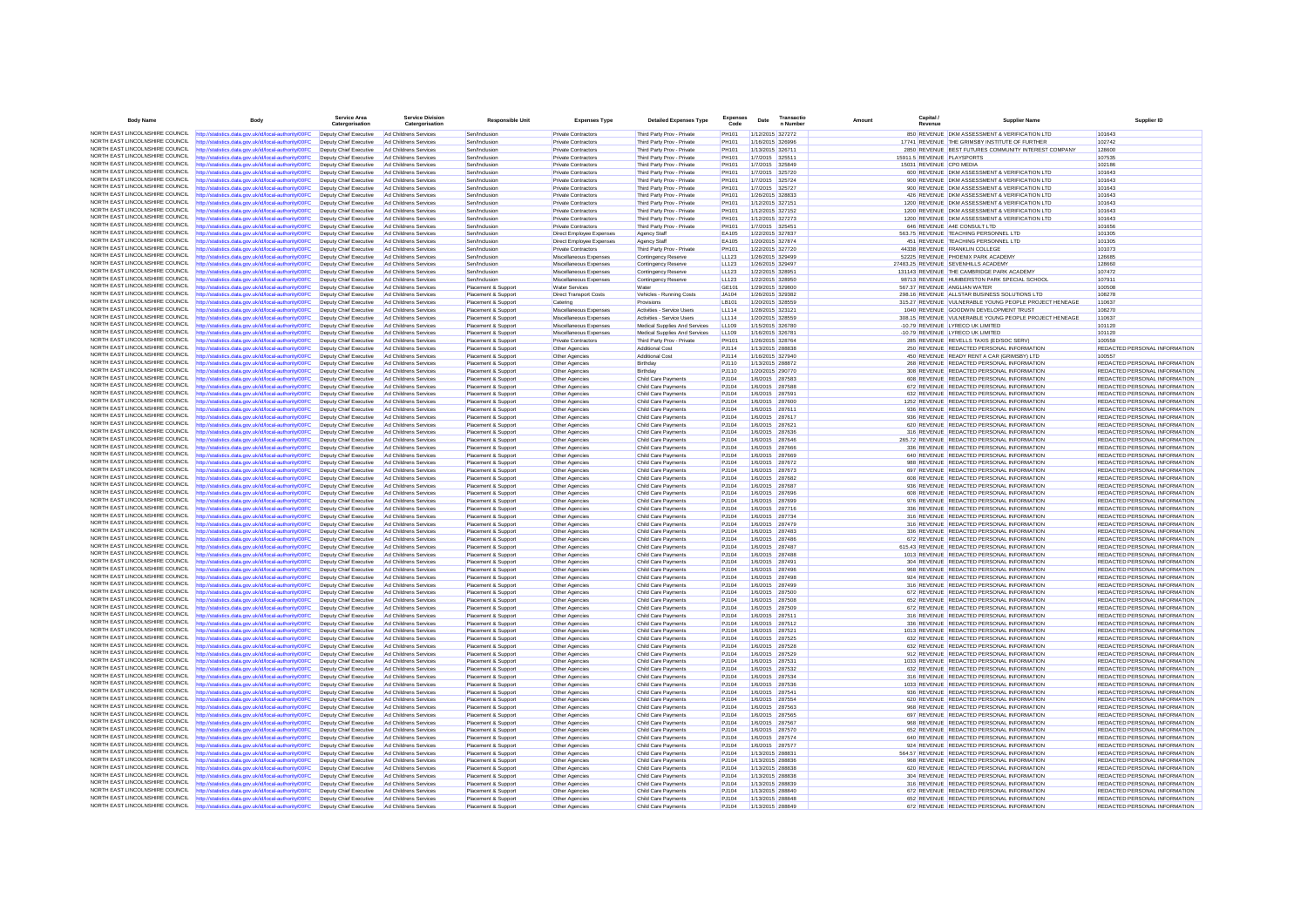| <b>Body Name</b>                                                   | <b>Body</b>                                                                                                                                                                    | <b>Service Area</b><br>Catergo                                         | <b>Service Division</b><br>Catergorisation     | <b>Responsible Unit</b>                    | <b>Expenses Type</b>                    | <b>Detailed Expenses Type</b>              | Expenses       | Date                                 | Transactio | Capital.<br>Amount | <b>Supplier Name</b>                                                                      | Supplier ID                                                    |
|--------------------------------------------------------------------|--------------------------------------------------------------------------------------------------------------------------------------------------------------------------------|------------------------------------------------------------------------|------------------------------------------------|--------------------------------------------|-----------------------------------------|--------------------------------------------|----------------|--------------------------------------|------------|--------------------|-------------------------------------------------------------------------------------------|----------------------------------------------------------------|
|                                                                    | NORTH EAST LINCOLNSHIRE COUNCIL http://statistics.data.gov.uk/id/local-authority/00FC                                                                                          | Deputy Chief Executive                                                 | Ad Childrens Services                          | Placement & Support                        | Other Agencies                          | Child Care Payments                        | P.1104         | 1/13/2015 288851                     |            |                    | 316 REVENUE REDACTED PERSONAL INFORMATION                                                 | REDACTED PERSONAL INFORMATION                                  |
|                                                                    | NORTH EAST LINCOLNSHIRE COUNCIL http://statistics.data.gov.uk/id/local-authority/00FC                                                                                          | Deputy Chief Executive                                                 | Ad Childrens Service                           | Placement & Suppor                         | Other Agencies                          | Child Care Payments                        | PJ104          | 1/13/2015 288852                     |            |                    | 336 REVENUE REDACTED PERSONAL INFORMATION                                                 | REDACTED PERSONAL INFORMATION                                  |
| NORTH FAST LINCOLNSHIRE COUNCIL                                    | http://statistics.data.gov.uk/id/local-authority/00FC                                                                                                                          | Deputy Chief Executive                                                 | Ad Childrens Services                          | Placement & Support                        | Other Agencies                          | Child Care Payments                        | PJ104          | 1/13/2015 288861                     |            |                    | 1013 REVENUE REDACTED PERSONAL INFORMATION                                                | REDACTED PERSONAL INFORMATION                                  |
| NORTH EAST LINCOLNSHIRE COUNCIL                                    | http://statistics.data.gov.uk/id/local-authority/00FC                                                                                                                          | Deputy Chief Executive                                                 | Ad Childrens Services                          | Placement & Support                        | Other Agencies                          | Child Care Payments                        | PJ104          | 1/13/2015 288865                     |            |                    | 632 REVENUE REDACTED PERSONAL INFORMATION                                                 | REDACTED PERSONAL INFORMATION                                  |
|                                                                    | NORTH EAST LINCOLNSHIRE COUNCIL http://statistics.data.gov.uk/id/local-authority/00FC<br>NORTH EAST LINCOLNSHIRE COUNCIL http://statistics.data.gov.uk/id/local-authority/00FC | Deputy Chief Executive<br>Deputy Chief Executive                       | Ad Childrens Services<br>Ad Childrens Services | Placement & Support<br>Placement & Support | Other Agencies<br>Other Agencies        | Child Care Payments<br>Child Care Payments | PJ104<br>PJ104 | 1/13/2015 288868<br>1/13/2015 288869 |            |                    | 632 REVENUE REDACTED PERSONAL INFORMATION<br>912 REVENUE REDACTED PERSONAL INFORMATION    | REDACTED PERSONAL INFORMATION<br>REDACTED PERSONAL INFORMATION |
| NORTH EAST LINCOLNSHIRE COUNCIL                                    | http://statistics.data.gov.uk/id/local-authority/00FC                                                                                                                          | Deputy Chief Executive                                                 | Ad Childrens Services                          | Placement & Support                        | Other Agencies                          | Child Care Payments                        | PJ104          | 1/13/2015 288871                     |            |                    | 1033 REVENUE REDACTED PERSONAL INFORMATION                                                | REDACTED PERSONAL INFORMATION                                  |
|                                                                    | NORTH EAST LINCOLNSHIRE COUNCIL http://statistics.data.gov.uk/id/local-authority/00FC                                                                                          | Deputy Chief Executive                                                 | Ad Childrens Services                          | Placement & Support                        | Other Agencies                          | Child Care Payments                        | PJ104          | 1/13/2015 288872                     |            |                    | 632 REVENUE REDACTED PERSONAL INFORMATION                                                 | REDACTED PERSONAL INFORMATION                                  |
|                                                                    | NORTH EAST LINCOLNSHIRE COUNCIL http://statistics.data.gov.uk/id/local-authority/00FC                                                                                          | Deputy Chief Executive                                                 | Ad Childrens Services                          | Placement & Support                        | Other Agencies                          | Child Care Payments                        | PJ104          | 1/13/2015 288874                     |            |                    | 316 REVENUE REDACTED PERSONAL INFORMATION                                                 | REDACTED PERSONAL INFORMATION                                  |
| NORTH EAST LINCOLNSHIRE COUNCIL                                    | http://statistics.data.gov.uk/id/local-authority/00FC                                                                                                                          | Deputy Chief Executive                                                 | Ad Childrens Services                          | Placement & Support                        | Other Agencies                          | Child Care Payments                        | PJ104          | 1/13/2015 288876                     |            |                    | 1033 REVENUE REDACTED PERSONAL INFORMATION                                                | REDACTED PERSONAL INFORMATION                                  |
|                                                                    | NORTH EAST LINCOLNSHIRE COUNCIL http://statistics.data.gov.uk/id/local-authority/00FC                                                                                          | Deputy Chief Executive                                                 | Ad Childrens Services                          | Placement & Support                        | Other Agencies                          | Child Care Payments                        | PJ104          | 1/13/2015 288881                     |            |                    | 936 REVENUE REDACTED PERSONAL INFORMATION                                                 | REDACTED PERSONAL INFORMATION                                  |
| NORTH EAST LINCOLNSHIRE COUNCIL                                    | NORTH EAST LINCOLNSHIRE COUNCIL http://statistics.data.gov.uk/id/local-authority/00FC                                                                                          | Deputy Chief Executive                                                 | Ad Childrens Services                          | Placement & Support                        | Other Agencies                          | Child Care Payments                        | PJ104          | 1/13/2015 288893                     |            |                    | 620 REVENUE REDACTED PERSONAL INFORMATION                                                 | REDACTED PERSONAL INFORMATION                                  |
| NORTH EAST LINCOLNSHIRE COUNCIL                                    | http://statistics.data.gov.uk/id/local-authority/00FC<br>http://statistics.data.gov.uk/id/local-authority/00FC                                                                 | Deputy Chief Executive<br>Deputy Chief Executive                       | Ad Childrens Services<br>Ad Childrens Services | Placement & Support<br>Placement & Support | Other Agencies<br>Other Agencies        | Child Care Payments<br>Child Care Payments | PJ104<br>PJ104 | 1/13/2015 288902<br>1/13/2015 288904 |            |                    | 968 REVENUE REDACTED PERSONAL INFORMATION<br>697 REVENUE REDACTED PERSONAL INFORMATION    | REDACTED PERSONAL INFORMATION<br>REDACTED PERSONAL INFORMATION |
| NORTH EAST LINCOLNSHIRE COUNCIL                                    | http://statistics.data.gov.uk/id/local-authority/00FC                                                                                                                          | Deputy Chief Executive                                                 | Ad Childrens Services                          | Placement & Support                        | Other Agencies                          | Child Care Payments                        | PJ104          | 1/13/2015 288906                     |            |                    | 968 REVENUE REDACTED PERSONAL INFORMATION                                                 | REDACTED PERSONAL INFORMATION                                  |
| NORTH EAST LINCOLNSHIRE COUNCIL                                    | http://statistics.data.gov.uk/id/local-authority/00FC                                                                                                                          | Deputy Chief Executive                                                 | Ad Childrens Services                          | Placement & Support                        | Other Agencies                          | Child Care Payments                        | PJ104          | 1/13/2015 288909                     |            |                    | 652 REVENUE REDACTED PERSONAL INFORMATION                                                 | REDACTED PERSONAL INFORMATION                                  |
|                                                                    | NORTH EAST LINCOLNSHIRE COUNCIL http://statistics.data.gov.uk/id/local-authority/00FC                                                                                          | Deputy Chief Executive                                                 | Ad Childrens Services                          | Placement & Support                        | Other Agencies                          | Child Care Payments                        | PJ104          | 1/13/2015 288913                     |            |                    | 640 REVENUE REDACTED PERSONAL INFORMATION                                                 | REDACTED PERSONAL INFORMATION                                  |
| NORTH EAST LINCOLNSHIRE COUNCIL                                    | http://statistics.data.gov.uk/id/local-authority/00FC                                                                                                                          | Deputy Chief Executive                                                 | Ad Childrens Services                          | Placement & Support                        | Other Agencies                          | Child Care Payments                        | PJ104          | 1/13/2015 288916                     |            |                    | 924 REVENUE REDACTED PERSONAL INFORMATION                                                 | REDACTED PERSONAL INFORMATION                                  |
| NORTH EAST LINCOLNSHIRE COUNCIL                                    | http://statistics.data.gov.uk/id/local-authority/00FC                                                                                                                          | Deputy Chief Executive                                                 | Ad Childrens Service                           | Placement & Support                        | Other Agencies                          | Child Care Payments                        | PJ104          | 1/13/2015 288922                     |            |                    | 608 REVENUE REDACTED PERSONAL INFORMATION                                                 | REDACTED PERSONAL INFORMATION                                  |
| NORTH FAST LINCOLNSHIRE COUNCIL                                    | http://statistics.data.gov.uk/id/local-authority/00FC                                                                                                                          | Deputy Chief Executive                                                 | Ad Childrens Services                          | Placement & Support                        | Other Agencies                          | Child Care Payments                        | PJ104          | 1/13/2015 288927                     |            |                    | 672 REVENUE REDACTED PERSONAL INFORMATION                                                 | REDACTED PERSONAL INFORMATION                                  |
| NORTH EAST LINCOLNSHIRE COUNCIL                                    | http://statistics.data.gov.uk/id/local-authority/00FC<br>NORTH EAST LINCOLNSHIRE COUNCIL http://statistics.data.gov.uk/id/local-authority/00FC                                 | Deputy Chief Executive                                                 | Ad Childrens Services                          | Placement & Support                        | Other Agencies                          | Child Care Payments                        | PJ104          | 1/13/2015 288930                     |            |                    | 632 REVENUE REDACTED PERSONAL INFORMATION                                                 | REDACTED PERSONAL INFORMATION                                  |
|                                                                    | NORTH EAST LINCOLNSHIRE COUNCIL http://statistics.data.gov.uk/id/local-authority/00FC                                                                                          | Deputy Chief Executive                                                 | Ad Childrens Services                          | Placement & Support                        | Other Agencies                          | Child Care Payments                        | PJ104<br>PJ104 | 1/13/2015 288940                     |            |                    | 948 REVENUE REDACTED PERSONAL INFORMATION                                                 | REDACTED PERSONAL INFORMATION                                  |
| NORTH EAST LINCOLNSHIRE COUNCIL                                    | http://statistics.data.gov.uk/id/local-authority/00FC                                                                                                                          | Deputy Chief Executive Ad Childrens Services<br>Deputy Chief Executive | Ad Childrens Services                          | Placement & Support<br>Placement & Support | Other Agencies<br>Other Agencies        | Child Care Payments<br>Child Care Payments | PJ104          | 1/13/2015 288951<br>1/13/2015 288957 |            |                    | 936 REVENUE REDACTED PERSONAL INFORMATION<br>936 REVENUE REDACTED PERSONAL INFORMATION    | REDACTED PERSONAL INFORMATION<br>REDACTED PERSONAL INFORMATION |
| NORTH EAST LINCOLNSHIRE COUNCIL                                    | http://statistics.data.gov.uk/id/local-authority/00FC                                                                                                                          | Deputy Chief Executive                                                 | Ad Childrens Service                           | Placement & Support                        | Other Agencies                          | Child Care Payments                        | PJ104          | 1/13/2015 288961                     |            |                    | 620 REVENUE REDACTED PERSONAL INFORMATION                                                 | REDACTED PERSONAL INFORMATION                                  |
| NORTH EAST LINCOLNSHIRE COUNCIL                                    | http://statistics.data.gov.uk/id/local-authority/00FC                                                                                                                          | Deputy Chief Executive                                                 | Ad Childrens Services                          | Placement & Support                        | Other Agencies                          | Child Care Payments                        | PJ104          | 1/13/2015 288976                     |            |                    | 316 REVENUE REDACTED PERSONAL INFORMATION                                                 | REDACTED PERSONAL INFORMATION                                  |
| NORTH EAST LINCOLNSHIRE COUNCIL                                    | http://statistics.data.gov.uk/id/local-authority/00FC                                                                                                                          | Deputy Chief Executive                                                 | Ad Childrens Services                          | Placement & Support                        | Other Agencies                          | Child Care Payments                        | PJ104          | 1/13/2015 289005                     |            |                    | 426.29 REVENUE REDACTED PERSONAL INFORMATION                                              | REDACTED PERSONAL INFORMATION                                  |
|                                                                    | NORTH EAST LINCOLNSHIRE COUNCIL http://statistics.data.gov.uk/id/local-authority/00FC                                                                                          | Deputy Chief Executive                                                 | Ad Childrens Services                          | Placement & Support                        | Other Agencies                          | Child Care Payments                        | PJ104          | 1/13/2015 289008                     |            |                    | 640 REVENUE REDACTED PERSONAL INFORMATION                                                 | REDACTED PERSONAL INFORMATION                                  |
|                                                                    | NORTH EAST LINCOLNSHIRE COUNCIL http://statistics.data.gov.uk/id/local-authority/00FC                                                                                          | Deputy Chief Executive                                                 | Ad Childrens Services                          | Placement & Suppor                         | Other Agencies                          | Child Care Payments                        | PJ104          | 1/13/2015 289011                     |            |                    | 988 REVENUE REDACTED PERSONAL INFORMATION                                                 | REDACTED PERSONAL INFORMATION                                  |
| NORTH EAST LINCOLNSHIRE COUNCIL                                    | http://statistics.data.gov.uk/id/local-authority/00FC                                                                                                                          | Deputy Chief Executive                                                 | Ad Childrens Services                          | Placement & Support                        | Other Agencies                          | Child Care Payments                        | PJ104          | 1/13/2015 289012                     |            |                    | 697 REVENUE REDACTED PERSONAL INFORMATION                                                 | REDACTED PERSONAL INFORMATION                                  |
| NORTH EAST LINCOLNSHIRE COUNCIL                                    | NORTH EAST LINCOLNSHIRE COUNCIL http://statistics.data.gov.uk/id/local-authority/00FC                                                                                          | Deputy Chief Executive                                                 | Ad Childrens Services                          | Placement & Support                        | Other Agencies                          | Child Care Payments                        | P.1104         | 1/13/2015 289021                     |            |                    | 608 REVENUE REDACTED PERSONAL INFORMATION                                                 | REDACTED PERSONAL INFORMATION                                  |
| NORTH EAST LINCOLNSHIRE COUNCIL                                    | http://statistics.data.gov.uk/id/local-authority/00FC                                                                                                                          | Deputy Chief Executive<br>Deputy Chief Executive                       | Ad Childrens Services                          | Placement & Support                        | Other Agencies                          | Child Care Payments                        | PJ104<br>PJ104 | 1/13/2015 289026<br>1/13/2015 289035 |            |                    | 936 REVENUE REDACTED PERSONAL INFORMATION<br>608 REVENUE REDACTED PERSONAL INFORMATION    | REDACTED PERSONAL INFORMATION<br>REDACTED PERSONAL INFORMATION |
|                                                                    | http://statistics.data.gov.uk/id/local-authority/00FC<br>NORTH EAST LINCOLNSHIRE COUNCIL http://statistics.data.gov.uk/id/local-authority/00FC                                 | Deputy Chief Executive                                                 | Ad Childrens Services<br>Ad Childrens Services | Placement & Support<br>Placement & Support | Other Agencies<br>Other Agencies        | Child Care Payments<br>Child Care Payments | PJ104          | 1/13/2015 289038                     |            |                    | 976 REVENUE REDACTED PERSONAL INFORMATION                                                 | REDACTED PERSONAL INFORMATION                                  |
| NORTH EAST LINCOLNSHIRE COUNCIL                                    | http://statistics.data.gov.uk/id/local-authority/00FC                                                                                                                          | Deputy Chief Executive                                                 | Ad Childrens Services                          | Placement & Support                        | Other Agencies                          | Child Care Payments                        | PJ104          | 1/13/2015 289055                     |            |                    | 336 REVENUE REDACTED PERSONAL INFORMATION                                                 | REDACTED PERSONAL INFORMATION                                  |
| NORTH EAST LINCOLNSHIRE COUNCIL                                    | http://statistics.data.gov.uk/id/local-authority/00FC                                                                                                                          | Deputy Chief Executive                                                 | Ad Childrens Services                          | Placement & Support                        | Other Agencies                          | Child Care Payments                        | PJ104          | 1/13/2015 288820                     |            |                    | 316 REVENUE REDACTED PERSONAL INFORMATION                                                 | REDACTED PERSONAL INFORMATION                                  |
| NORTH EAST LINCOLNSHIRE COUNCIL                                    | http://statistics.data.gov.uk/id/local-authority/00FC                                                                                                                          | Deputy Chief Executive                                                 | Ad Childrens Services                          | Placement & Support                        | Other Agencies                          | Child Care Payments                        | PJ104          | 1/13/2015 288824                     |            |                    | 336 REVENUE REDACTED PERSONAL INFORMATION                                                 | REDACTED PERSONAL INFORMATION                                  |
| NORTH EAST LINCOLNSHIRE COUNCIL                                    | http://statistics.data.gov.uk/id/local-authority/00FC                                                                                                                          | Deputy Chief Executive                                                 | Ad Childrens Services                          | Placement & Support                        | Other Agencies                          | Child Care Payments                        | PJ104          | 1/13/2015 288827                     |            |                    | 672 REVENUE REDACTED PERSONAL INFORMATION                                                 | REDACTED PERSONAL INFORMATION                                  |
| NORTH EAST LINCOLNSHIRE COUNCIL                                    | http://statistics.data.gov.uk/id/local-authority/00FC                                                                                                                          | Deputy Chief Executive                                                 | Ad Childrens Services                          | Placement & Support                        | Other Agencies                          | Child Care Payments                        | PJ104          | 1/13/2015 288828                     |            |                    | 1013 REVENUE REDACTED PERSONAL INFORMATION                                                | REDACTED PERSONAL INFORMATION                                  |
|                                                                    | NORTH EAST LINCOLNSHIRE COUNCIL http://statistics.data.gov.uk/id/local-authority/00FC                                                                                          | Deputy Chief Executive                                                 | Ad Childrens Services                          | Placement & Support                        | Other Agencies                          | Child Care Payments                        | PJ104          | 1/13/2015 289072                     |            |                    | 316 REVENUE REDACTED PERSONAL INFORMATION                                                 | REDACTED PERSONAL INFORMATION                                  |
| NORTH EAST LINCOLNSHIRE COUNCIL                                    | http://statistics.data.gov.uk/id/local-authority/00FC                                                                                                                          | Deputy Chief Executive                                                 | Ad Childrens Services                          | Placement & Support                        | Other Agencies                          | Child Care Payments                        | PJ104          | 1/13/2015 289075                     |            |                    | 304 REVENUE REDACTED PERSONAL INFORMATION                                                 | REDACTED PERSONAL INFORMATION                                  |
| NORTH EAST LINCOLNSHIRE COUNCIL<br>NORTH EAST LINCOLNSHIRE COUNCIL | http://statistics.data.gov.uk/id/local-authority/00FC                                                                                                                          | Deputy Chief Executive                                                 | Ad Childrens Service                           | Placement & Suppor                         | Other Agencies                          | Child Care Payments                        | PJ104          | 1/20/2015 290558                     |            |                    | 316 REVENUE REDACTED PERSONAL INFORMATION                                                 | REDACTED PERSONAL INFORMATION                                  |
| NORTH EAST LINCOLNSHIRE COUNCIL                                    | http://statistics.data.gov.uk/id/local-authority/00FC<br>http://statistics.data.gov.uk/id/local-authority/00FC                                                                 | Deputy Chief Executive<br>Deputy Chief Executive                       | Ad Childrens Services<br>Ad Childrens Services | Placement & Support<br>Placement & Support | Other Agencies<br>Other Agencies        | Child Care Payments<br>Child Care Payments | PJ104<br>PJ104 | 1/20/2015 290561<br>1/20/2015 290564 |            |                    | 336 REVENUE REDACTED PERSONAL INFORMATION<br>672 REVENUE REDACTED PERSONAL INFORMATION    | REDACTED PERSONAL INFORMATION<br>REDACTED PERSONAL INFORMATION |
|                                                                    | NORTH EAST LINCOLNSHIRE COUNCIL http://statistics.data.gov.uk/id/local-authority/00FC                                                                                          | Deputy Chief Executive                                                 | Ad Childrens Services                          | Placement & Support                        | Other Agencies                          | Child Care Payments                        | P.1104         | 1/20/2015 290566                     |            |                    | 1013 REVENUE REDACTED PERSONAL INFORMATION                                                | REDACTED PERSONAL INFORMATION                                  |
|                                                                    | NORTH EAST LINCOLNSHIRE COUNCIL http://statistics.data.gov.uk/id/local-authority/00FC                                                                                          | Deputy Chief Executive Ad Childrens Services                           |                                                | Placement & Support                        | Other Agencies                          | Child Care Payments                        | PJ104          | 1/20/2015 290569                     |            |                    | 608 REVENUE REDACTED PERSONAL INFORMATION                                                 | REDACTED PERSONAL INFORMATION                                  |
| NORTH EAST LINCOLNSHIRE COUNCIL                                    | http://statistics.data.gov.uk/id/local-authority/00FC                                                                                                                          | Deputy Chief Executive                                                 | Ad Childrens Services                          | Placement & Support                        | Other Agencies                          | Child Care Payments                        | PJ104          | 1/20/2015 290574                     |            |                    | 968 REVENUE REDACTED PERSONAL INFORMATION                                                 | REDACTED PERSONAL INFORMATION                                  |
|                                                                    | NORTH EAST LINCOLNSHIRE COUNCIL http://statistics.data.gov.uk/id/local-authority/00FC                                                                                          | Deputy Chief Executive                                                 | Ad Childrens Services                          | Placement & Support                        | Other Agencies                          | Child Care Payments                        | PJ104          | 1/20/2015 290576                     |            |                    | 924 REVENUE REDACTED PERSONAL INFORMATION                                                 | REDACTED PERSONAL INFORMATION                                  |
| NORTH EAST LINCOLNSHIRE COUNCIL                                    | http://statistics.data.gov.uk/id/local-authority/00FC                                                                                                                          | Deputy Chief Executive                                                 | Ad Childrens Services                          | Placement & Support                        | Other Agencies                          | Child Care Payments                        | PJ104          | 1/20/2015 290577                     |            |                    | 316 REVENUE REDACTED PERSONAL INFORMATION                                                 | REDACTED PERSONAL INFORMATION                                  |
| NORTH EAST LINCOLNSHIRE COUNCIL                                    | http://statistics.data.gov.uk/id/local-authority/00FC                                                                                                                          | Deputy Chief Executive                                                 | Ad Childrens Services                          | Placement & Support                        | Other Agencies                          | Child Care Payments                        | PJ104          | 1/20/2015 290578                     |            |                    | 672 REVENUE REDACTED PERSONAL INFORMATION                                                 | REDACTED PERSONAL INFORMATION                                  |
| NORTH EAST LINCOLNSHIRE COUNCIL                                    | NORTH EAST LINCOLNSHIRE COUNCIL http://statistics.data.gov.uk/id/local-authority/00FC                                                                                          | Deputy Chief Executive                                                 | Ad Childrens Services                          | Placement & Support                        | Other Agencies                          | Child Care Payments                        | PJ104          | 1/20/2015 290586                     |            |                    | 652 REVENUE REDACTED PERSONAL INFORMATION                                                 | REDACTED PERSONAL INFORMATION                                  |
| NORTH EAST LINCOLNSHIRE COUNCIL                                    | http://statistics.data.gov.uk/id/local-authority/00FC<br>http://statistics.data.gov.uk/id/local-authority/00FC                                                                 | Deputy Chief Executive<br>Deputy Chief Executive                       | Ad Childrens Services<br>Ad Childrens Services | Placement & Support<br>Placement & Support | Other Agencies<br>Other Agencies        | Child Care Payments<br>Child Care Payments | PJ104<br>PJ104 | 1/20/2015 290587<br>1/20/2015 290589 |            |                    | 686.29 REVENUE REDACTED PERSONAL INFORMATION<br>316 REVENUE REDACTED PERSONAL INFORMATION | REDACTED PERSONAL INFORMATION<br>REDACTED PERSONAL INFORMATION |
|                                                                    | NORTH EAST LINCOLNSHIRE COUNCIL http://statistics.data.gov.uk/id/local-authority/00FC                                                                                          | Deputy Chief Executive                                                 | Ad Childrens Services                          | Placement & Support                        | Other Agencies                          | <b>Child Care Payments</b>                 | PJ104          | 1/20/2015 290590                     |            |                    | 336 REVENUE REDACTED PERSONAL INFORMATION                                                 | REDACTED PERSONAL INFORMATION                                  |
| NORTH EAST LINCOLNSHIRE COUNCIL                                    | http://statistics.data.gov.uk/id/local-authority/00FC                                                                                                                          | Deputy Chief Executive                                                 | Ad Childrens Services                          | Placement & Support                        | Other Agencies                          | Child Care Payments                        | PJ104          | 1/20/2015 290599                     |            |                    | 1013 REVENUE REDACTED PERSONAL INFORMATION                                                | REDACTED PERSONAL INFORMATION                                  |
| NORTH EAST LINCOLNSHIRE COUNCIL                                    | http://statistics.data.gov.uk/id/local-authority/00FC                                                                                                                          | Deputy Chief Executive                                                 | Ad Childrens Services                          | Placement & Support                        | Other Agencies                          | Child Care Payments                        | PJ104          | 1/20/2015 290603                     |            |                    | 632 REVENUE REDACTED PERSONAL INFORMATION                                                 | REDACTED PERSONAL INFORMATION                                  |
|                                                                    | NORTH EAST LINCOLNSHIRE COUNCIL http://statistics.data.gov.uk/id/local-authority/00FC                                                                                          | Deputy Chief Executive                                                 | Ad Childrens Services                          | Placement & Support                        | Other Agencies                          | Child Care Payments                        | PJ104          | 1/20/2015 290606                     |            |                    | 632 REVENUE REDACTED PERSONAL INFORMATION                                                 | REDACTED PERSONAL INFORMATION                                  |
| NORTH EAST LINCOLNSHIRE COUNCIL                                    | http://statistics.data.gov.uk/id/local-authority/00FC                                                                                                                          | Deputy Chief Executive                                                 | Ad Childrens Services                          | Placement & Support                        | Other Agencies                          | Child Care Payments                        | PJ104          | 1/20/2015 290607                     |            |                    | 912 REVENUE REDACTED PERSONAL INFORMATION                                                 | <b>REDACTED PERSONAL INFORMATION</b>                           |
| NORTH EAST LINCOLNSHIRE COUNCIL                                    | http://statistics.data.gov.uk/id/local-authority/00FC                                                                                                                          | Deputy Chief Executive                                                 | Ad Childrens Service                           | Placement & Suppor                         | Other Agencies                          | Child Care Payments                        | PJ104          | 1/20/2015 290609                     |            |                    | 1033 REVENUE REDACTED PERSONAL INFORMATION                                                | REDACTED PERSONAL INFORMATION                                  |
| NORTH EAST LINCOLNSHIRE COUNCIL<br>NORTH EAST LINCOLNSHIRE COUNCIL | http://statistics.data.gov.uk/id/local-authority/00FC                                                                                                                          | Deputy Chief Executive                                                 | Ad Childrens Services                          | Placement & Support                        | Other Agencies                          | Child Care Payments                        | PJ104          | 1/20/2015 290610                     |            |                    | 632 REVENUE REDACTED PERSONAL INFORMATION                                                 | REDACTED PERSONAL INFORMATION                                  |
|                                                                    | http://statistics.data.gov.uk/id/local-authority/00FC                                                                                                                          | Deputy Chief Executive                                                 | Ad Childrens Services                          | Placement & Support                        | Other Agencies                          | Child Care Payments                        | PJ104          | 1/20/2015 290612                     |            |                    | 316 REVENUE REDACTED PERSONAL INFORMATION<br>1033 REVENUE REDACTED PERSONAL INFORMATION   | REDACTED PERSONAL INFORMATION<br>REDACTED PERSONAL INFORMATION |
|                                                                    | NORTH EAST LINCOLNSHIRE COUNCIL http://statistics.data.gov.uk/id/local-authority/00FC<br>NORTH EAST LINCOLNSHIRE COUNCIL http://statistics.data.gov.uk/id/local-authority/00FC | Deputy Chief Executive<br>Deputy Chief Executive                       | Ad Childrens Service<br>Ad Childrens Services  | Placement & Suppor<br>Placement & Support  | <b>Other Agencies</b><br>Other Agencies | Child Care Payments<br>Child Care Payments | PJ104<br>PJ104 | 1/20/2015 290614<br>1/20/2015 290619 |            |                    | 936 REVENUE REDACTED PERSONAL INFORMATION                                                 | REDACTED PERSONAL INFORMATION                                  |
| NORTH EAST LINCOLNSHIRE COUNCIL                                    | http://statistics.data.gov.uk/id/local-authority/00FC                                                                                                                          | Deputy Chief Executive                                                 | Ad Childrens Services                          | Placement & Support                        | Other Agencies                          | Child Care Payments                        | PJ104          | 1/20/2015 290631                     |            |                    | 620 REVENUE REDACTED PERSONAL INFORMATION                                                 | REDACTED PERSONAL INFORMATION                                  |
|                                                                    | NORTH EAST LINCOLNSHIRE COUNCIL http://statistics.data.gov.uk/id/local-authority/00FC                                                                                          | Deputy Chief Executive                                                 | Ad Childrens Services                          | Placement & Support                        | Other Agencies                          | Child Care Payments                        | PJ104          | 1/20/2015 290640                     |            |                    | 968 REVENUE REDACTED PERSONAL INFORMATION                                                 | REDACTED PERSONAL INFORMATION                                  |
| NORTH EAST LINCOLNSHIRE COUNCIL                                    | http://statistics.data.gov.uk/id/local-authority/00FC                                                                                                                          | Deputy Chief Executive                                                 | Ad Childrens Services                          | Placement & Support                        | Other Agencies                          | Child Care Payments                        | PJ104          | 1/20/2015 290642                     |            |                    | 697 REVENUE REDACTED PERSONAL INFORMATION                                                 | REDACTED PERSONAL INFORMATION                                  |
| NORTH EAST LINCOLNSHIRE COUNCIL                                    | http://statistics.data.gov.uk/id/local-authority/00FC                                                                                                                          | Deputy Chief Executive                                                 | Ad Childrens Services                          | Placement & Support                        | Other Agencies                          | Child Care Payments                        | PJ104          | 1/20/2015 290644                     |            |                    | 968 REVENUE REDACTED PERSONAL INFORMATION                                                 | REDACTED PERSONAL INFORMATION                                  |
|                                                                    | NORTH EAST LINCOLNSHIRE COUNCIL http://statistics.data.gov.uk/id/local-authority/00FC                                                                                          | Deputy Chief Executive                                                 | Ad Childrens Services                          | Placement & Support                        | Other Agencies                          | Child Care Payments                        | PJ104          | 1/20/2015 290647                     |            |                    | 652 REVENUE REDACTED PERSONAL INFORMATION                                                 | REDACTED PERSONAL INFORMATION                                  |
|                                                                    | NORTH EAST LINCOLNSHIRE COUNCIL http://statistics.data.gov.uk/id/local-authority/00FC                                                                                          | Deputy Chief Executive                                                 | Ad Childrens Services                          | Placement & Support                        | Other Agencies                          | Child Care Payments                        | PJ104          | 1/20/2015 290651                     |            |                    | 640 REVENUE REDACTED PERSONAL INFORMATION                                                 | REDACTED PERSONAL INFORMATION                                  |
| NORTH EAST LINCOLNSHIRE COUNCIL                                    | http://statistics.data.gov.uk/id/local-authority/00FC                                                                                                                          | Deputy Chief Executive                                                 | Ad Childrens Services                          | Placement & Support                        | Other Agencies                          | Child Care Payments                        | PJ104          | 1/20/2015 290654                     |            |                    | 924 REVENUE REDACTED PERSONAL INFORMATION                                                 | REDACTED PERSONAL INFORMATION                                  |
| NORTH EAST LINCOLNSHIRE COUNCIL                                    | NORTH EAST LINCOLNSHIRE COUNCIL http://statistics.data.gov.uk/id/local-authority/00FC                                                                                          | Deputy Chief Executive                                                 | Ad Childrens Services                          | Placement & Support                        | Other Agencies                          | Child Care Payments                        | PJ104          | 1/20/2015 290660                     |            |                    | 608 REVENUE REDACTED PERSONAL INFORMATION                                                 | REDACTED PERSONAL INFORMATION                                  |
| NORTH EAST LINCOLNSHIRE COUNCIL                                    | http://statistics.data.gov.uk/id/local-authority/00FC<br>http://statistics.data.gov.uk/id/local-authority/00FC                                                                 | Deputy Chief Executive<br>Deputy Chief Executive                       | Ad Childrens Services<br>Ad Childrens Services | Placement & Support<br>Placement & Support | Other Agencies<br>Other Agencies        | Child Care Payments<br>Child Care Payments | PJ104<br>PJ104 | 1/20/2015 290665<br>1/20/2015 290668 |            |                    | 672 REVENUE REDACTED PERSONAL INFORMATION<br>632 REVENUE REDACTED PERSONAL INFORMATION    | REDACTED PERSONAL INFORMATION<br>REDACTED PERSONAL INFORMATION |
|                                                                    | NORTH EAST LINCOLNSHIRE COUNCIL http://statistics.data.gov.uk/id/local-authority/00FC                                                                                          | Deputy Chief Executive                                                 | Ad Childrens Services                          | Placement & Support                        | Other Agencies                          | Child Care Payments                        | PJ104          | 1/20/2015 290677                     |            |                    | 948 REVENUE REDACTED PERSONAL INFORMATION                                                 | REDACTED PERSONAL INFORMATION                                  |
| NORTH EAST LINCOLNSHIRE COUNCIL                                    | http://statistics.data.gov.uk/id/local-authority/00FC                                                                                                                          | Deputy Chief Executive                                                 | Ad Childrens Services                          | Placement & Support                        | Other Agencies                          | Child Care Payments                        | P.1104         | 1/20/2015 290688                     |            |                    | 936 REVENUE REDACTED PERSONAL INFORMATION                                                 | REDACTED PERSONAL INFORMATION                                  |
|                                                                    | NORTH EAST LINCOLNSHIRE COUNCIL http://statistics.data.gov.uk/id/local-authority/00FC                                                                                          | Deputy Chief Executive                                                 | Ad Childrens Service                           | Placement & Suppor                         | Other Agencies                          | Child Care Payments                        | PJ104          | 1/20/2015 290694                     |            |                    | 936 REVENUE REDACTED PERSONAL INFORMATION                                                 | REDACTED PERSONAL INFORMATION                                  |
|                                                                    | NORTH EAST LINCOLNSHIRE COUNCIL http://statistics.data.gov.uk/id/local-authority/00FC                                                                                          | Deputy Chief Executive Ad Childrens Services                           |                                                | Placement & Support                        | Other Agencies                          | Child Care Payments                        | PJ104          | 1/20/2015 290698                     |            |                    | 628.57 REVENUE REDACTED PERSONAL INFORMATION                                              | REDACTED PERSONAL INFORMATION                                  |
| NORTH EAST LINCOLNSHIRE COUNCIL                                    | http://statistics.data.gov.uk/id/local-authority/00FC                                                                                                                          | Deputy Chief Executive                                                 | Ad Childrens Services                          | Placement & Support                        | Other Agencies                          | Child Care Payments                        | PJ104          | 1/20/2015 290713                     |            |                    | 316 REVENUE REDACTED PERSONAL INFORMATION                                                 | REDACTED PERSONAL INFORMATION                                  |
| NORTH EAST LINCOLNSHIRE COUNCIL                                    | http://statistics.data.gov.uk/id/local-authority/00FC                                                                                                                          | Deputy Chief Executive                                                 | Ad Childrens Services                          | Placement & Support                        | Other Agencies                          | Child Care Payments                        | PJ104          | 1/20/2015 290740                     |            |                    | 336 REVENUE REDACTED PERSONAL INFORMATION                                                 | REDACTED PERSONAL INFORMATION                                  |
| NORTH EAST LINCOLNSHIRE COUNCIL<br>NORTH EAST LINCOLNSHIRE COUNCIL | http://statistics.data.gov.uk/id/local-authority/00FC                                                                                                                          | Deputy Chief Executive                                                 | Ad Childrens Services                          | Placement & Support                        | Other Agencies                          | Child Care Payments                        | PJ104          | 1/20/2015 290743                     |            |                    | 640 REVENUE REDACTED PERSONAL INFORMATION                                                 | REDACTED PERSONAL INFORMATION                                  |
|                                                                    | http://statistics.data.gov.uk/id/local-authority/00FC<br>NORTH EAST LINCOLNSHIRE COUNCIL http://statistics.data.gov.uk/id/local-authority/00FC                                 | Deputy Chief Executive<br>Deputy Chief Executive                       | Ad Childrens Services<br>Ad Childrens Services | Placement & Support                        | Other Agencies<br>Other Agencies        | Child Care Payments<br>Child Care Payments | PJ104<br>PJ104 | 1/20/2015 290746<br>1/20/2015 290747 |            |                    | 796 REVENUE REDACTED PERSONAL INFORMATION<br>697 REVENUE REDACTED PERSONAL INFORMATION    | REDACTED PERSONAL INFORMATION<br>REDACTED PERSONAL INFORMATION |
| NORTH EAST LINCOLNSHIRE COUNCIL                                    | http://statistics.data.gov.uk/id/local-authority/00FC                                                                                                                          | Deputy Chief Executive                                                 | Ad Childrens Services                          | Placement & Support<br>Placement & Support | Other Agencies                          | Child Care Payments                        | PJ104          | 1/20/2015 290756                     |            |                    | 608 REVENUE REDACTED PERSONAL INFORMATION                                                 | REDACTED PERSONAL INFORMATION                                  |
| NORTH EAST LINCOLNSHIRE COUNCIL                                    | http://statistics.data.gov.uk/id/local-authority/00FC                                                                                                                          | Deputy Chief Executive                                                 | Ad Childrens Services                          | Placement & Support                        | Other Agencies                          | Child Care Payments                        | PJ104          | 1/20/2015 290761                     |            |                    | 936 REVENUE REDACTED PERSONAL INFORMATION                                                 | REDACTED PERSONAL INFORMATION                                  |
|                                                                    | NORTH EAST LINCOLNSHIRE COUNCIL http://statistics.data.gov.uk/id/local-authority/00FC                                                                                          | Deputy Chief Executive                                                 | Ad Childrens Service                           | Placement & Support                        | Other Agencies                          | Child Care Payments                        | PJ104          | 1/20/2015 290771                     |            |                    | 608 REVENUE REDACTED PERSONAL INFORMATION                                                 | REDACTED PERSONAL INFORMATION                                  |
|                                                                    | NORTH EAST LINCOLNSHIRE COUNCIL http://statistics.data.gov.uk/id/local-authority/00FC Deputy Chief Executive Ad Childrens Services                                             |                                                                        |                                                | Placement & Support                        | Other Agencies                          | Child Care Payments                        | PJ104          | 1/20/2015 290774                     |            |                    | 976 REVENUE REDACTED PERSONAL INFORMATION                                                 | REDACTED PERSONAL INFORMATION                                  |
| NORTH EAST LINCOLNSHIRE COUNCIL                                    | http://statistics.data.gov.uk/id/local-authority/00FC                                                                                                                          | Deputy Chief Executive                                                 | Ad Childrens Services                          | Placement & Support                        | Other Agencies                          | Child Care Payments                        | PJ104          | 1/20/2015 290791                     |            |                    | 336 REVENUE REDACTED PERSONAL INFORMATION                                                 | REDACTED PERSONAL INFORMATION                                  |
|                                                                    | NORTH EAST LINCOLNSHIRE COUNCIL http://statistics.data.gov.uk/id/local-authority/00FC Deputy Chief Executive Ad Childrens Services                                             |                                                                        |                                                | Placement & Support                        | Other Agencies                          | Child Care Payments                        | PJ104          | 1/20/2015 290808                     |            |                    | 316 REVENUE REDACTED PERSONAL INFORMATION                                                 | REDACTED PERSONAL INFORMATION                                  |
|                                                                    | NORTH EAST LINCOLNSHIRE COUNCIL http://statistics.data.gov.uk/id/local-authority/00FC                                                                                          | Deputy Chief Executive                                                 | Ad Childrens Services                          | Placement & Suppor                         | Other Agencies                          | Child Care Payments                        | PJ104          | 1/20/2015 29081                      |            |                    | 304 REVENUE REDACTED PERSONAL INFORMATION                                                 | REDACTED PERSONAL INFORMATION                                  |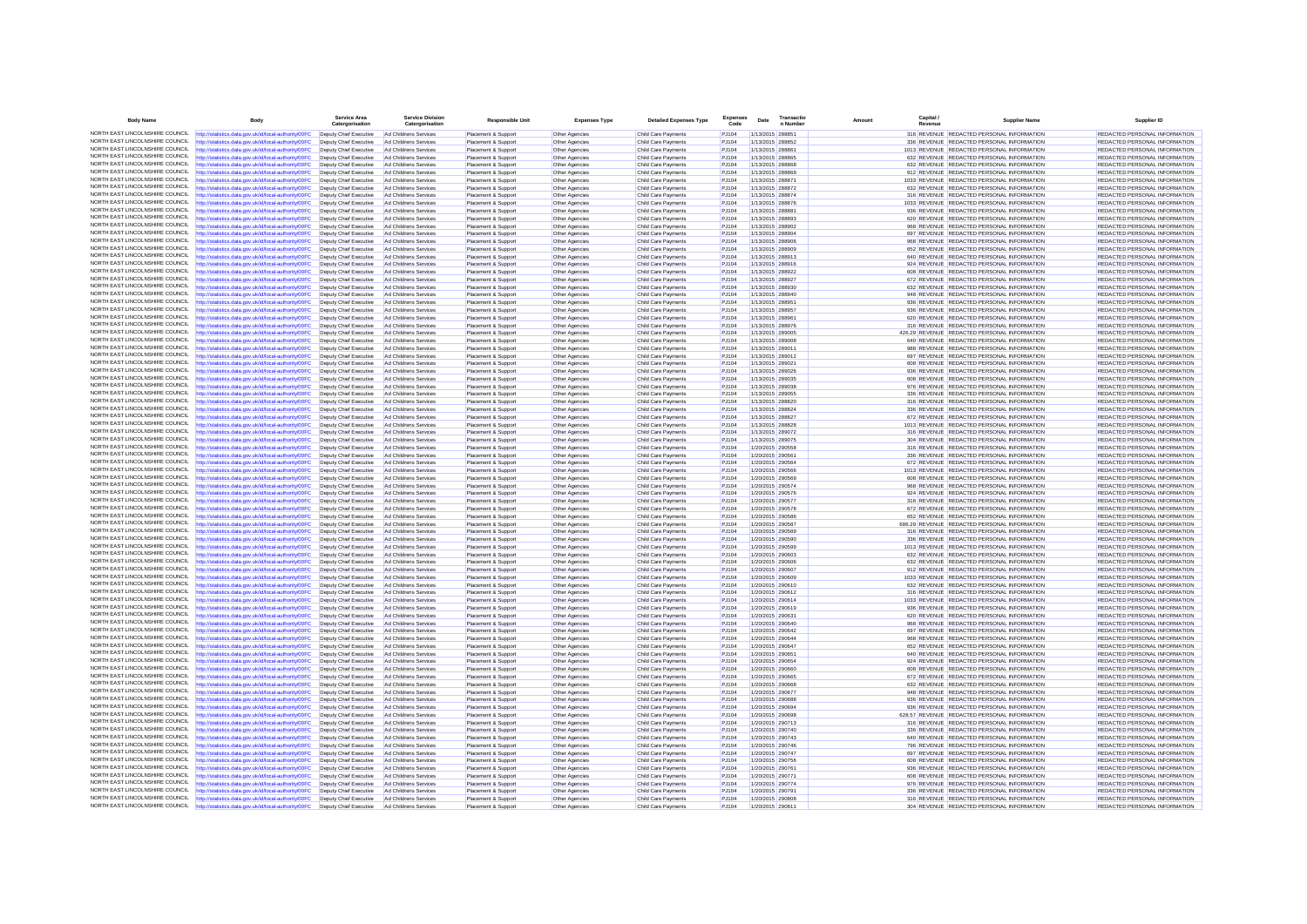| <b>Body Name</b>                                                   | Body                                                                                                                                                                                                                        | Service Are<br>Catero                            | Service Divisio<br>Catergorisation             | <b>Responsible Unit</b>                    | <b>Expenses Type</b>             | <b>Detailed Expenses Type</b>              | Code            | Date | Transacti<br>n Numbe                 | Capital<br>Amount | <b>Supplier Name</b>                                                                      | Supplier ID                                                    |
|--------------------------------------------------------------------|-----------------------------------------------------------------------------------------------------------------------------------------------------------------------------------------------------------------------------|--------------------------------------------------|------------------------------------------------|--------------------------------------------|----------------------------------|--------------------------------------------|-----------------|------|--------------------------------------|-------------------|-------------------------------------------------------------------------------------------|----------------------------------------------------------------|
|                                                                    | NORTH EAST LINCOLNSHIRE COUNCIL http://statistics.data.gov.uk/id/local-authority/00FC                                                                                                                                       | Deputy Chief Executive                           | Ad Childrens Services                          | Placement & Support                        | Other Agencies                   | Child Care Payments                        | PJ104           |      | 1/27/2015 292609                     |                   | 336 REVENUE REDACTED PERSONAL INFORMATION                                                 | REDACTED PERSONAL INFORMATION                                  |
|                                                                    | NORTH EAST LINCOLNSHIRE COUNCIL http://statistics.data.gov.uk/id/local-authority/00FC                                                                                                                                       | Deputy Chief Executive                           | Ad Childrens Services                          | Placement & Support                        | Other Agencies                   | Child Care Payments                        | P.1104          |      | 1/27/2015 292612                     |                   | 672 REVENUE REDACTED PERSONAL INFORMATION                                                 | REDACTED PERSONAL INFORMATION                                  |
| NORTH EAST LINCOLNSHIRE COUNCIL                                    | http://statistics.data.gov.uk/id/local-authority/00FC                                                                                                                                                                       | Deputy Chief Executive                           | Ad Childrens Services                          | Placement & Support                        | Other Agencies                   | Child Care Payments                        | PJ104           |      | 1/27/2015 292613                     |                   | 426.29 REVENUE REDACTED PERSONAL INFORMATION                                              | REDACTED PERSONAL INFORMATION                                  |
| NORTH FAST LINCOLNSHIRE COUNCIL                                    | http://statistics.data.gov.uk/id/local-authority/00FC                                                                                                                                                                       | Deputy Chief Executive                           | Ad Childrens Services                          | Placement & Support                        | Other Agencies                   | Child Care Payments                        | PJ104           |      | 1/27/2015 292614                     |                   | 1013 REVENUE REDACTED PERSONAL INFORMATION                                                | REDACTED PERSONAL INFORMATION                                  |
| NORTH EAST LINCOLNSHIRE COUNCIL                                    | NORTH EAST LINCOLNSHIRE COUNCIL http://statistics.data.gov.uk/id/local-authority/00FC                                                                                                                                       | Deputy Chief Executive<br>Deputy Chief Executive | Ad Childrens Services                          | Placement & Support                        | Other Agencies                   | Child Care Payments                        | PJ104<br>PJ104  |      | 1/27/2015 292617                     |                   | 608 REVENUE REDACTED PERSONAL INFORMATION                                                 | REDACTED PERSONAL INFORMATION                                  |
| NORTH EAST LINCOLNSHIRE COUNCIL                                    | http://statistics.data.gov.uk/id/local-authority/00FC<br>http://statistics.data.gov.uk/id/local-authority/00FC                                                                                                              | Deputy Chief Executive                           | Ad Childrens Services<br>Ad Childrens Service  | Placement & Support<br>Placement & Support | Other Agencies<br>Other Agencies | Child Care Payments<br>Child Care Payments | PJ104           |      | 1/27/2015 292623<br>1/27/2015 292625 |                   | 968 REVENUE REDACTED PERSONAL INFORMATION<br>924 REVENUE REDACTED PERSONAL INFORMATION    | REDACTED PERSONAL INFORMATION<br>REDACTED PERSONAL INFORMATION |
|                                                                    | NORTH EAST LINCOLNSHIRE COUNCIL http://statistics.data.gov.uk/id/local-authority/00FC                                                                                                                                       | Deputy Chief Executive                           | Ad Childrens Services                          | Placement & Support                        | Other Agencies                   | Child Care Payments                        | PJ104           |      | 1/27/2015 292626                     |                   | 316 REVENUE REDACTED PERSONAL INFORMATION                                                 | REDACTED PERSONAL INFORMATION                                  |
| NORTH EAST LINCOLNSHIRE COUNCIL                                    | http://statistics.data.gov.uk/id/local-authority/00FC                                                                                                                                                                       | Deputy Chief Executive                           | Ad Childrens Services                          | Placement & Support                        | Other Agencies                   | Child Care Payments                        | PJ104           |      | 1/27/2015 292627                     |                   | 672 REVENUE REDACTED PERSONAL INFORMATION                                                 | REDACTED PERSONAL INFORMATION                                  |
| NORTH EAST LINCOLNSHIRE COUNCIL                                    | http://statistics.data.gov.uk/id/local-authority/00FC                                                                                                                                                                       | Deputy Chief Executive                           | Ad Childrens Services                          | Placement & Support                        | Other Agencies                   | Child Care Payments                        | PJ104           |      | 1/27/2015 292658                     |                   | 1033 REVENUE REDACTED PERSONAL INFORMATION                                                | REDACTED PERSONAL INFORMATION                                  |
| NORTH EAST LINCOLNSHIRE COUNCIL                                    | http://statistics.data.gov.uk/id/local-authority/00FC                                                                                                                                                                       | Deputy Chief Executive                           | Ad Childrens Services                          | Placement & Support                        | Other Agencies                   | Child Care Payments                        | PJ104           |      | 1/27/2015 292659                     |                   | 632 REVENUE REDACTED PERSONAL INFORMATION                                                 | REDACTED PERSONAL INFORMATION                                  |
| NORTH EAST LINCOLNSHIRE COUNCIL<br>NORTH EAST LINCOLNSHIRE COUNCIL | http://statistics.data.gov.uk/id/local-authority/00FC                                                                                                                                                                       | Deputy Chief Executive                           | Ad Childrens Services                          | Placement & Support                        | Other Agencies                   | Child Care Payments                        | PJ104           |      | 1/27/2015 292661                     |                   | 316 REVENUE REDACTED PERSONAL INFORMATION                                                 | <b>REDACTED PERSONAL INFORMATION</b>                           |
| NORTH FAST LINCOLNSHIRE COUNCIL                                    | http://statistics.data.gov.uk/id/local-authority/00FC<br>http://statistics.data.gov.uk/id/local-authority/00FC                                                                                                              | Deputy Chief Executive<br>Deputy Chief Executive | Ad Childrens Service<br>Ad Childrens Services  | Placement & Suppor<br>Placement & Support  | Other Agencies<br>Other Agencies | Child Care Payments<br>Child Care Payments | PJ104<br>PJ104  |      | 1/27/2015 292663<br>1/27/2015 292668 |                   | 1033 REVENUE REDACTED PERSONAL INFORMATION<br>936 REVENUE REDACTED PERSONAL INFORMATION   | REDACTED PERSONAL INFORMATION<br>REDACTED PERSONAL INFORMATION |
| NORTH EAST LINCOLNSHIRE COUNCIL                                    | http://statistics.data.gov.uk/id/local-authority/00FC                                                                                                                                                                       | Deputy Chief Executive                           | Ad Childrens Services                          | Placement & Support                        | Other Agencies                   | Child Care Payments                        | P.1104          |      | 1/27/2015 292709                     |                   | 608 REVENUE REDACTED PERSONAL INFORMATION                                                 | REDACTED PERSONAL INFORMATION                                  |
|                                                                    | NORTH EAST LINCOLNSHIRE COUNCIL http://statistics.data.gov.uk/id/local-authority/00FC                                                                                                                                       | Deputy Chief Executive                           | Ad Childrens Service                           | Placement & Suppor                         | <b>Other Agencies</b>            | Child Care Payments                        | PJ104           |      | 1/27/2015 292635                     |                   | 652 REVENUE REDACTED PERSONAL INFORMATION                                                 | REDACTED PERSONAL INFORMATION                                  |
|                                                                    | NORTH EAST LINCOLNSHIRE COUNCIL http://statistics.data.gov.uk/id/local-authority/00FC                                                                                                                                       | Deputy Chief Executive                           | Ad Childrens Services                          | Placement & Support                        | Other Agencies                   | Child Care Payments                        | PJ104           |      | 1/27/2015 292636                     |                   | 697 REVENUE REDACTED PERSONAL INFORMATION                                                 | REDACTED PERSONAL INFORMATION                                  |
| NORTH EAST LINCOLNSHIRE COUNCIL                                    | http://statistics.data.gov.uk/id/local-authority/00FC                                                                                                                                                                       | Deputy Chief Executive                           | Ad Childrens Services                          | Placement & Support                        | Other Agencies                   | Child Care Payments                        | PJ104           |      | 1/27/2015 292638                     |                   | 316 REVENUE REDACTED PERSONAL INFORMATION                                                 | REDACTED PERSONAL INFORMATION                                  |
| NORTH EAST LINCOLNSHIRE COUNCIL<br>NORTH EAST LINCOLNSHIRE COUNCIL | http://statistics.data.gov.uk/id/local-authority/00FC                                                                                                                                                                       | Deputy Chief Executive                           | Ad Childrens Services                          | Placement & Support                        | Other Agencies                   | Child Care Payments                        | PJ104           |      | 1/27/2015 292639                     |                   | 336 REVENUE REDACTED PERSONAL INFORMATION                                                 | REDACTED PERSONAL INFORMATION                                  |
| NORTH EAST LINCOLNSHIRE COUNCIL                                    | http://statistics.data.gov.uk/id/local-authority/00FC                                                                                                                                                                       | Deputy Chief Executive                           | Ad Childrens Services                          | Placement & Support                        | Other Agencies                   | Child Care Payments                        | PJ104           |      | 1/27/2015 292714                     |                   | 672 REVENUE REDACTED PERSONAL INFORMATION                                                 | REDACTED PERSONAL INFORMATION                                  |
|                                                                    | http://statistics.data.gov.uk/id/local-authority/00FC<br>NORTH EAST LINCOLNSHIRE COUNCIL http://statistics.data.gov.uk/id/local-authority/00FC                                                                              | Deputy Chief Executive<br>Deputy Chief Executive | Ad Childrens Services<br>Ad Childrens Services | Placement & Support                        | Other Agencies                   | Child Care Payments<br>Child Care Payments | PJ104<br>PJ104  |      | 1/27/2015 292717<br>1/27/2015 292726 |                   | 632 REVENUE REDACTED PERSONAL INFORMATION<br>948 REVENUE REDACTED PERSONAL INFORMATION    | REDACTED PERSONAL INFORMATION<br>REDACTED PERSONAL INFORMATION |
|                                                                    | NORTH EAST LINCOLNSHIRE COUNCIL http://statistics.data.gov.uk/id/local-authority/00FC                                                                                                                                       | Deputy Chief Executive                           | Ad Childrens Services                          | Placement & Support<br>Placement & Support | Other Agencies<br>Other Agencies | Child Care Payments                        | PJ104           |      | 1/27/2015 292648                     |                   | 1013 REVENUE REDACTED PERSONAL INFORMATION                                                | REDACTED PERSONAL INFORMATION                                  |
| NORTH EAST LINCOLNSHIRE COUNCIL                                    | http://statistics.data.gov.uk/id/local-authority/00FC                                                                                                                                                                       | Deputy Chief Executive                           | Ad Childrens Services                          | Placement & Support                        | Other Agencies                   | Child Care Payments                        | PJ104           |      | 1/27/2015 292652                     |                   | 805.71 REVENUE REDACTED PERSONAL INFORMATION                                              | REDACTED PERSONAL INFORMATION                                  |
|                                                                    | NORTH EAST LINCOLNSHIRE COUNCIL http://statistics.data.gov.uk/id/local-authority/00FC                                                                                                                                       | Deputy Chief Executive                           | Ad Childrens Services                          | Placement & Support                        | Other Agencies                   | Child Care Payments                        | PJ104           |      | 1/27/2015 292655                     |                   | 632 REVENUE REDACTED PERSONAL INFORMATION                                                 | REDACTED PERSONAL INFORMATION                                  |
| NORTH EAST LINCOLNSHIRE COUNCIL                                    | http://statistics.data.gov.uk/id/local-authority/00FC                                                                                                                                                                       | Deputy Chief Executive                           | Ad Childrens Services                          | Placement & Support                        | Other Agencies                   | Child Care Payments                        | PJ104           |      | 1/27/2015 292656                     |                   | 912 REVENUE REDACTED PERSONAL INFORMATION                                                 | REDACTED PERSONAL INFORMATION                                  |
| NORTH EAST LINCOLNSHIRE COUNCIL                                    | http://statistics.data.gov.uk/id/local-authority/00FC                                                                                                                                                                       | Deputy Chief Executive                           | Ad Childrens Services                          | Placement & Support                        | Other Agencies                   | Child Care Payments                        | PJ104           |      | 1/27/2015 292680                     |                   | 620 REVENUE REDACTED PERSONAL INFORMATION                                                 | REDACTED PERSONAL INFORMATION                                  |
|                                                                    | NORTH EAST LINCOLNSHIRE COUNCIL http://statistics.data.gov.uk/id/local-authority/00FC                                                                                                                                       | Deputy Chief Executive                           | Ad Childrens Services                          | Placement & Support                        | Other Agencies                   | Child Care Payments                        | PJ104           |      | 1/27/2015 292689                     |                   | 968 REVENUE REDACTED PERSONAL INFORMATION                                                 | REDACTED PERSONAL INFORMATION                                  |
| NORTH EAST LINCOLNSHIRE COUNCIL                                    | http://statistics.data.gov.uk/id/local-authority/00FC                                                                                                                                                                       | Deputy Chief Executive                           | Ad Childrens Services                          | Placement & Support                        | Other Agencies                   | Child Care Payments                        | P.1104          |      | 1/27/2015 292691                     |                   | 697 REVENUE REDACTED PERSONAL INFORMATION                                                 | REDACTED PERSONAL INFORMATION                                  |
| NORTH FAST LINCOLNSHIRE COUNCIL<br>NORTH EAST LINCOLNSHIRE COUNCIL | http://statistics.data.gov.uk/id/local-authority/00FC                                                                                                                                                                       | Deputy Chief Executive                           | Ad Childrens Service                           | Placement & Suppor                         | Other Agencies                   | Child Care Payments                        | PJ104           |      | 1/27/2015 292693                     |                   | 968 REVENUE REDACTED PERSONAL INFORMATION                                                 | REDACTED PERSONAL INFORMATION                                  |
| NORTH EAST LINCOLNSHIRE COUNCIL                                    | http://statistics.data.gov.uk/id/local-authority/00FC<br>http://statistics.data.gov.uk/id/local-authority/00FC                                                                                                              | Deputy Chief Executive<br>Deputy Chief Executive | Ad Childrens Services<br>Ad Childrens Services | Placement & Support<br>Placement & Support | Other Agencies<br>Other Agencies | Child Care Payments<br>Child Care Payments | PJ104<br>PJ104  |      | 1/27/2015 292696<br>1/27/2015 292700 |                   | 652 REVENUE REDACTED PERSONAL INFORMATION<br>640 REVENUE REDACTED PERSONAL INFORMATION    | REDACTED PERSONAL INFORMATION<br>REDACTED PERSONAL INFORMATION |
| NORTH EAST LINCOLNSHIRE COUNCIL                                    | http://statistics.data.gov.uk/id/local-authority/00FC                                                                                                                                                                       | Deputy Chief Executive                           | Ad Childrens Services                          | Placement & Suppor                         | Other Agencies                   | Child Care Payments                        | PJ104           |      | 1/27/2015 292703                     |                   | 924 REVENUE REDACTED PERSONAL INFORMATION                                                 | REDACTED PERSONAL INFORMATION                                  |
|                                                                    | NORTH EAST LINCOLNSHIRE COUNCIL http://statistics.data.gov.uk/id/local-authority/00FC                                                                                                                                       | Deputy Chief Executive                           | Ad Childrens Services                          | Placement & Support                        | Other Agencies                   | Child Care Payments                        | PJ104           |      | 1/27/2015 292738                     |                   | 936 REVENUE REDACTED PERSONAL INFORMATION                                                 | REDACTED PERSONAL INFORMATION                                  |
| NORTH EAST LINCOLNSHIRE COUNCIL                                    | http://statistics.data.gov.uk/id/local-authority/00FC                                                                                                                                                                       | Deputy Chief Executive                           | Ad Childrens Services                          | Placement & Support                        | Other Agencies                   | Child Care Payments                        | PJ104           |      | 1/27/2015 292744                     |                   | 936 REVENUE REDACTED PERSONAL INFORMATION                                                 | REDACTED PERSONAL INFORMATION                                  |
| NORTH EAST LINCOLNSHIRE COUNCIL                                    | http://statistics.data.gov.uk/id/local-authority/00FC                                                                                                                                                                       | Deputy Chief Executive                           | Ad Childrens Services                          | Placement & Support                        | Other Agencies                   | Child Care Payments                        | PJ104           |      | 1/27/2015 292748                     |                   | 632 REVENUE REDACTED PERSONAL INFORMATION                                                 | REDACTED PERSONAL INFORMATION                                  |
| NORTH EAST LINCOLNSHIRE COUNCIL                                    | http://statistics.data.gov.uk/id/local-authority/00FC                                                                                                                                                                       | Deputy Chief Executive                           | Ad Childrens Services                          | Placement & Support                        | Other Agencies                   | Child Care Payments                        | PJ104           |      | 1/27/2015 292762                     |                   | 316 REVENUE REDACTED PERSONAL INFORMATION                                                 | REDACTED PERSONAL INFORMATION                                  |
| NORTH EAST LINCOLNSHIRE COUNCIL                                    | http://statistics.data.gov.uk/id/local-authority/00FC                                                                                                                                                                       | Deputy Chief Executive                           | Ad Childrens Services                          | Placement & Support                        | Other Agencies                   | Child Care Payments                        | PJ104           |      | 1/27/2015 292789                     |                   | 336 REVENUE REDACTED PERSONAL INFORMATION                                                 | REDACTED PERSONAL INFORMATION                                  |
|                                                                    | NORTH EAST LINCOLNSHIRE COUNCIL http://statistics.data.gov.uk/id/local-authority/00FC                                                                                                                                       | Deputy Chief Executive                           | Ad Childrens Services                          | Placement & Support                        | Other Agencies                   | Child Care Payments                        | PJ104           |      | 1/27/2015 292792                     |                   | 640 REVENUE REDACTED PERSONAL INFORMATION                                                 | REDACTED PERSONAL INFORMATION                                  |
| NORTH EAST LINCOLNSHIRE COUNCIL                                    | NORTH EAST LINCOLNSHIRE COUNCIL http://statistics.data.gov.uk/id/local-authority/00FC                                                                                                                                       | Deputy Chief Executive                           | Ad Childrens Services                          | Placement & Support                        | Other Agencies                   | Child Care Payments                        | PJ104           |      | 1/27/2015 292795                     |                   | 652 REVENUE REDACTED PERSONAL INFORMATION                                                 | REDACTED PERSONAL INFORMATION                                  |
|                                                                    | http://statistics.data.gov.uk/id/local-authority/00FC<br>NORTH EAST LINCOLNSHIRE COUNCIL http://statistics.data.gov.uk/id/local-authority/00FC                                                                              | Deputy Chief Executive<br>Deputy Chief Executive | Ad Childrens Services<br>Ad Childrens Services | Placement & Support                        | Other Agencies                   | Child Care Payments                        | PJ104<br>PJ104  |      | 1/27/2015 292796<br>1/27/2015 292804 |                   | 697 REVENUE REDACTED PERSONAL INFORMATION<br>608 REVENUE REDACTED PERSONAL INFORMATION    | REDACTED PERSONAL INFORMATION<br>REDACTED PERSONAL INFORMATION |
| NORTH EAST LINCOLNSHIRE COUNCIL                                    | http://statistics.data.gov.uk/id/local-authority/00FC                                                                                                                                                                       | Deputy Chief Executive                           | Ad Childrens Service                           | Placement & Support<br>Placement & Support | Other Agencies<br>Other Agencies | Child Care Payments<br>Child Care Payments | PJ104           |      | 1/27/2015 292809                     |                   | 936 REVENUE REDACTED PERSONAL INFORMATION                                                 | REDACTED PERSONAL INFORMATION                                  |
| NORTH FAST LINCOLNSHIRE COUNCIL                                    | http://statistics.data.gov.uk/id/local-authority/00FC                                                                                                                                                                       | Deputy Chief Executive                           | Ad Childrens Services                          | Placement & Support                        | Other Agencies                   | Child Care Payments                        | PJ104           |      | 1/27/2015 292819                     |                   | 613.14 REVENUE REDACTED PERSONAL INFORMATION                                              | REDACTED PERSONAL INFORMATION                                  |
|                                                                    | NORTH EAST LINCOLNSHIRE COUNCIL http://statistics.data.gov.uk/id/local-authority/00FC                                                                                                                                       | Deputy Chief Executive                           | Ad Childrens Services                          | Placement & Support                        | Other Agencies                   | Child Care Payments                        | PJ104           |      | 1/27/2015 292822                     |                   | 976 REVENUE REDACTED PERSONAL INFORMATION                                                 | REDACTED PERSONAL INFORMATION                                  |
|                                                                    | NORTH EAST LINCOLNSHIRE COUNCIL http://statistics.data.gov.uk/id/local-authority/00FC                                                                                                                                       | Deputy Chief Executive                           | Ad Childrens Services                          | Placement & Support                        | Other Agencies                   | Child Care Payments                        | PJ104           |      | 1/27/2015 292840                     |                   | 336 REVENUE REDACTED PERSONAL INFORMATION                                                 | REDACTED PERSONAL INFORMATION                                  |
| NORTH EAST LINCOLNSHIRE COUNCIL                                    | http://statistics.data.gov.uk/id/local-authority/00FC                                                                                                                                                                       | Deputy Chief Executive                           | Ad Childrens Services                          | Placement & Support                        | Other Agencies                   | Child Care Payments                        | PJ104           |      | 1/27/2015 292606                     |                   | 316 REVENUE REDACTED PERSONAL INFORMATION                                                 | REDACTED PERSONAL INFORMATION                                  |
| NORTH EAST LINCOLNSHIRE COUNCIL                                    | http://statistics.data.gov.uk/id/local-authority/00FC                                                                                                                                                                       | Deputy Chief Executive                           | Ad Childrens Services                          | Placement & Support                        | Other Agencies                   | Child Care Payments                        | PJ104           |      | 1/27/2015 292858                     |                   | 316 REVENUE REDACTED PERSONAL INFORMATION                                                 | REDACTED PERSONAL INFORMATION                                  |
| NORTH EAST LINCOLNSHIRE COUNCIL<br>NORTH EAST LINCOLNSHIRE COUNCIL | http://statistics.data.gov.uk/id/local-authority/00FC                                                                                                                                                                       | Deputy Chief Executive                           | Ad Childrens Services                          | Placement & Support                        | Other Agencies                   | Child Care Payments                        | PJ104           |      | 1/27/2015 292861                     |                   | 304 REVENUE REDACTED PERSONAL INFORMATION                                                 | REDACTED PERSONAL INFORMATION                                  |
|                                                                    | http://statistics.data.gov.uk/id/local-authority/00FC<br>NORTH EAST LINCOLNSHIRE COUNCIL http://statistics.data.gov.uk/id/local-authority/00FC                                                                              | Deputy Chief Executive<br>Deputy Chief Executive | Ad Childrens Services<br>Ad Childrens Services | Placement & Support<br>Placement & Support | Other Agencies<br>Other Agencies | Child Care Payments<br>Child Care Payments | PJ104<br>PJ104  |      | 1/27/2015 292867<br>1/6/2015 287587  |                   | 437.73 REVENUE REDACTED PERSONAL INFORMATION<br>268 REVENUE REDACTED PERSONAL INFORMATION | REDACTED PERSONAL INFORMATION<br>REDACTED PERSONAL INFORMATION |
| NORTH EAST LINCOLNSHIRE COUNCIL                                    | http://statistics.data.gov.uk/id/local-authority/00FC                                                                                                                                                                       | Deputy Chief Executive                           | Ad Childrens Services                          | Placement & Support                        | Other Agencies                   | Child Care Payments                        | PJ104           |      | 1/6/2015 287711                      |                   | 268 REVENUE REDACTED PERSONAL INFORMATION                                                 | REDACTED PERSONAL INFORMATION                                  |
|                                                                    | NORTH EAST LINCOLNSHIRE COUNCIL http://statistics.data.gov.uk/id/local-authority/00FC                                                                                                                                       | Deputy Chief Executive                           | Ad Childrens Services                          | Placement & Support                        | Other Agencies                   | Child Care Payments                        | PJ104           |      | 1/6/2015 287724                      |                   | 268 REVENUE REDACTED PERSONAL INFORMATION                                                 | REDACTED PERSONAL INFORMATION                                  |
| NORTH EAST LINCOLNSHIRE COUNCIL                                    | http://statistics.data.gov.uk/id/local-authority/00FC                                                                                                                                                                       | Deputy Chief Executive Ad Childrens Services     |                                                | Placement & Support                        | Other Agencies                   | Child Care Payments                        | PJ104           |      | 1/6/2015 287730                      |                   | 308 REVENUE REDACTED PERSONAL INFORMATION                                                 | REDACTED PERSONAL INFORMATION                                  |
| NORTH EAST LINCOLNSHIRE COUNCIL                                    | http://statistics.data.gov.uk/id/local-authority/00FC                                                                                                                                                                       | Deputy Chief Executive                           | Ad Childrens Services                          | Placement & Support                        | Other Agencies                   | Child Care Payments                        | PJ104           |      | 1/6/2015 287735                      |                   | 268 REVENUE REDACTED PERSONAL INFORMATION                                                 | REDACTED PERSONAL INFORMATION                                  |
| NORTH EAST LINCOLNSHIRE COUNCIL                                    | http://statistics.data.gov.uk/id/local-authority/00FC                                                                                                                                                                       | Deputy Chief Executive                           | Ad Childrens Service                           | Placement & Suppor                         | Other Agencies                   | Child Care Payments                        | PJ104           |      | 1/6/2015 287480                      |                   | 366 REVENUE REDACTED PERSONAL INFORMATION                                                 | REDACTED PERSONAL INFORMATION                                  |
| NORTH EAST LINCOLNSHIRE COUNCIL                                    | http://statistics.data.gov.uk/id/local-authority/00FC                                                                                                                                                                       | Deputy Chief Executive                           | Ad Childrens Services                          | Placement & Support                        | Other Agencies                   | Child Care Payments                        | PJ104           |      | 1/6/2015 287484                      |                   | 333 REVENUE REDACTED PERSONAL INFORMATION                                                 | REDACTED PERSONAL INFORMATION                                  |
| NORTH EAST LINCOLNSHIRE COUNCIL                                    | http://statistics.data.gov.uk/id/local-authority/00FC<br>NORTH EAST LINCOLNSHIRE COUNCIL http://statistics.data.gov.uk/id/local-authority/00FC                                                                              | Deputy Chief Executive                           | Ad Childrens Services                          | Placement & Support                        | Other Agencies                   | Child Care Payments                        | PJ104           |      | 1/6/2015 287490                      |                   | 333 REVENUE REDACTED PERSONAL INFORMATION                                                 | REDACTED PERSONAL INFORMATION<br>REDACTED PERSONAL INFORMATION |
| NORTH EAST LINCOLNSHIRE COUNCIL                                    | http://statistics.data.gov.uk/id/local-authority/00FC                                                                                                                                                                       | Deputy Chief Executive<br>Deputy Chief Executive | Ad Childrens Services<br>Ad Childrens Service  | Placement & Support<br>Placement & Suppor  | Other Agencies<br>Other Agencies | Child Care Payments<br>Child Care Payments | P.1104<br>PJ104 |      | 1/6/2015 287739<br>1/6/2015 287503   |                   | 348 57 REVENUE REDACTED PERSONAL INFORMATION<br>308 REVENUE REDACTED PERSONAL INFORMATION | REDACTED PERSONAL INFORMATION                                  |
| NORTH EAST LINCOLNSHIRE COUNCIL                                    | http://statistics.data.gov.uk/id/local-authority/00FC                                                                                                                                                                       | Deputy Chief Executive                           | Ad Childrens Services                          | Placement & Support                        | Other Agencies                   | Child Care Payments                        | PJ104           |      | 1/6/2015 287517                      |                   | 268 REVENUE REDACTED PERSONAL INFORMATION                                                 | REDACTED PERSONAL INFORMATION                                  |
|                                                                    | NORTH EAST LINCOLNSHIRE COUNCIL http://statistics.data.gov.uk/id/local-authority/00FC                                                                                                                                       | Deputy Chief Executive                           | Ad Childrens Services                          | Placement & Support                        | Other Agencies                   | Child Care Payments                        | PJ104           |      | 1/6/2015 287527                      |                   | 358 REVENUE REDACTED PERSONAL INFORMATION                                                 | REDACTED PERSONAL INFORMATION                                  |
|                                                                    | NORTH EAST LINCOLNSHIRE COUNCIL http://statistics.data.gov.uk/id/local-authority/00FC                                                                                                                                       | Deputy Chief Executive                           | Ad Childrens Services                          | Placement & Support                        | Other Agencies                   | Child Care Payments                        | PJ104           |      | 1/6/2015 287530                      |                   | 268 REVENUE REDACTED PERSONAL INFORMATION                                                 | REDACTED PERSONAL INFORMATION                                  |
| NORTH EAST LINCOLNSHIRE COUNCIL                                    | http://statistics.data.gov.uk/id/local-authority/00FC                                                                                                                                                                       | Deputy Chief Executive                           | Ad Childrens Services                          | Placement & Support                        | Other Agencies                   | Child Care Payments                        | PJ104           |      | 1/6/2015 287539                      |                   | 552 REVENUE REDACTED PERSONAL INFORMATION                                                 | REDACTED PERSONAL INFORMATION                                  |
| NORTH EAST LINCOLNSHIRE COUNCIL                                    | http://statistics.data.gov.uk/id/local-authority/00FC                                                                                                                                                                       | Deputy Chief Executive                           | Ad Childrens Services                          | Placement & Support                        | Other Agencies                   | Child Care Payments                        | PJ104           |      | 1/6/2015 287566                      |                   | 268 REVENUE REDACTED PERSONAL INFORMATION                                                 | REDACTED PERSONAL INFORMATION                                  |
| NORTH EAST LINCOLNSHIRE COUNCIL                                    | http://statistics.data.gov.uk/id/local-authority/00FC                                                                                                                                                                       | Deputy Chief Executive                           | Ad Childrens Services                          | Placement & Support                        | Other Agencies                   | Child Care Payments                        | PJ104           |      | 1/13/2015 288830                     |                   | 333 REVENUE REDACTED PERSONAL INFORMATION                                                 | REDACTED PERSONAL INFORMATION                                  |
| NORTH EAST LINCOLNSHIRE COUNCIL                                    | http://statistics.data.gov.uk/id/local-authority/00FC                                                                                                                                                                       | Deputy Chief Executive                           | Ad Childrens Services                          | Placement & Support                        | Other Agencies                   | Child Care Payments                        | PJ104           |      | 1/13/2015 288843                     |                   | 308 REVENUE REDACTED PERSONAL INFORMATION                                                 | REDACTED PERSONAL INFORMATION                                  |
| NORTH EAST LINCOLNSHIRE COUNCIL                                    | NORTH EAST LINCOLNSHIRE COUNCIL http://statistics.data.gov.uk/id/local-authority/00FC                                                                                                                                       | Deputy Chief Executive                           | Ad Childrens Services                          | Placement & Support                        | Other Agencies                   | Child Care Payments                        | PJ104           |      | 1/13/2015 288857                     |                   | 268 REVENUE REDACTED PERSONAL INFORMATION                                                 | REDACTED PERSONAL INFORMATION                                  |
| NORTH EAST LINCOLNSHIRE COUNCIL                                    | http://statistics.data.gov.uk/id/local-authority/00FC<br>http://statistics.data.gov.uk/id/local-authority/00FC                                                                                                              | Deputy Chief Executive<br>Deputy Chief Executive | Ad Childrens Services<br>Ad Childrens Services | Placement & Support<br>Placement & Support | Other Agencies<br>Other Agencies | Child Care Payments<br>Child Care Payments | PJ104<br>PJ104  |      | 1/13/2015 288867<br>1/13/2015 288870 |                   | 358 REVENUE REDACTED PERSONAL INFORMATION<br>268 REVENUE REDACTED PERSONAL INFORMATION    | REDACTED PERSONAL INFORMATION<br>REDACTED PERSONAL INFORMATION |
|                                                                    | NORTH EAST LINCOLNSHIRE COUNCIL http://statistics.data.gov.uk/id/local-authority/00FC                                                                                                                                       | Deputy Chief Executive                           | Ad Childrens Services                          | Placement & Support                        | Other Agencies                   | Child Care Payments                        | PJ104           |      | 1/13/2015 288879                     |                   | 442 REVENUE REDACTED PERSONAL INFORMATION                                                 | REDACTED PERSONAL INFORMATION                                  |
| NORTH EAST LINCOLNSHIRE COUNCIL                                    | http://statistics.data.gov.uk/id/local-authority/00FC                                                                                                                                                                       | Deputy Chief Executive                           | Ad Childrens Services                          | Placement & Support                        | Other Agencies                   | Child Care Payments                        | PJ104           |      | 1/13/2015 288905                     |                   | 268 REVENUE REDACTED PERSONAL INFORMATION                                                 | REDACTED PERSONAL INFORMATION                                  |
| NORTH EAST LINCOLNSHIRE COUNCIL                                    | http://statistics.data.gov.uk/id/local-authority/00FC                                                                                                                                                                       | Deputy Chief Executive                           | Ad Childrens Service                           | Placement & Suppor                         | Other Agencies                   | Child Care Payments                        | PJ104           |      | 1/13/2015 288926                     |                   | 268 REVENUE REDACTED PERSONAL INFORMATION                                                 | REDACTED PERSONAL INFORMATION                                  |
| NORTH EAST LINCOLNSHIRE COUNCIL                                    | http://statistics.data.gov.uk/id/local-authority/00FC                                                                                                                                                                       | Deputy Chief Executive                           | Ad Childrens Services                          | Placement & Support                        | Other Agencies                   | Child Care Payments                        | PJ104           |      | 1/13/2015 289034                     |                   | 374 REVENUE REDACTED PERSONAL INFORMATION                                                 | REDACTED PERSONAL INFORMATION                                  |
| NORTH EAST LINCOLNSHIRE COUNCIL                                    | http://statistics.data.gov.uk/id/local-authority/00FC                                                                                                                                                                       | Deputy Chief Executive                           | Ad Childrens Services                          | Placement & Support                        | Other Agencies                   | Child Care Payments                        | PJ104           |      | 1/13/2015 289050                     |                   | 268 REVENUE REDACTED PERSONAL INFORMATION                                                 | REDACTED PERSONAL INFORMATION                                  |
|                                                                    | NORTH EAST LINCOLNSHIRE COUNCIL http://statistics.data.gov.uk/id/local-authority/00FC                                                                                                                                       | Deputy Chief Executive                           | Ad Childrens Services                          | Placement & Support                        | Other Agencies                   | Child Care Payments                        | P.1104          |      | 1/13/2015 288821                     |                   | 366 REVENUE REDACTED PERSONAL INFORMATION                                                 | REDACTED PERSONAL INFORMATION                                  |
| NORTH FAST LINCOLNSHIRE COUNCIL                                    | http://statistics.data.gov.uk/id/local-authority/00FC                                                                                                                                                                       | Deputy Chief Executive                           | Ad Childrens Services                          | Placement & Support                        | Other Agencies                   | Child Care Payments                        | PJ104           |      | 1/13/2015 288825                     |                   | 333 REVENUE REDACTED PERSONAL INFORMATION                                                 | REDACTED PERSONAL INFORMATION                                  |
| NORTH EAST LINCOLNSHIRE COUNCIL                                    | http://statistics.data.gov.uk/id/local-authority/00FC<br>NORTH EAST LINCOLNSHIRE COUNCIL http://statistics.data.gov.uk/id/local-authority/00FC                                                                              | Deputy Chief Executive<br>Deputy Chief Executive | Ad Childrens Services<br>Ad Childrens Services | Placement & Support                        | Other Agencies                   | Child Care Payments                        | PJ104<br>PJ104  |      | 1/13/2015 289068<br>1/13/2015 289073 |                   | 308 REVENUE REDACTED PERSONAL INFORMATION<br>268 REVENUE REDACTED PERSONAL INFORMATION    | REDACTED PERSONAL INFORMATION<br>REDACTED PERSONAL INFORMATION |
|                                                                    | NORTH EAST LINCOLNSHIRE COUNCIL http://statistics.data.gov.uk/id/local-authority/00FC                                                                                                                                       | Deputy Chief Executive                           | Ad Childrens Services                          | Placement & Support<br>Placement & Support | Other Agencies<br>Other Agencies | Child Care Payments<br>Child Care Payments | PJ104           |      | 1/13/2015 28908                      |                   | 1914.29 REVENUE REDACTED PERSONAL INFORMATION                                             | REDACTED PERSONAL INFORMATION                                  |
| NORTH EAST LINCOLNSHIRE COUNCIL                                    | http://statistics.data.gov.uk/id/local-authority/00FC                                                                                                                                                                       | Deputy Chief Executive                           | Ad Childrens Services                          | Placement & Support                        | Other Agencies                   | Child Care Payments                        | PJ104           |      | 1/20/2015 290559                     |                   | 366 REVENUE REDACTED PERSONAL INFORMATION                                                 | REDACTED PERSONAL INFORMATION                                  |
|                                                                    | NORTH EAST LINCOLNSHIRE COUNCIL http://statistics.data.gov.uk/id/local-authority/00FC                                                                                                                                       | Deputy Chief Executive                           | Ad Childrens Services                          | Placement & Support                        | Other Agencies                   | Child Care Payments                        | PJ104           |      | 1/20/2015 290562                     |                   | 333 REVENUE REDACTED PERSONAL INFORMATION                                                 | REDACTED PERSONAL INFORMATION                                  |
| NORTH EAST LINCOLNSHIRE COUNCIL                                    | http://statistics.data.gov.uk/id/local-authority/00FC                                                                                                                                                                       | Deputy Chief Executive                           | Ad Childrens Services                          | Placement & Support                        | Other Agencies                   | Child Care Payments                        | PJ104           |      | 1/20/2015 290581                     |                   | 308 REVENUE REDACTED PERSONAL INFORMATION                                                 | REDACTED PERSONAL INFORMATION                                  |
| NORTH EAST LINCOLNSHIRE COUNCIL                                    | http://statistics.data.gov.uk/id/local-authority/00FC                                                                                                                                                                       | Deputy Chief Executive                           | Ad Childrens Services                          | Placement & Support                        | Other Agencies                   | Child Care Payments                        | PJ104           |      | 1/20/2015 290595                     |                   | 268 REVENUE REDACTED PERSONAL INFORMATION                                                 | REDACTED PERSONAL INFORMATION                                  |
|                                                                    | NORTH EAST LINCOLNSHIRE COUNCIL http://statistics.data.gov.uk/id/local-authority/00FC                                                                                                                                       | Deputy Chief Executive Ad Childrens Services     |                                                | Placement & Support                        | Other Agencies                   | Child Care Payments                        | PJ104           |      | 1/20/2015 290605                     |                   | 358 REVENUE REDACTED PERSONAL INFORMATION                                                 | REDACTED PERSONAL INFORMATION                                  |
|                                                                    | NORTH EAST LINCOLNSHIRE COUNCIL http://statistics.data.gov.uk/id/local-authority/00FC                                                                                                                                       | Deputy Chief Executive                           | Ad Childrens Service                           | Placement & Support                        | Other Agencies                   | Child Care Payments                        | PJ104           |      | 1/20/2015 290608                     |                   | 268 REVENUE REDACTED PERSONAL INFORMATION                                                 | REDACTED PERSONAL INFORMATION                                  |
|                                                                    | NORTH EAST LINCOLNSHIRE COUNCIL http://statistics.data.gov.uk/id/local-authority/00FC                                                                                                                                       | Deputy Chief Executive                           | Ad Childrens Service                           | Placement & Support                        | Other Agencies                   | Child Care Payments                        | PJ104           |      | 1/20/2015 290617                     |                   | 442 REVENUE REDACTED PERSONAL INFORMATION                                                 | REDACTED PERSONAL INFORMATION                                  |
|                                                                    | NORTH EAST LINCOLNSHIRE COUNCIL http://statistics.data.gov.uk/id/local-authority/00FC Deputy Chief Executive Ad Childrens Services<br>NORTH EAST LINCOLNSHIRE COUNCIL http://statistics.data.gov.uk/id/local-authority/00FC | Deputy Chief Executive                           | Ad Childrens Services                          | Placement & Support<br>Placement & Support | Other Agencies<br>Other Agencies | Child Care Payments<br>Child Care Payments | PJ104<br>PJ104  |      | 1/20/2015 290643<br>1/20/2015 290664 |                   | 268 REVENUE REDACTED PERSONAL INFORMATION<br>268 REVENUE REDACTED PERSONAL INFORMATION    | REDACTED PERSONAL INFORMATION<br>REDACTED PERSONAL INFORMATION |
|                                                                    |                                                                                                                                                                                                                             |                                                  |                                                |                                            |                                  |                                            |                 |      |                                      |                   |                                                                                           |                                                                |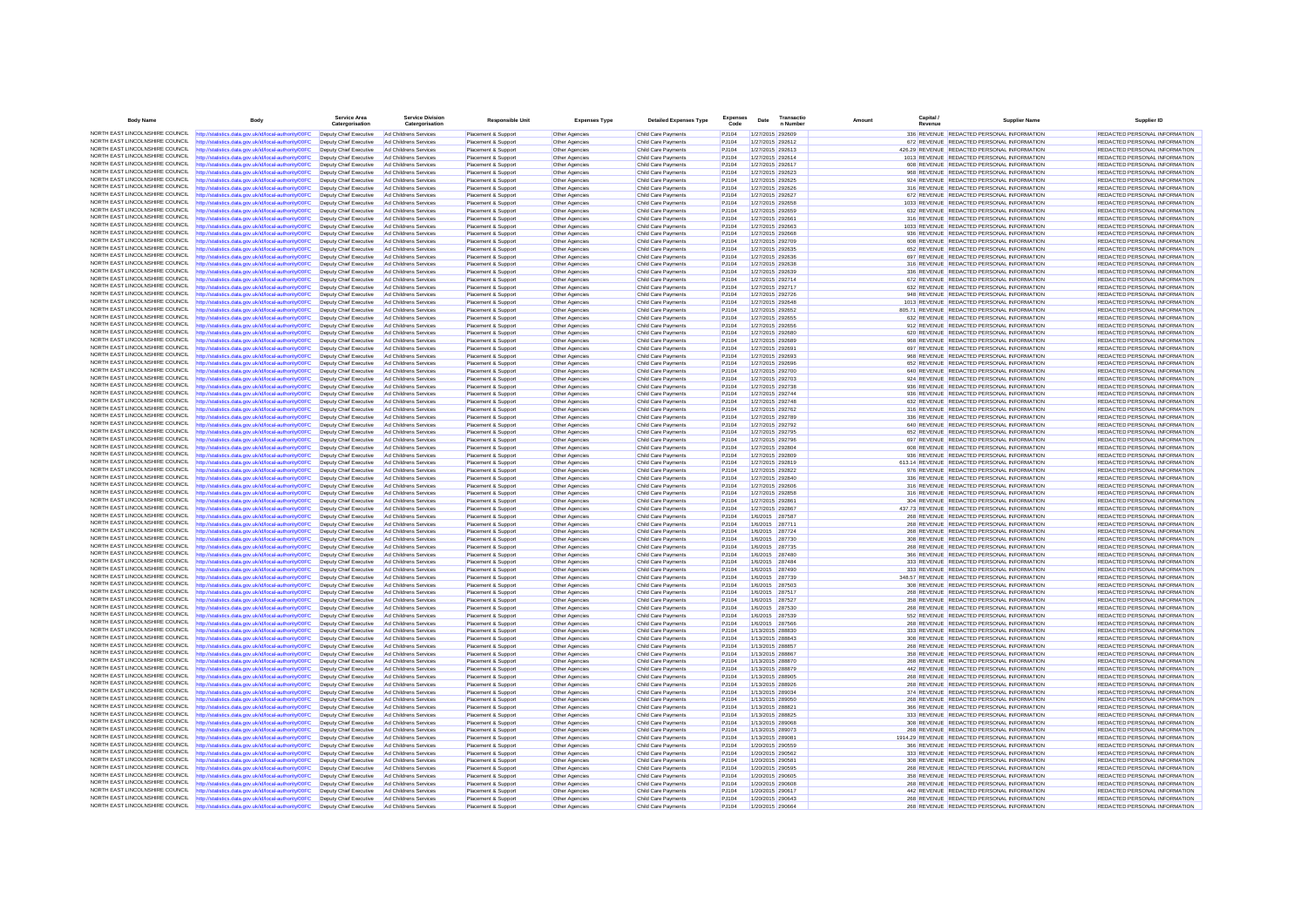| <b>Body Name</b>                                                   | Body                                                                                                                                                                                                                        | Service Are<br>Catero                            | Service Divisio<br>Catergorisation             | <b>Responsible Unit</b>                    | <b>Expenses Type</b>             | <b>Detailed Expenses Type</b>                                  | Code                  | Date                                 | Transacti<br>n Numbe | Capita<br>Amount | <b>Supplier Name</b>                                                                         | Supplier ID                                                    |
|--------------------------------------------------------------------|-----------------------------------------------------------------------------------------------------------------------------------------------------------------------------------------------------------------------------|--------------------------------------------------|------------------------------------------------|--------------------------------------------|----------------------------------|----------------------------------------------------------------|-----------------------|--------------------------------------|----------------------|------------------|----------------------------------------------------------------------------------------------|----------------------------------------------------------------|
|                                                                    | NORTH EAST LINCOLNSHIRE COUNCIL http://statistics.data.gov.uk/id/local-authority/00FC                                                                                                                                       | Deputy Chief Executive                           | Ad Childrens Services                          | Placement & Support                        | Other Agencies                   | Child Care Payments                                            | PJ104                 | 1/20/2015 290776                     |                      |                  | 2736.29 REVENUE REDACTED PERSONAL INFORMATION                                                | REDACTED PERSONAL INFORMATION                                  |
|                                                                    | NORTH EAST LINCOLNSHIRE COUNCIL http://statistics.data.gov.uk/id/local-authority/00FC                                                                                                                                       | Deputy Chief Executive                           | Ad Childrens Services                          | Placement & Support                        | Other Agencies                   | Child Care Payments                                            | P.1104                | 1/20/2015 290786                     |                      |                  | 268 REVENUE REDACTED PERSONAL INFORMATION                                                    | REDACTED PERSONAL INFORMATION                                  |
| NORTH EAST LINCOLNSHIRE COUNCIL                                    | http://statistics.data.gov.uk/id/local-authority/00FC                                                                                                                                                                       | Deputy Chief Executive                           | Ad Childrens Services                          | Placement & Support                        | Other Agencies                   | Child Care Payments                                            | PJ104                 | 1/20/2015 290804                     |                      |                  | 308 REVENUE REDACTED PERSONAL INFORMATION                                                    | REDACTED PERSONAL INFORMATION                                  |
| NORTH FAST LINCOLNSHIRE COUNCIL                                    | ttp://statistics.data.gov.uk/id/local-authority/00FC                                                                                                                                                                        | Deputy Chief Executive                           | Ad Childrens Services                          | Placement & Support                        | Other Agencies                   | Child Care Payments                                            | PJ104                 | 1/20/2015 290809                     |                      |                  | 268 REVENUE REDACTED PERSONAL INFORMATION                                                    | REDACTED PERSONAL INFORMATION                                  |
| NORTH EAST LINCOLNSHIRE COUNCIL                                    | NORTH EAST LINCOLNSHIRE COUNCIL http://statistics.data.gov.uk/id/local-authority/00FC                                                                                                                                       | Deputy Chief Executive<br>Deputy Chief Executive | Ad Childrens Services                          | Placement & Support                        | Other Agencies                   | Child Care Payments                                            | PJ104<br>PJ104        | 1/27/2015 292607                     |                      |                  | 366 REVENUE REDACTED PERSONAL INFORMATION                                                    | REDACTED PERSONAL INFORMATION                                  |
| NORTH EAST LINCOLNSHIRE COUNCIL                                    | http://statistics.data.gov.uk/id/local-authority/00FC<br>http://statistics.data.gov.uk/id/local-authority/00FC                                                                                                              | Deputy Chief Executive                           | Ad Childrens Services<br>Ad Childrens Service  | Placement & Support<br>Placement & Support | Other Agencies<br>Other Agencies | Child Care Payments<br>Child Care Payments                     | PJ104                 | 1/27/2015 292610<br>1/27/2015 292630 |                      |                  | 333 REVENUE REDACTED PERSONAL INFORMATION<br>308 REVENUE REDACTED PERSONAL INFORMATION       | REDACTED PERSONAL INFORMATION<br>REDACTED PERSONAL INFORMATION |
| NORTH EAST LINCOLNSHIRE COUNCIL                                    | http://statistics.data.gov.uk/id/local-authority/00FC                                                                                                                                                                       | Deputy Chief Executive                           | Ad Childrens Services                          | Placement & Support                        | Other Agencies                   | Child Care Payments                                            | PJ104                 | 1/27/2015 292657                     |                      |                  | 268 REVENUE REDACTED PERSONAL INFORMATION                                                    | REDACTED PERSONAL INFORMATION                                  |
| NORTH EAST LINCOLNSHIRE COUNCIL                                    | http://statistics.data.gov.uk/id/local-authority/00FC                                                                                                                                                                       | Deputy Chief Executive                           | Ad Childrens Services                          | Placement & Support                        | Other Agencies                   | Child Care Payments                                            | PJ104                 | 1/27/2015 292666                     |                      |                  | 442 REVENUE REDACTED PERSONAL INFORMATION                                                    | REDACTED PERSONAL INFORMATION                                  |
| NORTH EAST LINCOLNSHIRE COUNCIL                                    | http://statistics.data.gov.uk/id/local-authority/00FC                                                                                                                                                                       | Deputy Chief Executive                           | Ad Childrens Services                          | Placement & Support                        | Other Agencies                   | Child Care Payments                                            | PJ104                 | 1/27/2015 292713                     |                      |                  | 268 REVENUE REDACTED PERSONAL INFORMATION                                                    | REDACTED PERSONAL INFORMATION                                  |
| NORTH EAST LINCOLNSHIRE COUNCIL                                    | http://statistics.data.gov.uk/id/local-authority/00FC                                                                                                                                                                       | Deputy Chief Executive                           | Ad Childrens Services                          | Placement & Support                        | Other Agencies                   | Child Care Payments                                            | PJ104                 | 1/27/2015 292644                     |                      |                  | 268 REVENUE REDACTED PERSONAL INFORMATION                                                    | REDACTED PERSONAL INFORMATION                                  |
| NORTH EAST LINCOLNSHIRE COUNCIL<br>NORTH EAST LINCOLNSHIRE COUNCIL | http://statistics.data.gov.uk/id/local-authority/00FC                                                                                                                                                                       | Deputy Chief Executive                           | Ad Childrens Services                          | Placement & Support                        | Other Agencies                   | Child Care Payments                                            | PJ104                 | 1/27/2015 292654                     |                      |                  | 358 REVENUE REDACTED PERSONAL INFORMATION                                                    | <b>REDACTED PERSONAL INFORMATION</b>                           |
| NORTH FAST LINCOLNSHIRE COUNCIL                                    | http://statistics.data.gov.uk/id/local-authority/00FC<br>http://statistics.data.gov.uk/id/local-authority/00FC                                                                                                              | Deputy Chief Executive<br>Deputy Chief Executive | Ad Childrens Service<br>Ad Childrens Services  | Placement & Suppor<br>Placement & Support  | Other Agencies<br>Other Agencies | Child Care Payments<br>Child Care Payments                     | PJ104<br>PJ104        | 1/27/2015 292692<br>1/27/2015 292835 |                      |                  | 268 REVENUE REDACTED PERSONAL INFORMATION<br>268 REVENUE REDACTED PERSONAL INFORMATION       | REDACTED PERSONAL INFORMATION<br>REDACTED PERSONAL INFORMATION |
| NORTH EAST LINCOLNSHIRE COUNCIL                                    | http://statistics.data.gov.uk/id/local-authority/00FC                                                                                                                                                                       | Deputy Chief Executive                           | Ad Childrens Services                          | Placement & Support                        | Other Agencies                   | Child Care Payments                                            | P.1104                | 1/27/2015 292854                     |                      |                  | 308 REVENUE REDACTED PERSONAL INFORMATION                                                    | REDACTED PERSONAL INFORMATION                                  |
| NORTH EAST LINCOLNSHIRE COUNCIL                                    | http://statistics.data.gov.uk/id/local-authority/00FC                                                                                                                                                                       | Deputy Chief Executive                           | Ad Childrens Service                           | Placement & Suppor                         | Other Agencies                   | Child Care Payments                                            | PJ104                 | 1/27/2015 292859                     |                      |                  | 268 REVENUE REDACTED PERSONAL INFORMATION                                                    | REDACTED PERSONAL INFORMATION                                  |
|                                                                    | NORTH EAST LINCOLNSHIRE COUNCIL http://statistics.data.gov.uk/id/local-authority/00FC                                                                                                                                       | Deputy Chief Executive                           | Ad Childrens Services                          | Placement & Support                        | Other Agencies                   | Child Care Payments                                            | PJ104                 | 1/27/2015 292870                     |                      |                  | 488 REVENUE REDACTED PERSONAL INFORMATION                                                    | REDACTED PERSONAL INFORMATION                                  |
| NORTH EAST LINCOLNSHIRE COUNCIL                                    | http://statistics.data.gov.uk/id/local-authority/00FC                                                                                                                                                                       | Deputy Chief Executive                           | Ad Childrens Services                          | Placement & Support                        | Other Agencies                   | Child Care Payments                                            | PJ104                 | 1/27/2015 292871                     |                      |                  | 1254.86 REVENUE REDACTED PERSONAL INFORMATION                                                | REDACTED PERSONAL INFORMATION                                  |
| NORTH EAST LINCOLNSHIRE COUNCIL                                    | http://statistics.data.gov.uk/id/local-authority/00FC                                                                                                                                                                       | Deputy Chief Executive                           | Ad Childrens Services                          | Placement & Support                        | Other Agencies                   | Child Care Payments                                            | PJ104                 | 1/27/2015 292873                     |                      |                  | 411.43 REVENUE REDACTED PERSONAL INFORMATION                                                 | REDACTED PERSONAL INFORMATION                                  |
| NORTH EAST LINCOLNSHIRE COUNCIL<br>NORTH EAST LINCOLNSHIRE COUNCIL | http://statistics.data.gov.uk/id/local-authority/00FC                                                                                                                                                                       | Deputy Chief Executive                           | Ad Childrens Services                          | Placement & Support                        | Other Agencies                   | Child Care Payments                                            | PJ104                 | 1/27/2015 292825                     |                      |                  | 540.29 REVENUE REDACTED PERSONAL INFORMATION                                                 | REDACTED PERSONAL INFORMATION                                  |
|                                                                    | http://statistics.data.gov.uk/id/local-authority/00FC<br>NORTH EAST LINCOLNSHIRE COUNCIL http://statistics.data.gov.uk/id/local-authority/00FC                                                                              | Deputy Chief Executive<br>Deputy Chief Executive | Ad Childrens Services<br>Ad Childrens Services | Placement & Support<br>Placement & Support | Other Agencies                   | <b>Contract Plus</b><br><b>Contract Plus</b>                   | PJ135<br>PJ135        | 1/6/2015 287587<br>1/6/2015 287640   |                      |                  | 315 REVENUE REDACTED PERSONAL INFORMATION<br>315 REVENUE REDACTED PERSONAL INFORMATION       | REDACTED PERSONAL INFORMATION<br>REDACTED PERSONAL INFORMATION |
|                                                                    | NORTH EAST LINCOLNSHIRE COUNCIL http://statistics.data.gov.uk/id/local-authority/00FC                                                                                                                                       | Deputy Chief Executive                           | Ad Childrens Services                          | Placement & Support                        | Other Agencies<br>Other Agencies | <b>Contract Plus</b>                                           | PJ135                 | 1/6/2015 287653                      |                      |                  | 315 REVENUE REDACTED PERSONAL INFORMATION                                                    | REDACTED PERSONAL INFORMATION                                  |
| NORTH EAST LINCOLNSHIRE COUNCIL                                    | http://statistics.data.gov.uk/id/local-authority/00FC                                                                                                                                                                       | Deputy Chief Executive                           | Ad Childrens Services                          | Placement & Support                        | Other Agencies                   | <b>Contract Plus</b>                                           | PJ135                 | 1/6/2015 287698                      |                      |                  | 315 REVENUE REDACTED PERSONAL INFORMATION                                                    | REDACTED PERSONAL INFORMATION                                  |
| NORTH EAST LINCOLNSHIRE COUNCIL                                    | http://statistics.data.gov.uk/id/local-authority/00FC                                                                                                                                                                       | Deputy Chief Executive                           | Ad Childrens Services                          | Placement & Support                        | Other Agencies                   | <b>Contract Plus</b>                                           | PJ135                 | 1/6/2015 287700                      |                      |                  | 315 REVENUE REDACTED PERSONAL INFORMATION                                                    | REDACTED PERSONAL INFORMATION                                  |
| NORTH EAST LINCOLNSHIRE COUNCIL                                    | http://statistics.data.gov.uk/id/local-authority/00FC                                                                                                                                                                       | Deputy Chief Executive                           | Ad Childrens Services                          | Placement & Support                        | Other Agencies                   | Contract Plus                                                  | PJ135                 | 1/6/2015 287484                      |                      |                  | 315 REVENUE REDACTED PERSONAL INFORMATION                                                    | REDACTED PERSONAL INFORMATION                                  |
| NORTH EAST LINCOLNSHIRE COUNCIL                                    | http://statistics.data.gov.uk/id/local-authority/00FC                                                                                                                                                                       | Deputy Chief Executive                           | Ad Childrens Services                          | Placement & Support                        | Other Agencies                   | <b>Contract Plus</b>                                           | PJ135                 | 1/6/2015                             | 287490               |                  | 315 REVENUE REDACTED PERSONAL INFORMATION                                                    | REDACTED PERSONAL INFORMATION                                  |
| NORTH EAST LINCOLNSHIRE COUNCIL                                    | http://statistics.data.gov.uk/id/local-authority/00FC                                                                                                                                                                       | Deputy Chief Executive                           | Ad Childrens Services                          | Placement & Support                        | Other Agencies                   | <b>Contract Plus</b>                                           | PJ135                 | 1/6/2015 287503                      |                      |                  | 315 REVENUE REDACTED PERSONAL INFORMATION                                                    | REDACTED PERSONAL INFORMATION                                  |
| NORTH EAST LINCOLNSHIRE COUNCIL                                    | http://statistics.data.gov.uk/id/local-authority/00FC                                                                                                                                                                       | Deputy Chief Executive                           | Ad Childrens Services                          | Placement & Support                        | Other Agencies                   | <b>Contract Plus</b>                                           | P.1135                | 1/6/2015 287517                      |                      |                  | 315 REVENUE REDACTED PERSONAL INFORMATION                                                    | REDACTED PERSONAL INFORMATION                                  |
| NORTH FAST LINCOLNSHIRE COUNCIL<br>NORTH EAST LINCOLNSHIRE COUNCIL | http://statistics.data.gov.uk/id/local-authority/00FC                                                                                                                                                                       | Deputy Chief Executive                           | Ad Childrens Service                           | Placement & Suppor                         | Other Agencies                   | <b>Contract Plus</b>                                           | PJ135                 | 1/6/2015                             | 287526               |                  | 315 REVENUE REDACTED PERSONAL INFORMATION                                                    | REDACTED PERSONAL INFORMATION                                  |
| NORTH EAST LINCOLNSHIRE COUNCIL                                    | http://statistics.data.gov.uk/id/local-authority/00FC<br>http://statistics.data.gov.uk/id/local-authority/00FC                                                                                                              | Deputy Chief Executive<br>Deputy Chief Executive | Ad Childrens Services<br>Ad Childrens Services | Placement & Support<br>Placement & Support | Other Agencies                   | <b>Contract Plus</b><br><b>Contract Plus</b>                   | <b>PJ135</b><br>PJ135 | 1/6/2015 287530<br>1/6/2015 287539   |                      |                  | 315 REVENUE REDACTED PERSONAL INFORMATION<br>315 REVENUE REDACTED PERSONAL INFORMATION       | REDACTED PERSONAL INFORMATION<br>REDACTED PERSONAL INFORMATION |
| NORTH EAST LINCOLNSHIRE COUNCIL                                    | http://statistics.data.gov.uk/id/local-authority/00FC                                                                                                                                                                       | Deputy Chief Executive                           | Ad Childrens Services                          | Placement & Suppor                         | Other Agencies<br>Other Agencies | <b>Contract Plus</b>                                           | PJ135                 | 1/6/2015                             | 287556               |                  | 315 REVENUE REDACTED PERSONAL INFORMATION                                                    | REDACTED PERSONAL INFORMATION                                  |
| NORTH FAST LINCOLNSHIRE COUNCIL                                    | http://statistics.data.gov.uk/id/local-authority/00FC                                                                                                                                                                       | Deputy Chief Executive                           | Ad Childrens Services                          | Placement & Support                        | Other Agencies                   | <b>Contract Plus</b>                                           | <b>PJ135</b>          | 1/6/2015 287564                      |                      |                  | 315 REVENUE REDACTED PERSONAL INFORMATION                                                    | REDACTED PERSONAL INFORMATION                                  |
| NORTH EAST LINCOLNSHIRE COUNCIL                                    | http://statistics.data.gov.uk/id/local-authority/00FC                                                                                                                                                                       | Deputy Chief Executive                           | Ad Childrens Services                          | Placement & Support                        | Other Agencies                   | <b>Contract Plus</b>                                           | PJ135                 | 1/6/2015 287569                      |                      |                  | 315 REVENUE REDACTED PERSONAL INFORMATION                                                    | REDACTED PERSONAL INFORMATION                                  |
| NORTH EAST LINCOLNSHIRE COUNCIL                                    | http://statistics.data.gov.uk/id/local-authority/00FC                                                                                                                                                                       | Deputy Chief Executive                           | Ad Childrens Services                          | Placement & Support                        | Other Agencies                   | <b>Contract Plus</b>                                           | PJ135                 | 1/13/2015 288830                     |                      |                  | 315 REVENUE REDACTED PERSONAL INFORMATION                                                    | REDACTED PERSONAL INFORMATION                                  |
| NORTH EAST LINCOLNSHIRE COUNCIL                                    | http://statistics.data.gov.uk/id/local-authority/00FC                                                                                                                                                                       | Deputy Chief Executive                           | Ad Childrens Services                          | Placement & Support                        | Other Agencies                   | <b>Contract Plus</b>                                           | PJ135                 | 1/13/2015 288843                     |                      |                  | 315 REVENUE REDACTED PERSONAL INFORMATION                                                    | REDACTED PERSONAL INFORMATION                                  |
| NORTH EAST LINCOLNSHIRE COUNCIL                                    | http://statistics.data.gov.uk/id/local-authority/00FC                                                                                                                                                                       | Deputy Chief Executive                           | Ad Childrens Services                          | Placement & Support                        | Other Agencies                   | <b>Contract Plus</b>                                           | PJ135                 | 1/13/2015 288857                     |                      |                  | 315 REVENUE REDACTED PERSONAL INFORMATION                                                    | REDACTED PERSONAL INFORMATION                                  |
|                                                                    | NORTH EAST LINCOLNSHIRE COUNCIL http://statistics.data.gov.uk/id/local-authority/00FC                                                                                                                                       | Deputy Chief Executive                           | Ad Childrens Services                          | Placement & Support                        | Other Agencies                   | <b>Contract Plus</b>                                           | <b>PJ135</b>          | 1/13/2015 288866                     |                      |                  | 315 REVENUE REDACTED PERSONAL INFORMATION                                                    | REDACTED PERSONAL INFORMATION                                  |
| NORTH EAST LINCOLNSHIRE COUNCIL<br>NORTH EAST LINCOLNSHIRE COUNCIL | http://statistics.data.gov.uk/id/local-authority/00FC                                                                                                                                                                       | Deputy Chief Executive                           | Ad Childrens Services                          | Placement & Support                        | Other Agencies                   | <b>Contract Plus</b>                                           | PJ135                 | 1/13/2015 288870                     |                      |                  | 315 REVENUE REDACTED PERSONAL INFORMATION                                                    | REDACTED PERSONAL INFORMATION                                  |
| NORTH EAST LINCOLNSHIRE COUNCIL                                    | http://statistics.data.gov.uk/id/local-authority/00FC                                                                                                                                                                       | Deputy Chief Executive<br>Deputy Chief Executive | Ad Childrens Services<br>Ad Childrens Services | Placement & Support                        | Other Agencies                   | <b>Contract Plus</b>                                           | PJ135<br>PJ135        | 1/13/2015 288879<br>1/13/2015 288895 |                      |                  | 315 REVENUE REDACTED PERSONAL INFORMATION<br>315 REVENUE REDACTED PERSONAL INFORMATION       | REDACTED PERSONAL INFORMATION<br>REDACTED PERSONAL INFORMATION |
| NORTH EAST LINCOLNSHIRE COUNCIL                                    | http://statistics.data.gov.uk/id/local-authority/00FC<br>http://statistics.data.gov.uk/id/local-authority/00FC                                                                                                              | Deputy Chief Executive                           | Ad Childrens Service                           | Placement & Support<br>Placement & Suppor  | Other Agencies<br>Other Agencies | <b>Contract Plus</b><br><b>Contract Plus</b>                   | PJ135                 | 1/13/2015 288903                     |                      |                  | 315 REVENUE REDACTED PERSONAL INFORMATION                                                    | REDACTED PERSONAL INFORMATION                                  |
| NORTH FAST LINCOLNSHIRE COUNCIL                                    | http://statistics.data.gov.uk/id/local-authority/00FC                                                                                                                                                                       | Deputy Chief Executive                           | Ad Childrens Services                          | Placement & Support                        | Other Agencies                   | <b>Contract Plus</b>                                           | PJ135                 | 1/13/2015 288908                     |                      |                  | 315 REVENUE REDACTED PERSONAL INFORMATION                                                    | REDACTED PERSONAL INFORMATION                                  |
|                                                                    | NORTH EAST LINCOLNSHIRE COUNCIL http://statistics.data.gov.uk/id/local-authority/00FC                                                                                                                                       | Deputy Chief Executive                           | Ad Childrens Services                          | Placement & Support                        | Other Agencies                   | <b>Contract Plus</b>                                           | <b>PJ135</b>          | 1/13/2015 288926                     |                      |                  | 315 REVENUE REDACTED PERSONAL INFORMATION                                                    | REDACTED PERSONAL INFORMATION                                  |
|                                                                    | NORTH EAST LINCOLNSHIRE COUNCIL http://statistics.data.gov.uk/id/local-authority/00FC                                                                                                                                       | Deputy Chief Executive                           | Ad Childrens Services                          | Placement & Support                        | Other Agencies                   | <b>Contract Plus</b>                                           | PJ135                 | 1/13/2015 288940                     |                      |                  | 2295 REVENUE REDACTED PERSONAL INFORMATION                                                   | REDACTED PERSONAL INFORMATION                                  |
| NORTH EAST LINCOLNSHIRE COUNCIL                                    | http://statistics.data.gov.uk/id/local-authority/00FC                                                                                                                                                                       | Deputy Chief Executive                           | Ad Childrens Services                          | Placement & Support                        | Other Agencies                   | <b>Contract Plus</b>                                           | <b>PJ135</b>          | 1/13/2015 288980                     |                      |                  | 315 REVENUE REDACTED PERSONAL INFORMATION                                                    | REDACTED PERSONAL INFORMATION                                  |
| NORTH EAST LINCOLNSHIRE COUNCIL                                    | http://statistics.data.gov.uk/id/local-authority/00FC                                                                                                                                                                       | Deputy Chief Executive                           | Ad Childrens Services                          | Placement & Support                        | Other Agencies                   | <b>Contract Plus</b>                                           | PJ135                 | 1/13/2015 288992                     |                      |                  | 315 REVENUE REDACTED PERSONAL INFORMATION                                                    | REDACTED PERSONAL INFORMATION                                  |
| NORTH EAST LINCOLNSHIRE COUNCIL<br>NORTH EAST LINCOLNSHIRE COUNCIL | http://statistics.data.gov.uk/id/local-authority/00FC                                                                                                                                                                       | Deputy Chief Executive                           | Ad Childrens Services                          | Placement & Support                        | Other Agencies                   | <b>Contract Plus</b>                                           | PJ135                 | 1/13/2015 289037                     |                      |                  | 315 REVENUE REDACTED PERSONAL INFORMATION                                                    | REDACTED PERSONAL INFORMATION                                  |
| NORTH EAST LINCOLNSHIRE COUNCIL                                    | http://statistics.data.gov.uk/id/local-authority/00FC<br>http://statistics.data.gov.uk/id/local-authority/00FC                                                                                                              | Deputy Chief Executive<br>Deputy Chief Executive | Ad Childrens Services<br>Ad Childrens Services | Placement & Suppor<br>Placement & Support  | Other Agencies<br>Other Agencies | <b>Contract Plus</b><br><b>Contract Plus</b>                   | PJ135<br>PJ135        | 1/13/2015 289039<br>1/13/2015 288825 |                      |                  | 315 REVENUE REDACTED PERSONAL INFORMATION<br>315 REVENUE REDACTED PERSONAL INFORMATION       | REDACTED PERSONAL INFORMATION<br>REDACTED PERSONAL INFORMATION |
| NORTH EAST LINCOLNSHIRE COUNCIL                                    | http://statistics.data.gov.uk/id/local-authority/00FC                                                                                                                                                                       | Deputy Chief Executive                           | Ad Childrens Services                          | Placement & Support                        | Other Agencies                   | <b>Contract Plus</b>                                           | PJ135                 | 1/20/2015 290562                     |                      |                  | 315 REVENUE REDACTED PERSONAL INFORMATION                                                    | REDACTED PERSONAL INFORMATION                                  |
| NORTH EAST LINCOLNSHIRE COUNCIL                                    | http://statistics.data.gov.uk/id/local-authority/00FC                                                                                                                                                                       | Deputy Chief Executive                           | Ad Childrens Services                          | Placement & Support                        | Other Agencies                   | <b>Contract Plus</b>                                           | PJ135                 | 1/20/2015 290568                     |                      |                  | 315 REVENUE REDACTED PERSONAL INFORMATION                                                    | REDACTED PERSONAL INFORMATION                                  |
| NORTH EAST LINCOLNSHIRE COUNCIL                                    | http://statistics.data.gov.uk/id/local-authority/00FC                                                                                                                                                                       | Deputy Chief Executive Ad Childrens Services     |                                                | Placement & Support                        | Other Agencies                   | <b>Contract Plus</b>                                           | <b>PJ135</b>          | 1/20/2015 290581                     |                      |                  | 315 REVENUE REDACTED PERSONAL INFORMATION                                                    | REDACTED PERSONAL INFORMATION                                  |
| NORTH EAST LINCOLNSHIRE COUNCIL                                    | http://statistics.data.gov.uk/id/local-authority/00FC                                                                                                                                                                       | Deputy Chief Executive                           | Ad Childrens Services                          | Placement & Support                        | Other Agencies                   | <b>Contract Plus</b>                                           | PJ135                 | 1/20/2015 290595                     |                      |                  | 315 REVENUE REDACTED PERSONAL INFORMATION                                                    | REDACTED PERSONAL INFORMATION                                  |
| NORTH EAST LINCOLNSHIRE COUNCIL                                    | http://statistics.data.gov.uk/id/local-authority/00FC                                                                                                                                                                       | Deputy Chief Executive                           | Ad Childrens Service                           | Placement & Suppor                         | Other Agencies                   | <b>Contract Plus</b>                                           | PJ135                 | 1/20/2015 290604                     |                      |                  | 315 REVENUE REDACTED PERSONAL INFORMATION                                                    | REDACTED PERSONAL INFORMATION                                  |
| NORTH EAST LINCOLNSHIRE COUNCIL                                    | http://statistics.data.gov.uk/id/local-authority/00FC                                                                                                                                                                       | Deputy Chief Executive                           | Ad Childrens Services                          | Placement & Support                        | Other Agencies                   | <b>Contract Plus</b>                                           | PJ135                 | 1/20/2015 290608                     |                      |                  | 315 REVENUE REDACTED PERSONAL INFORMATION                                                    | REDACTED PERSONAL INFORMATION                                  |
| NORTH EAST LINCOLNSHIRE COUNCIL                                    | http://statistics.data.gov.uk/id/local-authority/00FC                                                                                                                                                                       | Deputy Chief Executive                           | Ad Childrens Services                          | Placement & Support                        | Other Agencies                   | <b>Contract Plus</b>                                           | PJ135                 | 1/20/2015 290617                     |                      |                  | 315 REVENUE REDACTED PERSONAL INFORMATION                                                    | REDACTED PERSONAL INFORMATION                                  |
| NORTH EAST LINCOLNSHIRE COUNCIL                                    | NORTH EAST LINCOLNSHIRE COUNCIL http://statistics.data.gov.uk/id/local-authority/00FC<br>http://statistics.data.gov.uk/id/local-authority/00FC                                                                              | Deputy Chief Executive<br>Deputy Chief Executive | Ad Childrens Services<br>Ad Childrens Service  | Placement & Support<br>Placement & Suppor  | Other Agencies<br>Other Agencies | <b>Contract Plus</b><br><b>Contract Plus</b>                   | P.1135<br>PJ135       | 1/20/2015 290633<br>1/20/2015 290641 |                      |                  | 315 REVENUE REDACTED PERSONAL INFORMATION<br>315 REVENUE REDACTED PERSONAL INFORMATION       | REDACTED PERSONAL INFORMATION                                  |
| NORTH EAST LINCOLNSHIRE COUNCIL                                    | http://statistics.data.gov.uk/id/local-authority/00FC                                                                                                                                                                       | Deputy Chief Executive                           | Ad Childrens Services                          | Placement & Support                        | Other Agencies                   | <b>Contract Plus</b>                                           | PJ135                 | 1/20/2015 290646                     |                      |                  | 315 REVENUE REDACTED PERSONAL INFORMATION                                                    | REDACTED PERSONAL INFORMATION<br>REDACTED PERSONAL INFORMATION |
|                                                                    | NORTH EAST LINCOLNSHIRE COUNCIL http://statistics.data.gov.uk/id/local-authority/00FC                                                                                                                                       | Deputy Chief Executive                           | Ad Childrens Services                          | Placement & Support                        | Other Agencies                   | <b>Contract Plus</b>                                           | PJ135                 | 1/20/2015 290664                     |                      |                  | 315 REVENUE REDACTED PERSONAL INFORMATION                                                    | REDACTED PERSONAL INFORMATION                                  |
| NORTH EAST LINCOLNSHIRE COUNCIL                                    | http://statistics.data.gov.uk/id/local-authority/00FC                                                                                                                                                                       | Deputy Chief Executive                           | Ad Childrens Services                          | Placement & Support                        | Other Agencies                   | <b>Contract Plus</b>                                           | PJ135                 | 1/20/2015 290677                     |                      |                  | 315 REVENUE REDACTED PERSONAL INFORMATION                                                    | REDACTED PERSONAL INFORMATION                                  |
| NORTH EAST LINCOLNSHIRE COUNCIL                                    | http://statistics.data.gov.uk/id/local-authority/00FC                                                                                                                                                                       | Deputy Chief Executive                           | Ad Childrens Services                          | Placement & Support                        | Other Agencies                   | <b>Contract Plus</b>                                           | PJ135                 | 1/20/2015 290717                     |                      |                  | 315 REVENUE REDACTED PERSONAL INFORMATION                                                    | REDACTED PERSONAL INFORMATION                                  |
| NORTH EAST LINCOLNSHIRE COUNCIL                                    | http://statistics.data.gov.uk/id/local-authority/00FC                                                                                                                                                                       | Deputy Chief Executive                           | Ad Childrens Services                          | Placement & Support                        | Other Agencies                   | <b>Contract Plus</b>                                           | PJ135                 | 1/20/2015 290728                     |                      |                  | 315 REVENUE REDACTED PERSONAL INFORMATION                                                    | REDACTED PERSONAL INFORMATION                                  |
| NORTH EAST LINCOLNSHIRE COUNCIL                                    | http://statistics.data.gov.uk/id/local-authority/00FC                                                                                                                                                                       | Deputy Chief Executive                           | Ad Childrens Services                          | Placement & Support                        | Other Agencies                   | <b>Contract Plus</b>                                           | PJ135                 | 1/20/2015 290773                     |                      |                  | 315 REVENUE REDACTED PERSONAL INFORMATION                                                    | REDACTED PERSONAL INFORMATION                                  |
| NORTH EAST LINCOLNSHIRE COUNCIL                                    | http://statistics.data.gov.uk/id/local-authority/00FC                                                                                                                                                                       | Deputy Chief Executive                           | Ad Childrens Services                          | Placement & Support                        | Other Agencies                   | <b>Contract Plus</b>                                           | PJ135                 | 1/20/2015 290775                     |                      |                  | 315 REVENUE REDACTED PERSONAL INFORMATION                                                    | REDACTED PERSONAL INFORMATION                                  |
| NORTH EAST LINCOLNSHIRE COUNCIL                                    | NORTH EAST LINCOLNSHIRE COUNCIL http://statistics.data.gov.uk/id/local-authority/00FC                                                                                                                                       | Deputy Chief Executive                           | Ad Childrens Services                          | Placement & Support                        | Other Agencies                   | <b>Contract Plus</b>                                           | PJ135                 | 1/27/2015 292610                     |                      |                  | 315 REVENUE REDACTED PERSONAL INFORMATION                                                    | REDACTED PERSONAL INFORMATION                                  |
| NORTH EAST LINCOLNSHIRE COUNCIL                                    | http://statistics.data.gov.uk/id/local-authority/00FC<br>http://statistics.data.gov.uk/id/local-authority/00FC                                                                                                              | Deputy Chief Executive<br>Deputy Chief Executive | Ad Childrens Services<br>Ad Childrens Service  | Placement & Support<br>Placement & Support | Other Agencies<br>Other Agencies | <b>Contract Plus</b><br><b>Contract Plus</b>                   | PJ135<br>PJ135        | 1/27/2015 292616<br>1/27/2015 292630 |                      |                  | 315 REVENUE REDACTED PERSONAL INFORMATION<br>315 REVENUE REDACTED PERSONAL INFORMATION       | REDACTED PERSONAL INFORMATION<br>REDACTED PERSONAL INFORMATION |
| NORTH EAST LINCOLNSHIRE COUNCIL                                    | http://statistics.data.gov.uk/id/local-authority/00FC                                                                                                                                                                       | Deputy Chief Executive                           | Ad Childrens Services                          | Placement & Support                        | Other Agencies                   | <b>Contract Plus</b>                                           | PJ135                 | 1/27/2015 292657                     |                      |                  | 315 REVENUE REDACTED PERSONAL INFORMATION                                                    | REDACTED PERSONAL INFORMATION                                  |
| NORTH EAST LINCOLNSHIRE COUNCIL                                    | http://statistics.data.gov.uk/id/local-authority/00FC                                                                                                                                                                       | Deputy Chief Executive                           | Ad Childrens Services                          | Placement & Support                        | Other Agencies                   | <b>Contract Plus</b>                                           | PJ135                 | 1/27/2015 292666                     |                      |                  | 315 REVENUE REDACTED PERSONAL INFORMATION                                                    | REDACTED PERSONAL INFORMATION                                  |
| NORTH EAST LINCOLNSHIRE COUNCIL                                    | http://statistics.data.gov.uk/id/local-authority/00FC                                                                                                                                                                       | Deputy Chief Executive                           | Ad Childrens Service                           | Placement & Suppor                         | Other Agencies                   | <b>Contract Plus</b>                                           | PJ135                 | 1/27/2015 292713                     |                      |                  | 315 REVENUE REDACTED PERSONAL INFORMATION                                                    | REDACTED PERSONAL INFORMATION                                  |
| NORTH EAST LINCOLNSHIRE COUNCIL                                    | http://statistics.data.gov.uk/id/local-authority/00FC                                                                                                                                                                       | Deputy Chief Executive                           | Ad Childrens Services                          | Placement & Support                        | Other Agencies                   | <b>Contract Plus</b>                                           | PJ135                 | 1/27/2015 292726                     |                      |                  | 315 REVENUE REDACTED PERSONAL INFORMATION                                                    | REDACTED PERSONAL INFORMATION                                  |
| NORTH EAST LINCOLNSHIRE COUNCIL                                    | http://statistics.data.gov.uk/id/local-authority/00FC                                                                                                                                                                       | Deputy Chief Executive                           | Ad Childrens Services                          | Placement & Support                        | Other Agencies                   | <b>Contract Plus</b>                                           | PJ135                 | 1/27/2015 292644                     |                      |                  | 315 REVENUE REDACTED PERSONAL INFORMATION                                                    | REDACTED PERSONAL INFORMATION                                  |
| NORTH EAST LINCOLNSHIRE COUNCIL                                    | http://statistics.data.gov.uk/id/local-authority/00FC                                                                                                                                                                       | Deputy Chief Executive                           | Ad Childrens Services                          | Placement & Support                        | Other Agencies                   | <b>Contract Plus</b>                                           | P.1135                | 1/27/2015 292653                     |                      |                  | 315 REVENUE REDACTED PERSONAL INFORMATION                                                    | REDACTED PERSONAL INFORMATION                                  |
| NORTH FAST LINCOLNSHIRE COUNCIL                                    | http://statistics.data.gov.uk/id/local-authority/00FC                                                                                                                                                                       | Deputy Chief Executive                           | Ad Childrens Services                          | Placement & Support                        | Other Agencies                   | <b>Contract Plus</b>                                           | <b>PJ135</b>          | 1/27/2015 292682                     |                      |                  | 315 REVENUE REDACTED PERSONAL INFORMATION                                                    | REDACTED PERSONAL INFORMATION                                  |
| NORTH EAST LINCOLNSHIRE COUNCIL                                    | http://statistics.data.gov.uk/id/local-authority/00FC<br>NORTH EAST LINCOLNSHIRE COUNCIL http://statistics.data.gov.uk/id/local-authority/00FC                                                                              | Deputy Chief Executive<br>Deputy Chief Executive | Ad Childrens Services<br>Ad Childrens Services | Placement & Support                        | Other Agencies                   | <b>Contract Plus</b>                                           | PJ135<br>PJ135        | 1/27/2015 292690<br>1/27/2015 292695 |                      |                  | 315 REVENUE REDACTED PERSONAL INFORMATION<br>315 REVENUE REDACTED PERSONAL INFORMATION       | REDACTED PERSONAL INFORMATION<br>REDACTED PERSONAL INFORMATION |
| NORTH EAST LINCOLNSHIRE COUNCIL                                    | http://statistics.data.gov.uk/id/local-authority/00FC                                                                                                                                                                       | Deputy Chief Executive                           | Ad Childrens Services                          | Placement & Support<br>Placement & Support | Other Agencies<br>Other Agencies | <b>Contract Plus</b><br><b>Contract Plus</b>                   | PJ135                 | 1/27/2015 292766                     |                      |                  | 315 REVENUE REDACTED PERSONAL INFORMATION                                                    | REDACTED PERSONAL INFORMATION                                  |
| NORTH EAST LINCOLNSHIRE COUNCIL                                    | http://statistics.data.gov.uk/id/local-authority/00FC                                                                                                                                                                       | Deputy Chief Executive                           | Ad Childrens Services                          | Placement & Support                        | Other Agencies                   | <b>Contract Plus</b>                                           | PJ135                 | 1/27/2015 292777                     |                      |                  | 315 REVENUE REDACTED PERSONAL INFORMATION                                                    | REDACTED PERSONAL INFORMATION                                  |
| NORTH EAST LINCOLNSHIRE COUNCIL                                    | http://statistics.data.gov.uk/id/local-authority/00FC                                                                                                                                                                       | Deputy Chief Executive                           | Ad Childrens Services                          | Placement & Support                        | Other Agencies                   | <b>Contract Plus</b>                                           | PJ135                 | 1/27/2015 292821                     |                      |                  | 315 REVENUE REDACTED PERSONAL INFORMATION                                                    | REDACTED PERSONAL INFORMATION                                  |
| NORTH EAST LINCOLNSHIRE COUNCIL                                    | http://statistics.data.gov.uk/id/local-authority/00FC                                                                                                                                                                       | Deputy Chief Executive                           | Ad Childrens Services                          | Placement & Support                        | Other Agencies                   | <b>Contract Plus</b>                                           | PJ135                 | 1/27/2015 292823                     |                      |                  | 315 REVENUE REDACTED PERSONAL INFORMATION                                                    | REDACTED PERSONAL INFORMATION                                  |
| NORTH EAST LINCOLNSHIRE COUNCIL                                    | http://statistics.data.gov.uk/id/local-authority/00FC                                                                                                                                                                       | Deputy Chief Executive                           | Ad Childrens Service                           | Placement & Support                        | Other Agencies                   | <b>Exceptional Task</b>                                        | PJ113                 | 1/6/2015 287485                      |                      |                  | 377.14 REVENUE REDACTED PERSONAL INFORMATION                                                 | REDACTED PERSONAL INFORMATION                                  |
|                                                                    | NORTH EAST LINCOLNSHIRE COUNCIL http://statistics.data.gov.uk/id/local-authority/00FC                                                                                                                                       | Deputy Chief Executive Ad Childrens Services     |                                                | Placement & Support                        | Other Agencies                   | Special Carer Payments                                         | <b>PJ128</b>          | 1/6/2015 287502                      |                      |                  | 711.58 REVENUE REDACTED PERSONAL INFORMATION                                                 | REDACTED PERSONAL INFORMATION                                  |
|                                                                    | NORTH EAST LINCOLNSHIRE COUNCIL http://statistics.data.gov.uk/id/local-authority/00FC                                                                                                                                       | Deputy Chief Executive                           | Ad Childrens Service                           | Placement & Support                        | Other Agencies                   | Special Carer Payments                                         | <b>PJ128</b>          | 1/6/2015 287527                      |                      |                  | 711.58 REVENUE REDACTED PERSONAL INFORMATION                                                 | REDACTED PERSONAL INFORMATION                                  |
|                                                                    | NORTH EAST LINCOLNSHIRE COUNCIL http://statistics.data.gov.uk/id/local-authority/00FC                                                                                                                                       | Deputy Chief Executive                           | Ad Childrens Service                           | Placement & Suppor                         | Other Agencies                   | Special Carer Payments                                         | <b>PJ128</b><br>PJ128 | 1/6/2015 287575<br>1/13/2015 288842  |                      |                  | 711.58 REVENUE REDACTED PERSONAL INFORMATION                                                 | REDACTED PERSONAL INFORMATION                                  |
|                                                                    | NORTH EAST LINCOLNSHIRE COUNCIL http://statistics.data.gov.uk/id/local-authority/00FC Deputy Chief Executive Ad Childrens Services<br>NORTH EAST LINCOLNSHIRE COUNCIL http://statistics.data.gov.uk/id/local-authority/00FC | Deputy Chief Executive                           | Ad Childrens Services                          | Placement & Support<br>Placement & Support | Other Agencies<br>Other Agencies | <b>Special Carer Payments</b><br><b>Special Carer Payments</b> | <b>PJ128</b>          | 1/13/2015 288867                     |                      |                  | 711.58 REVENUE REDACTED PERSONAL INFORMATION<br>711.58 REVENUE REDACTED PERSONAL INFORMATION | REDACTED PERSONAL INFORMATION<br>REDACTED PERSONAL INFORMATION |
|                                                                    |                                                                                                                                                                                                                             |                                                  |                                                |                                            |                                  |                                                                |                       |                                      |                      |                  |                                                                                              |                                                                |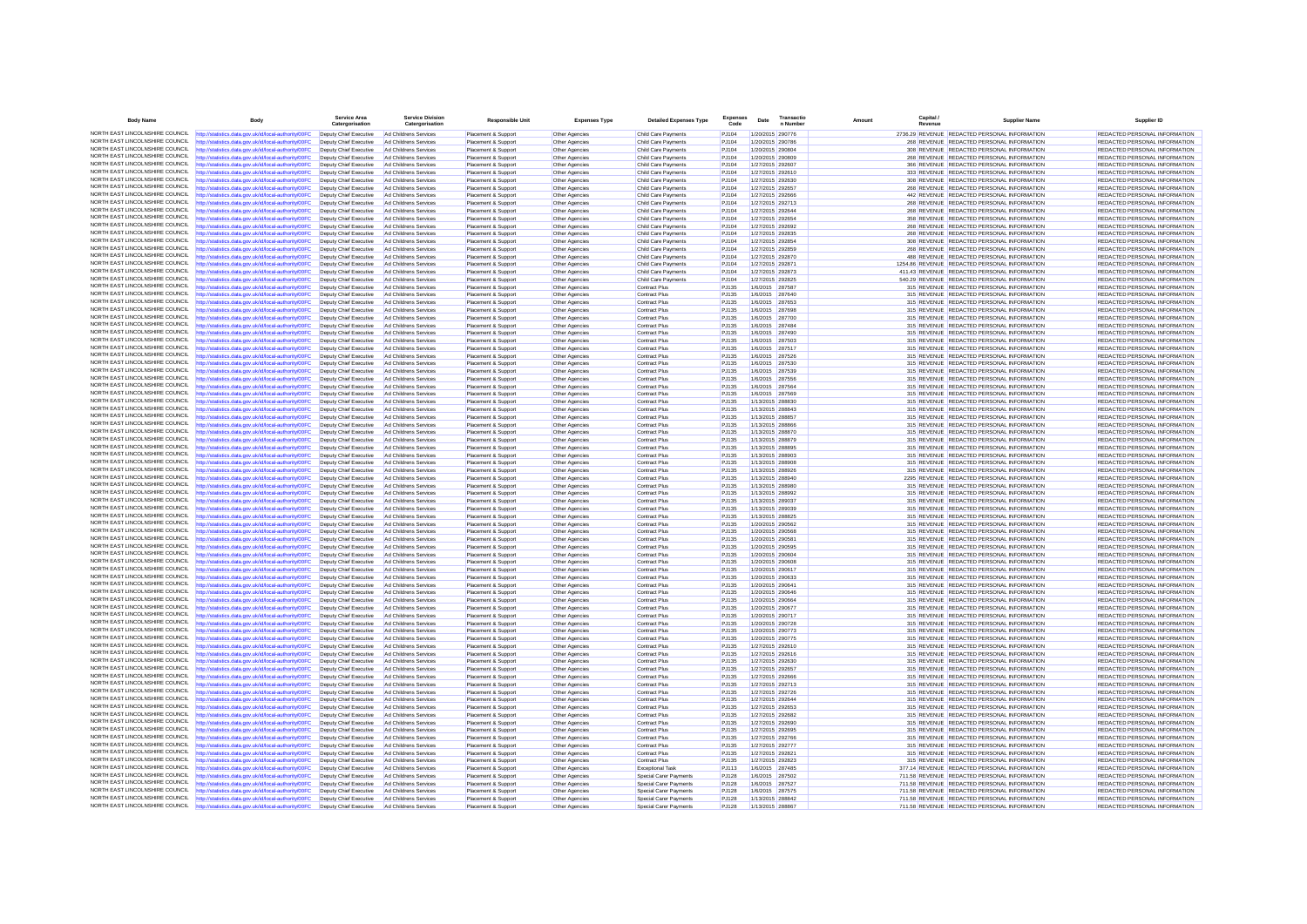| <b>Body Name</b>                                                   | Body                                                                                                           | <b>Service Area</b><br>Catergorisation           | <b>Service Division</b><br>Catergorisation     | <b>Responsible Unit</b>                    | <b>Expenses Type</b>             | <b>Detailed Expenses Type</b>                           | <b>Expenses</b><br>Code      | Date                                 | Transactic<br>n Numbe                | Amount | Capital | <b>Supplier Name</b>                                                                         | Supplier ID                                                    |
|--------------------------------------------------------------------|----------------------------------------------------------------------------------------------------------------|--------------------------------------------------|------------------------------------------------|--------------------------------------------|----------------------------------|---------------------------------------------------------|------------------------------|--------------------------------------|--------------------------------------|--------|---------|----------------------------------------------------------------------------------------------|----------------------------------------------------------------|
| NORTH EAST LINCOLNSHIRE COUNCIL                                    | http://statistics.data.gov.uk/id/local-authority/00FC                                                          | Deputy Chief Executive                           | Ad Childrens Services                          | Placement & Sunnort                        | Other Agencies                   | Special Carer Payments                                  | P.1128                       |                                      | 1/13/2015 288914                     |        |         | 711 58 REVENUE REDACTED PERSONAL INFORMATION                                                 | REDACTED PERSONAL INFORMATION                                  |
| NORTH EAST LINCOLNSHIRE COUNCIL                                    | statistics.data.gov.uk/id/local-authority/00FC                                                                 | Deputy Chief Executive                           | Ad Childrens Services                          | Placement & Support                        | Other Agencies                   | Special Carer Payments                                  | <b>PJ128</b>                 |                                      | 1/20/2015 290580                     |        |         | 711.58 REVENUE REDACTED PERSONAL INFORMATION                                                 | REDACTED PERSONAL INFORMATION                                  |
| NORTH FAST LINCOLNSHIRE COUNCIL                                    | http://statistics.data.gov.uk/id/local-authority/00FC                                                          | Deputy Chief Executive                           | Ad Childrens Services                          | Placement & Support                        | Other Agencies                   | Special Carer Payments                                  | <b>PJ128</b>                 | 1/20/2015 290605                     |                                      |        |         | 711.58 REVENUE REDACTED PERSONAL INFORMATION                                                 | REDACTED PERSONAL INFORMATION                                  |
| NORTH EAST LINCOLNSHIRE COUNCIL<br>NORTH EAST LINCOLNSHIRE COUNCIL | http://statistics.data.gov.uk/id/local-authority/00FC                                                          | Deputy Chief Executive                           | Ad Childrens Services                          | Placement & Support                        | Other Agencies                   | Special Carer Payments                                  | <b>PJ128</b>                 | 1/20/2015 290652                     |                                      |        |         | 711.58 REVENUE REDACTED PERSONAL INFORMATION                                                 | REDACTED PERSONAL INFORMATION                                  |
| NORTH EAST LINCOLNSHIRE COUNCIL                                    | http://statistics.data.gov.uk/id/local-authority/00FC<br>http://statistics.data.gov.uk/id/local-authority/00FC | Deputy Chief Executive<br>Deputy Chief Executive | Ad Childrens Services<br>Ad Childrens Services | Placement & Support<br>Placement & Support | Other Agencies<br>Other Agencies | Special Carer Payments<br><b>Special Carer Payments</b> | <b>PJ128</b><br>PJ128        | 1/27/2015 292629<br>1/27/2015 292654 |                                      |        |         | 711.58 REVENUE REDACTED PERSONAL INFORMATION<br>711.58 REVENUE REDACTED PERSONAL INFORMATION | REDACTED PERSONAL INFORMATION<br>REDACTED PERSONAL INFORMATION |
| NORTH EAST LINCOLNSHIRE COUNCIL                                    | http://statistics.data.gov.uk/id/local-authority/00FC                                                          | Deputy Chief Executive                           | Ad Childrens Services                          | Placement & Support                        | Other Agencies                   | Special Carer Payments                                  | PJ128                        |                                      | 1/27/2015 292701                     |        |         | 711.58 REVENUE REDACTED PERSONAL INFORMATION                                                 | REDACTED PERSONAL INFORMATION                                  |
| NORTH EAST LINCOLNSHIRE COUNCIL                                    | http://statistics.data.gov.uk/id/local-authority/00FC                                                          | Deputy Chief Executive                           | Ad Childrens Services                          | Placement & Support                        | Other Agencies                   | Child Care Payments                                     | PJ104                        | 1/6/2015 287514                      |                                      |        |         | 361 REVENUE REDACTED PERSONAL INFORMATION                                                    | REDACTED PERSONAL INFORMATION                                  |
| NORTH EAST LINCOLNSHIRE COUNCIL                                    | http://statistics.data.gov.uk/id/local-authority/00FC                                                          | Deputy Chief Executive                           | Ad Childrens Services                          | Placement & Support                        | Other Agencies                   | Child Care Payments                                     | PJ104                        | 1/13/2015 288854                     |                                      |        |         | 361 REVENUE REDACTED PERSONAL INFORMATION                                                    | REDACTED PERSONAL INFORMATION                                  |
| NORTH EAST LINCOLNSHIRE COUNCIL                                    | ttp://statistics.data.gov.uk/id/local-authority/00FC                                                           | Deputy Chief Executive                           | Ad Childrens Services                          | Placement & Support                        | Other Agencies                   | Child Care Payments                                     | PJ104                        | 1/20/2015 290592                     |                                      |        |         | 361 REVENUE REDACTED PERSONAL INFORMATION                                                    | REDACTED PERSONAL INFORMATION                                  |
| NORTH EAST LINCOLNSHIRE COUNCIL                                    | http://statistics.data.gov.uk/id/local-authority/00FC                                                          | Deputy Chief Executive                           | Ad Childrens Services                          | Placement & Support                        | Other Agencies                   | Child Care Payments                                     | PJ104                        | 1/27/2015 292641                     |                                      |        |         | 361 REVENUE REDACTED PERSONAL INFORMATION                                                    | REDACTED PERSONAL INFORMATION                                  |
| NORTH EAST LINCOLNSHIRE COUNCIL<br>NORTH EAST LINCOLNSHIRE COUNCIL | http://statistics.data.gov.uk/id/local-authority/00FC                                                          | Deputy Chief Executive                           | Ad Childrens Services                          | Placement & Support                        | Other Agencies                   | Custodianship/Residency                                 | PJ117                        |                                      | 1/6/2015 287631                      |        |         | 354.9 REVENUE REDACTED PERSONAL INFORMATION                                                  | REDACTED PERSONAL INFORMATION                                  |
| NORTH EAST LINCOLNSHIRE COUNCIL                                    | ttp://statistics.data.gov.uk/id/local-authority/00FC<br>http://statistics.data.gov.uk/id/local-authority/00FC  | Deputy Chief Executive<br>Deputy Chief Executive | Ad Childrens Services<br>Ad Childrens Services | Placement & Support<br>Placement & Support | Other Agencies<br>Other Agencies | Custodianship/Residency<br>Custodianship/Residency      | PJ117<br><b>PJ117</b>        |                                      | 1/6/2015 287637<br>1/6/2015 287523   |        |         | 330.4 REVENUE REDACTED PERSONAL INFORMATION<br>271.42 REVENUE REDACTED PERSONAL INFORMATION  | REDACTED PERSONAL INFORMATION<br>REDACTED PERSONAL INFORMATION |
| NORTH EAST LINCOLNSHIRE COUNCIL                                    | http://statistics.data.gov.uk/id/local-authority/00FC                                                          | Deputy Chief Executive                           | Ad Childrens Services                          | Placement & Support                        | Other Agencies                   | Custodianship/Residency                                 | <b>PJ117</b>                 | 1/6/2015 287535                      |                                      |        |         | 320 85 REVENUE REDACTED PERSONAL INFORMATION                                                 | REDACTED PERSONAL INFORMATION                                  |
| NORTH FAST LINCOLNSHIRE COUNCIL                                    | ttp://statistics.data.gov.uk/id/local-authority/00FC                                                           | Deputy Chief Executive                           | Ad Childrens Services                          | Placement & Support                        | Other Agencies                   | Custodianship/Residency                                 | <b>PJ117</b>                 | 1/6/2015 287540                      |                                      |        |         | 273.95 REVENUE REDACTED PERSONAL INFORMATION                                                 | REDACTED PERSONAL INFORMATION                                  |
| NORTH EAST LINCOLNSHIRE COUNCIL                                    | http://statistics.data.gov.uk/id/local-authority/00FC                                                          | Deputy Chief Executive                           | Ad Childrens Services                          | Placement & Support                        | Other Agencies                   | Custodianship/Residency                                 | <b>PJ117</b>                 | 1/6/2015 287552                      |                                      |        |         | 264.89 REVENUE REDACTED PERSONAL INFORMATION                                                 | REDACTED PERSONAL INFORMATION                                  |
| NORTH EAST LINCOLNSHIRE COUNCIL                                    | http://statistics.data.gov.uk/id/local-authority/00FC                                                          | Deputy Chief Executive                           | Ad Childrens Services                          | Placement & Support                        | Other Agencies                   | Custodianship/Residency                                 | PJ117                        | 1/13/2015 288875                     |                                      |        |         | 320 85 REVENUE REDACTED PERSONAL INFORMATION                                                 | REDACTED PERSONAL INFORMATION                                  |
| NORTH EAST LINCOLNSHIRE COUNCIL                                    | http://statistics.data.gov.uk/id/local-authority/00FC                                                          | Deputy Chief Executive                           | Ad Childrens Services                          | Placement & Suppor                         | Other Agencies                   | Custodianship/Residency                                 | PJ117                        | 1/13/2015 288880                     |                                      |        |         | 273.95 REVENUE REDACTED PERSONAL INFORMATION                                                 | REDACTED PERSONAL INFORMATION                                  |
| NORTH FAST LINCOLNSHIRE COUNCIL                                    | http://statistics.data.gov.uk/id/local-authority/00FC                                                          | Deputy Chief Executive                           | Ad Childrens Services                          | Placement & Support                        | Other Agencies                   | Custodianship/Residency                                 | <b>PJ117</b>                 |                                      | 1/13/2015 288891                     |        |         | 264.89 REVENUE REDACTED PERSONAL INFORMATION                                                 | REDACTED PERSONAL INFORMATION                                  |
| NORTH EAST LINCOLNSHIRE COUNCIL<br>NORTH EAST LINCOLNSHIRE COUNCIL | http://statistics.data.gov.uk/id/local-authority/00FC                                                          | Deputy Chief Executive                           | Ad Childrens Services                          | Placement & Support                        | Other Agencies                   | Custodianship/Residency                                 | PJ117                        | 1/13/2015 288971                     |                                      |        |         | 354.9 REVENUE REDACTED PERSONAL INFORMATION                                                  | REDACTED PERSONAL INFORMATION                                  |
| NORTH EAST LINCOLNSHIRE COUNCIL                                    | http://statistics.data.gov.uk/id/local-authority/00FC                                                          | Deputy Chief Executive                           | Ad Childrens Services<br>Ad Childrens Services | Placement & Support                        | Other Agencies                   | Custodianship/Residency                                 | PJ117<br><b>PJ117</b>        | 1/13/2015 288977                     |                                      |        |         | 330.4 REVENUE REDACTED PERSONAL INFORMATION                                                  | REDACTED PERSONAL INFORMATION                                  |
| NORTH EAST LINCOLNSHIRE COUNCIL                                    | http://statistics.data.gov.uk/id/local-authority/00FC<br>http://statistics.data.gov.uk/id/local-authority/00FC | Deputy Chief Executive<br>Deputy Chief Executive | Ad Childrens Services                          | Placement & Support<br>Placement & Support | Other Agencies<br>Other Agencies | Custodianship/Residency<br>Custodianship/Residency      | PJ117                        | 1/20/2015 290613                     | 1/20/2015 290601                     |        |         | 271.42 REVENUE REDACTED PERSONAL INFORMATION<br>320.85 REVENUE REDACTED PERSONAL INFORMATION | REDACTED PERSONAL INFORMATION<br>REDACTED PERSONAL INFORMATION |
| NORTH EAST LINCOLNSHIRE COUNCIL                                    | http://statistics.data.gov.uk/id/local-authority/00FC                                                          | Deputy Chief Executive                           | Ad Childrens Services                          | Placement & Support                        | Other Agencies                   | Custodianship/Residency                                 | PJ117                        | 1/20/2015 290618                     |                                      |        |         | 273.95 REVENUE REDACTED PERSONAL INFORMATION                                                 | REDACTED PERSONAL INFORMATION                                  |
| NORTH EAST LINCOLNSHIRE COUNCIL                                    | http://statistics.data.gov.uk/id/local-authority/00FC                                                          | Deputy Chief Executive                           | Ad Childrens Services                          | Placement & Support                        | Other Agencies                   | Custodianship/Residency                                 | PJ117                        | 1/20/2015 290629                     |                                      |        |         | 264.89 REVENUE REDACTED PERSONAL INFORMATION                                                 | REDACTED PERSONAL INFORMATION                                  |
| NORTH EAST LINCOLNSHIRE COUNCIL                                    | ttp://statistics.data.gov.uk/id/local-authority/00FC                                                           | Deputy Chief Executive                           | Ad Childrens Services                          | Placement & Support                        | Other Agencies                   | Custodianship/Residency                                 | PJ117                        | 1/20/2015 290708                     |                                      |        |         | 354.9 REVENUE REDACTED PERSONAL INFORMATION                                                  | REDACTED PERSONAL INFORMATION                                  |
| NORTH EAST LINCOLNSHIRE COUNCIL                                    | http://statistics.data.gov.uk/id/local-authority/00FC                                                          | Deputy Chief Executive                           | Ad Childrens Services                          | Placement & Support                        | Other Agencies                   | Custodianship/Residency                                 | PJ117                        | 1/20/2015 290714                     |                                      |        |         | 330.4 REVENUE REDACTED PERSONAL INFORMATION                                                  | REDACTED PERSONAL INFORMATION                                  |
| NORTH EAST LINCOLNSHIRE COUNCIL                                    | http://statistics.data.gov.uk/id/local-authority/00FC                                                          | Deputy Chief Executive                           | Ad Childrens Services                          | Placement & Support                        | Other Agencies                   | Custodianship/Residency                                 | PJ117                        |                                      | 1/27/2015 292662                     |        |         | 320.85 REVENUE REDACTED PERSONAL INFORMATION                                                 | REDACTED PERSONAL INFORMATION                                  |
| NORTH EAST LINCOLNSHIRE COUNCIL                                    | ttp://statistics.data.gov.uk/id/local-authority/00FC                                                           | Deputy Chief Executive                           | Ad Childrens Services                          | Placement & Support                        | Other Agencies                   | Custodianship/Residency                                 | <b>PJ117</b>                 | 1/27/2015 292667                     |                                      |        |         | 273.95 REVENUE REDACTED PERSONAL INFORMATION                                                 | REDACTED PERSONAL INFORMATION                                  |
| NORTH EAST LINCOLNSHIRE COUNCIL<br>NORTH EAST LINCOLNSHIRE COUNCIL | http://statistics.data.gov.uk/id/local-authority/00FC                                                          | Deputy Chief Executive                           | Ad Childrens Services                          | Placement & Support                        | Other Agencies                   | Custodianship/Residency                                 | P.1117                       |                                      | 1/27/2015 292678                     |        |         | 264 89 REVENUE REDACTED PERSONAL INFORMATION                                                 | REDACTED PERSONAL INFORMATION                                  |
| NORTH EAST LINCOLNSHIRE COUNCIL                                    | http://statistics.data.gov.uk/id/local-authority/00FC                                                          | Deputy Chief Executive<br>Deputy Chief Executive | Ad Childrens Services<br>Ad Childrens Services | Placement & Support                        | Other Agencies                   | Custodianship/Residency<br>Custodianship/Residency      | PJ117<br><b>PJ117</b>        | 1/27/2015 292650<br>1/27/2015 292757 |                                      |        |         | 271.42 REVENUE REDACTED PERSONAL INFORMATION<br>354.9 REVENUE REDACTED PERSONAL INFORMATION  | REDACTED PERSONAL INFORMATION<br>REDACTED PERSONAL INFORMATION |
| NORTH EAST LINCOLNSHIRE COUNCIL                                    | ttp://statistics.data.gov.uk/id/local-authority/00FC<br>http://statistics.data.gov.uk/id/local-authority/00FC  | Deputy Chief Executive                           | Ad Childrens Services                          | Placement & Support<br>Placement & Support | Other Agencies<br>Other Agencies | Custodianship/Residency                                 | PJ117                        | 1/27/2015 292763                     |                                      |        |         | 330.4 REVENUE REDACTED PERSONAL INFORMATION                                                  | REDACTED PERSONAL INFORMATION                                  |
| NORTH EAST LINCOLNSHIRE COUNCIL                                    | http://statistics.data.gov.uk/id/local-authority/00FC                                                          | Deputy Chief Executive                           | Ad Childrens Services                          | Placement & Support                        | Other Agencies                   | Custodianship/Residency                                 | PJ117                        | 1/27/2015 292806                     |                                      |        |         | 1873.39 REVENUE REDACTED PERSONAL INFORMATION                                                | REDACTED PERSONAL INFORMATION                                  |
| NORTH EAST LINCOLNSHIRE COUNCIL                                    | http://statistics.data.gov.uk/id/local-authority/00FC                                                          | Deputy Chief Executive                           | Ad Childrens Services                          | Placement & Suppor                         | Other Agencies                   | Custodianship/Residency                                 | PJ117                        | 1/6/2015 287742                      |                                      |        |         | 478.57 REVENUE REDACTED PERSONAL INFORMATION                                                 | REDACTED PERSONAL INFORMATION                                  |
| NORTH EAST LINCOLNSHIRE COUNCIL                                    | http://statistics.data.gov.uk/id/local-authority/00FC                                                          | Deputy Chief Executive                           | Ad Childrens Services                          | Placement & Support                        | Other Agencies                   | Custodianship/Residency                                 | PJ117                        |                                      | 1/28/2015 329740                     |        |         | 300 REVENUE ISABELLE BODDY                                                                   | 126566                                                         |
| NORTH EAST LINCOLNSHIRE COUNCIL                                    | http://statistics.data.gov.uk/id/local-authority/00FC                                                          | Deputy Chief Executive                           | Ad Childrens Services                          | Placement & Support                        | <b>Private Contractors</b>       | Third Party Prov - Private                              | <b>PH101</b>                 | 1/13/2015 326686                     |                                      |        |         | 750 REVENUE FAMILIES FOR CHILDREN                                                            | 109586                                                         |
| NORTH EAST LINCOLNSHIRE COUNCIL                                    | http://statistics.data.gov.uk/id/local-authority/00FC                                                          | Deputy Chief Executive                           | Ad Childrens Services                          | Placement & Support                        | <b>Private Contractors</b>       | Third Party Prov - Private                              | <b>PH101</b>                 | 1/22/2015 328684                     |                                      |        |         | 18000 REVENUE ESSEX COUNTY COUNCIL                                                           | 128321                                                         |
| NORTH EAST LINCOLNSHIRE COUNCIL                                    | http://statistics.data.gov.uk/id/local-authority/00FC                                                          | Deputy Chief Executive                           | Ad Childrens Services                          | Placement & Support                        | Miscellaneous Expenses           | Other Expenses General                                  | LL119                        | 1/12/2015 327266                     |                                      |        |         | 687.5 REVENUE AA RADIO CARS LTD                                                              | 101222                                                         |
| NORTH EAST LINCOLNSHIRE COUNCIL                                    | http://statistics.data.gov.uk/id/local-authority/00FC                                                          | Deputy Chief Executive                           | Ad Childrens Services                          | Placement & Support                        | <b>Private Contractors</b>       | Third Party Prov - Private                              | <b>PH101</b>                 | 1/16/2015 324555                     |                                      |        |         | 9000 REVENUE NORTH LINCOLNSHIRE COUNCIL                                                      | 101186                                                         |
| NORTH EAST LINCOLNSHIRE COUNCIL<br>NORTH EAST LINCOLNSHIRE COUNCIL | http://statistics.data.gov.uk/id/local-authority/00FC                                                          | Deputy Chief Executive                           | Ad Childrens Services                          | Placement & Support                        | Private Contractors              | Third Party Prov - Private                              | PH101                        | 1/16/2015 323054                     |                                      |        |         | 750 REVENUE FAMILIES FOR CHILDREN                                                            | 109586                                                         |
| NORTH EAST LINCOLNSHIRE COUNCIL                                    | http://statistics.data.gov.uk/id/local-authority/00FC<br>ttp://statistics.data.gov.uk/id/local-authority/00FC  | Deputy Chief Executive<br>Deputy Chief Executive | Ad Childrens Services<br>Ad Childrens Services | Placement & Support<br>Placement & Support | Other Agencies<br>Other Agencies | Adoption Allowance<br>Adoption Allowance                | <b>PJ118</b><br><b>PJ118</b> | 1/6/2015 287712<br>1/6/2015 287485   |                                      |        |         | 277 REVENUE REDACTED PERSONAL INFORMATION<br>262.3 REVENUE REDACTED PERSONAL INFORMATION     | REDACTED PERSONAL INFORMATION<br>REDACTED PERSONAL INFORMATION |
| NORTH EAST LINCOLNSHIRE COUNCIL                                    | http://statistics.data.gov.uk/id/local-authority/00FC                                                          | Deputy Chief Executive                           | Ad Childrens Services                          | Placement & Support                        | Other Agencies                   | Adoption Allowance                                      | <b>PJ118</b>                 | 1/6/2015 287738                      |                                      |        |         | 329 REVENUE REDACTED PERSONAL INFORMATION                                                    | REDACTED PERSONAL INFORMATION                                  |
| NORTH FAST LINCOLNSHIRE COUNCIL                                    | http://statistics.data.gov.uk/id/local-authority/00FC                                                          | Deputy Chief Executive                           | Ad Childrens Services                          | Placement & Support                        | Other Agencies                   | Adoption Allowance                                      | <b>PJ118</b>                 | 1/6/2015 287513                      |                                      |        |         | 262.3 REVENUE REDACTED PERSONAL INFORMATION                                                  | REDACTED PERSONAL INFORMATION                                  |
| NORTH EAST LINCOLNSHIRE COUNCIL                                    | http://statistics.data.gov.uk/id/local-authority/00FC                                                          | Deputy Chief Executive                           | Ad Childrens Services                          | Placement & Support                        | Other Agencies                   | Adoption Allowance                                      | <b>PJ118</b>                 |                                      | 1/6/2015 287522                      |        |         | 273.95 REVENUE REDACTED PERSONAL INFORMATION                                                 | REDACTED PERSONAL INFORMATION                                  |
| NORTH EAST LINCOLNSHIRE COUNCIL                                    | http://statistics.data.gov.uk/id/local-authority/00FC                                                          | Deputy Chief Executive                           | Ad Childrens Services                          | Placement & Support                        | Other Agencies                   | Adoption Allowance                                      | <b>PJ118</b>                 | 1/6/2015 287543                      |                                      |        |         | 250 13 REVENUE REDACTED PERSONAL INFORMATION                                                 | REDACTED PERSONAL INFORMATION                                  |
| NORTH EAST LINCOLNSHIRE COUNCIL                                    | http://statistics.data.gov.uk/id/local-authority/00FC                                                          | Deputy Chief Executive                           | Ad Childrens Services                          | Placement & Support                        | Other Agencies                   | Adoption Allowance                                      | <b>PJ118</b>                 | 1/6/2015 287544                      |                                      |        |         | 302.55 REVENUE REDACTED PERSONAL INFORMATION                                                 | REDACTED PERSONAL INFORMATION                                  |
| NORTH EAST LINCOLNSHIRE COUNCIL                                    | ttp://statistics.data.gov.uk/id/local-authority/00FC                                                           | Deputy Chief Executive                           | Ad Childrens Services                          | Placement & Support                        | Other Agencies                   | Adoption Allowance                                      | <b>PJ118</b>                 | 1/6/2015 287550                      |                                      |        |         | 255.73 REVENUE REDACTED PERSONAL INFORMATION                                                 | REDACTED PERSONAL INFORMATION                                  |
| NORTH EAST LINCOLNSHIRE COUNCIL<br>NORTH EAST LINCOLNSHIRE COUNCIL | http://statistics.data.gov.uk/id/local-authority/00FC                                                          | Deputy Chief Executive                           | Ad Childrens Services                          | Placement & Support                        | Other Agencies                   | <b>Adoption Allowance</b>                               | <b>PJ118</b>                 | 1/6/2015 287581                      |                                      |        |         | 256 REVENUE REDACTED PERSONAL INFORMATION                                                    | REDACTED PERSONAL INFORMATION                                  |
| NORTH EAST LINCOLNSHIRE COUNCIL                                    | http://statistics.data.gov.uk/id/local-authority/00FC<br>http://statistics.data.gov.uk/id/local-authority/00FC | Deputy Chief Executive<br>Deputy Chief Executive | Ad Childrens Services<br>Ad Childrens Services | Placement & Support<br>Placement & Suppor  | Other Agencies<br>Other Agencies | Adoption Allowance<br>Adoption Allowance                | <b>PJ118</b><br>PJ118        | 1/13/2015 288853<br>1/13/2015 288862 |                                      |        |         | 262.3 REVENUE REDACTED PERSONAL INFORMATION<br>273.95 REVENUE REDACTED PERSONAL INFORMATION  | REDACTED PERSONAL INFORMATION<br>REDACTED PERSONAL INFORMATION |
| NORTH EAST LINCOLNSHIRE COUNCIL                                    | http://statistics.data.gov.uk/id/local-authority/00FC                                                          | Deputy Chief Executive                           | Ad Childrens Services                          | Placement & Support                        | Other Agencies                   | <b>Adoption Allowance</b>                               | <b>PJ118</b>                 |                                      | 1/13/2015 288883                     |        |         | 250.13 REVENUE REDACTED PERSONAL INFORMATION                                                 | REDACTED PERSONAL INFORMATION                                  |
| NORTH EAST LINCOLNSHIRE COUNCIL                                    | http://statistics.data.gov.uk/id/local-authority/00FC                                                          | Deputy Chief Executive                           | Ad Childrens Services                          | Placement & Support                        | Other Agencies                   | Adoption Allowance                                      | <b>PJ118</b>                 | 1/13/2015 288884                     |                                      |        |         | 302.55 REVENUE REDACTED PERSONAL INFORMATION                                                 | REDACTED PERSONAL INFORMATION                                  |
| NORTH EAST LINCOLNSHIRE COUNCIL                                    | http://statistics.data.gov.uk/id/local-authority/00FC                                                          | Deputy Chief Executive                           | Ad Childrens Services                          | Placement & Support                        | Other Agencies                   | Adoption Allowance                                      | PJ118                        | 1/13/2015 288889                     |                                      |        |         | 255.73 REVENUE REDACTED PERSONAL INFORMATION                                                 | REDACTED PERSONAL INFORMATION                                  |
| NORTH EAST LINCOLNSHIRE COUNCIL                                    | http://statistics.data.gov.uk/id/local-authority/00FC                                                          | Deputy Chief Executive                           | Ad Childrens Services                          | Placement & Support                        | Other Agencies                   | Adoption Allowance                                      | <b>PJ118</b>                 | 1/13/2015 288920                     |                                      |        |         | 256 REVENUE REDACTED PERSONAL INFORMATION                                                    | REDACTED PERSONAL INFORMATION                                  |
| NORTH EAST LINCOLNSHIRE COUNCIL                                    | http://statistics.data.gov.uk/id/local-authority/00FC                                                          | Deputy Chief Executive                           | Ad Childrens Services                          | Placement & Support                        | Other Agencies                   | Adoption Allowance                                      | PJ118                        | 1/13/2015 289051                     |                                      |        |         | 277 REVENUE REDACTED PERSONAL INFORMATION                                                    | <b>REDACTED PERSONAL INFORMATION</b>                           |
| NORTH EAST LINCOLNSHIRE COUNCIL                                    | http://statistics.data.gov.uk/id/local-authority/00FC                                                          | Deputy Chief Executive                           | Ad Childrens Services                          | Placement & Support                        | Other Agencies                   | <b>Adoption Allowance</b>                               | PJ118                        | 1/13/2015 288826                     |                                      |        |         | 262.3 REVENUE REDACTED PERSONAL INFORMATION                                                  | REDACTED PERSONAL INFORMATION                                  |
| NORTH FAST LINCOLNSHIRE COUNCIL<br>NORTH EAST LINCOLNSHIRE COUNCIL | http://statistics.data.gov.uk/id/local-authority/00FC                                                          | Deputy Chief Executive                           | Ad Childrens Services                          | Placement & Support                        | Other Agencies                   | Adoption Allowance                                      | <b>PJ118</b>                 | 1/13/2015 289076                     |                                      |        |         | 329 REVENUE REDACTED PERSONAL INFORMATION                                                    | REDACTED PERSONAL INFORMATION                                  |
| NORTH EAST LINCOLNSHIRE COUNCIL                                    | http://statistics.data.gov.uk/id/local-authority/00FC                                                          | Deputy Chief Executive                           | Ad Childrens Services<br>Ad Childrens Services | Placement & Support                        | Other Agencies                   | Adoption Allowance                                      | <b>PJ118</b><br><b>PJ118</b> | 1/20/2015 290563<br>1/20/2015 290591 |                                      |        |         | 262.3 REVENUE REDACTED PERSONAL INFORMATION<br>262.3 REVENUE REDACTED PERSONAL INFORMATION   | REDACTED PERSONAL INFORMATION<br>REDACTED PERSONAL INFORMATION |
| NORTH FAST LINCOLNSHIRE COUNCIL                                    | http://statistics.data.gov.uk/id/local-authority/00FC<br>http://statistics.data.gov.uk/id/local-authority/00FC | Deputy Chief Executive<br>Deputy Chief Executive | Ad Childrens Services                          | Placement & Support<br>Placement & Support | Other Agencies<br>Other Agencies | Adoption Allowance<br>Adoption Allowance                | <b>PJ118</b>                 | 1/20/2015 290600                     |                                      |        |         | 273.95 REVENUE REDACTED PERSONAL INFORMATION                                                 | REDACTED PERSONAL INFORMATION                                  |
| NORTH EAST LINCOLNSHIRE COUNCIL                                    | http://statistics.data.gov.uk/id/local-authority/00FC                                                          | Deputy Chief Executive                           | Ad Childrens Services                          | Placement & Support                        | Other Agencies                   | Adoption Allowance                                      | <b>PJ118</b>                 | 1/20/2015 290621                     |                                      |        |         | 250.13 REVENUE REDACTED PERSONAL INFORMATION                                                 | REDACTED PERSONAL INFORMATION                                  |
| NORTH EAST LINCOLNSHIRE COUNCIL                                    | http://statistics.data.gov.uk/id/local-authority/00FC                                                          | Deputy Chief Executive                           | Ad Childrens Services                          | Placement & Support                        | Other Agencies                   | Adoption Allowance                                      | <b>PJ118</b>                 | 1/20/2015 290622                     |                                      |        |         | 302.55 REVENUE REDACTED PERSONAL INFORMATION                                                 | REDACTED PERSONAL INFORMATION                                  |
| NORTH EAST LINCOLNSHIRE COUNCIL                                    | http://statistics.data.gov.uk/id/local-authority/00FC                                                          | Deputy Chief Executive                           | Ad Childrens Services                          | Placement & Support                        | Other Agencies                   | Adoption Allowance                                      | <b>PJ118</b>                 | 1/20/2015 290627                     |                                      |        |         | 255.73 REVENUE REDACTED PERSONAL INFORMATION                                                 | REDACTED PERSONAL INFORMATION                                  |
| NORTH EAST LINCOLNSHIRE COUNCIL                                    | http://statistics.data.gov.uk/id/local-authority/00FC                                                          | Deputy Chief Executive                           | Ad Childrens Services                          | Placement & Support                        | Other Agencies                   | Adoption Allowance                                      | <b>PJ118</b>                 | 1/20/2015 290658                     |                                      |        |         | 256 REVENUE REDACTED PERSONAL INFORMATION                                                    | REDACTED PERSONAL INFORMATION                                  |
| NORTH EAST LINCOLNSHIRE COUNCIL                                    | http://statistics.data.gov.uk/id/local-authority/00FC                                                          | Deputy Chief Executive                           | Ad Childrens Services                          | Placement & Support                        | Other Agencies                   | <b>Adoption Allowance</b>                               | <b>PJ118</b>                 | 1/20/2015 290787                     |                                      |        |         | 277 REVENUE REDACTED PERSONAL INFORMATION                                                    | REDACTED PERSONAL INFORMATION                                  |
| NORTH EAST LINCOLNSHIRE COUNCIL                                    | http://statistics.data.gov.uk/id/local-authority/00FC                                                          | Deputy Chief Executive                           | Ad Childrens Services                          | Placement & Support                        | Other Agencies                   | <b>Adoption Allowance</b>                               | <b>PJ118</b>                 | 1/20/2015 290812                     |                                      |        |         | 329 REVENUE REDACTED PERSONAL INFORMATION                                                    | REDACTED PERSONAL INFORMATION                                  |
| NORTH EAST LINCOLNSHIRE COUNCIL<br>NORTH EAST LINCOLNSHIRE COUNCIL | http://statistics.data.gov.uk/id/local-authority/00FC                                                          | Deputy Chief Executive                           | Ad Childrens Services                          | Placement & Support                        | Other Agencies                   | Adoption Allowance                                      | <b>PJ118</b>                 |                                      | 1/27/2015 292670                     |        |         | 250.13 REVENUE REDACTED PERSONAL INFORMATION                                                 | REDACTED PERSONAL INFORMATION                                  |
| NORTH EAST LINCOLNSHIRE COUNCIL                                    | http://statistics.data.gov.uk/id/local-authority/00FC                                                          | Deputy Chief Executive<br>Deputy Chief Executive | Ad Childrens Services<br>Ad Childrens Services | Placement & Support                        | Other Agencies                   | <b>Adoption Allowance</b>                               | PJ118<br><b>PJ118</b>        | 1/27/2015 292671<br>1/27/2015 292676 |                                      |        |         | 302.55 REVENUE REDACTED PERSONAL INFORMATION<br>255.73 REVENUE REDACTED PERSONAL INFORMATION | REDACTED PERSONAL INFORMATION<br>REDACTED PERSONAL INFORMATION |
| NORTH EAST LINCOLNSHIRE COUNCIL                                    | http://statistics.data.gov.uk/id/local-authority/00FC<br>ttp://statistics.data.gov.uk/id/local-authority/00FC  | Deputy Chief Executive                           | Ad Childrens Services                          | Placement & Support<br>Placement & Support | Other Agencies<br>Other Agencies | Adoption Allowance<br>Adoption Allowance                | PJ118                        | 1/27/2015 292707                     |                                      |        |         | 256 REVENUE REDACTED PERSONAL INFORMATION                                                    | REDACTED PERSONAL INFORMATION                                  |
| NORTH EAST LINCOLNSHIRE COUNCIL                                    | http://statistics.data.gov.uk/id/local-authority/00FC                                                          | Deputy Chief Executive                           | Ad Childrens Services                          | Placement & Support                        | Other Agencies                   | <b>Adoption Allowance</b>                               | <b>PJ118</b>                 | 1/27/2015 292640                     |                                      |        |         | 262.3 REVENUE REDACTED PERSONAL INFORMATION                                                  | REDACTED PERSONAL INFORMATION                                  |
| NORTH EAST LINCOLNSHIRE COUNCIL                                    | http://statistics.data.gov.uk/id/local-authority/00FC                                                          | Deputy Chief Executive                           | Ad Childrens Services                          | Placement & Support                        | Other Agencies                   | Adoption Allowance                                      | P.I118                       | 1/27/2015 292649                     |                                      |        |         | 273.95 REVENUE REDACTED PERSONAL INFORMATION                                                 | REDACTED PERSONAL INFORMATION                                  |
| NORTH FAST LINCOLNSHIRE COUNCIL                                    | http://statistics.data.gov.uk/id/local-authority/00FC                                                          | Deputy Chief Executive                           | Ad Childrens Services                          | Placement & Support                        | Other Agencies                   | Adoption Allowance                                      | PJ118                        | 1/27/2015 292836                     |                                      |        |         | 277 REVENUE REDACTED PERSONAL INFORMATION                                                    | REDACTED PERSONAL INFORMATION                                  |
| NORTH EAST LINCOLNSHIRE COUNCIL                                    | http://statistics.data.gov.uk/id/local-authority/00FC                                                          | Deputy Chief Executive                           | Ad Childrens Services                          | Placement & Support                        | Other Agencies                   | Adoption Allowance                                      | <b>PJ118</b>                 |                                      | 1/27/2015 292862                     |        |         | 329 REVENUE REDACTED PERSONAL INFORMATION                                                    | REDACTED PERSONAL INFORMATION                                  |
| NORTH EAST LINCOLNSHIRE COUNCIL                                    | http://statistics.data.gov.uk/id/local-authority/00FC                                                          | Deputy Chief Executive                           | Ad Childrens Services                          | Placement & Support                        | Other Agencies                   | Adoption Allowance                                      | P.I118                       |                                      | 1/6/2015 287729                      |        |         | 409 7 REVENUE REDACTED PERSONAL INFORMATION                                                  | REDACTED PERSONAL INFORMATION                                  |
| NORTH EAST LINCOLNSHIRE COUNCIL<br>NORTH EAST LINCOLNSHIRE COUNCIL | http://statistics.data.gov.uk/id/local-authority/00FC                                                          | Deputy Chief Executive                           | Ad Childrens Services                          | Placement & Support                        | Other Agencies                   | Adoption Allowance                                      | <b>PJ118</b>                 | 1/6/2015 287738                      |                                      |        |         | 329 REVENUE REDACTED PERSONAL INFORMATION                                                    | REDACTED PERSONAL INFORMATION                                  |
| NORTH EAST LINCOLNSHIRE COUNCIL                                    | http://statistics.data.gov.uk/id/local-authority/00FC                                                          | Deputy Chief Executive                           | Ad Childrens Services                          | Placement & Support                        | Other Agencies                   | Adoption Allowance                                      | <b>PJ118</b>                 | 1/13/2015 289076                     |                                      |        |         | 329 REVENUE REDACTED PERSONAL INFORMATION                                                    | REDACTED PERSONAL INFORMATION                                  |
| NORTH EAST LINCOLNSHIRE COUNCIL                                    | http://statistics.data.gov.uk/id/local-authority/00FC<br>http://statistics.data.gov.uk/id/local-authority/00FC | Deputy Chief Executive<br>Deputy Chief Executive | Ad Childrens Services<br>Ad Childrens Services | Placement & Support<br>Placement & Support | Other Agencies<br>Other Agencies | Adoption Allowance<br>Adoption Allowance                | <b>PJ118</b><br><b>PJ118</b> |                                      | 1/20/2015 290812<br>1/27/2015 292862 |        |         | 329 REVENUE REDACTED PERSONAL INFORMATION<br>329 REVENUE REDACTED PERSONAL INFORMATION       | REDACTED PERSONAL INFORMATION<br>REDACTED PERSONAL INFORMATION |
| NORTH EAST LINCOLNSHIRE COUNCIL                                    | http://statistics.data.gov.uk/id/local-authority/00FC                                                          | Deputy Chief Executive                           | Ad Childrens Services                          | Placement & Support                        | Other Agencies                   | Adoption Allowance                                      | <b>PJ118</b>                 | 1/13/2015 288920                     |                                      |        |         | 435.69 REVENUE REDACTED PERSONAL INFORMATION                                                 | REDACTED PERSONAL INFORMATION                                  |
| NORTH EAST LINCOLNSHIRE COUNCIL                                    | http://statistics.data.gov.uk/id/local-authority/00FC                                                          | Deputy Chief Executive                           | Ad Childrens Services                          | Placement & Support                        | Other Agencies                   | Adoption Allowance                                      | PJ118                        | 1/13/2015 289076                     |                                      |        |         | 1598 REVENUE REDACTED PERSONAL INFORMATION                                                   | REDACTED PERSONAL INFORMATION                                  |
| NORTH EAST LINCOLNSHIRE COUNCIL                                    | http://statistics.data.gov.uk/id/local-authority/00FC                                                          | Deputy Chief Executive                           | Ad Childrens Services                          | Placement & Support                        | Other Agencies                   | Adoption Allowance                                      | <b>PJ118</b>                 | 1/6/2015 287729                      |                                      |        |         | 716.43 REVENUE REDACTED PERSONAL INFORMATION                                                 | REDACTED PERSONAL INFORMATION                                  |
| NORTH EAST LINCOLNSHIRE COUNCIL                                    | http://statistics.data.gov.uk/id/local-authority/00FC   Deputy Chief Executive                                 |                                                  | Ad Childrens Services                          | Placement & Support                        | Other Agencies                   | <b>Adoption Allowance</b>                               | <b>PJ118</b>                 | 1/6/2015 287619                      |                                      |        |         | 340.32 REVENUE REDACTED PERSONAL INFORMATION                                                 | REDACTED PERSONAL INFORMATION                                  |
| NORTH EAST LINCOLNSHIRE COUNCIL                                    | http://statistics.data.gov.uk/id/local-authority/00FC                                                          | Deputy Chief Executive                           | Ad Childrens Services                          | Placement & Support                        | Other Agencies                   | Adoption Allowance                                      | <b>PJ118</b>                 | 1/13/2015 288959                     |                                      |        |         | 340.32 REVENUE REDACTED PERSONAL INFORMATION                                                 | REDACTED PERSONAL INFORMATION                                  |
| NORTH EAST LINCOLNSHIRE COUNCIL                                    | http://statistics.data.gov.uk/id/local-authority/00FC Deputy Chief Executive Ad Childrens Services             |                                                  |                                                | Placement & Support                        | Other Agencies                   | Adoption Allowance                                      | <b>PJ118</b>                 | 1/20/2015 290696                     |                                      |        |         | 340.32 REVENUE REDACTED PERSONAL INFORMATION                                                 | REDACTED PERSONAL INFORMATION                                  |
| NORTH EAST LINCOLNSHIRE COUNCIL                                    | http://statistics.data.gov.uk/id/local-authority/00FC                                                          | Deputy Chief Executive                           | Ad Childrens Services                          | Placement & Support                        | Other Agencies                   | Adoption Allowance                                      | <b>PJ118</b>                 | 1/27/2015 292746                     |                                      |        |         | 340.32 REVENUE REDACTED PERSONAL INFORMATION                                                 | REDACTED PERSONAL INFORMATION                                  |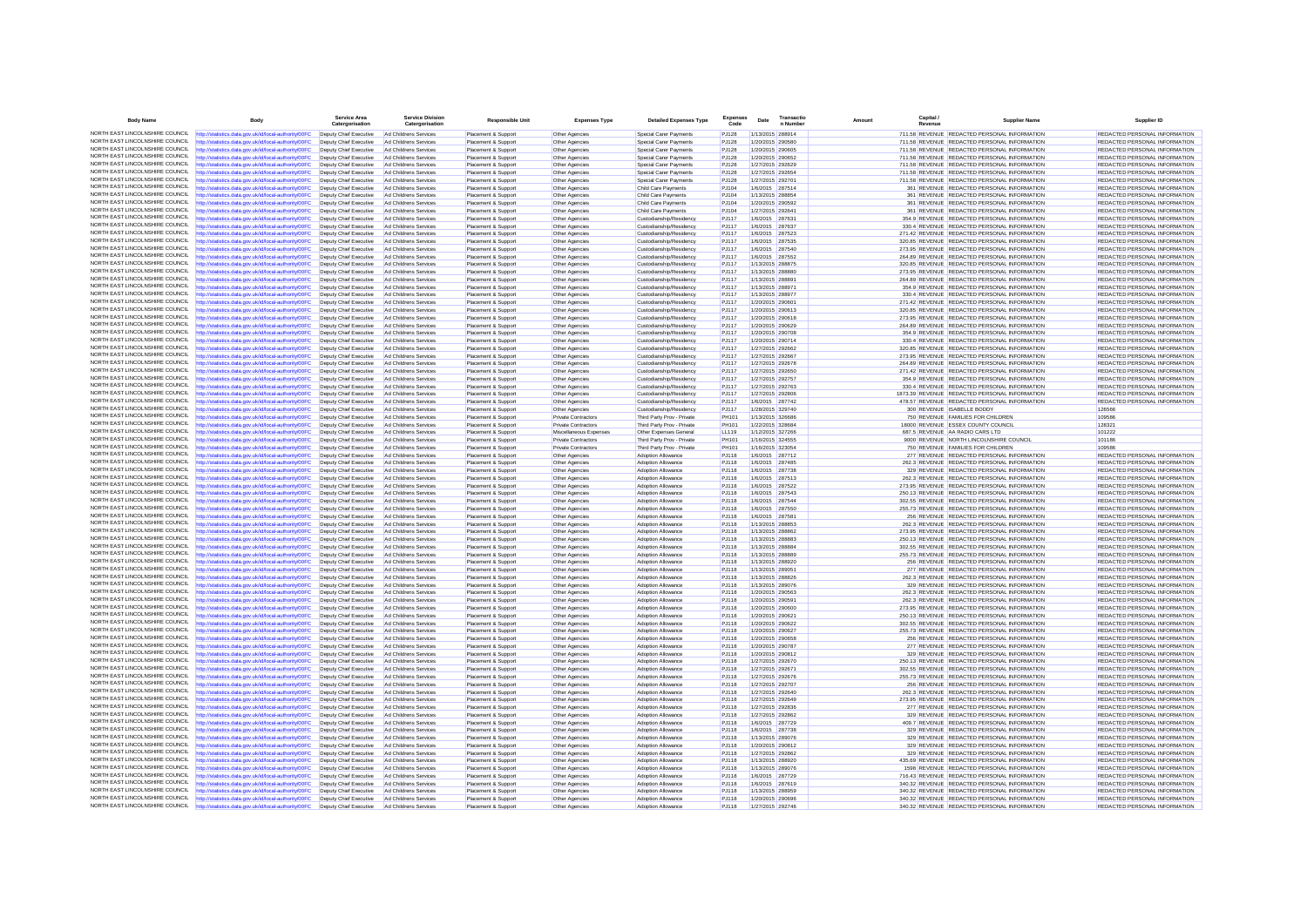| <b>Body Name</b>                                                   | <b>Body</b>                                                                                                    | Service Area<br>Catergorisation                  | Service Division<br>Catergorisation            | <b>Responsible Unit</b>                  | <b>Expenses Type</b>                                             | <b>Detailed Expenses Type</b>                                     | <b>Expenses</b><br>Code | Date                                 | Transactio<br>n Number | Amoun | Canital.            | <b>Supplier Name</b>                                                                          | Supplier ID                                                    |
|--------------------------------------------------------------------|----------------------------------------------------------------------------------------------------------------|--------------------------------------------------|------------------------------------------------|------------------------------------------|------------------------------------------------------------------|-------------------------------------------------------------------|-------------------------|--------------------------------------|------------------------|-------|---------------------|-----------------------------------------------------------------------------------------------|----------------------------------------------------------------|
|                                                                    | NORTH EAST LINCOLNSHIRE COUNCIL http://statistics.data.gov.uk/id/local-authority/00FC                          | Deputy Chief Executive                           | Ad Childrens Services                          | Placement & Support                      | Other Agencies                                                   | <b>Health Charges</b>                                             | PJ131                   | 1/5/2015 326186                      |                        |       |                     | 890 REVENUE SHARON PEARCE                                                                     | 125294                                                         |
| NORTH FAST LINCOLNSHIRE COUNCIL                                    | tp://statistics.data.gov.uk/id/local-authority/00FC                                                            | Deputy Chief Executive                           | Ad Childrens Services                          | Placement & Suppor                       | Other Agencies                                                   | <b>Health Charges</b>                                             | PJ131                   |                                      | 1/8/2015 326345        |       |                     | 1021.8 REVENUE SHARON PEARCE                                                                  | 125294                                                         |
| NORTH EAST LINCOLNSHIRE COUNCIL                                    | http://statistics.data.gov.uk/id/local-authority/00FC                                                          | Deputy Chief Executive                           | Ad Childrens Services                          | Placement & Support                      | Indirect Employee Expenses                                       | Staff Training                                                    | <b>EB122</b>            | 1/29/2015 329753                     |                        |       |                     | 496.5 REVENUE NOFAS - UK                                                                      | 128505                                                         |
| NORTH EAST LINCOLNSHIRE COUNCIL                                    | ttn://statistics.data.oov.uk/id/local-authority/00EC                                                           | Deputy Chief Executive                           | Ad Childrens Services                          | Placement & Sunnor                       | Other Agencies                                                   | Panel Expenses                                                    | P.1137                  | 1/13/2015 326685                     |                        |       |                     | 750 REVENUE REDACTED PERSONAL INFORMATION                                                     | REDACTED PERSONAL INFORMATION                                  |
| NORTH EAST LINCOLNSHIRE COUNCIL                                    | http://statistics.data.gov.uk/id/local-authority/00FC                                                          | Deputy Chief Executive                           | Ad Childrens Services                          | Placement & Suppor                       | Other Agencies                                                   | Panel Expense                                                     | <b>PJ137</b>            | 1/13/2015 326684                     |                        |       |                     | 375 REVENUE REDACTED PERSONAL INFORMATION                                                     | REDACTED PERSONAL INFORMATION                                  |
| NORTH EAST LINCOLNSHIRE COUNCIL                                    | http://statistics.data.gov.uk/id/local-authority/00FC                                                          | Deputy Chief Executive                           | Ad Childrens Services                          | Placement & Suppor                       | <b>Private Contractors</b>                                       | Third Party Prov - Private                                        | <b>PH101</b>            | 1/5/2015 326185                      |                        |       |                     | -1710 REVENUE PROGRESSIVE CARE                                                                | 124869                                                         |
| NORTH EAST LINCOLNSHIRE COUNCIL                                    | http://statistics.data.gov.uk/id/local-authority/00FC                                                          | Deputy Chief Executive                           | Ad Childrens Services                          | Placement & Suppor                       | <b>Private Contractors</b>                                       | Third Party Prov - Private                                        | PH101                   | 1/8/2015 326197                      |                        |       |                     | 2400 REVENUE PROGRESSIVE CARE                                                                 | 124869                                                         |
| NORTH EAST LINCOLNSHIRE COUNCIL<br>NORTH FAST LINCOLNSHIRE COUNCIL | http://statistics.data.gov.uk/id/local-authority/00FC                                                          | Deputy Chief Executive                           | Ad Childrens Services                          | Placement & Suppor                       | <b>Private Contractors</b>                                       | Third Party Prov - Private                                        | PH101                   | 1/26/2015 328688                     |                        |       |                     | 2400 REVENUE PROGRESSIVE CARE                                                                 | 124869                                                         |
| NORTH EAST LINCOLNSHIRE COUNCIL                                    | http://statistics.data.gov.uk/id/local-authority/00FC                                                          | Deputy Chief Executive                           | Ad Childrens Services                          | Placement & Suppor                       | Private Contractors                                              | Third Party Prov - Private                                        | <b>PH101</b>            | 1/29/2015 329754                     |                        |       |                     | 2400 REVENUE PROGRESSIVE CARE                                                                 | 124869                                                         |
| NORTH EAST LINCOLNSHIRE COUNCIL                                    | http://statistics.data.gov.uk/id/local-authority/00FC                                                          | Deputy Chief Executive                           | Ad Childrens Services<br>Ad Childrens Services | Placement & Suppor                       | <b>Private Contractors</b>                                       | Third Party Prov - Private                                        | PH101<br><b>PH101</b>   | 1/28/2015 329744                     |                        |       |                     | 3128.7 REVENUE HILLCREST CARE LTD                                                             | 120616                                                         |
| NORTH EAST LINCOLNSHIRE COUNCIL                                    | http://statistics.data.gov.uk/id/local-authority/00FC<br>http://statistics.data.gov.uk/id/local-authority/00FC | Deputy Chief Executive<br>Deputy Chief Executive | Ad Childrens Services                          | Placement & Suppor<br>Placement & Suppor | Private Contractors<br>Private Contractors                       | Third Party Prov - Private<br>Third Party Prov - Private          | PH101                   | 1/28/2015 329738<br>1/28/2015 329742 |                        |       |                     | 2900.67 REVENUE TREE HOUSE CARE FOSTERING SOLUTIONS LTD<br>3188.66 REVENUE HILLCREST CARE LTD | 101150<br>120616                                               |
| NORTH EAST LINCOLNSHIRE COUNCIL                                    | tp://statistics.data.gov.uk/id/local-authority/00FC                                                            | Deputy Chief Executive                           | Ad Childrens Services                          | Placement & Suppor                       | Private Contractors                                              | Third Party Prov - Private                                        | <b>PH101</b>            |                                      | 1/28/2015 329743       |       |                     | 3085.8 REVENUE HILLCREST CARE LTD                                                             | 120616                                                         |
| NORTH EAST LINCOLNSHIRE COUNCIL                                    | http://statistics.data.gov.uk/id/local-authority/00FC                                                          | Deputy Chief Executive                           | Ad Childrens Services                          | Placement & Suppor                       | <b>Private Contractors</b>                                       | Third Party Prov - Private                                        | <b>PH101</b>            | 1/28/2015 329741                     |                        |       |                     | 3232.99 REVENUE HILLCREST CARE LTD                                                            | 120616                                                         |
| NORTH EAST LINCOLNSHIRE COUNCIL                                    | http://statistics.data.gov.uk/id/local-authority/00FC                                                          | Deputy Chief Executive                           | Ad Childrens Services                          | Placement & Suppor                       | Private Contractors                                              | Third Party Prov - Private                                        | <b>PH101</b>            | 1/22/2015 328693                     |                        |       |                     | 3405.66 REVENUE THE NATIONAL FOSTERING AGENCY                                                 | 112225                                                         |
| NORTH EAST LINCOLNSHIRE COUNCIL                                    | ttp://statistics.data.gov.uk/id/local-authority/00FC                                                           | Deputy Chief Executive                           | Ad Childrens Services                          | Placement & Suppor                       | <b>Private Contractors</b>                                       | Third Party Prov - Private                                        | PH101                   | 1/26/2015 328691                     |                        |       |                     | 3250.66 REVENUE THE NATIONAL FOSTERING AGENCY                                                 | 112225                                                         |
| NORTH EAST LINCOLNSHIRE COUNCIL                                    | http://statistics.data.gov.uk/id/local-authority/00FC                                                          | Deputy Chief Executive                           | Ad Childrens Services                          | Placement & Suppor                       | <b>Private Contractors</b>                                       | Third Party Prov - Private                                        | <b>PH101</b>            | 1/26/2015 328694                     |                        |       |                     | 2712.5 REVENUE THE NATIONAL FOSTERING AGENCY                                                  | 112225                                                         |
| NORTH EAST LINCOLNSHIRE COUNCIL                                    | http://statistics.data.gov.uk/id/local-authority/00FC                                                          | Deputy Chief Executive                           | Ad Childrens Services                          | Placement & Suppor                       | Private Contractors                                              | Third Party Prov - Private                                        | PH101                   | 1/26/2015 328692                     |                        |       |                     | 3405.66 REVENUE THE NATIONAL FOSTERING AGENCY                                                 | 112225                                                         |
| NORTH EAST LINCOLNSHIRE COUNCIL                                    | ttp://statistics.data.gov.uk/id/local-authority/00FC                                                           | Deputy Chief Executive                           | Ad Childrens Services                          | Placement & Suppor                       | Private Contractors                                              | Third Party Prov - Private                                        | PH101                   | 1/5/2015 326204                      |                        |       |                     | 3220.28 REVENUE FOSTER CARE ASSOCIATES LIMITED                                                | 101455                                                         |
| NORTH EAST LINCOLNSHIRE COUNCIL                                    | http://statistics.data.gov.uk/id/local-authority/00FC                                                          | Deputy Chief Executive                           | Ad Childrens Services                          | Placement & Suppor                       | Private Contractors                                              | Third Party Prov - Private                                        | PH101                   | 1/5/2015 326200                      |                        |       |                     | 3286 REVENUE FOSTER CARE ASSOCIATES LIMITED                                                   | 101455                                                         |
| NORTH EAST LINCOLNSHIRE COUNCIL                                    | http://statistics.data.gov.uk/id/local-authority/00FC                                                          | Deputy Chief Executive                           | Ad Childrens Services                          | Placement & Suppor                       | <b>Private Contractors</b>                                       | Third Party Prov - Private                                        | PH101                   | 1/8/2015 326202                      |                        |       |                     | 3121.7 REVENUE FOSTER CARE ASSOCIATES LIMITED                                                 | 101455                                                         |
| NORTH EAST LINCOLNSHIRE COUNCIL                                    | http://statistics.data.gov.uk/id/local-authority/00FC                                                          | Deputy Chief Executive                           | Ad Childrens Services                          | Placement & Suppor                       | Private Contractors                                              | Third Party Prov - Private                                        | PH101                   | 1/26/2015 328689                     |                        |       |                     | 3385.2 REVENUE THE NATIONAL FOSTERING AGENCY                                                  | 112225                                                         |
| NORTH EAST LINCOLNSHIRE COUNCIL                                    | http://statistics.data.gov.uk/id/local-authority/00FC                                                          | Deputy Chief Executive                           | Ad Childrens Services                          | Placement & Support                      | <b>Private Contractors</b>                                       | Third Party Prov - Private                                        | PH101                   | 1/26/2015 328697                     |                        |       |                     | 2767.99 REVENUE THE NATIONAL FOSTERING AGENCY                                                 | 112225                                                         |
| NORTH EAST LINCOLNSHIRE COUNCIL<br>NORTH EAST LINCOLNSHIRE COUNCIL | http://statistics.data.gov.uk/id/local-authority/00FC                                                          | Deputy Chief Executive                           | Ad Childrens Services                          | Placement & Suppor                       | <b>Private Contractors</b>                                       | Third Party Prov - Private                                        | <b>PH101</b>            | 1/26/2015 328695                     |                        |       |                     | 3385.2 REVENUE THE NATIONAL FOSTERING AGENCY                                                  | 112225                                                         |
| NORTH EAST LINCOLNSHIRE COUNCIL                                    | http://statistics.data.gov.uk/id/local-authority/00FC                                                          | Deputy Chief Executive                           | Ad Childrens Services                          | Placement & Suppor                       | Private Contractors                                              | Third Party Prov - Private                                        | PH101                   | 1/26/2015 328696                     |                        |       |                     | 3405.66 REVENUE THE NATIONAL FOSTERING AGENCY                                                 | 112225                                                         |
| NORTH EAST LINCOLNSHIRE COUNCIL                                    | http://statistics.data.gov.uk/id/local-authority/00FC<br>ttp://statistics.data.gov.uk/id/local-authority/00FC  | Deputy Chief Executive<br>Deputy Chief Executive | Ad Childrens Services<br>Ad Childrens Services | Placement & Suppor                       | Private Contractors                                              | Third Party Prov - Private<br>Third Party Prov - Private          | PH101<br>PH101          | 1/26/2015 328685<br>1/5/2015 326201  |                        |       |                     | 3921.5 REVENUE NEXUS FOSTERING LTD<br>2886.1 REVENUE FOSTER CARE ASSOCIATES LIMITED           | 128418<br>101455                                               |
| NORTH EAST LINCOLNSHIRE COUNCIL                                    | http://statistics.data.gov.uk/id/local-authority/00FC                                                          | Deputy Chief Executive                           | Ad Childrens Services                          | Placement & Suppor<br>Placement & Suppor | <b>Private Contractors</b><br>Private Contractors                | Third Party Prov - Private                                        | <b>PH101</b>            | 1/8/2015 326203                      |                        |       |                     | 2921.44 REVENUE FOSTER CARE ASSOCIATES LIMITED                                                | 101455                                                         |
| NORTH EAST LINCOLNSHIRE COUNCIL                                    | http://statistics.data.gov.uk/id/local-authority/00FC                                                          | Deputy Chief Executive                           | Ad Childrens Services                          | Placement & Suppor                       | Private Contractors                                              | Third Party Prov - Privat                                         | <b>PH101</b>            | 1/8/2015 326188                      |                        |       |                     | 3286 REVENUE FOSTER CARE ASSOCIATES LIMITED                                                   | 101455                                                         |
| NORTH EAST LINCOLNSHIRE COUNCIL                                    | ttp://statistics.data.gov.uk/id/local-authority/00FC                                                           | Deputy Chief Executive                           | Ad Childrens Services                          | Placement & Suppor                       | <b>Private Contractors</b>                                       | Third Party Prov - Private                                        | PH101                   | 1/12/2015 326187                     |                        |       |                     | 3286 REVENUE FOSTER CARE ASSOCIATES LIMITED                                                   | 101455                                                         |
| NORTH EAST LINCOLNSHIRE COUNCIL                                    | http://statistics.data.gov.uk/id/local-authority/00FC                                                          | Deputy Chief Executive                           | Ad Childrens Services                          | Placement & Support                      | Private Contractors                                              | Third Party Prov - Private                                        | <b>PH101</b>            | 1/26/2015 328687                     |                        |       |                     | 5225 67 REVENUE COMPASS FOSTERING CYMRU LIMITED                                               | 128844                                                         |
| NORTH EAST LINCOLNSHIRE COUNCIL                                    | http://statistics.data.gov.uk/id/local-authority/00FC                                                          | Deputy Chief Executive                           | Ad Childrens Services                          | Placement & Suppor                       | Private Contractors                                              | Third Party Prov - Private                                        | PH101                   | 1/26/2015 328686                     |                        |       |                     | 5026.34 REVENUE ACTION FOR CHILDREN SERVICES LTD                                              | 105607                                                         |
| NORTH EAST LINCOLNSHIRE COUNCIL                                    | ttp://statistics.data.gov.uk/id/local-authority/00FC                                                           | Deputy Chief Executive                           | Ad Childrens Services                          | Placement & Suppor                       | Private Contractors                                              | Third Party Prov - Private                                        | PH101                   |                                      | 1/29/2015 329752       |       |                     | 55642.86 REVENUE GREENFIELDS ADOLESCENT DEVELOPMENT LTD                                       | 128919                                                         |
| NORTH EAST LINCOLNSHIRE COUNCIL                                    | http://statistics.data.gov.uk/id/local-authority/00FC                                                          | Deputy Chief Executive                           | Ad Childrens Services                          | Placement & Suppor                       | <b>Private Contractors</b>                                       | Third Party Prov - Private                                        | PH101                   | 1/8/2015 326199                      |                        |       |                     | 4382.82 REVENUE COMPASS FOSTERING CYMRU LIMITED                                               | 128844                                                         |
| NORTH EAST LINCOLNSHIRE COUNCIL                                    | http://statistics.data.gov.uk/id/local-authority/00FC                                                          | Deputy Chief Executive                           | Ad Childrens Services                          | Placement & Suppor                       | <b>Private Contractors</b>                                       | Third Party Prov - Private                                        | <b>PH101</b>            | 1/26/2015 328761                     |                        |       |                     | 408 REVENUE COXONS CARS LIMITED                                                               | 100578                                                         |
| NORTH EAST LINCOLNSHIRE COUNCIL                                    | http://statistics.data.gov.uk/id/local-authority/00FC                                                          | Deputy Chief Executive                           | Ad Childrens Services                          | Placement & Suppor                       | Private Contractors                                              | Third Party Prov - Private                                        | PH101                   |                                      | 1/26/2015 328762       |       |                     | 1410 REVENUE LINKS TAXIS                                                                      | 100546                                                         |
| NORTH FAST LINCOLNSHIRE COUNCIL                                    | ttp://statistics.data.gov.uk/id/local-authority/00FC                                                           | Deputy Chief Executive                           | Ad Childrens Services                          | Placement & Suppor                       | Private Contractors                                              | Third Party Prov - Private                                        | <b>PH101</b>            | 1/7/2015 326118                      |                        |       |                     | 735 REVENUE BEELINE TAXIS                                                                     | 128002                                                         |
| NORTH EAST LINCOLNSHIRE COUNCIL<br>NORTH EAST LINCOLNSHIRE COUNCIL | http://statistics.data.gov.uk/id/local-authority/00FC                                                          | Deputy Chief Executive                           | Ad Childrens Services                          | Placement & Suppor                       | <b>Private Contractors</b>                                       | Third Party Prov - Private                                        | PH101                   | 1/5/2015 326474                      |                        |       |                     | 945 REVENUE BEELINE TAXIS                                                                     | 128002                                                         |
| NORTH FAST LINCOLNSHIRE COUNCIL                                    | http://statistics.data.gov.uk/id/local-authority/00FC                                                          | Deputy Chief Executive                           | Ad Childrens Services                          | Placement & Support                      | <b>Private Contractors</b>                                       | Third Party Prov - Private                                        | PH101                   | 1/7/2015 326117                      |                        |       |                     | 525 REVENUE BEELINE TAXIS                                                                     | 128002                                                         |
| NORTH EAST LINCOLNSHIRE COUNCIL                                    | http://statistics.data.gov.uk/id/local-authority/00FC                                                          | Deputy Chief Executive                           | Ad Childrens Services                          | Placement & Suppor                       | Other Agencies                                                   | Section 17                                                        | PJ125                   | 1/22/2015 328759                     |                        |       |                     | 280 REVENUE FAMILY SAFEGUARDING SERVICE                                                       | 110640                                                         |
| NORTH EAST LINCOLNSHIRE COUNCIL                                    | http://statistics.data.gov.uk/id/local-authority/00FC<br>http://statistics.data.gov.uk/id/local-authority/00FC | Deputy Chief Executive<br>Deputy Chief Executive | Ad Childrens Services<br>Ad Childrens Services | Placement & Suppor<br>Placement & Suppor | Rep Alterations Maint Building<br>Rep Alterations Maint Building | Buildings - Regulations / Insp.<br>Buildings - Regulations / Insp | GA103<br>GA103          | 1/26/2015 328698<br>1/28/2015 329739 |                        |       |                     | 500 REVENUE PAUL CHAPMAN<br>500 REVENUE SUE RAWLINGS                                          | 121397<br>119707                                               |
| NORTH EAST LINCOLNSHIRE COUNCIL                                    | http://statistics.data.gov.uk/id/local-authority/00FC                                                          | Deputy Chief Executive                           | Ad Childrens Services                          | Placement & Suppor                       | Rep Alterations Maint Building                                   | Buildings - Regulations / Insp                                    | GA103                   | 1/7/2015 326098                      |                        |       | 2873 REVENUE OFSTED |                                                                                               | 101836                                                         |
| NORTH EAST LINCOLNSHIRE COUNCIL                                    | ttp://statistics.data.gov.uk/id/local-authority/00FC                                                           | Deputy Chief Executive                           | Ad Childrens Services                          | Placement & Suppor                       | Catering                                                         | Provisions                                                        | LB101                   |                                      | 1/7/2015 325742        |       |                     | 374.54 REVENUE W M MORRISON SUPERMARKETS PLC                                                  | 100919                                                         |
| NORTH EAST LINCOLNSHIRE COUNCIL                                    | http://statistics.data.gov.uk/id/local-authority/00FC                                                          | Deputy Chief Executive                           | Ad Childrens Services                          | Placement & Suppor                       | Catering                                                         | Provisions                                                        | LB101                   | 1/29/2015 329875                     |                        |       |                     | 324.59 REVENUE W M MORRISON SUPERMARKETS PLC                                                  | 100919                                                         |
| NORTH EAST LINCOLNSHIRE COUNCIL                                    | http://statistics.data.gov.uk/id/local-authority/00FC                                                          | Deputy Chief Executive                           | Ad Childrens Services                          | Placement & Suppor                       | Rep Alterations Maint Building                                   | Buildings - Regulations / Insp.                                   | GA103                   | 1/15/2015 326192                     |                        |       | 1601 REVENUE OFSTED |                                                                                               | 101836                                                         |
| NORTH EAST LINCOLNSHIRE COUNCIL                                    | ttp://statistics.data.gov.uk/id/local-authority/00FC                                                           | Deputy Chief Executive                           | Ad Childrens Services                          | Placement & Suppor                       | Catering                                                         | Provisions                                                        | LB101                   |                                      | 1/28/2015 329862       |       |                     | 257.93 REVENUE PETTY CASH                                                                     | <b>REDACTED</b>                                                |
| NORTH EAST LINCOLNSHIRE COUNCIL                                    | http://statistics.data.gov.uk/id/local-authority/00FC                                                          | Deputy Chief Executive                           | Ad Childrens Services                          | Placement & Suppor                       | Miscellaneous Expenses                                           | Activities - Service Users                                        | LL114                   | 1/28/2015 329862                     |                        |       |                     | 299.83 REVENUE PETTY CASH                                                                     | REDACTED                                                       |
| NORTH EAST LINCOLNSHIRE COUNCIL                                    | http://statistics.data.gov.uk/id/local-authority/00FC                                                          | Deputy Chief Executive                           | Ad Childrens Services                          | Placement & Suppor                       | Other Agencies                                                   | Christmas                                                         | PJ109                   | 1/28/2015 329862                     |                        |       |                     | 630.54 REVENUE PETTY CASH                                                                     | <b>REDACTED</b>                                                |
| NORTH EAST LINCOLNSHIRE COUNCIL                                    | ttp://statistics.data.gov.uk/id/local-authority/00FC                                                           | Deputy Chief Executive                           | Ad Childrens Services                          | Placement & Suppor                       | Other Agencies                                                   | Clothing                                                          | PJ106                   | 1/28/2015 329862                     |                        |       |                     | 364.07 REVENUE PETTY CASH                                                                     | REDACTED                                                       |
| NORTH EAST LINCOLNSHIRE COUNCIL                                    | http://statistics.data.gov.uk/id/local-authority/00FC                                                          | Deputy Chief Executive                           | Ad Childrens Services                          | Placement & Suppor                       | Catering                                                         | Provisions                                                        | LB101                   | 1/20/2015 328542                     |                        |       |                     | 452.53 REVENUE PETTY CASH                                                                     | <b>REDACTED</b>                                                |
| NORTH EAST LINCOLNSHIRE COUNCIL                                    | http://statistics.data.gov.uk/id/local-authority/00FC                                                          | Deputy Chief Executive                           | Ad Childrens Services                          | Placement & Suppor                       | Miscellaneous Expenses                                           | Holidays - Service Users                                          | LL113                   | 1/20/2015 328542                     |                        |       |                     | 480.28 REVENUE PETTY CASH                                                                     | <b>REDACTED</b>                                                |
| NORTH EAST LINCOLNSHIRE COUNCIL<br>NORTH EAST LINCOLNSHIRE COUNCIL | http://statistics.data.gov.uk/id/local-authority/00FC                                                          | Deputy Chief Executive                           | Ad Childrens Services                          | Placement & Suppor                       | Other Agencies                                                   | Birthday                                                          | PJ110                   | 1/20/2015 328542                     |                        |       |                     | 539.25 REVENUE PETTY CASH                                                                     | REDACTED                                                       |
| NORTH EAST LINCOLNSHIRE COUNCIL                                    | http://statistics.data.gov.uk/id/local-authority/00FC                                                          | Deputy Chief Executive                           | Ad Childrens Services                          | Placement & Support                      | Other Agencies                                                   | Clothing                                                          | PJ106                   | 1/20/2015 328542                     |                        |       |                     | 347.46 REVENUE PETTY CASH                                                                     | <b>REDACTED</b>                                                |
| NORTH EAST LINCOLNSHIRE COUNCIL                                    | http://statistics.data.gov.uk/id/local-authority/00FC                                                          | Deputy Chief Executive                           | Ad Childrens Services                          | Safeguarding                             | Miscellaneous Expenses                                           | Legal Fees - General                                              | LL103                   | 1/26/2015 328797                     |                        |       |                     | 435.8 REVENUE REDACTED PERSONAL INFORMATION                                                   | REDACTED PERSONAL INFORMATION                                  |
| NORTH EAST LINCOLNSHIRE COUNCIL                                    | http://statistics.data.gov.uk/id/local-authority/00FC<br>http://statistics.data.gov.uk/id/local-authority/00FC | Deputy Chief Executive<br>Deputy Chief Executive | Ad Childrens Services<br>Ad Childrens Services | Safeguarding<br>Safeguarding             | Miscellaneous Expenses<br>Miscellaneous Expenses                 | Legal Fees - General<br>Legal Fees - General                      | LL103<br>LL103          | 1/12/2015 326273<br>1/7/2015 326296  |                        |       |                     | 340.5 REVENUE LEXTOX DRUG & ALCOHOL TESTING<br>875 REVENUE BATES & MOUNTAIN SOLICITORS        | 125634<br>105051                                               |
| NORTH EAST LINCOLNSHIRE COUNCIL                                    | http://statistics.data.gov.uk/id/local-authority/00FC                                                          | Deputy Chief Executive                           | Ad Childrens Services                          | Safeguarding                             | Miscellaneous Expenses                                           | Legal Fees - General                                              | LL103                   | 1/12/2015 326275                     |                        |       |                     | 595 REVENUE REDACTED PERSONAL INFORMATION                                                     | REDACTED PERSONAL INFORMATION                                  |
| NORTH EAST LINCOLNSHIRE COUNCIL                                    | http://statistics.data.gov.uk/id/local-authority/00FC                                                          | Deputy Chief Executive                           | Ad Childrens Services                          | Safeguarding                             | Miscellaneous Expenses                                           | Legal Fees - General                                              | 11103                   | 1/12/2015 326295                     |                        |       |                     | 6943.25 REVENUE REDACTED PERSONAL INFORMATION                                                 | REDACTED PERSONAL INFORMATION                                  |
| NORTH EAST LINCOLNSHIRE COUNCIL                                    | http://statistics.data.gov.uk/id/local-authority/00FC                                                          | Deputy Chief Executive                           | Ad Childrens Services                          | Safeguarding                             | Miscellaneous Expenses                                           | Legal Fees - General                                              | LL103                   | 1/12/2015 326307                     |                        |       |                     | 615 REVENUE REDACTED PERSONAL INFORMATION                                                     | REDACTED PERSONAL INFORMATION                                  |
| NORTH EAST LINCOLNSHIRE COUNCIL                                    | ttp://statistics.data.gov.uk/id/local-authority/00FC                                                           | Deputy Chief Executive                           | Ad Childrens Services                          | Safeguarding                             | Miscellaneous Expenses                                           | Legal Fees - General                                              | LL103                   | 1/12/2015 326309                     |                        |       |                     | 6123.64 REVENUE REDACTED PERSONAL INFORMATION                                                 | REDACTED PERSONAL INFORMATION                                  |
| NORTH EAST LINCOLNSHIRE COUNCIL                                    | http://statistics.data.gov.uk/id/local-authority/00FC                                                          | Deputy Chief Executive                           | Ad Childrens Services                          | Safeguarding                             | Miscellaneous Expenses                                           | Legal Fees - General                                              | 11 103                  | 1/12/2015 326312                     |                        |       |                     | 610 REVENUE REDACTED PERSONAL INFORMATION                                                     | REDACTED PERSONAL INFORMATION                                  |
| NORTH EAST LINCOLNSHIRE COUNCIL                                    | http://statistics.data.gov.uk/id/local-authority/00FC                                                          | Deputy Chief Executive                           | Ad Childrens Services                          | Safeguarding                             | Miscellaneous Expenses                                           | Legal Fees - General                                              | LL103                   | 1/12/2015 326316                     |                        |       |                     | 1131 REVENUE GREAT ORMOND STREET NHS HOSPITAL                                                 | 107905                                                         |
| NORTH FAST LINCOLNSHIRE COUNCIL                                    | ttp://statistics.data.gov.uk/id/local-authority/00FC                                                           | Deputy Chief Executive                           | Ad Childrens Services                          | Safeguarding                             | Miscellaneous Expenses                                           | Legal Fees - General                                              | LL103                   | 1/12/2015 326291                     |                        |       |                     | 450 REVENUE REDACTED PERSONAL INFORMATION                                                     | REDACTED PERSONAL INFORMATION                                  |
| NORTH EAST LINCOLNSHIRE COUNCIL                                    | http://statistics.data.gov.uk/id/local-authority/00FC                                                          | Deputy Chief Executive                           | Ad Childrens Services                          | Safeguarding                             | Miscellaneous Expenses                                           | Legal Fees - General                                              | LL103                   | 1/12/2015 326308                     |                        |       |                     | 2995 REVENUE REDACTED PERSONAL INFORMATION                                                    | REDACTED PERSONAL INFORMATION                                  |
| NORTH EAST LINCOLNSHIRE COUNCIL                                    | http://statistics.data.gov.uk/id/local-authority/00FC                                                          | Deputy Chief Executive                           | Ad Childrens Services                          | Safeguarding                             | Miscellaneous Expenses                                           | Legal Fees - General                                              | LL103                   | 1/12/2015 326276                     |                        |       |                     | 582 84 REVENUE ESSEX MEDICAL CARE REPORTING LTD                                               | 127725                                                         |
| NORTH EAST LINCOLNSHIRE COUNCIL                                    | http://statistics.data.gov.uk/id/local-authority/00FC                                                          | Deputy Chief Executive                           | Ad Childrens Services                          | Safeguarding                             | Miscellaneous Expenses                                           | Legal Fees - General                                              | LL103                   | 1/12/2015 326277                     |                        |       |                     | 499.2 REVENUE REDACTED PERSONAL INFORMATION                                                   | REDACTED PERSONAL INFORMATION                                  |
| NORTH EAST LINCOLNSHIRE COUNCIL<br>NORTH EAST LINCOLNSHIRE COUNCIL | http://statistics.data.gov.uk/id/local-authority/00FC                                                          | Deputy Chief Executive                           | Ad Childrens Services                          | Safeguarding                             | Miscellaneous Expenses                                           | Legal Fees - General                                              | LL103                   | 1/26/2015 328795                     |                        |       |                     | 7100 REVENUE REDACTED PERSONAL INFORMATION                                                    | REDACTED PERSONAL INFORMATION                                  |
| NORTH EAST LINCOLNSHIRE COUNCIL                                    | http://statistics.data.gov.uk/id/local-authority/00FC                                                          | Deputy Chief Executive                           | Ad Childrens Services                          | Safeguarding                             | Miscellaneous Expenses                                           | Legal Fees - General                                              | 11 103                  | 1/26/2015 328801                     |                        |       |                     | 625 REVENUE WP MEDICAL & PROFESSIONAL SERVICES LTD                                            | 128983                                                         |
| NORTH FAST LINCOLNSHIRE COUNCIL                                    | http://statistics.data.gov.uk/id/local-authority/00FC                                                          | Deputy Chief Executive                           | Ad Childrens Services                          | Safeguarding                             | Miscellaneous Expenses                                           | Legal Fees - General                                              | LL103                   | 1/26/2015 328799                     |                        |       |                     | 2555 REVENUE AD LITEM LEGAL SERVICES                                                          | 104447                                                         |
| NORTH EAST LINCOLNSHIRE COUNCIL                                    | http://statistics.data.gov.uk/id/local-authority/00FC                                                          | Deputy Chief Executive                           | Ad Childrens Services                          | Safeguarding                             | Miscellaneous Expenses                                           | Legal Fees - General                                              | LL103<br>LL103          | 1/26/2015 328923                     |                        |       |                     | 6005 REVENUE REDACTED PERSONAL INFORMATION<br>2221 REVENUE REDACTED PERSONAL INFORMATION      | REDACTED PERSONAL INFORMATION<br>REDACTED PERSONAL INFORMATION |
| NORTH EAST LINCOLNSHIRE COUNCIL                                    | http://statistics.data.gov.uk/id/local-authority/00FC<br>http://statistics.data.gov.uk/id/local-authority/00FC | Deputy Chief Executive<br>Deputy Chief Executive | Ad Childrens Services<br>Ad Childrens Services | Safeguarding<br>Safeguarding             | Miscellaneous Expenses<br>Miscellaneous Expenses                 | Legal Fees - General<br>Legal Fees - General                      | LL103                   | 1/26/2015 328924<br>1/28/2015 328925 |                        |       |                     | 4100 REVENUE AD LITEM LEGAL SERVICES                                                          | 104447                                                         |
| NORTH EAST LINCOLNSHIRE COUNCIL                                    | http://statistics.data.gov.uk/id/local-authority/00FC                                                          | Deputy Chief Executive                           | Ad Childrens Services                          | Safeguarding                             | Miscellaneous Expenses                                           | Legal Fees - Genera                                               | LL103                   | 1/12/2015 326294                     |                        |       |                     | 7040 REVENUE REDACTED PERSONAL INFORMATION                                                    | REDACTED PERSONAL INFORMATION                                  |
| NORTH EAST LINCOLNSHIRE COUNCIL                                    | ttp://statistics.data.gov.uk/id/local-authority/00FC                                                           | Deputy Chief Executive                           | Ad Childrens Services                          | Safeguarding                             | Miscellaneous Expenses                                           | Legal Fees - General                                              | LL103                   |                                      | 1/26/2015 328798       |       |                     | 1904 REVENUE REDACTED PERSONAL INFORMATION                                                    | REDACTED PERSONAL INFORMATION                                  |
| NORTH EAST LINCOLNSHIRE COUNCIL                                    | http://statistics.data.gov.uk/id/local-authority/00FC                                                          | Deputy Chief Executive                           | Ad Childrens Services                          | Safeguarding                             | Miscellaneous Expenses                                           | Legal Fees - General                                              | LL103                   | 1/12/2015 326292                     |                        |       |                     | 4914 REVENUE REDACTED PERSONAL INFORMATION                                                    | REDACTED PERSONAL INFORMATION                                  |
| NORTH EAST LINCOLNSHIRE COUNCIL                                    | http://statistics.data.gov.uk/id/local-authority/00FC                                                          | Deputy Chief Executive                           | Ad Childrens Services                          | Safeguarding                             | Miscellaneous Expenses                                           | Legal Fees - General                                              | LL103                   | 1/12/2015 326278                     |                        |       |                     | 2968 REVENUE AZTEC TRANSLATIONS                                                               | 106512                                                         |
| NORTH EAST LINCOLNSHIRE COUNCIL                                    | ttp://statistics.data.gov.uk/id/local-authority/00FC                                                           | Deputy Chief Executive                           | Ad Childrens Services                          | Safeguarding                             | Miscellaneous Expenses                                           | Legal Fees - General                                              | LL103                   |                                      | 1/12/2015 326282       |       |                     | 257.25 REVENUE AZTEC TRANSLATIONS                                                             | 106512                                                         |
| NORTH EAST LINCOLNSHIRE COUNCIL                                    | http://statistics.data.gov.uk/id/local-authority/00FC                                                          | Deputy Chief Executive                           | Ad Childrens Services                          | Safeguarding                             | Miscellaneous Expenses                                           | Legal Fees - General                                              | LL103                   | 1/12/2015 326280                     |                        |       |                     | 307.76 REVENUE AZTEC TRANSLATIONS                                                             | 106512                                                         |
| NORTH EAST LINCOLNSHIRE COUNCIL                                    | http://statistics.data.gov.uk/id/local-authority/00FC                                                          | Deputy Chief Executive                           | Ad Childrens Services                          | Safeguarding                             | Direct Employee Expenses                                         | Agency Staff                                                      | EA105                   | 1/26/2015 327799                     |                        |       |                     | 857.25 REVENUE NONSTOP RECRUITMENT                                                            | 120715                                                         |
| NORTH EAST LINCOLNSHIRE COUNCIL                                    | ttp://statistics.data.gov.uk/id/local-authority/00FC                                                           | Deputy Chief Executive                           | Ad Childrens Services                          | Safeguarding                             | Direct Employee Expenses                                         | Agency Staf                                                       | EA105                   | 1/26/2015 327816                     |                        |       |                     | 857.25 REVENUE NONSTOP RECRUITMENT                                                            | 120715                                                         |
| NORTH EAST LINCOLNSHIRE COUNCIL                                    | http://statistics.data.gov.uk/id/local-authority/00FC                                                          | Deputy Chief Executive                           | Ad Childrens Services                          | Safeguarding                             | Direct Employee Expenses                                         | Agency Staff                                                      | EA105                   | 1/5/2015 325835                      |                        |       |                     | 1409.7 REVENUE NONSTOP RECRUITMENT                                                            | 120715                                                         |
| NORTH EAST LINCOLNSHIRE COUNCIL                                    | http://statistics.data.gov.uk/id/local-authority/00FC                                                          | Deputy Chief Executive                           | Ad Childrens Services                          | Safeguarding                             | <b>Direct Employee Expenses</b>                                  | Agency Staff                                                      | EA105                   | 1/28/2015 328920                     |                        |       |                     | 1242 REVENUE SANCTUARY PERSONNEL LTD                                                          | 125055                                                         |
| NORTH EAST LINCOLNSHIRE COUNCIL                                    | http://statistics.data.gov.uk/id/local-authority/00FC                                                          | Deputy Chief Executive                           | Ad Childrens Services                          | Safeguarding                             | Direct Employee Expenses                                         | <b>Agency Staff</b>                                               | EA105                   | 1/22/2015 328932                     |                        |       |                     | 1242 REVENUE SANCTUARY PERSONNEL LTD                                                          | 125055                                                         |
| NORTH EAST LINCOLNSHIRE COUNCIL                                    | http://statistics.data.gov.uk/id/local-authority/00FC                                                          | Deputy Chief Executive                           | Ad Childrens Services                          | Safeguarding                             | <b>Direct Employee Expenses</b>                                  | <b>Agency Staff</b>                                               | EA105                   | 1/28/2015 328934                     |                        |       |                     | 772.8 REVENUE SANCTUARY PERSONNEL LTD                                                         | 125055                                                         |
| NORTH EAST LINCOLNSHIRE COUNCIL<br>NORTH EAST LINCOLNSHIRE COUNCIL | http://statistics.data.gov.uk/id/local-authority/00FC                                                          | Deputy Chief Executive                           | Ad Childrens Services                          | Safeguarding                             | <b>Direct Employee Expenses</b>                                  | <b>Agency Staff</b>                                               | EA105                   | 1/28/2015 328922                     |                        |       |                     | 414 REVENUE SANCTUARY PERSONNEL LTD                                                           | 125055                                                         |
| NORTH EAST LINCOLNSHIRE COUNCIL                                    | http://statistics.data.gov.uk/id/local-authority/00FC                                                          | Deputy Chief Executive                           | Ad Childrens Services                          | Safeguarding                             | Direct Employee Expenses                                         | Agency Staf                                                       | EA105                   | 1/16/2015 327514                     |                        |       |                     | 1242 REVENUE SANCTUARY PERSONNEL LTD                                                          | 125055                                                         |
| NORTH EAST LINCOLNSHIRE COUNCIL                                    | http://statistics.data.gov.uk/id/local-authority/00FC<br>http://statistics.data.gov.uk/id/local-authority/00FC | Deputy Chief Executive<br>Deputy Chief Executive | Ad Childrens Services<br>Ad Childrens Services | Safeguarding                             | Direct Employee Expenses                                         | Agency Staf                                                       | EA105<br>EA105          | 1/26/2015 328928                     |                        |       |                     | 828 REVENUE SANCTUARY PERSONNEL LTD<br>1242 REVENUE SANCTUARY PERSONNEL LTD                   | 125055<br>125055                                               |
|                                                                    |                                                                                                                |                                                  |                                                | Safeguarding                             | Direct Employee Expenses                                         | Agency Staf                                                       |                         | 1/26/2015 328921                     |                        |       |                     |                                                                                               |                                                                |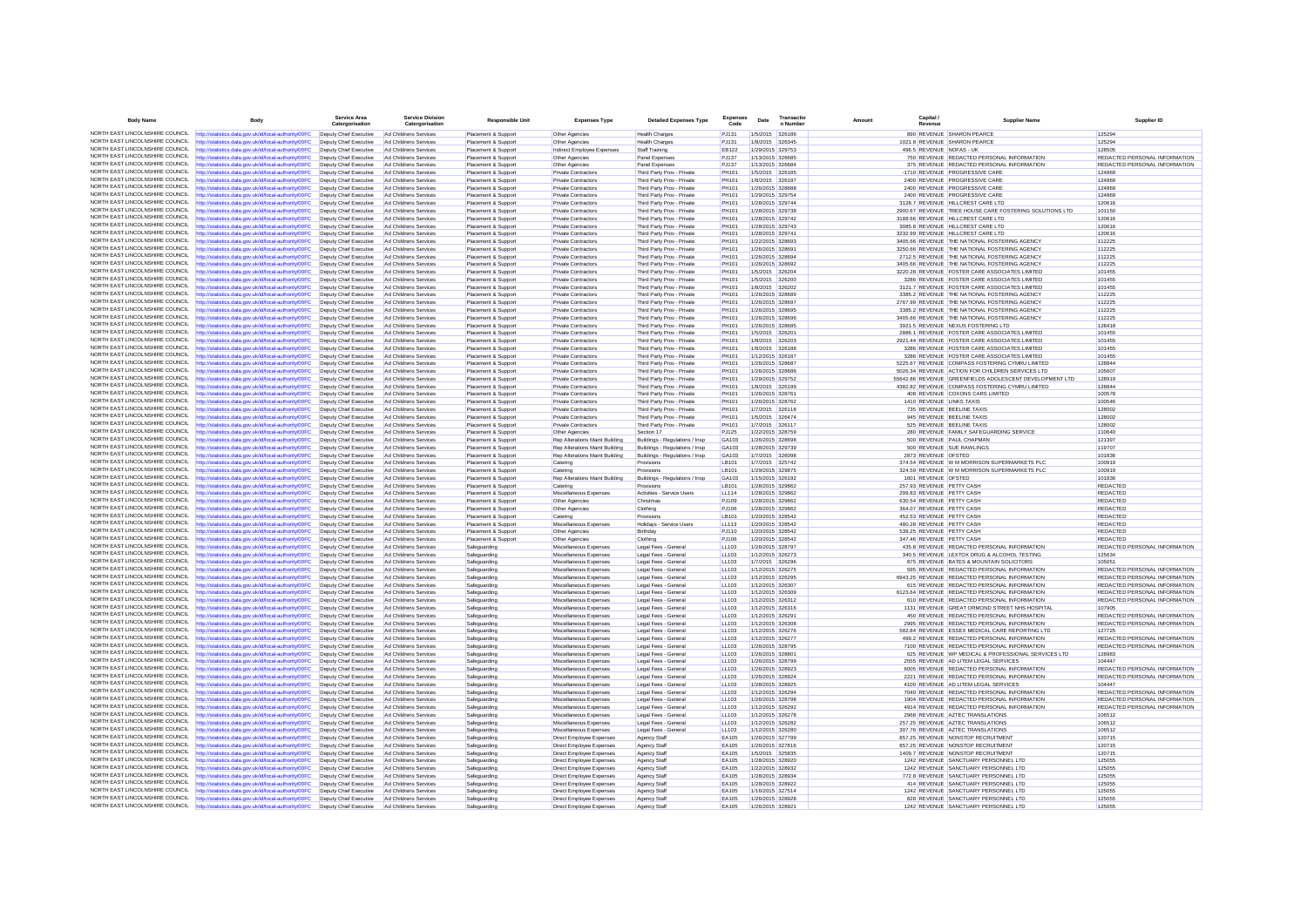| <b>Body Name</b>                                                   | Body                                                                                                                                                          | <b>Service Area</b><br>Catergo<br>satio          | <b>Service Division</b><br>Catergorisation                       | <b>Responsible Unit</b>                                | <b>Expenses Type</b>                                        | <b>Detailed Expenses Type</b>                            | <b>Expenses</b><br>Code | Date | Transactio                           | Amount               | Capital            | <b>Supplier Name</b>                                                                                                  | Supplier ID                                                    |
|--------------------------------------------------------------------|---------------------------------------------------------------------------------------------------------------------------------------------------------------|--------------------------------------------------|------------------------------------------------------------------|--------------------------------------------------------|-------------------------------------------------------------|----------------------------------------------------------|-------------------------|------|--------------------------------------|----------------------|--------------------|-----------------------------------------------------------------------------------------------------------------------|----------------------------------------------------------------|
|                                                                    | NORTH EAST LINCOLNSHIRE COUNCIL http://statistics.data.gov.uk/id/local-authority/00FC                                                                         | Deputy Chief Executive                           | Ad Childrens Services                                            | Safeguarding                                           | Direct Employee Expenses                                    | Agency Staff                                             | <b>EA105</b>            |      | 1/12/2015 326359                     |                      |                    | 334 9 REVENUE SANCTUARY PERSONNEL LTD                                                                                 | 125055                                                         |
| NORTH EAST LINCOLNSHIRE COUNCIL                                    | http://statistics.data.gov.uk/id/local-authority/00FC                                                                                                         | Deputy Chief Executive                           | Ad Childrens Service                                             | Safeguarding                                           | Direct Employee Expenses                                    | Agency Staf                                              | EA105                   |      | 1/16/2015 327512                     |                      |                    | 1766.4 REVENUE SANCTUARY PERSONNEL LTD                                                                                | 125055                                                         |
| NORTH FAST LINCOLNSHIRE COUNCIL                                    | http://statistics.data.gov.uk/id/local-authority/00FC                                                                                                         | Deputy Chief Executive                           | Ad Childrens Services                                            | Safeguarding                                           | Direct Employee Expenses                                    | <b>Agency Staff</b>                                      | EA105                   |      | 1/16/2015 327505                     |                      |                    | 2042.4 REVENUE SANCTUARY PERSONNEL LTD                                                                                | 125055                                                         |
| NORTH EAST LINCOLNSHIRE COUNCIL                                    | http://statistics.data.gov.uk/id/local-authority/00FC                                                                                                         | Deputy Chief Executive                           | Ad Childrens Services                                            | Safeguarding                                           | Direct Employee Expenses                                    | Agency Staf                                              | EA105                   |      | 1/26/2015 328929                     |                      |                    | 1242 REVENUE SANCTUARY PERSONNEL LTD                                                                                  | 125055                                                         |
| NORTH EAST LINCOLNSHIRE COUNCIL                                    | http://statistics.data.gov.uk/id/local-authority/00FC                                                                                                         | Deputy Chief Executive                           | Ad Childrens Services                                            | Safeguarding                                           | Direct Employee Expenses                                    | Agency Staf                                              | <b>FA105</b>            |      | 1/26/2015 328933                     |                      |                    | 828 REVENUE SANCTUARY PERSONNEL LTD                                                                                   | 125055                                                         |
| NORTH EAST LINCOLNSHIRE COUNCIL                                    | http://statistics.data.gov.uk/id/local-authority/00FC                                                                                                         | Deputy Chief Executive                           | Ad Childrens Services                                            | Safeguarding                                           | Direct Employee Expenses                                    | Agency Staf                                              | EA105                   |      | 1/26/2015 328930                     |                      |                    | 828 REVENUE SANCTUARY PERSONNEL LTD                                                                                   | 125055                                                         |
| NORTH EAST LINCOLNSHIRE COUNCIL<br>NORTH EAST LINCOLNSHIRE COUNCIL | http://statistics.data.gov.uk/id/local-authority/00FC                                                                                                         | Deputy Chief Executive                           | Ad Childrens Services<br>Ad Childrens Services                   | Safeguarding                                           | Direct Employee Expenses                                    | Agency Staf                                              | EA105                   |      | 1/15/2015 327506                     |                      |                    | 828 REVENUE SANCTUARY PERSONNEL LTD                                                                                   | 125055                                                         |
| NORTH EAST LINCOLNSHIRE COUNCIL                                    | http://statistics.data.gov.uk/id/local-authority/00FC<br>http://statistics.data.gov.uk/id/local-authority/00FC                                                | Deputy Chief Executive<br>Deputy Chief Executive | Ad Childrens Services                                            | Safeguarding<br>Safeguarding                           | <b>Direct Employee Expenses</b><br>Direct Employee Expenses | Agency Staff<br>Agency Staf                              | EA105<br>EA105          |      | 1/12/2015 326351<br>1/12/2015 326350 |                      |                    | 1214.4 REVENUE SANCTUARY PERSONNEL LTD<br>1214.4 REVENUE SANCTUARY PERSONNEL LTD                                      | 125055<br>125055                                               |
| NORTH EAST LINCOLNSHIRE COUNCIL                                    | ttp://statistics.data.gov.uk/id/local-authority/00FC                                                                                                          | Deputy Chief Executive                           | Ad Childrens Services                                            | Safeguarding                                           | Direct Employee Expenses                                    | Agency Staf                                              | EA105                   |      | 1/12/2015 326353                     |                      |                    | 2042.4 REVENUE SANCTUARY PERSONNEL LTD                                                                                | 125055                                                         |
| NORTH EAST LINCOLNSHIRE COUNCIL                                    | http://statistics.data.gov.uk/id/local-authority/00FC                                                                                                         | Deputy Chief Executive                           | Ad Childrens Services                                            | Safeguarding                                           | Direct Employee Expenses                                    | <b>Agency Staff</b>                                      | EA105                   |      | 1/12/2015 326357                     |                      |                    | 1771.25 REVENUE SANCTUARY PERSONNEL LTD                                                                               | 125055                                                         |
| NORTH EAST LINCOLNSHIRE COUNCIL                                    | http://statistics.data.gov.uk/id/local-authority/00FC                                                                                                         | Deputy Chief Executive                           | Ad Childrens Services                                            | Safeguarding                                           | Direct Employee Expenses                                    | <b>Agency Staf</b>                                       | EA105                   |      | 1/12/2015 326354                     |                      |                    | 2042.4 REVENUE SANCTUARY PERSONNEL LTD                                                                                | 125055                                                         |
| NORTH EAST LINCOLNSHIRE COUNCIL                                    | http://statistics.data.gov.uk/id/local-authority/00FC                                                                                                         | Deputy Chief Executive                           | Ad Childrens Services                                            | Safeguarding                                           | Direct Employee Expenses                                    | Agency Staf                                              | EA105                   |      | 1/12/2015 326352                     |                      |                    | 2042.4 REVENUE SANCTUARY PERSONNEL LTD                                                                                | 125055                                                         |
| NORTH EAST LINCOLNSHIRE COUNCIL                                    | http://statistics.data.gov.uk/id/local-authority/00FC                                                                                                         | Deputy Chief Executive                           | Ad Childrens Services                                            | Safeguarding                                           | Direct Employee Expenses                                    | <b>Agency Staff</b>                                      | EA105                   |      | 1/26/2015 327510                     |                      |                    | 2042.4 REVENUE SANCTUARY PERSONNEL LTD                                                                                | 125055                                                         |
| NORTH EAST LINCOLNSHIRE COUNCIL                                    | http://statistics.data.gov.uk/id/local-authority/00FC                                                                                                         | Deputy Chief Executive                           | Ad Childrens Services                                            | Safeguarding                                           | Direct Employee Expenses                                    | <b>Agency Staff</b>                                      | EA105                   |      | 1/15/2015 327513                     |                      |                    | 1656 REVENUE SANCTUARY PERSONNEL LTD                                                                                  | 125055                                                         |
| NORTH EAST LINCOLNSHIRE COUNCIL                                    | http://statistics.data.gov.uk/id/local-authority/00FC                                                                                                         | Deputy Chief Executive                           | Ad Childrens Services                                            | Safequarding                                           | <b>Direct Employee Expenses</b>                             | Agency Staf                                              | EA105                   |      | 1/5/2015 325788                      |                      |                    | 1480 REVENUE SEVEN RESOURCING LTD                                                                                     | 125054                                                         |
| NORTH EAST LINCOLNSHIRE COUNCIL<br>NORTH EAST LINCOLNSHIRE COUNCIL | http://statistics.data.gov.uk/id/local-authority/00FC<br>http://statistics.data.gov.uk/id/local-authority/00FC                                                | Deputy Chief Executive<br>Deputy Chief Executive | Ad Childrens Services<br>Ad Childrens Services                   | Safeguarding<br>Safeguarding                           | Direct Employee Expenses<br>Indirect Employee Expenses      | Agency Staff<br>Staff Training                           | EA105<br>FR122          |      | 1/16/2015 327509<br>1/29/2015 329341 |                      |                    | 2042.4 REVENUE SANCTUARY PERSONNEL LTD<br>900 REVENUE MR MICHAEL A CHARLES                                            | 125055<br>108653                                               |
| NORTH EAST LINCOLNSHIRE COUNCIL                                    | http://statistics.data.gov.uk/id/local-authority/00FC                                                                                                         | Deputy Chief Executive                           | Ad Childrens Service                                             | Safeguarding                                           | Contract Hire-Operating Leases                              | Vehicles - Contract Hire                                 | JC101                   |      | 1/26/2015 327727                     |                      |                    | -17.92 REVENUE NORTHGATE VEHICLE HIRE LTD                                                                             | 109432                                                         |
| NORTH FAST LINCOLNSHIRE COUNCIL                                    | http://statistics.data.gov.uk/id/local-authority/00FC                                                                                                         | Deputy Chief Executive                           | Ad Childrens Services                                            | Safeguarding                                           | Public Transport                                            | Public Transport - Employees                             | JD101                   |      | 1/19/2015 328477                     |                      |                    | -64.5 REVENUE CLICK TRAVEL                                                                                            | 127476                                                         |
| NORTH EAST LINCOLNSHIRE COUNCIL                                    | http://statistics.data.gov.uk/id/local-authority/00FC                                                                                                         | Deputy Chief Executive                           | Ad Childrens Services                                            | Safeguarding                                           | Public Transport                                            | Public Transport - Employees                             | JD101                   |      | 1/19/2015 328476                     |                      |                    | -64.5 REVENUE CLICK TRAVEL                                                                                            | 127476                                                         |
| NORTH EAST LINCOLNSHIRE COUNCIL                                    | http://statistics.data.gov.uk/id/local-authority/00FC                                                                                                         | Deputy Chief Executive                           | Ad Childrens Services                                            | Safeguarding                                           | Public Transport                                            | Public Transport - Employees                             | JD101                   |      | 1/19/2015 328478                     |                      |                    | -49.8 REVENUE CLICK TRAVEL                                                                                            | 127476                                                         |
| NORTH EAST LINCOLNSHIRE COUNCIL                                    | http://statistics.data.gov.uk/id/local-authority/00FC                                                                                                         | Deputy Chief Executive                           | Ad Childrens Services                                            | Safeguarding                                           | Public Transport                                            | Public Transport - Serv User                             | JD102                   |      | 1/19/2015 328479                     |                      |                    | -64.5 REVENUE CLICK TRAVEL                                                                                            | 127476                                                         |
| NORTH EAST LINCOLNSHIRE COUNCIL                                    | http://statistics.data.gov.uk/id/local-authority/00FC                                                                                                         | Deputy Chief Executive                           | Ad Childrens Services                                            | Safeguarding                                           | <b>Public Transport</b>                                     | Public Transport - Serv User                             | JD102                   |      | 1/19/2015 328488                     |                      |                    | -64.5 REVENUE CLICK TRAVEL                                                                                            | 127476                                                         |
| NORTH EAST LINCOLNSHIRE COUNCIL                                    | http://statistics.data.gov.uk/id/local-authority/00FC                                                                                                         | Deputy Chief Executive                           | Ad Childrens Services                                            | Safeguarding                                           | Expenses                                                    | Course/Conf Accom - Employees                            | LH102                   |      | 1/19/2015 328475                     |                      |                    | -20.12 REVENUE CLICK TRAVEL                                                                                           | 127476                                                         |
| NORTH EAST LINCOLNSHIRE COUNCIL<br>NORTH EAST LINCOLNSHIRE COUNCIL | http://statistics.data.gov.uk/id/local-authority/00FC                                                                                                         | Deputy Chief Executive                           | Ad Childrens Services                                            | Safeguarding                                           | Miscellaneous Expenses                                      | Legal Fees - General                                     | LL103                   |      | 1/12/2015 326284                     |                      |                    | 738 REVENUE BRIDGE MCFARLAND                                                                                          | 113665                                                         |
| NORTH EAST LINCOLNSHIRE COUNCIL                                    | ttp://statistics.data.gov.uk/id/local-authority/00FC                                                                                                          | Deputy Chief Executive                           | Ad Childrens Services                                            | Safeguarding                                           | Other Agencies                                              | Section 17                                               | PJ125                   |      | 1/13/2015 289083                     |                      |                    | 450 REVENUE REDACTED PERSONAL INFORMATION                                                                             | REDACTED PERSONAL INFORMATION                                  |
| NORTH EAST LINCOLNSHIRE COUNCIL                                    | http://statistics.data.gov.uk/id/local-authority/00FC                                                                                                         | Deputy Chief Executive<br>Deputy Chief Executive | Ad Childrens Services                                            | Safeguarding                                           | Other Agencies                                              | Section 17                                               | PJ125<br>PJ125          |      | 1/22/2015 328759<br>1/15/2015 327880 |                      |                    | 617.5 REVENUE FAMILY SAFEGUARDING SERVICE<br>420 REVENUE REDACTED PERSONAL INFORMATION                                | 110640<br>REDACTED PERSONAL INFORMATION                        |
| NORTH EAST LINCOLNSHIRE COUNCIL                                    | http://statistics.data.gov.uk/id/local-authority/00FC<br>http://statistics.data.gov.uk/id/local-authority/00FC                                                | Deputy Chief Executive                           | Ad Childrens Services<br>Ad Childrens Services                   | Safeguarding<br>Through Care & Disability              | Other Agencies<br><b>Direct Transport Costs</b>             | Section 17<br>Voluntary Drivers Expenses                 | JA107                   |      | 1/20/2015 289950                     |                      |                    | 525.65 REVENUE REDACTED PERSONAL INFORMATION                                                                          | REDACTED PERSONAL INFORMATION                                  |
| NORTH EAST LINCOLNSHIRE COUNCIL                                    | http://statistics.data.gov.uk/id/local-authority/00FC                                                                                                         | Deputy Chief Executive                           | Ad Childrens Services                                            | Through Care & Disability                              | <b>Direct Transport Costs</b>                               | <b>Voluntary Drivers Expenses</b>                        | <b>JA107</b>            |      | 1/20/2015 289951                     |                      |                    | 714.74 REVENUE REDACTED PERSONAL INFORMATION                                                                          | REDACTED PERSONAL INFORMATION                                  |
| NORTH EAST LINCOLNSHIRE COUNCIL                                    | http://statistics.data.gov.uk/id/local-authority/00FC                                                                                                         | Deputy Chief Executive                           | Ad Childrens Services                                            | Through Care & Disability                              | Direct Transport Costs                                      | <b>Voluntary Drivers Expenses</b>                        | JA107                   |      | 1/15/2015 289952                     |                      |                    | 484.81 REVENUE REDACTED PERSONAL INFORMATION                                                                          | REDACTED PERSONAL INFORMATION                                  |
| NORTH EAST LINCOLNSHIRE COUNCIL                                    | ttp://statistics.data.gov.uk/id/local-authority/00FC                                                                                                          | Deputy Chief Executive                           | Ad Childrens Services                                            | Through Care & Disability                              | Private Contractors                                         | Third Party Prov - Private                               | PH101                   |      | 1/28/2015 322952                     |                      | 300.3 REVENUE NYAS |                                                                                                                       | 128712                                                         |
| NORTH EAST LINCOLNSHIRE COUNCIL                                    | http://statistics.data.gov.uk/id/local-authority/00FC                                                                                                         | Deputy Chief Executive                           | Ad Childrens Services                                            | Through Care & Disability                              | <b>Private Contractors</b>                                  | Third Party Prov - Private                               | PH101                   |      | 1/16/2015 327453                     |                      |                    | 416.4 REVENUE NORTHUMBERLAND COUNTY COUNCIL                                                                           | 127594                                                         |
| NORTH EAST LINCOLNSHIRE COUNCIL                                    | http://statistics.data.gov.uk/id/local-authority/00FC                                                                                                         | Deputy Chief Executive                           | Ad Childrens Services                                            | Through Care & Disability                              | <b>Private Contractors</b>                                  | Third Party Prov - Private                               | PH101                   |      | 1/13/2015 326680                     |                      |                    | 3146.36 REVENUE NORTHUMBERLAND COUNTY COUNCIL                                                                         | 127594                                                         |
| NORTH EAST LINCOLNSHIRE COUNCIL                                    | http://statistics.data.gov.uk/id/local-authority/00FC                                                                                                         | Deputy Chief Executive                           | Ad Childrens Services                                            | Through Care & Disability                              | Private Contractor                                          | Third Party Prov - Private                               | PH101                   |      | 1/12/2015 326189                     |                      |                    | 4898 REVENUE THE YOUTH JUSTICE BOARD                                                                                  | 106472                                                         |
| NORTH FAST LINCOLNSHIRE COUNCIL                                    | http://statistics.data.gov.uk/id/local-authority/00FC                                                                                                         | Deputy Chief Executive                           | Ad Childrens Services                                            | Through Care & Disability                              | Other Agencies                                              | Child Care Payments                                      | PJ104                   |      | 1/27/2015 292616                     |                      |                    | 330 REVENUE REDACTED PERSONAL INFORMATION                                                                             | REDACTED PERSONAL INFORMATION                                  |
| NORTH EAST LINCOLNSHIRE COUNCIL<br>NORTH EAST LINCOLNSHIRE COUNCIL | http://statistics.data.gov.uk/id/local-authority/00FC                                                                                                         | Deputy Chief Executive                           | Ad Childrens Services                                            | Through Care & Disability                              | Other Agencies                                              | Christmas                                                | <b>PJ109</b>            |      | 1/14/2015 289738                     |                      |                    | -40 REVENUE REDACTED PERSONAL INFORMATION                                                                             | REDACTED PERSONAL INFORMATION                                  |
| NORTH FAST LINCOLNSHIRE COUNCIL                                    | http://statistics.data.gov.uk/id/local-authority/00FC                                                                                                         | Deputy Chief Executive<br>Deputy Chief Executive | Ad Childrens Services<br>Ad Childrens Services                   | Through Care & Disability<br>Through Care & Disability | Other Agencies                                              | Christmas                                                | <b>PJ109</b><br>PJ134   |      | 1/26/2015 327788<br>1/6/2015 287508  |                      |                    | 610 REVENUE W M MORRISON SUPERMARKETS PLO<br>260 REVENUE REDACTED PERSONAL INFORMATION                                | 100919<br>REDACTED PERSONAL INFORMATION                        |
| NORTH EAST LINCOLNSHIRE COUNCIL                                    | http://statistics.data.gov.uk/id/local-authority/00FC<br>http://statistics.data.gov.uk/id/local-authority/00FC                                                | Deputy Chief Executive                           | Ad Childrens Services                                            | Through Care & Disability                              | Other Agencies<br>Other Agencies                            | <b>Housing Benef</b><br><b>Housing Benefit</b>           | PJ134                   |      | 1/13/2015 288848                     |                      |                    | 260 REVENUE REDACTED PERSONAL INFORMATION                                                                             | REDACTED PERSONAL INFORMATION                                  |
| NORTH EAST LINCOLNSHIRE COUNCIL                                    | http://statistics.data.gov.uk/id/local-authority/00FC                                                                                                         | Deputy Chief Executive                           | Ad Childrens Services                                            | Through Care & Disability                              | Other Agencies                                              | <b>Housing Benefit</b>                                   | PJ134                   |      | 1/20/2015 290586                     |                      |                    | 260 REVENUE REDACTED PERSONAL INFORMATION                                                                             | REDACTED PERSONAL INFORMATION                                  |
| NORTH EAST LINCOLNSHIRE COUNCIL                                    | http://statistics.data.gov.uk/id/local-authority/00FC                                                                                                         | Deputy Chief Executive                           | Ad Childrens Services                                            | Through Care & Disability                              | Other Agencies                                              | <b>Housing Benef</b>                                     | PJ134                   |      | 1/27/2015 292635                     |                      |                    | 260 REVENUE REDACTED PERSONAL INFORMATION                                                                             | REDACTED PERSONAL INFORMATION                                  |
| NORTH EAST LINCOLNSHIRE COUNCIL                                    | ttp://statistics.data.gov.uk/id/local-authority/00FC                                                                                                          | Deputy Chief Executive                           | Ad Childrens Services                                            | Through Care & Disability                              | Other Agencies                                              | <b>Housing Benefit</b>                                   | PJ134                   |      | 1/6/2015 287549                      |                      |                    | 252.32 REVENUE REDACTED PERSONAL INFORMATION                                                                          | REDACTED PERSONAL INFORMATION                                  |
|                                                                    | NORTH EAST LINCOLNSHIRE COUNCIL http://statistics.data.gov.uk/id/local-authority/00FC                                                                         | Deputy Chief Executive                           | Ad Childrens Services                                            | Through Care & Disability                              | Other Agencies                                              | Leaving Care Grant                                       | PJ116                   |      | 1/26/2015 326719                     |                      |                    | 1253.98 REVENUE ARGOS BUSINESS SOLUTIONS                                                                              | 101032                                                         |
| NORTH EAST LINCOLNSHIRE COUNCIL                                    | http://statistics.data.gov.uk/id/local-authority/00FC                                                                                                         | Deputy Chief Executive                           | Ad Childrens Services                                            | Through Care & Disability                              | Other Agencies                                              | Leaving Care Grant                                       | PJ116                   |      | 1/26/2015 325391                     |                      |                    | 531.61 REVENUE ARGOS BUSINESS SOLUTIONS                                                                               | 101032                                                         |
| NORTH EAST LINCOLNSHIRE COUNCIL                                    | http://statistics.data.gov.uk/id/local-authority/00FC                                                                                                         | Deputy Chief Executive                           | Ad Childrens Services                                            | Through Care & Disability                              | Other Agencies                                              | Leaving Care Grant                                       | PJ116                   |      | 1/26/2015 326600                     |                      |                    | 312.44 REVENUE ARGOS BUSINESS SOLUTIONS                                                                               | 101032                                                         |
| NORTH EAST LINCOLNSHIRE COUNCIL<br>NORTH EAST LINCOLNSHIRE COUNCIL | http://statistics.data.gov.uk/id/local-authority/00FC                                                                                                         | Deputy Chief Executive                           | Ad Childrens Services                                            | Through Care & Disability                              | Other Agencies                                              | <b>Leaving Care Grant</b>                                | PJ116                   |      | 1/19/2015 328269                     |                      |                    | 400 REVENUE REDACTED PERSONAL INFORMATION                                                                             | REDACTED PERSONAL INFORMATION                                  |
| NORTH EAST LINCOLNSHIRE COUNCIL                                    | http://statistics.data.gov.uk/id/local-authority/00FC                                                                                                         | Deputy Chief Executive                           | Ad Childrens Services                                            | Through Care & Disability                              | Other Agencies                                              | Personal Allowance                                       | PJ122                   |      | 1/15/2015 327889                     |                      |                    | 1979.16 REVENUE 16+ SERVICES                                                                                          | 100943                                                         |
| NORTH EAST LINCOLNSHIRE COUNCIL                                    | ttp://statistics.data.gov.uk/id/local-authority/00FC                                                                                                          | Deputy Chief Executive<br>Deputy Chief Executive | Ad Childrens Services                                            | Through Care & Disability<br>Through Care & Disability | Other Agencies                                              | University                                               | PJ129<br>PJ129          |      | 1/6/2015 287722<br>1/20/2015 290680  |                      |                    | 380 REVENUE REDACTED PERSONAL INFORMATION<br>550 REVENUE REDACTED PERSONAL INFORMATION                                | REDACTED PERSONAL INFORMATION<br>REDACTED PERSONAL INFORMATION |
| NORTH EAST LINCOLNSHIRE COUNCIL                                    | http://statistics.data.gov.uk/id/local-authority/00FC<br>http://statistics.data.gov.uk/id/local-authority/00FC                                                | Deputy Chief Executive                           | Ad Childrens Services<br>Ad Childrens Services                   | Through Care & Disability                              | Other Agencies<br>Public Transport                          | University<br>Public Transport - Serv User               | JD102                   |      | 1/19/2015 328489                     |                      |                    | -72 REVENUE CLICK TRAVEL                                                                                              | 127476                                                         |
| NORTH FAST LINCOLNSHIRE COUNCIL                                    | http://statistics.data.gov.uk/id/local-authority/00FC                                                                                                         | Deputy Chief Executive                           | Ad Childrens Services                                            | Through Care & Disability                              | Private Contractors                                         | Third Party Prov - Private                               | <b>PH101</b>            |      | 1/6/2015 287612                      |                      |                    | 1141.99 REVENUE REDACTED PERSONAL INFORMATION                                                                         | REDACTED PERSONAL INFORMATION                                  |
| NORTH EAST LINCOLNSHIRE COUNCIL                                    | http://statistics.data.gov.uk/id/local-authority/00FC                                                                                                         | Deputy Chief Executive Ad Childrens Services     |                                                                  | Through Care & Disability                              | Private Contractors                                         | Third Party Prov - Private                               | PH101                   |      | 1/6/2015 287561                      |                      |                    | 329.5 REVENUE REDACTED PERSONAL INFORMATION                                                                           | REDACTED PERSONAL INFORMATION                                  |
| NORTH EAST LINCOLNSHIRE COUNCIL                                    | http://statistics.data.gov.uk/id/local-authority/00FC                                                                                                         | Deputy Chief Executive                           | Ad Childrens Services                                            | Through Care & Disability                              | Private Contractors                                         | Third Party Prov - Private                               | PH101                   |      | 1/13/2015 288900                     |                      |                    | 329 5 REVENUE REDACTED PERSONAL INFORMATION                                                                           | REDACTED PERSONAL INFORMATION                                  |
| NORTH EAST LINCOLNSHIRE COUNCIL                                    | http://statistics.data.gov.uk/id/local-authority/00FC                                                                                                         | Deputy Chief Executive                           | Ad Childrens Services                                            | Through Care & Disability                              | Private Contractors                                         | Third Party Prov - Private                               | PH101                   |      | 1/13/2015 288952                     |                      |                    | 1114.16 REVENUE REDACTED PERSONAL INFORMATION                                                                         | REDACTED PERSONAL INFORMATION                                  |
| NORTH FAST LINCOLNSHIRE COUNCIL                                    | http://statistics.data.gov.uk/id/local-authority/00FC                                                                                                         | Deputy Chief Executive                           | Ad Childrens Services                                            | Through Care & Disability                              | Private Contractors                                         | Third Party Prov - Private                               | PH101                   |      | 1/20/2015 290638                     |                      |                    | 329.5 REVENUE REDACTED PERSONAL INFORMATION                                                                           | REDACTED PERSONAL INFORMATION                                  |
| NORTH EAST LINCOLNSHIRE COUNCIL<br>NORTH EAST LINCOLNSHIRE COUNCIL | http://statistics.data.gov.uk/id/local-authority/00FC                                                                                                         | Deputy Chief Executive                           | Ad Childrens Services                                            | Through Care & Disability                              | <b>Private Contractors</b>                                  | Third Party Prov - Private                               | PH101                   |      | 1/20/2015 290689                     |                      |                    | 1093.29 REVENUE REDACTED PERSONAL INFORMATION                                                                         | REDACTED PERSONAL INFORMATION                                  |
| NORTH EAST LINCOLNSHIRE COUNCIL                                    | http://statistics.data.gov.uk/id/local-authority/00FC                                                                                                         | Deputy Chief Executive                           | Ad Childrens Services                                            | Through Care & Disability                              | Private Contractors                                         | Third Party Prov - Private                               | PH101<br>PH101          |      | 1/27/2015 292687                     |                      |                    | 329.5 REVENUE REDACTED PERSONAL INFORMATION                                                                           | REDACTED PERSONAL INFORMATION                                  |
| NORTH EAST LINCOLNSHIRE COUNCIL                                    | http://statistics.data.gov.uk/id/local-authority/00FC<br>http://statistics.data.gov.uk/id/local-authority/00FC                                                | Deputy Chief Executive<br>Deputy Chief Executive | Ad Childrens Services<br>Ad Childrens Services                   | Through Care & Disability<br>Through Care & Disability | Private Contractors<br>Private Contractors                  | Third Party Prov - Private<br>Third Party Prov - Private | <b>PH101</b>            |      | 1/27/2015 292739<br>1/26/2015 327826 |                      |                    | 1093.29 REVENUE REDACTED PERSONAL INFORMATION<br>715 REVENUE THE ROWAN ORGANISATION                                   | REDACTED PERSONAL INFORMATION<br>105925                        |
|                                                                    | NORTH EAST LINCOLNSHIRE COUNCIL http://statistics.data.gov.uk/id/local-authority/00FC                                                                         | Deputy Chief Executive                           | Ad Childrens Services                                            | Through Care & Disability                              | Other Agencies                                              | <b>Additional Cost</b>                                   | P.1114                  |      | 1/28/2015 329257                     |                      |                    | -72.85 REVENUE THE ROWAN ORGANISATION                                                                                 | 105925                                                         |
| NORTH EAST LINCOLNSHIRE COUNCIL                                    | http://statistics.data.gov.uk/id/local-authority/00FC                                                                                                         | Deputy Chief Executive                           | Ad Childrens Services                                            | Integ Local Service Delivery                           | Equip / Furniture / Materials                               | Equipment - Maintenance                                  | LA104                   |      | 1/12/2015 327225                     |                      |                    | 292.24 REVENUE FRANCOTYP-POSTALIA LTD                                                                                 | 108425                                                         |
| NORTH EAST LINCOLNSHIRE COUNCIL                                    | http://statistics.data.gov.uk/id/local-authority/00FC                                                                                                         | Deputy Chief Executive                           | Ad Childrens Services                                            | Integ Local Service Delivery                           | Catering                                                    | Provisions                                               | LB101                   |      | 1/6/2015 325493                      |                      |                    | 544.36 REVENUE TARGETED YOUTH SUPPORT FOR PETTY CASH                                                                  | 105340                                                         |
| NORTH EAST LINCOLNSHIRE COUNCIL                                    | http://statistics.data.gov.uk/id/local-authority/00FC                                                                                                         | Deputy Chief Executive                           | Ad Childrens Services                                            | Integ Local Service Delivery                           | Communications And Computing                                | Postage                                                  | <b>LF111</b>            |      | 1/16/2015 328265                     |                      |                    | 1000 REVENUE POSTAGE BY PHONE - PITNEY BOWES LTD                                                                      | 129021                                                         |
| NORTH EAST LINCOLNSHIRE COUNCIL                                    | http://statistics.data.gov.uk/id/local-authority/00FC                                                                                                         | Deputy Chief Executive                           | Ad Childrens Services                                            | Integ Local Service Delivery                           | Private Contractors                                         | Third Party Prov - Private                               | PH101                   |      | 1/5/2015 326211                      |                      |                    | 30927.67 REVENUE VOLUNTARY ACTION NORTH EAST LINCOLNSHIRE                                                             | 103631                                                         |
| NORTH EAST LINCOLNSHIRE COUNCIL                                    | http://statistics.data.gov.uk/id/local-authority/00FC                                                                                                         | Deputy Chief Executive                           | Ad Childrens Services                                            | Serco Contract                                         | Private Contractors                                         | Third Party Prov - Private                               | PH101                   |      | 1/28/2015 329354                     |                      |                    | 107307.75 REVENUE SERCO SHARED SERVICES CENTRE                                                                        | 101875                                                         |
| NORTH EAST LINCOLNSHIRE COUNCIL                                    | http://statistics.data.gov.uk/id/local-authority/00FC                                                                                                         | Deputy Chief Executive                           | <b>Chief Nurse</b>                                               | Palliative / Complex Care                              | Private Contractors                                         | Third Party Prov - Private                               | PH101                   |      | 1/15/2015 327001                     |                      |                    | 3092.72 REVENUE INDEPENDENT COMMUNITY CARE MANAGEMENT LTD                                                             | 105477                                                         |
| NORTH EAST LINCOLNSHIRE COUNCIL<br>NORTH EAST LINCOLNSHIRE COUNCIL | http://statistics.data.gov.uk/id/local-authority/00FC                                                                                                         | Deputy Chief Executive                           | <b>Chief Nurse</b>                                               | Palliative / Complex Care                              | <b>Private Contractors</b>                                  | Third Party Prov - Private                               | <b>PH101</b>            |      | 1/14/2015 327800                     |                      |                    | -337.63 REVENUE INDEPENDENT COMMUNITY CARE MANAGEMENT LTD                                                             | 105477                                                         |
| NORTH EAST LINCOLNSHIRE COUNCIL                                    | http://statistics.data.gov.uk/id/local-authority/00FC                                                                                                         | Deputy Chief Executive                           | <b>Chief Nurse</b>                                               | Palliative / Complex Care                              | <b>Private Contractors</b>                                  | Third Party Prov - Private                               | <b>PH101</b><br>PH101   |      | 1/15/2015 327002                     |                      |                    | 3298.9 REVENUE INDEPENDENT COMMUNITY CARE MANAGEMENT LTD<br>-265.72 REVENUE INDEPENDENT COMMUNITY CARE MANAGEMENT LTD | 105477<br>105477                                               |
| NORTH EAST LINCOLNSHIRE COUNCIL                                    | http://statistics.data.gov.uk/id/local-authority/00FC<br>http://statistics.data.gov.uk/id/local-authority/00FC                                                | Deputy Chief Executive<br>Deputy Chief Executive | <b>Chief Nurse</b><br>Chief Nurse                                | Palliative / Complex Care<br>Palliative / Complex Care | <b>Private Contractors</b><br>Private Contractors           | Third Party Prov - Private<br>Third Party Prov - Private | PH101                   |      | 1/14/2015 327802<br>1/13/2015 326712 |                      |                    | 450 REVENUE ST ANDREWS HOSPICE                                                                                        | 103069                                                         |
| NORTH EAST LINCOLNSHIRE COUNCIL                                    | http://statistics.data.gov.uk/id/local-authority/00FC                                                                                                         | Deputy Chief Executive                           | Chief Nurse                                                      | Palliative / Complex Care                              | Private Contractors                                         | Third Party Prov - Private                               | PH101                   |      | 1/13/2015 326712                     |                      |                    | 450 REVENUE ST ANDREWS HOSPICE                                                                                        | 103069                                                         |
| NORTH EAST LINCOLNSHIRE COUNCIL                                    | http://statistics.data.gov.uk/id/local-authority/00FC                                                                                                         | Deputy Chief Executive                           | Chief Nurse                                                      | Chief Nurse And Clinical Comm                          | Private Contractors                                         | <b>Contract Payments</b>                                 | <b>PH105</b>            |      | 1/26/2015 328680                     |                      |                    | 1047 REVENUE N LINCS & GOOLE HOSPITALS NHS                                                                            | 111074                                                         |
| NORTH EAST LINCOLNSHIRE COUNCIL                                    | http://statistics.data.gov.uk/id/local-authority/00FC                                                                                                         | Deputy Chief Executive                           | Chief Nurse                                                      | Chief Nurse And Clinical Comm                          | <b>Private Contractors</b>                                  | Third Party Prov - Private                               | PH101                   |      | 1/16/2015 327456                     |                      |                    | 187869.33 REVENUE LINCS PARTNERSHIP NHS FOUNDATION TRUST                                                              | 105021                                                         |
| NORTH EAST LINCOLNSHIRE COUNCIL                                    | http://statistics.data.gov.uk/id/local-authority/00FC                                                                                                         | Deputy Chief Executive                           | Ad Adult Serv-Hith Improvement                                   | Supporting People                                      | Other Agencies                                              | Third Pp - Block Gross                                   | P.1103                  |      | 1/23/2015 329300                     |                      |                    | 426.66 REVENUE ANCHOR TRUST                                                                                           | 100327                                                         |
| NORTH FAST LINCOLNSHIRE COUNCIL                                    | http://statistics.data.gov.uk/id/local-authority/00FC                                                                                                         | Deputy Chief Executive                           | Ad Adult Serv-Hith Improvement                                   | Supporting People                                      | Other Agencies                                              | Third Pp - Block Gross                                   | PJ103                   |      | 1/23/2015 329295                     |                      |                    | 7745.4 REVENUE CARE LTD                                                                                               | 100314                                                         |
| NORTH EAST LINCOLNSHIRE COUNCIL                                    | http://statistics.data.gov.uk/id/local-authority/00FC                                                                                                         | Deputy Chief Executive                           | Ad Adult Serv-Hith Improvement                                   | Supporting People                                      | Other Agencies                                              | Third Pp - Block Gross                                   | PJ103                   |      | 1/23/2015 329308                     |                      |                    | 17510.04 REVENUE CARE PLUS GROUP                                                                                      | 106467                                                         |
| NORTH EAST LINCOLNSHIRE COUNCIL                                    | http://statistics.data.gov.uk/id/local-authority/00FC                                                                                                         | Deputy Chief Executive                           | Ad Adult Serv-Hith Improvement                                   | Supporting People                                      | Other Agencies                                              | Third Pp - Block Gross                                   | PJ103                   |      | 1/23/2015 329309                     |                      |                    | 6825.05 REVENUE CREATIVE SUPPORT LTD                                                                                  | 107198                                                         |
| NORTH EAST LINCOLNSHIRE COUNCIL<br>NORTH EAST LINCOLNSHIRE COUNCIL | http://statistics.data.gov.uk/id/local-authority/00FC                                                                                                         | Deputy Chief Executive                           | Ad Adult Serv-Hith Improvement                                   | Supporting People                                      | Other Agencies                                              | Third Pp - Block Gross                                   | PJ103                   |      | 1/23/2015 329292                     |                      |                    | 15753.87 REVENUE DOORSTEP                                                                                             | 100310                                                         |
| NORTH EAST LINCOLNSHIRE COUNCIL                                    | ttp://statistics.data.gov.uk/id/local-authority/00FC<br>http://statistics.data.gov.uk/id/local-authority/00FC                                                 | Deputy Chief Executive<br>Deputy Chief Executive | Ad Adult Serv-Hith Improvement<br>Ad Adult Serv-Hith Improvement | Supporting People<br>Supporting People                 | Other Agencies<br>Other Agencies                            | Third Pp - Block Gross<br>Third Pp - Block Gross         | PJ103<br>PJ103          |      | 1/23/2015 329289<br>1/23/2015 329290 |                      |                    | 29598.05 REVENUE GRIMSBY CLEETHORPES & HUMBER REGION YMCA<br>295.5 REVENUE HANOVER HOUSING ASSOCIATION                | 100305<br>100307                                               |
| NORTH EAST LINCOLNSHIRE COUNCIL                                    | http://statistics.data.gov.uk/id/local-authority/00FC                                                                                                         | Deputy Chief Executive                           | Ad Adult Serv-Hith Improvement                                   | Supporting People                                      | Other Agencies                                              | Third Pp - Block Gross                                   | PJ103                   |      | 1/23/2015 329298                     |                      |                    | 25111.55 REVENUE HOUSING & SUPPORT SOLUTIONS                                                                          | 100321                                                         |
| NORTH EAST LINCOLNSHIRE COUNCIL                                    | http://statistics.data.gov.uk/id/local-authority/00FC                                                                                                         | Deputy Chief Executive                           | Ad Adult Serv-Hith Improvement                                   | Supporting People                                      | Other Agencies                                              | Third Pp - Block Gross                                   | PJ103                   |      | 1/23/2015 329296                     | 4535.71 REVENUE HICA |                    |                                                                                                                       | 100319                                                         |
|                                                                    | NORTH EAST LINCOLNSHIRE COUNCIL http://statistics.data.gov.uk/id/local-authority/00FC                                                                         | Deputy Chief Executive                           | Ad Adult Serv-Hith Improvement Supporting People                 |                                                        | Other Agencies                                              | Third Pp - Block Gross                                   | PJ103                   |      | 1/23/2015 329297                     |                      |                    | 642.34 REVENUE HOUSING 21                                                                                             | 100320                                                         |
| NORTH EAST LINCOLNSHIRE COUNCIL                                    | http://statistics.data.gov.uk/id/local-authority/00FC                                                                                                         | Deputy Chief Executive                           | Ad Adult Serv-Hith Improvement Supporting People                 |                                                        | Other Agencies                                              | Third Po - Block Gross                                   | PJ103                   |      | 1/23/2015 329293                     |                      |                    | 7910.85 REVENUE HUMBERCARE LTD                                                                                        | 100311                                                         |
| NORTH EAST LINCOLNSHIRE COUNCIL                                    | http://statistics.data.gov.uk/id/local-authority/00FC                                                                                                         | Deputy Chief Executive                           | Ad Adult Serv-Hith Improvement                                   |                                                        | Other Agencies                                              | Third Pp - Block Gross                                   | PJ103                   |      | 1/23/2015 329294                     |                      |                    | 5822.23 REVENUE HUMBERCARE LTD                                                                                        | 100311                                                         |
|                                                                    | NORTH EAST LINCOLNSHIRE COUNCIL http://statistics.data.gov.uk/id/local-authority/00FC Deputy Chief Executive Ad Adult Serv-Hith Improvement Supporting People |                                                  |                                                                  |                                                        | Other Agencies                                              | Third Pp - Block Gross                                   | PJ103                   |      | 1/23/2015 329303                     |                      |                    | 72018.97 REVENUE LONGHURST AND HAVELOK HOMES LTD                                                                      | 100342                                                         |
|                                                                    | NORTH EAST LINCOLNSHIRE COUNCIL http://statistics.data.gov.uk/id/local-authority/00FC                                                                         | Deputy Chief Executive                           | Ad Adult Serv-Hith Improvement Supporting People                 |                                                        | Other Agencies                                              | Third Pp - Block Gross                                   | PJ103                   |      | 1/23/2015 329304                     |                      |                    | 8063.97 REVENUE LONGHURST AND HAVELOK HOMES LTD                                                                       | 100342                                                         |